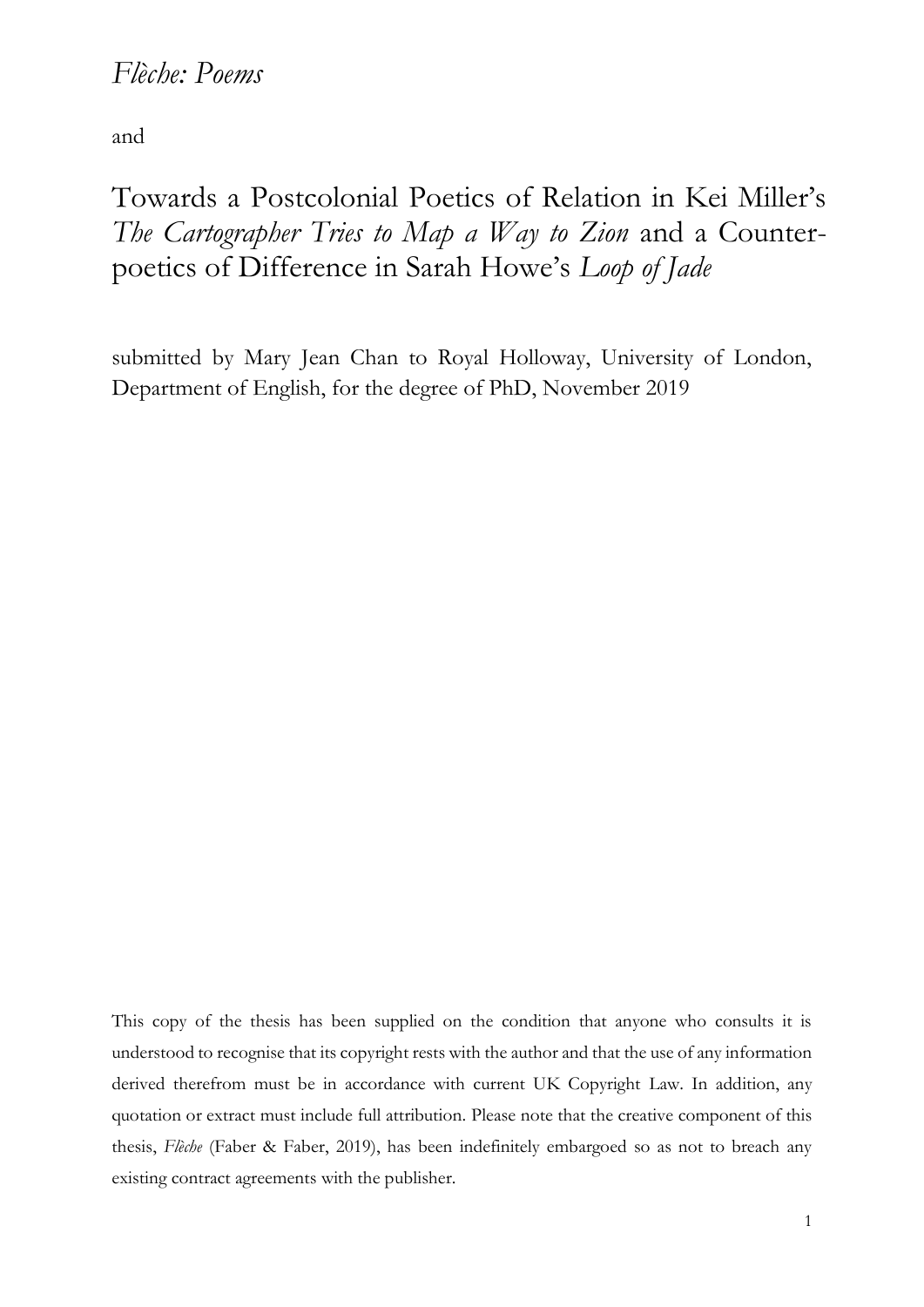# Declaration of Authorship

I, Mary Jean Chan, hereby declare that this thesis and the work presented in it is entirely my own. Where I have consulted the work of others, this is always clearly stated.

> Signed: MARY JEAN CHAN Date: 29 November 2019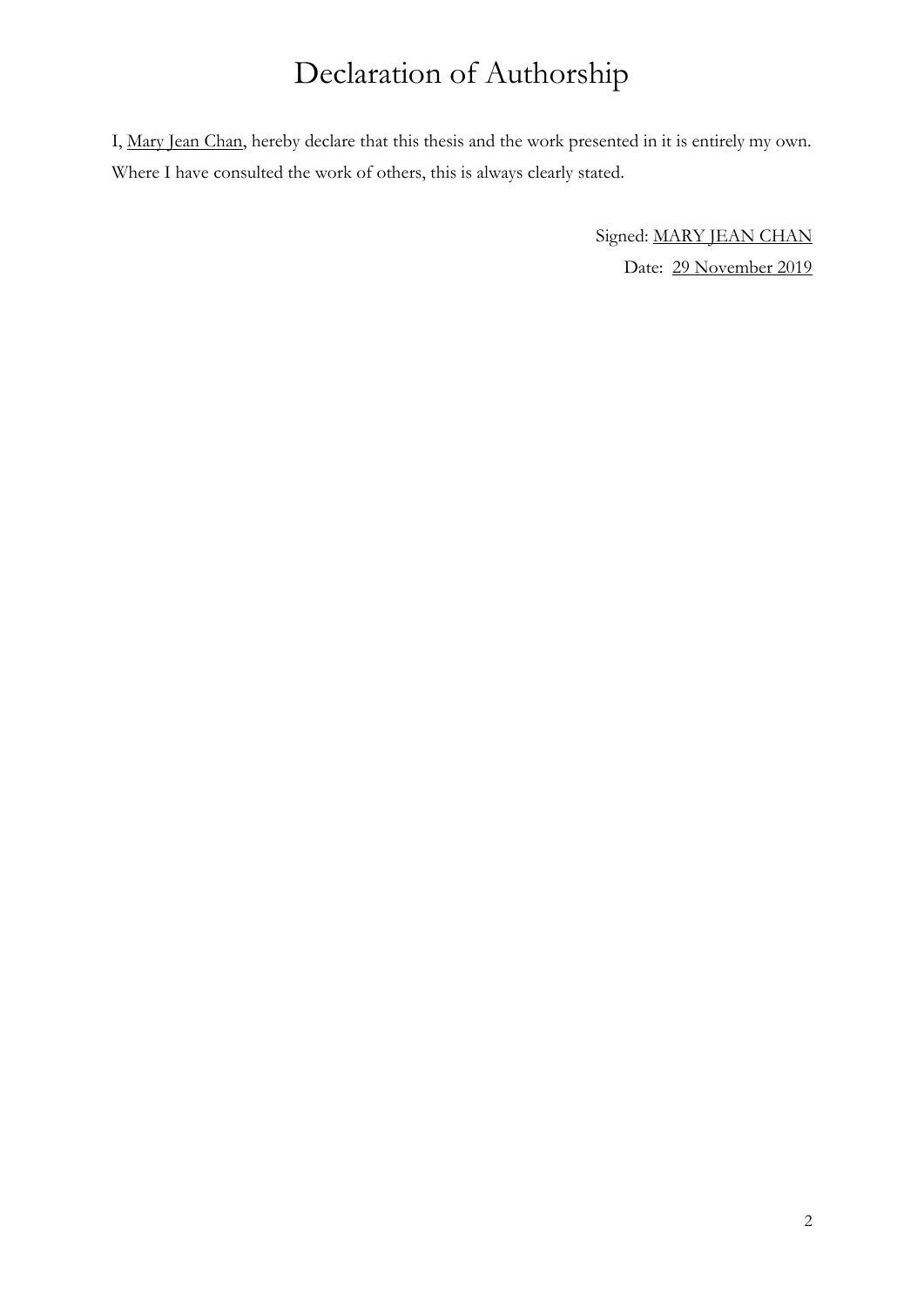# Acknowledgements

*Flèche* was published by Faber & Faber in July 2019. Poems from my collection have appeared in *The Poetry Review*, *Poetry London*, *PN Review*, *The White Review*, *Wasafiri*, *Ambit*, *English: Journal of the English Association*, *The Rialto*, *The London Magazine*, *Magma*, *The Scores*, *Callaloo*, *Asian American Writers' Workshop*, *Bare Fiction*, *Close: TinyLetter*, *Tongue* and *Carcanet New Poetries VII.*

An earlier version of Chapter 1 was selected as the winning essay of the 2017 Postcolonial Studies Association/Journal of Postcolonial Writing Postgraduate Essay Prize.

An article version of Chapter 2 is forthcoming from *The Journal of British and Irish Innovative Poetry* (Spring/Summer 2020).

I am profoundly grateful to my PhD supervisors – Professor Jo Shapcott and Professor Robert Hampson – for their continual inspiration, encouragement and support over the past three years. Thank you to all who critiqued earlier versions of my poems, especially Emily Berry, Alan Buckley, Matthew Hollis, Sarah Howe and Lavinia Singer. Thank you to my examiners, Professor Bernardine Evaristo and Professor Sandeep Parmar, for their insightful comments and suggestions. Finally, heartfelt thanks to my parents, Chan Ka Ho and Yip So Hung, and to my partner, Jo Morris Dixon, for their love and support.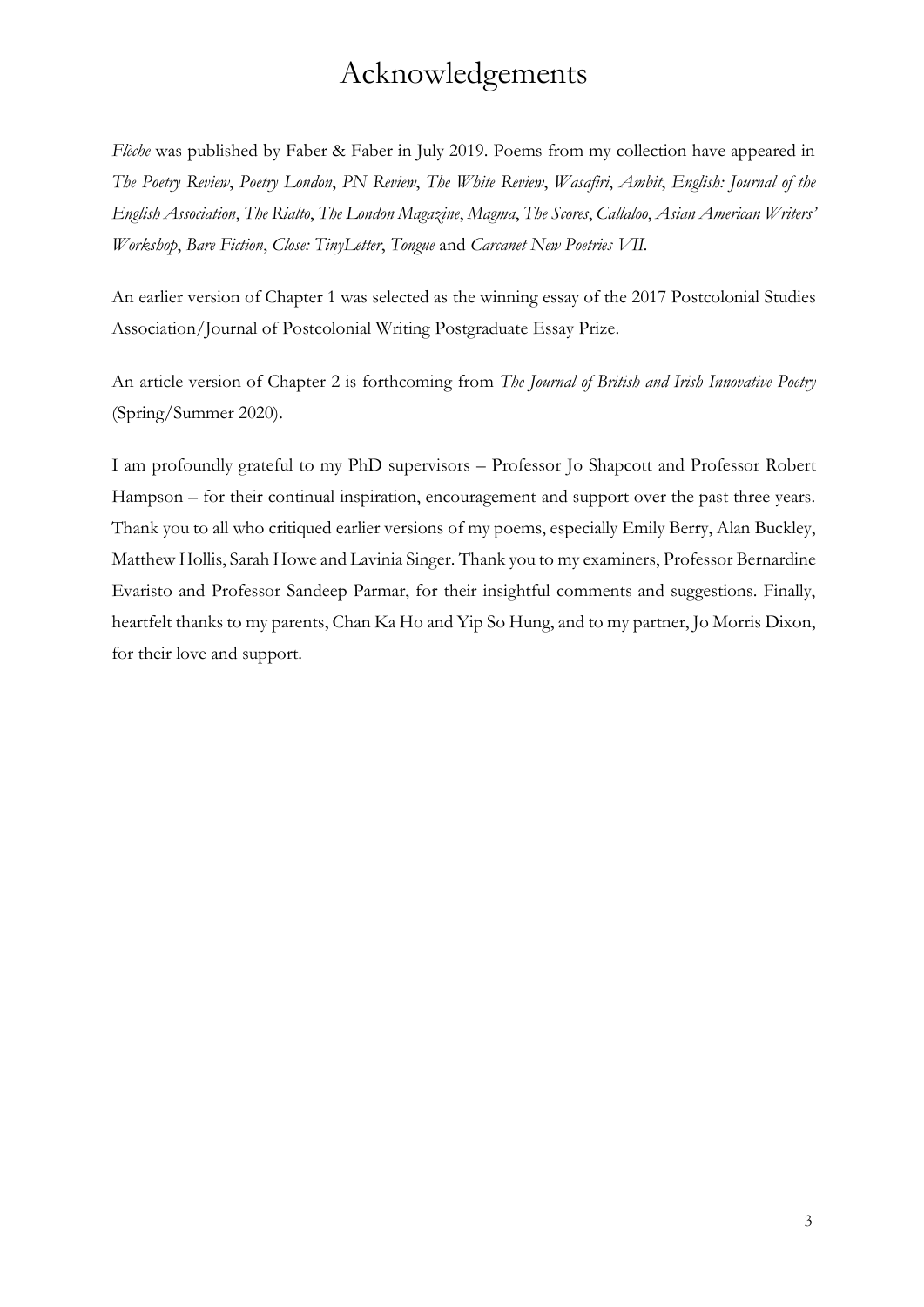# Abstract

This thesis consists of two parts. The first part, the creative writing component, is a poetry collection called *Flèche*. The French term *flèche* denotes an offensive technique that is favoured by épéeists. As a former competitive fencer, I use this cross-linguistic pun to evoke the queer, racialised body as both vulnerable 'flesh' and weaponised '*flèche'*. Furthermore, the motif of combat productively embodies the sense of internal and external conflict which I continually experienced as a child and young adult growing up in Hong Kong in the 1990s–2000s in response to racism and homophobia. By dividing my book into three sections ('Parry', 'Riposte' and 'Corps-à-Corps'), I seek to trace my creative journey from a defensive and closeted position towards a growing willingness to refute racism and queer shame. Furthermore, I thread through the book an eightpart poetic sequence which sensitively explores my mother's fragmented memories of political turmoil in 1960s–1970s Shanghai in conjunction with my own recollections from childhood, thereby linking the past and the present, the mother and the child, the collective and the individual.

The second part of this thesis is a critical commentary titled 'Towards a Postcolonial Poetics of Relation in Kei Miller's *The Cartographer Tries to Map a Way to Zion* and a Counter-poetics of Difference in Sarah Howe's *Loop of Jade*'. In examining the most recent poetry collections of Sarah Howe and Kei Miller at the time of writing, I aim to explore what Carrie Noland and Barrett Watten (2009) identify as the 'tension between a desire for representation (nationalist, nativist, identitarian) and an equally forceful urge towards *détour*, the recognition of the complex layering of identities and thus the need to defer representation, as well as claims for homogeneity, essence, identity and home.' Chapter 1 will focus on Miller's engagement with theories of 'cartographic violence' and colonial ethnography, and his subsequent critique of neo-colonial depictions of postcolonial Jamaica in his sequence of 'Place Name' poems in *The Cartographer Tries to Map a Way to Zion* (Carcanet, 2014). I will argue that Miller's work offers us a way to reimagine the concept of 'the Other' in postcolonial theory through juxtaposing the dramatic personae of the cartographer and the rastaman, thereby enacting a Glissantian 'poetics of Relation'. Chapter 2 will examine the critical reception surrounding Howe's *Loop of Jade* (Chatto & Windus, 2015), and explore how racialised concepts of 'difficulty' are countered by Howe's ability to challenge such superficial readings of her work by conveying the historically contingent, imaginative and fluid nature of her cultural identities and concomitant poetics through her use of intertextuality and deployment of Steinerian forms of literary 'difficulty'. Ultimately, I will argue that it is only in building upon a postcolonial 'poetics of Relation' (premised on a Glissantian 'opacity') that one can effectively articulate a BAME 'counter-poetics of difference'. In the final chapter, I shall conclude this thesis by reflexively examining my creative process of writing *Flèche* (Faber & Faber, 2019) and discussing its relationship to my critical research.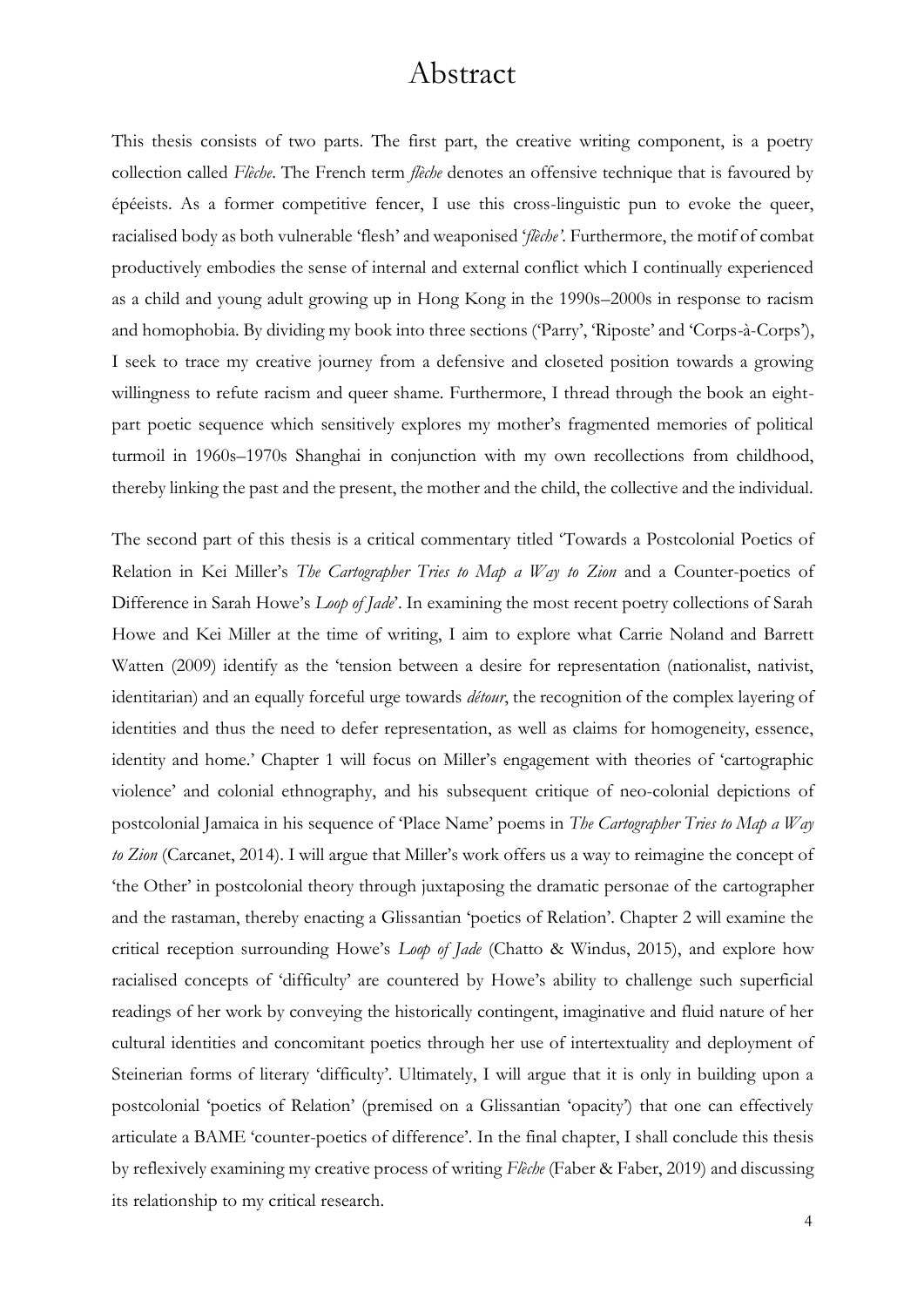# Table of Contents

1 *Flèche* 7

*Preface* 8 My Mother's Fables 11 Wet Nurse 12  *Parry* Always 15 Dress 16 Practice 17 A Hurry of English 18 Rules for a Chinese Child Buying Stationery in a London Bookshop 19 Magnolias 20 Flesh 21 To the Grandmother Who Mistook Me for a Boy 22 Safe Space (I) 23 Conversation with Fantasy Mother 24 A Wild Patience Has Taken Me This Far 25 the five stages 26 The Heart of the Matter 28 The Window 29

what my mother (a poet) might say (I) 31 The Calligrapher 32

## *Riposte*

At the Castro 35 Names (I) 36 They Would Have All That 37 The Horse and the Monkey 38 **//** 39 Notes Towards an Understanding 40 Versions from the Twenty-Four Filial Exemplars 41 Written in a Historically White Space (I) 42 This Grammatical Offer of Uniqueness is Untrue 43 Safe Space (II) 44 Rise and Shine 45 Long Distance 46 Splitting 47 an ode to boundaries 48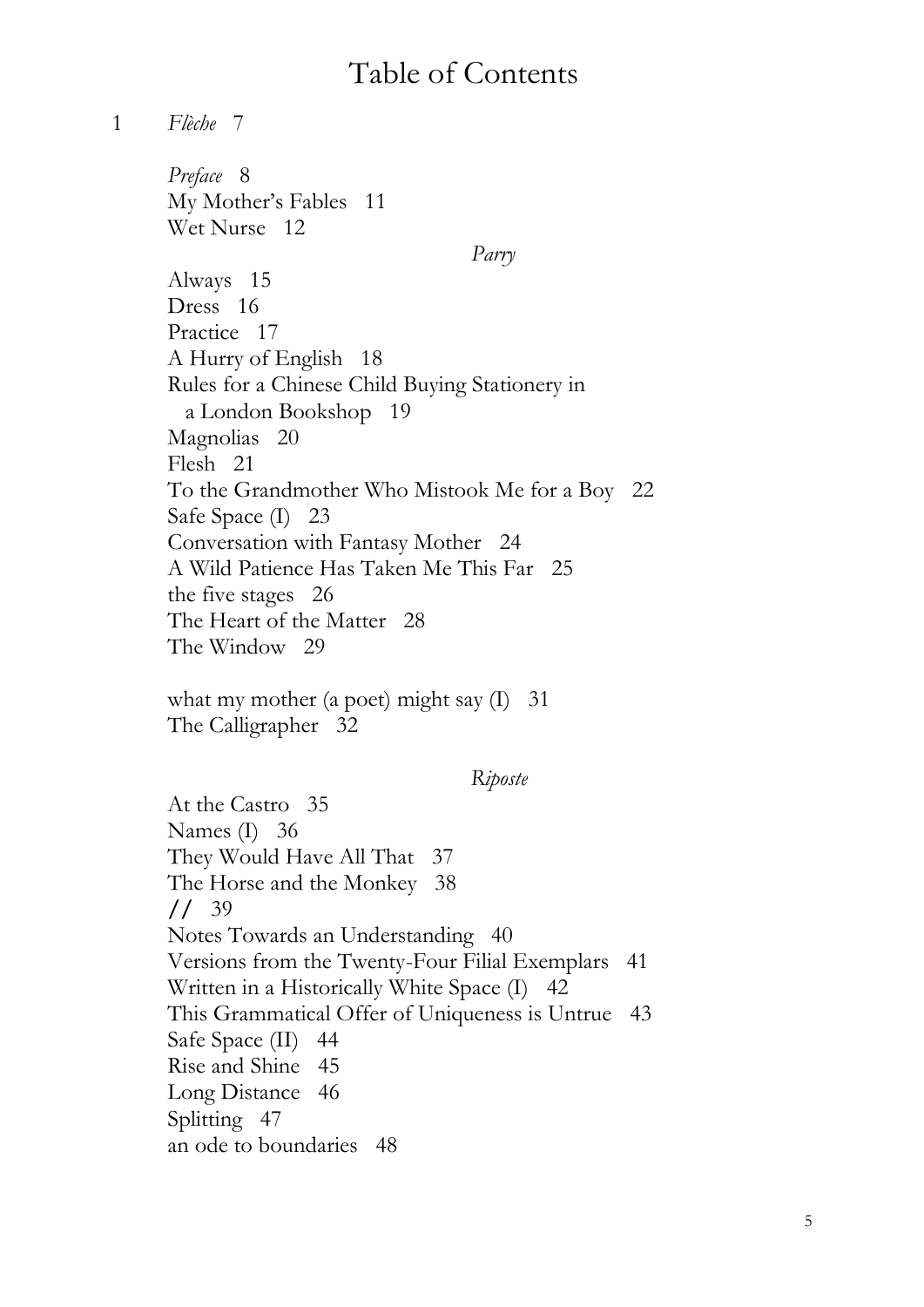let them know 50 (Auto)biography 51

 *Corps-à-corps*

Flèche 54 sorry 55 Vigilance 56 beauty 57 song 58 Names (II) 59 Wish 60 Dragon Hill Spa 61 Written in a Historically White Space (II) 62 The Importance of Tea 63 speaking in tongues 64 One Breath 65 Safe Space (III) 66 an eternal & 67 Tea Ceremony 69 what my mother (a poet) might say  $(II)$  70 Notes 72 2 Towards a Postcolonial Poetics of Relation in Kei Miller's *The Cartographer Tries to Map a Way to Zion* and a Counterpoetics of Difference in Sarah Howe's *Loop of Jade…………………...*73 Introduction*………………………………………………………...*74 Chapter 1: Towards a Postcolonial Poetics of Relation in Kei Miller's *The Cartographer Tries to Map a Way to Zion…………...*101 Chapter 2: 'Journeying is Hard': Difficulty, Race and Poetics in Sarah Howe's *Loop of Jade……………………………………….*121 Conclusion………………………………………………………...143 Bibliography……………………………………………………….158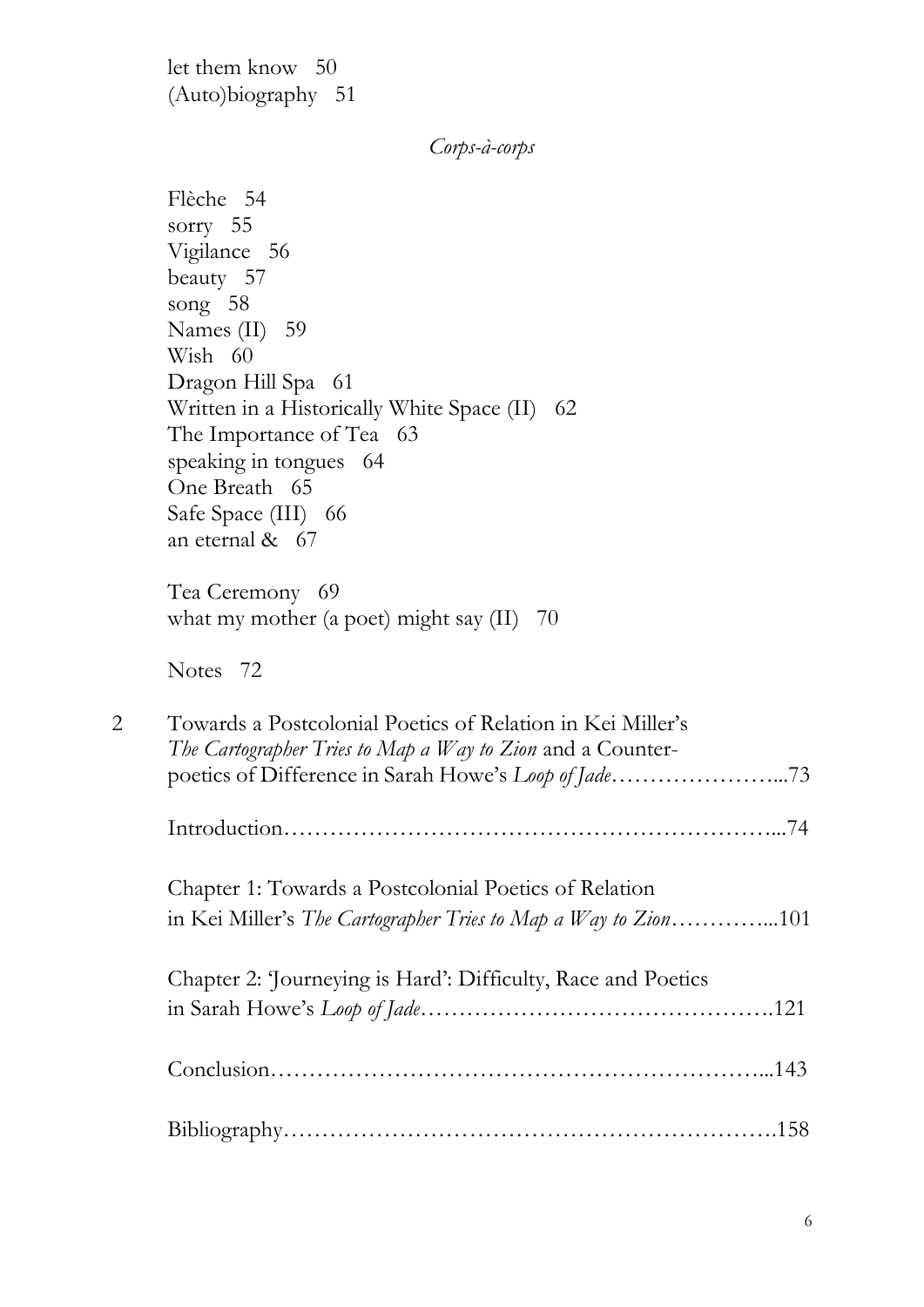2 Towards a Postcolonial Poetics of Relation in Kei Miller's *The Cartographer Tries to Map a Way to Zion* and a Counter-poetics of Difference in Sarah Howe's *Loop of Jade*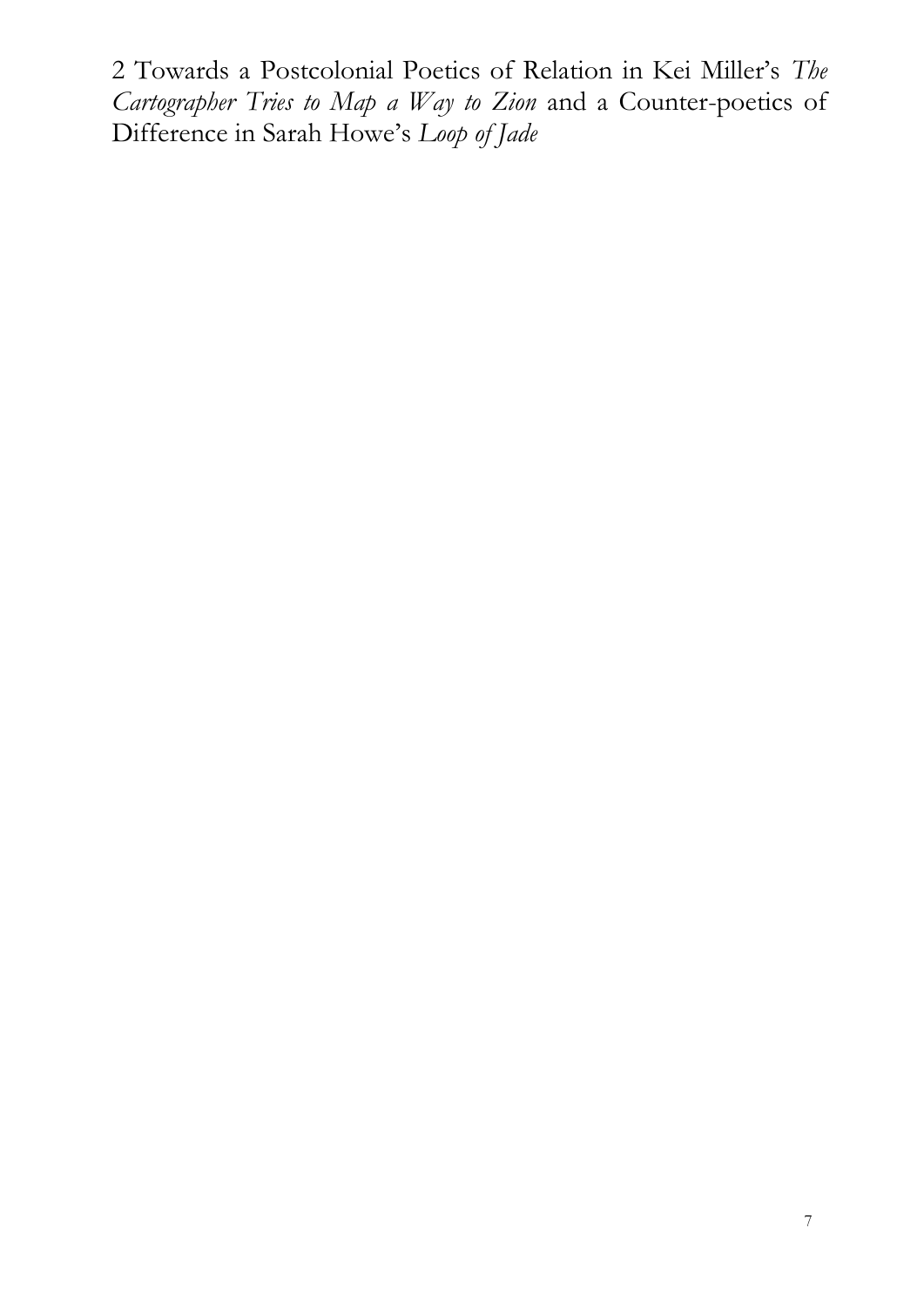### Introduction

#### *Postcolonial, Queer and BAME: Towards a Racialised Criticism*

My creative and critical work stem first and foremost from my identity as a queer, Hong Kong-Chinese woman who was born and raised in the former British colony of Hong Kong, with subsequent higher education in the US and UK. I was seven when Hong Kong assumed its status as a postcolonial city, after being handed back to China in 1997 under the Sino-British Joint Declaration. As such, whilst the poetry submitted for this thesis was written in the UK, my formation and the critical issues it raises were not, in the first instance, those of *British-born* BAME poets. This impacts on my poetry, on my selection of poets to study and on the methodological approach I took in the critical component of my thesis. There is a well-established history of BAME poetry in the UK, most notably spearheaded by esteemed Black British poets whose legacies I shall delve into further. There has also been a younger generation of poets such as Jay Bernard, Kayo Chingonyi, Sarah Howe, Nick Makoha and Karen McCarthy Woolf who have come through the Complete Works programme<sup>1</sup> for advanced BAME poets founded in 2007 by Bernardine Evaristo, who became the first black woman to win the prestigious Man Booker Prize in October 2019.<sup>2</sup>

While my creative work is certainly in conversation with that of the aforementioned poets, my debut collection necessarily negotiates a complex colonial and postcolonial situation; in addition, through the period of writing and publishing my poems in the UK from 2014 onwards, I have also necessarily had to negotiate my positionality as a BAME poet. Accordingly, the first chapter of my thesis explores a postcolonial 'poetics of Relation'<sup>3</sup> in Kei Miller's *The Cartographer Tries to Map a Way to Zion* (Carcanet Press, 2014); the second chapter examines the complexities of writing in the UK as BAME poet through foregrounding the uneven critical reception of Sarah Howe's *Loop of Jade* (Chatto & Windus, 2015) and theorizing Howe's attempt at offering a 'counter-poetics of

<sup>1</sup> In 2005, Bernardine Evaristo urged Arts Council England to investigate the lack of diversity in British poetry, with the resulting report, *Free Verse*, concluding that only 1% of the poetry published by major UK presses was by black and Asian poets in 2007. In response, Evaristo and ACE set up The Complete Works, a national development programme which selected 10 outstanding black and Asian poets on an annual basis and offered them mentoring, seminars and publication in a Bloodaxe anthology. Under the direction of Nathalie Teitler, the programme has since produced award-winning BAME poets and resulted in a seismic shift in British poetry, such that 'BAME poets now make up between 12–14% of those published by major presses.' See Nathalie Teitler, 'Preface', in *Ten: Poets of the New Generation*, ed. by Karen McCarthy Woolf (Hexham: Bloodaxe Books, 2017), pp. 11–12 (p. 11).

<sup>2</sup> Bernardine Evaristo, 'These are unprecedented times for black female writers', *Guardian* (19 October 2019) <https://www.theguardian.com/books/2019/oct/19/bernadine-evaristo-what-a-time-to-be-a-blackbritish-womxn-writer> [accessed 21 October 2019]

<sup>3</sup> Édouard Glissant, *Poetics of Relation*, trans. by Betsy Wing (Ann Arbor: The University of Michigan Press, 1997), p. 29.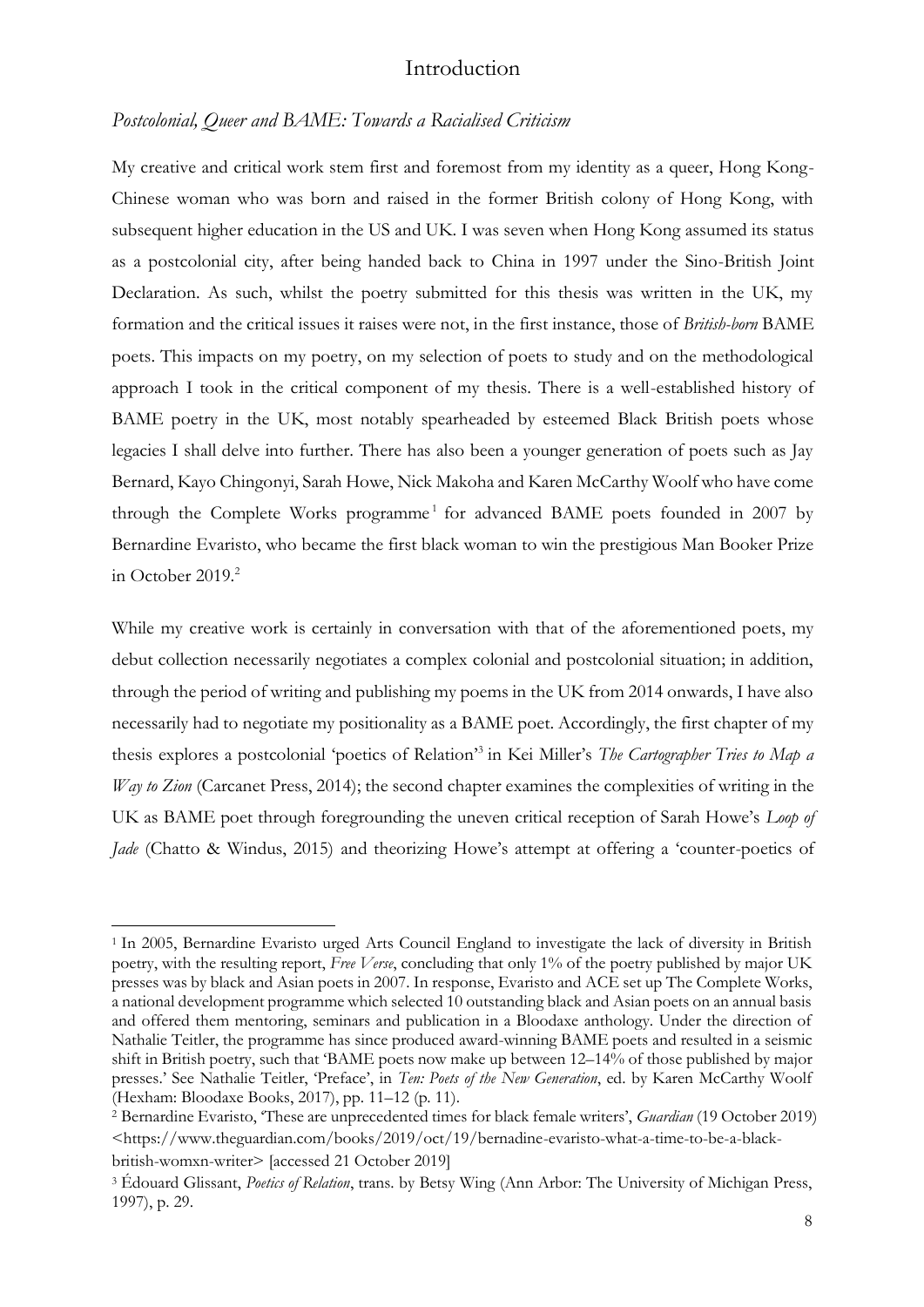difference<sup>24</sup> through her use of Steinerian forms of difficulty<sup>5</sup> in her work. Through these chapters, I seek to explore a postcolonial poetics of Relation and to develop a transnational, counter-poetics of difference. My collection of poems, *Flèche* (Faber & Faber, 2019), extends these inquiries further, and presents my own tentative solutions to the issues explored in my critical work.

*Flèche<sup>6</sup>* is an intersectional exploration of postcolonial identities, queerness, queer relationships, adolescence, familial ties and cultural memory. <sup>7</sup> The French term *flèche* denotes an offensive technique that is favoured by épéeists. As a former competitive fencer, I use this cross-linguistic pun to evoke the queer, racialised body as both vulnerable 'flesh' and weaponised '*flèche*'. Furthermore, the motif of combat productively embodies the sense of internal and external conflict which I continually experienced as a child and young adult growing up in Hong Kong in the 1990s – 2000s in response to racism and homophobia. By dividing my book into three sections ('Parry', 'Riposte' and 'Corps-à-Corps'), I seek to trace my journey from a defensive and closeted position towards a growing willingness to refute racism and queer shame. Furthermore, I thread through the book an eight-part poetic sequence which sensitively explores my mother's fragmented memories of political turmoil in 1960s–1970s Shanghai in conjunction with my own recollections from childhood, thereby linking the past and the present, the mother and the child, the collective and the individual.

As a postcolonial, queer and BAME poet from Hong Kong who arrived in England at the age of twenty-one, I have often encountered the more insidious fraternal twin of racism, one which works through an apparent acceptance – and celebration of – racial difference. In this context, the words of bell hooks are illuminating: 'The over-riding fear is that cultural, ethnic, and racial differences will be continually commodified and offered up as new dishes to enhance the white palate – that the Other will be eaten, consumed, and forgotten.<sup>'8</sup> In light of this, I seek to challenge the monolingual reader with multilingual poems that function as opacities or voids on the page (since Chinese characters are effectively 'unreadable' for some), thereby prompting my readership to

<sup>4</sup> Steven G. Yao, *Foreign Accents: Chinese American Verse from Exclusion to Postethnicity* (Oxford and New York: Oxford University Press, 2010), p. 49.

<sup>5</sup> George Steiner, 'On Difficulty', *The Journal of Aesthetics and Art Criticism*, 36 (1978), 263–76.

<sup>6</sup> Mary Jean Chan, *Flèche* (London: Faber & Faber, 2019).

<sup>7</sup> In defining cultural memory, I wish link it to the notion of trauma, in line with Ann Cvetkovich's definition of trauma as 'a central category for looking at the intersections of emotional and social processes along with the intersections of memory and history; it gives rise to what Marita Sturken and others have called "cultural memory."' See Ann Cvetkovich, *An Archive of Feelings: Trauma, Sexuality and Lesbian Public Cultures* (Durham: Duke University Press, 2003), p. 18. I have also found Marianne Hirsch's definition of 'postmemory' in the wake of the Holocaust as 'the relationship of the second generation to powerful, often traumatic, experiences that preceded their births but that were nevertheless transmitted to them so deeply as to seem to constitute memories in their own right' to be deeply instructive. See Marianne Hirsh, 'The Generation of Postmemory', *Poetics Today*, 29 (1) (Spring 2008), 103–28 (pp. 103).

<sup>8</sup> bell hooks, 'Eating the Other: Desire and Resistance', in *Black Looks: Race and Representation* (Boston: South End Press, 1992), pp. 21–39 (p. 21).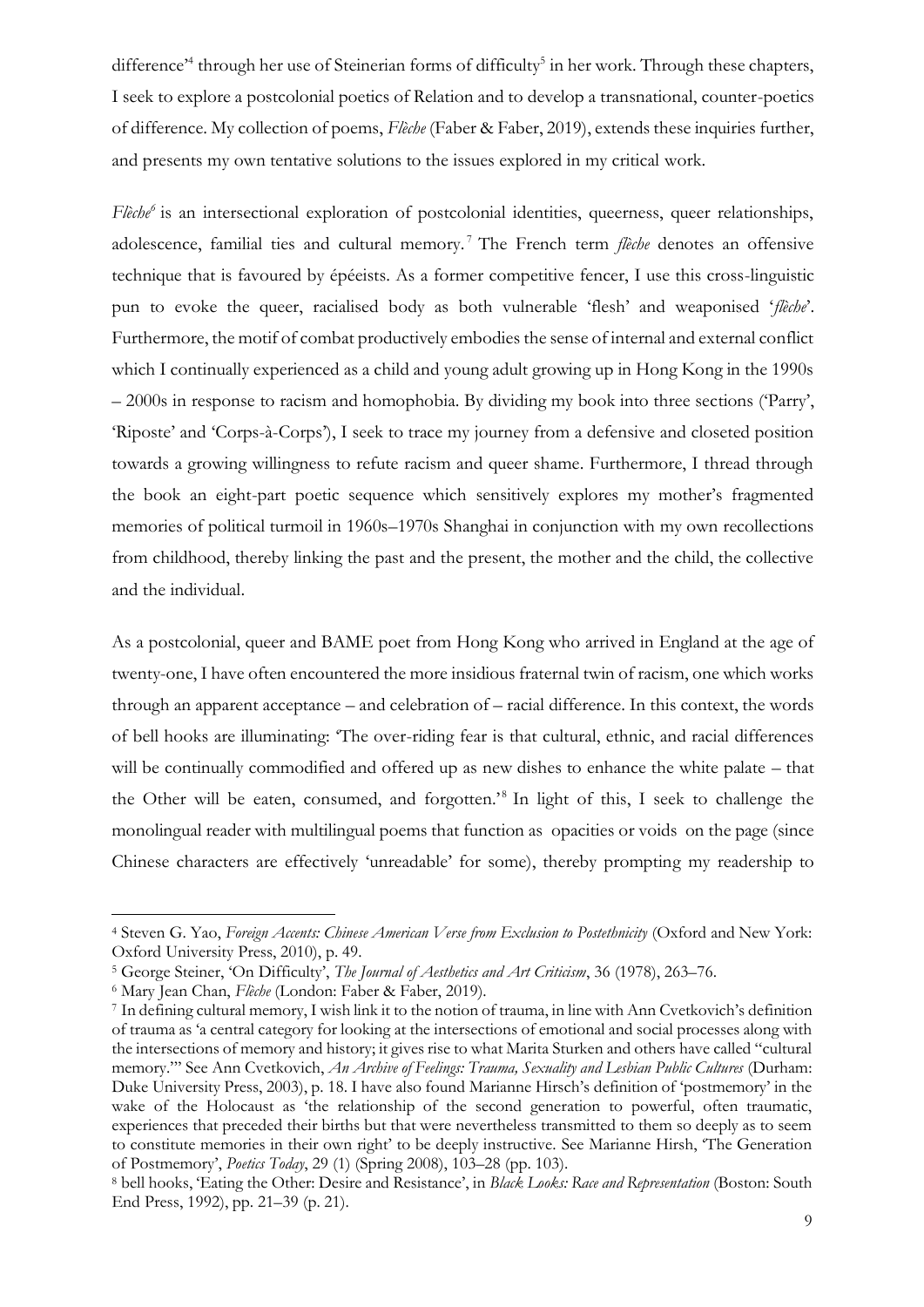reflect on issues of cultural hegemony, linguistic hierarchies, and the problematic, yet pervasive desire to 'know' the Other.

In line with my creative concerns, the critical component of this thesis arises from my longstanding interest in the work of postcolonial poets of colour who situate their speakers as racialized, gendered and or/queered selves, and whose poetry embodies a pervasive sense of 'unhomeliness'<sup>9</sup> , coined and defined by Homi Bhabha in *The Location of Culture* (2004) as that which 'relates the traumatic ambivalences of a personal, psychic history to the wider disjunctions of political existence.'<sup>10</sup> The term 'postcolonial' is defined in *The Princeton Encyclopaedia of Poetry and Poetics* (2012) with three intertwined meanings. First, postcolonial poetry can be considered as 'postindependence poetry written […] by peoples liberated after the ending of European colonial rule and the establishment of sovereignty over their lands.<sup>'11</sup> Second, 'a broader use of the term [involves] its application to [post-colonization literature].'<sup>12</sup> In addition, 'postcolonial is sometimes used in a third sense, closer to *anti-colonial*: poems that exemplify or enact the struggle against European colonial rule' (my italics).<sup>13</sup> After noting the limitations of each of these definitions, the authors offer the following working definition of 'postcolonial poetics [as] poetry written by non-European peoples in the shadow of colonialism, both after independence and in the period leading up to it, particularly works that engage, however obliquely, issues of living in the interstices between Western colonial and non-European cultures.'<sup>14</sup> This echoes Bill Ashcroft, Gareth Griffiths and Helen Tiffin in *The Empire Writes Back*: *Theory and Practice in Post-Colonial Literatures* (2002), who collectively define postcolonial literatures [as] 'writing by those peoples formerly colonised by Britain<sup>15</sup>, with the term 'post-colonial' being used 'to cover all the cultures affected by the imperial process from the moment of colonisation to the present day.'<sup>16</sup>

At this juncture, I wish to note that while I consider myself to be a postcolonial writer, I also identify as being BAME. As such, I wish to clarify my usages of the terms 'postcolonial' and 'BAME' in this thesis. As a racial umbrella category, 'BAME' refers to Black, Asian, minority ethnic individuals, with the Institute of Race Relations defining 'BAME or BME [as] the terminology

<sup>9</sup> Homi Bhaba, *The Location of Culture* (Abington: Routledge Classics, 2004), p. 15.

<sup>10</sup> Ibid.

<sup>11</sup> Jahan Ramazani, 'Postcolonial Poetics', in *The Princeton Encyclopaedia of Poetry and Poetics (Fourth Edition)*, ed. by Roland Greene, Stephen Cushman, Clare Cavanagh, Jahan Ramazani and Paul Rouzer (Princeton and Oxford: Princeton University Press, 2012), pp. 1092–95 (p. 1092).

<sup>12</sup> Ramazani, *The Princeton Encyclopaedia*, p. 1093.

<sup>13</sup> Ibid.

<sup>14</sup> Ibid.

<sup>15</sup> Bill Ashcroft, Gareth Griffiths and Helen Tiffin, *The Empire Writes Back: Theory and Practice in Postcolonial Literatures (Second Edition)* (Abingdon: Routledge, 2002), p. 1.

<sup>16</sup> Ashcroft, Griffiths and Tiffin, p. 2.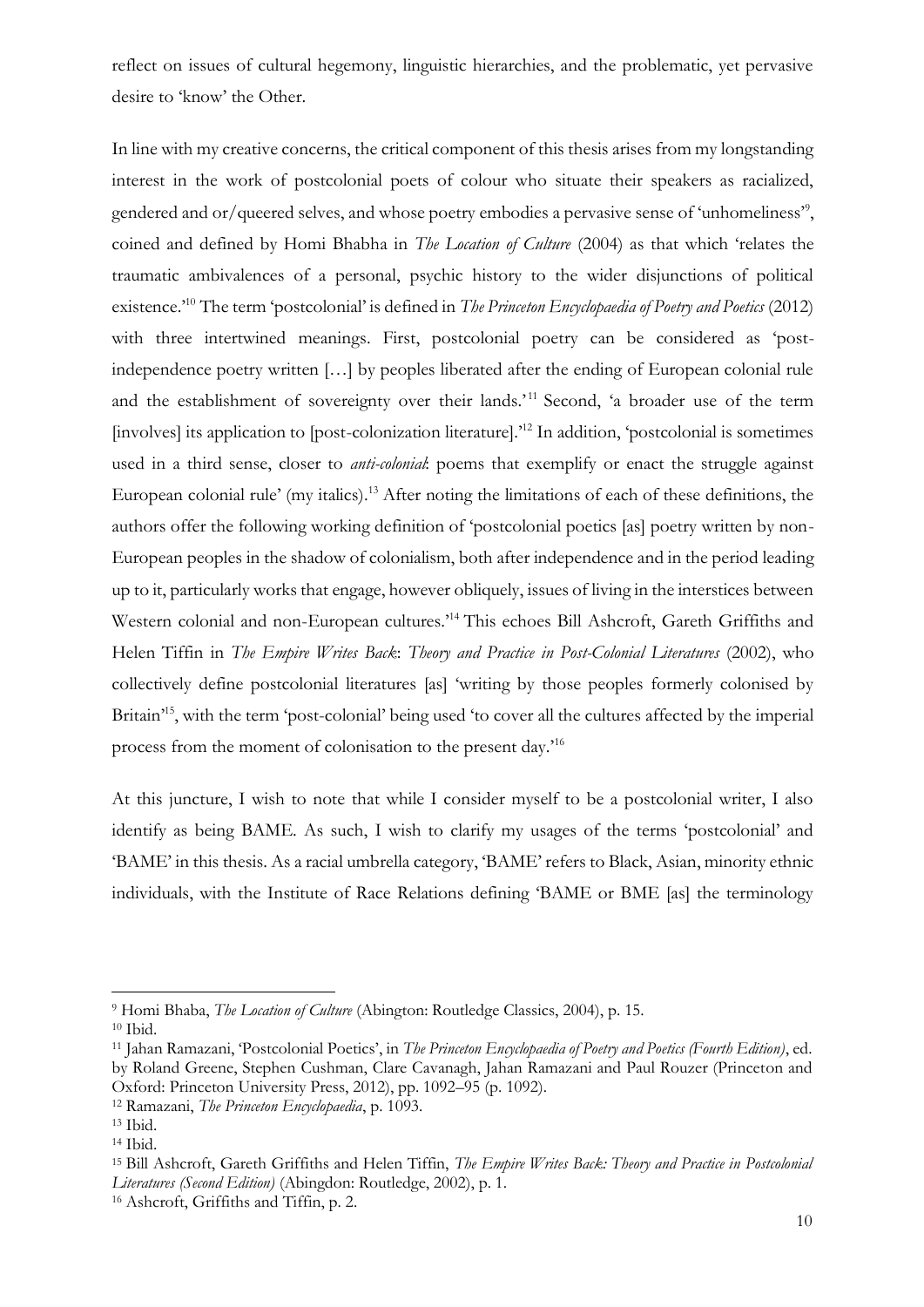normally used in the UK to describe people of non-white descent.<sup>'17</sup> In analysing the poetry collections of Howe and Miller in my forthcoming chapters, I wish to focus on two *intertwined* facets of their creative work and identities – the fact that both Howe and Miller were born and – to a certain extent in Howe's case – raised in former British colonies, but have since made a home in the UK. Both poets are understood to be BAME within a British context. Nevertheless, Howe's *Loop of Jade* and Miller's *The Cartographer Tries to Map a Way to Zion* are texts which train a keen eye on colonial legacies and postcolonial realities, albeit through different poetic means. For both Howe and Miller, it appears possible – and indeed necessary – to be understood as *both* postcolonial and BAME, though I by no means wish to suggest that all BAME individuals are postcolonial, or vice versa.

I find the above definitions pertinent, since it is precisely an ongoing need to navigate multiple inheritances (whether racially, culturally and/or linguistically) that animates the work of postcolonial poets whose identities and sense of belonging cannot be confined to their respective countries of origin, partially as a result of the 'ambiguities of emergent social identities in the wake of decolonization.'<sup>18</sup> As Derek Walcott's speaker Shabine famously declares in 'The Schooner Flight': 'I had a sound colonial education, / I have Dutch, nigger, and English in me, / and either I'm nobody, or I'm a nation.<sup>19</sup> Jahan Ramazani rightly observes that 'this supposed "nobody" is teeming with bodies…the bodies of various national and ethnic literatures incorporated in this literary character.<sup>20</sup> Many BAME writers in the UK face a similar situation. Echoing Walcott's Shabine, Zuleika, the Black British protagonist in Evaristo's *The Emperor's Babe* (2002) asks: 'Am I a slave or a slave-owner? / Am I a Londinio or a Nubian?'<sup>21</sup> In Evaristo's novel-in-verse, Romanoccupied Londonium in AD 211 is astutely depicted as transnational and multilingual, mirroring the city's multicultural present. More recently, in *Mixed-Race Superman* (2018), the London poet Will Harris eloquently discusses his Anglo Indonesian-Chinese heritage in relation to two mixed-race American icons, Barack Obama and Keanu Reeves, concluding astutely that 'Identity, like love, should be founded on doubt.<sup>222</sup>

For someone who originates from Hong Kong, there is the additional problem that arises from Hong Kong's recent postcolonial history and its special relations to China and the UK: that is, the emergence, since 1 July 1997, of a Hong Kong identity. According to a 2019 public opinion poll

<sup>17</sup> The Institute of Race Relations, 'Definitions',

[<sup>&</sup>lt;http://www.irr.org.uk/research/statistics/definitions/>](about:blank) [accessed 5 May 2019]

<sup>18</sup> Jahan Ramazani, *A Transnational Poetics* (Chicago and London: The University of Chicago Press, 2015), p. 142.

<sup>19</sup> Derek Walcott, 'The Schooner Flight', in *Collected Poems: 1948–1984* (New York: Farrar, Straus and Giroux, 1986), p. 346.

<sup>20</sup> Ramazani, *A Transnational Poetics*, p. 1.

<sup>21</sup> Bernardine Evaristo, *The Emperor's Babe: A Novel* (London: Penguin, 2001), p. 201.

<sup>22</sup> Will Harris, *Mixed-Race Superman* (London: Peninsula Press, 2018), p. 61.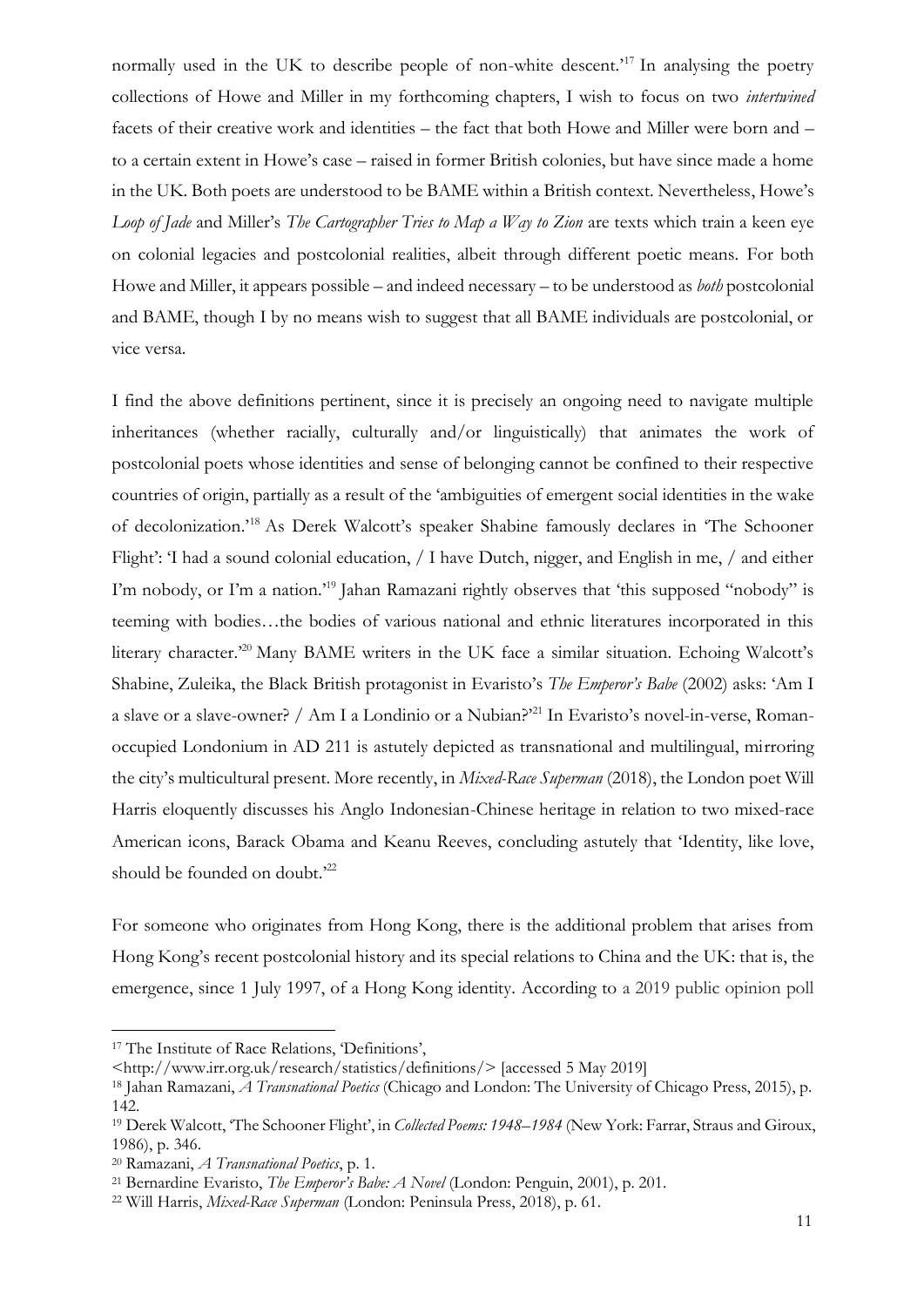conducted by the University of Hong Kong, '…of the 1,015 respondents surveyed during July 17 to 20, 53 per cent saw themselves as "Hong Kongers" while only 11 per cent saw themselves as "Chinese". Another 12 per cent identified themselves as "Chinese in Hong Kong" while 23 per cent saw themselves as "Hong Kongers in China."'<sup>23</sup> As someone who identifies as Hong Kong-Chinese *and* British<sup>24</sup>, I have found it difficult to reconcile the emergent identity of 'the Hong Konger' (who does not identify as Chinese) with my ongoing desire to be seen as Chinese, especially within a British socio-political context which often marginalises, exoticizes and tokenises both Chinese and British Chinese voices and bodies. This deepening identity crisis amongst the Hong Kong-Chinese stems undeniably from the city's colonial past, since colonial education appears to have cultivated a sense among some individuals that they are superior to their Chinese counterparts from Mainland China by virtue of having been 'civilized' by the British elite.<sup>25</sup> This situation of intra-Chinese prejudice is also inextricably linked to institutional racism and microaggressions which non-white and non-Chinese people in Hong Kong currently face on a daily basis.<sup>26</sup>

As someone who was a part of the racial majority in my home city and part of a racial minority in the US and currently in the UK, I am sensitive to the need to reject and combat racism in all its manifestations across differing cultural contexts. As such, I begin this thesis by insisting upon my racialised subjectivity as a postcolonial, queer *and* BAME writer, thereby rejecting any possibility of a race-free approach to critical analysis. According to Charles Bernstein, 'for as long as social relations are skewed […] who speaks in poetry can never be a neutral matter.'<sup>27</sup> For British Chinese and Asian American writers, this raises specific issues. Apart from the importance of minority representation in Anglophone poetry, Myung Mi Kim contends that writing in English in the face of multiple global crises requires a language-centred approach which reflects these pressing thematic concerns in ways that implicate the English language itself:

<sup>23</sup> Kinling Lo, 'The trouble with trying to turn Hong Kong's young people into "patriotic youth"', *South China Morning Post* (21 August 2019)

[<sup>&</sup>lt;https://www.scmp.com/news/china/politics/article/3023606/trouble-trying-turn-hong-kongs-young](about:blank)[people-patriotic-youth>](about:blank) [accessed 30 August 2019]

<sup>&</sup>lt;sup>24</sup> I became a British citizen in 1993 (along with my parents) under the British Nationality Selection Scheme, which granted to 50,000 people and their families the ability to obtain full British citizenship under the British Nationality (Hong Kong) Act of 1990. As a former Croucher Scholar at Imperial College London in 1983 and Founding President of the Hong Kong Society of Rheumatology in 1987, my father was deemed to fit the selection criteria for this scheme.

<sup>25</sup> Kristin Huang, 'Meet the mainland Chinese who are living in fear in Hong Kong', *South China Morning*  Post (8 October 2019) [<https://www.scmp.com/news/china/society/article/3031883/meet-mainland](https://www.scmp.com/news/china/society/article/3031883/meet-mainland-chinese-who-are-living-fear-hong-kong)[chinese-who-are-living-fear-hong-kong>](https://www.scmp.com/news/china/society/article/3031883/meet-mainland-chinese-who-are-living-fear-hong-kong) [accessed 10 October 2019]

<sup>&</sup>lt;sup>26</sup> Rachel Blundy and Christy Leung, "The future of Hong Kong is not ours": Minority groups feel shut out of one of Asia's richest cities', *South China Morning Post* (19 November 2016)

[<sup>&</sup>lt;https://www.scmp.com/news/hong-kong/law-crime/article/2047342/future-hong-kong-not-ours](about:blank)[minority-groups-feel-shut-out-one>](about:blank) [accessed 10 August 2019]

<sup>27</sup> Charles Bernstein, *A Poetics* (Cambridge, MA: Harvard University Press, 1992), p. 5.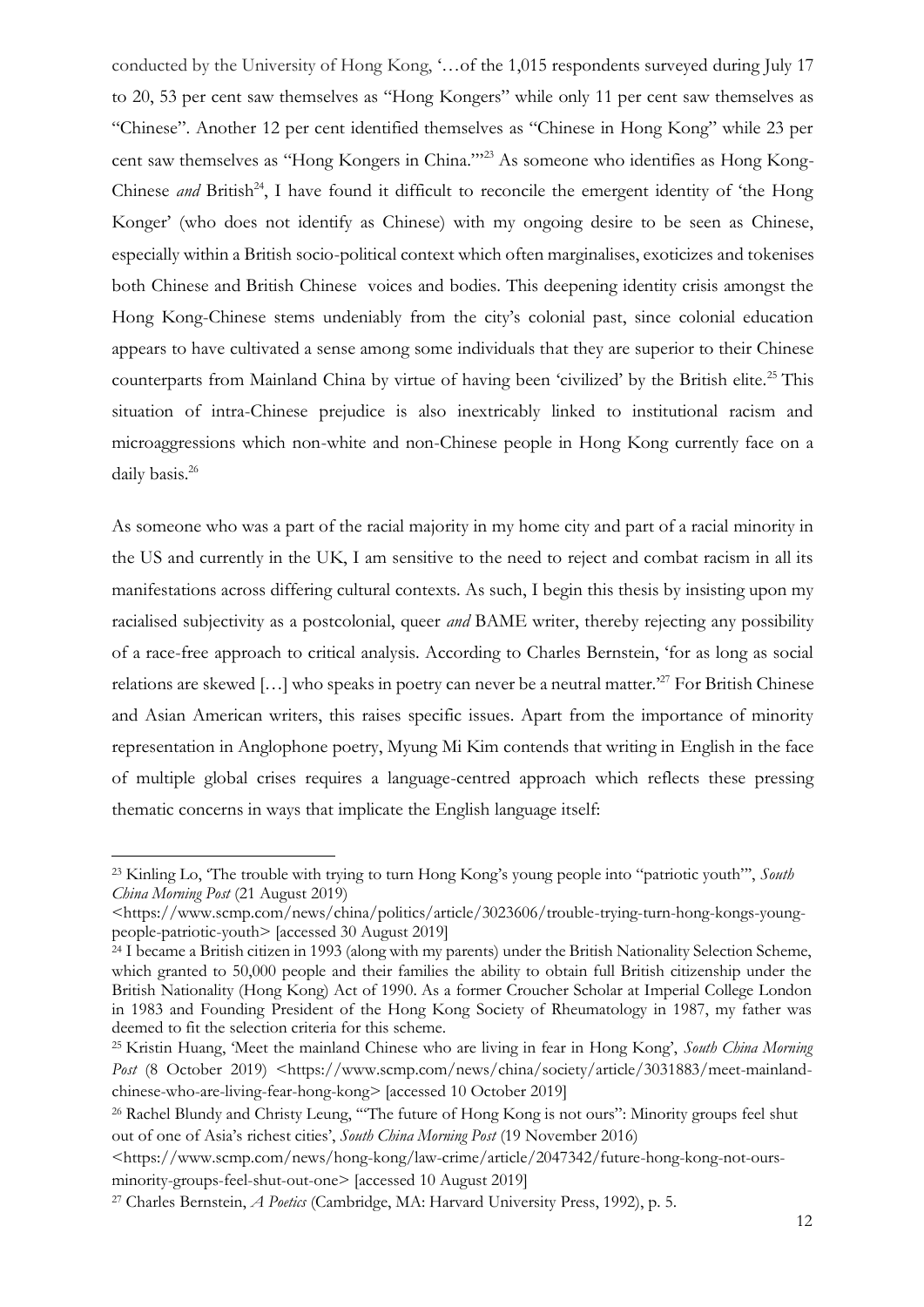What is English now, in the face of mass global migration, ecological degradation, shifts and upheavals in identifications of gender and labor? How can the diction(s), register(s), inflection(s) as well as varying affective stances that have and will continue to filter into "English" be taken into account?<sup>28</sup>

Jahan Ramazani<sup>29</sup>, Elleke Boehmer<sup>30</sup>, Romana Huk<sup>31</sup>, Gemma Robinson<sup>32</sup>, Priyamvada Gopal<sup>33</sup> and Robert Stilling<sup>34</sup> have mapped and explored interlinked themes of globalization, modernity, diaspora, migration, orality, hybridity, aesthetics and much besides in Anglophone postcolonial poetry. Similarly, in relation to race, poetry and poetics, Anthony Reed<sup>35</sup>, Deirdre Osborne<sup>36</sup>, Lauri Ramey<sup>37</sup>, Kwame Dawes<sup>38</sup> and Dorothy Wang<sup>39</sup> have examined topics as various as the diaspora and the avant-garde in Black British writing, the idea of the reggae lyric, and the poetics and politics of black experimental writing by Afro-Caribbean and African American writers. In this thesis, I seek to add to these rapidly expanding (and at times overlapping) areas of inquiry by close reading and theorizing the work of two contemporary, British-based poets: Miller, a Jamaican poet who was born in Kingston in 1978 and expatriated to Manchester for further studies in his mid-twenties, and Howe, a British Chinese poet who was born in Hong Kong in 1983 and moved to Watford at the age of seven and was educated in the UK and the US respectively. This cross-cultural approach to critical analysis reflects my own reading practice and its history, which is not rooted in a particular literary tradition or national culture, but aims instead at cultivating a postcolonial

<sup>28</sup> Myung Mi Kim, *Commons* (Berkeley: University of California Press, 2002), p. 110.

<sup>29</sup> Jahan Ramazani, *The Hybrid Muse: Postcolonial Poetry in English*, (Chicago and London: University of Chicago Press, 2001).

<sup>30</sup> Elleke Boehmer, *Colonial and Postcolonial Literature: Migrant Metaphors* (Oxford: Oxford University Press, 1995).

<sup>31</sup> Romana Huk, *Assembling Alternatives: Reading Postmodern Poetries Transnationally* (Middletown: Wesleyan University Press, 2003).

<sup>32</sup> Gemma Robinson, 'Postcolonial Poetry of Great Britain', in *The Cambridge Companion to Postcolonial Poetry*, ed. by Jahan Ramazani (Cambridge: Cambridge University Press, 2017), p. 110–23.

<sup>33</sup> Priyamvada Gopal, 'The Limits of Hybridity: Language and Innovation in Anglophone Postcolonial Poetry', in *The Routledge Companion to Experimental Literature*, ed. by Joe Bray, Alison Gibbons, Brian McHale (Abingdon: Routledge, 2012), p. 182–98.

<sup>34</sup> Robert Stilling, Beginning at the End: Decadence, Modernism, and Postcolonial Poetry (Cambridge: Harvard University Press, 2018).

<sup>&</sup>lt;sup>35</sup> Anthony Reed, *Freedom Time: The Poetics and Politics of Black Experimental Writing* (Baltimore: Johns Hopkins University Press, 2015).

<sup>36</sup> Deirdre Osborne, 'Introduction', in *The Cambridge Companion to British Black and Asian Literature (1945– 2010)* ed. by Deirdre Osborne (Cambridge: Cambridge University Press, 2016), p. 1–20.

<sup>37</sup> Lauri Ramey, 'Diaspora and the Avant-Garde in Contemporary Black British Poetry', in *Diasporic Avant-Gardes: Experimental Poetics and Cultural Displacement*, ed. by Carrie Noland and Barrett Watten (New York: Palgrave Macmillan, 2009), pp. 189–206.

<sup>38</sup> Kwame Dawes, *Natural Mysticism: Towards a New Reggae Aesthetic in Caribbean Writing* (Peepal Tree Press, 1999).

<sup>39</sup> Dorothy Wang, *Thinking Its Presence: Form, Race and Subjectivity in Contemporary Asian American Poetry* (Stanford: Stanford University Press, 2014).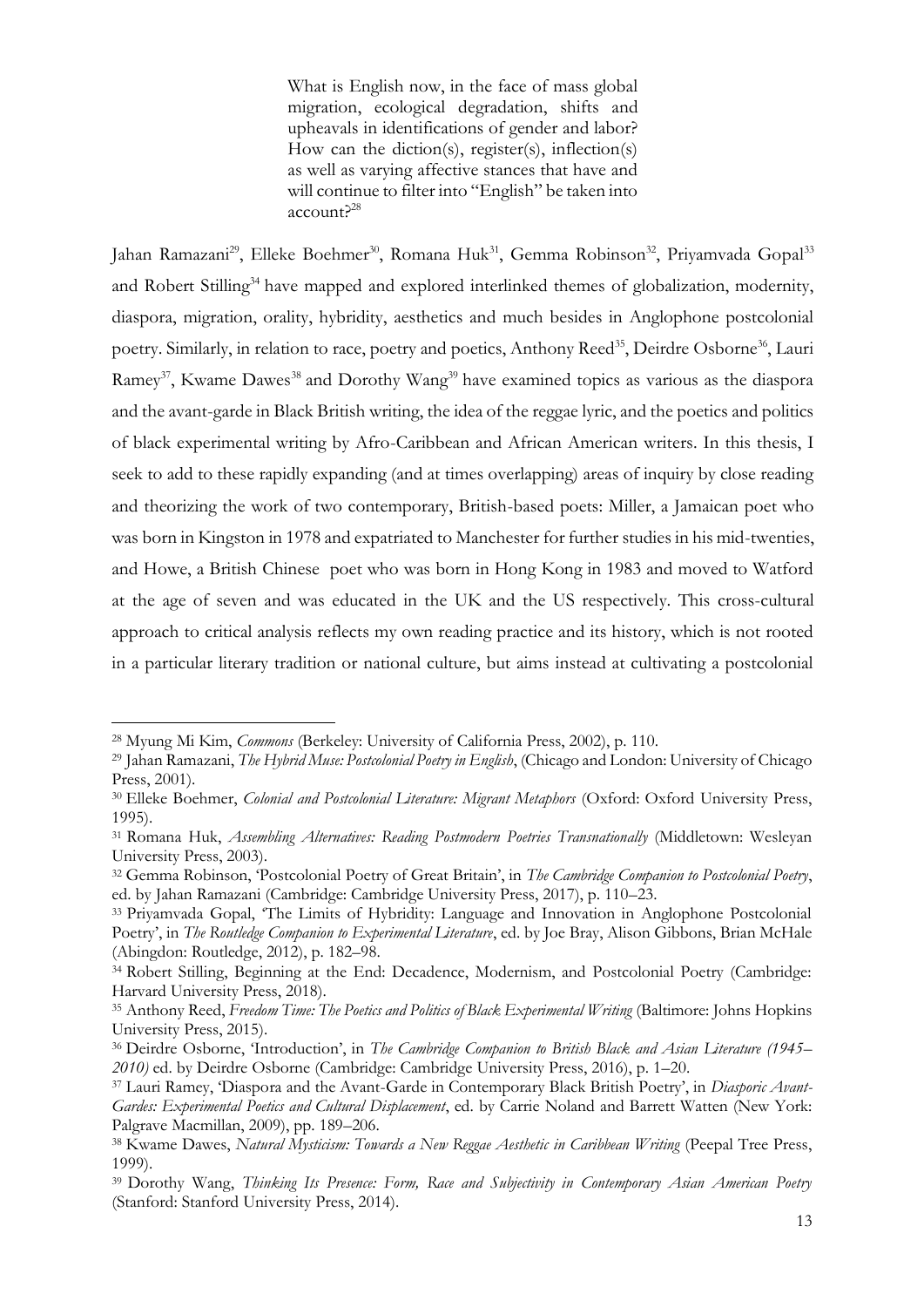solidarity across various cultures and locales.<sup>40</sup> I concur with Ramazani, who argues that 'a postcolonial perspective…continues to be a powerful tool for revealing linkages across regions emerging from colonial rule.<sup>41</sup> Elsewhere, Ramazani emphasises the importance of cultivating a transnational poetics in response to twentieth and twenty-first century poetries, for 'instead of replicating the centripetal vortex of the nation-state or its dilated counterpart in unitary migrant communities, cross-cultural writing and reading can…evoke non-coercive and non-nativistic forms of transnational imaginative belonging.'<sup>42</sup> This echoes the way in which my thesis attempts to work its way from a postcolonial poetics of Relation towards a transnational counter-poetics of difference.

As a poet who writes from an intersectional and transnational perspective, I am especially drawn to Boehmer's articulation of 'the way[s] in which a piece of postcolonial writing positions and identifies us as part of a particular community or set of experiences…[even as] the text also shifts the reader between and across different worlds, whether cultural, cognitive, or national.'<sup>43</sup> My own literary inheritance has in many ways fuelled my embrace of a transnational imaginative belonging. Having grown up with access to two literary canons (Chinese and English), I have found it natural to embrace the work of poets from various continents. As someone who spoke only Cantonese at home but learnt English as the *lingua franca* at an Anglican all-girls school founded by British missionaries in Hong Kong, English Literature provided an emotional safe space within which I could explore my emergent queer identity.<sup>44</sup> It was whilst studying William Shakespeare's *Twelfth Night* that I experienced my first literary encounter with queerness through a close reading of the homoeroticism between Sebastian and Antonio, as well as Viola/Cesario's interactions with Orsino and Olivia. At the same time, I was studying classical Chinese poetry written by Li Bai, Du Fu, Li Shang Yin and others, whilst memorising literary texts (involving poetic forms such as the *shi*, *ci* and *qu*) from the Tang, Song and Yuan dynasties.

During my undergraduate studies in the US, I found myself deeply moved and transformed by the work of queer poets of colour including Audre Lorde, Adrienne Rich and Nikki Giovanni, alongside other poets of colour such as Lucille Clifton, Sonia Sanchez, Yusef Komunyakaa, Marilyn Chin, Li-Young Lee and Arthur Sze. My subsequent introduction to British BAME poets upon

<sup>40</sup> See Elleke Boehmer, *Empire, The National and the Postcolonial, 1890–1920: Resistance in Interaction* (Oxford: Oxford University Press, 2004) on postcolonial solidarity between the Irish and Bengalis at the end of the nineteenth century.

<sup>41</sup> Ramazani, 'Introduction', in *The Cambridge Companion to Postcolonial Poetry*, ed. By Jahan Ramazani (Cambridge: Cambridge University Press, 2017), pp.1–15 (p.2).

<sup>42</sup> Ramazani, *A Transnational Poetics*, p. 31.

<sup>43</sup> Elleke Boehmer, *Postcolonial Poetics: 21st-Century Critical Readings* (London: Palgrave Macmillan, 2018), p. 9. <sup>44</sup> See Mary Jean Chan, 'Meeting Point: on being a Chinese poet writing in English', *Wild Court*, (December 2017), <http://wildcourt.co.uk/features/meeting-point-answering-question-bilingualism/> [accessed 1 May 2019]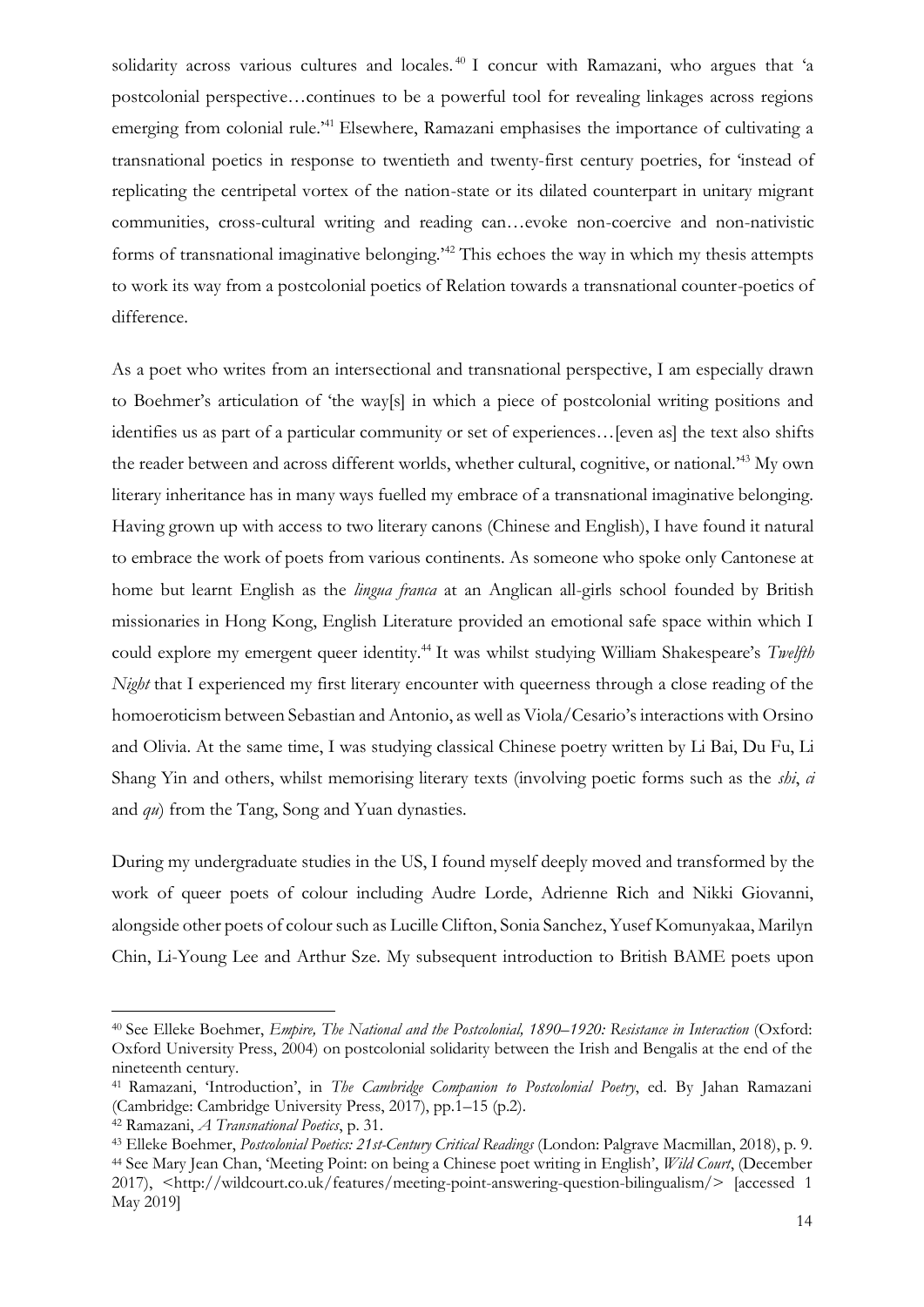arriving in London in 2014 alerted me to the work of prominent Black British poets including Jackie Kay, Jean 'Binta' Breeze, Fred D'Aguiar, John Agard, Benjamin Zephaniah and Grace Nichols, amongst others. I was inspired by these poets' cogent and passionate engagement with issues of race, diaspora and cultural memory, but experienced a particular affinity upon discovering the poetry of Sarah Howe and Kei Miller in 2014 and 2015. As I read their work alongside one another, I began to notice a recurring theme which animates my own creative and critical concerns: that far from being a putative 'essence', 'identity' can be construed as a relational, multi-layered and imaginative act in what Glissant eloquently terms a 'poetics of Relation'.<sup>45</sup>

This nuanced understanding of identity is echoed in Carrie Noland and Barrett Watten's introduction to *Diasporic Avant-gardes: Experimental Poetics and Cultural Displacement* (2009), in which the authors discuss '[the] tension between a desire for representation (nationalist, nativist, identitarian) and an equally forceful urge towards *détour*, the recognition of the complex layering of identities and thus the need to defer representation, as well as claims for homogeneity, essence, identity and home.'<sup>46</sup> This paradoxical need to see oneself represented within (literary) culture whilst simultaneously desiring a more complex depiction and understanding of one's intersectional identities is an intellectual preoccupation as well as a lived experience of mine. As a Hong Kong-Chinese poet who is interpellated as BAME in Oxford and London, I experience a simultaneous desire to speak in solidarity with other East Asian and British Chinese poets, and to be recognised as such. However, in the wake of ongoing microaggressions, instances of cultural essentialism and ethnic tokenism, I also feel compelled to examine what being 'Chinese' or 'British Chinese' means and might mean. For example, I organised a poetry reading in 2017 at Goodenough College and invited three poets – Sarah Howe, Hannah Lowe and Jennifer Wong – to read alongside one another in an event on 'Chinese Identities, Poetry and Place'. Afterwards, a Chinese student at the College approached me, and asked why I felt that Howe and Lowe could be included under the banner 'Chinese', since they both 'looked white' and were therefore, in his opinion, 'not truly Chinese'. This exchange highlighted for me the complexities of representation, which often risks an ethnic or cultural homogeneity. However, I am also mindful of the need for representation, particularly in a country which continues to grapple with institutional racism and racial injustice. For most BAME poets writing in the 1960s–80s, the issue of representation was clearly an urgent and pressing one which foregrounded many of their works, with John Agard's highly influential poem 'Listen Mr Oxford Don'<sup>47</sup> being a case in point. By addressing a fictional 'Oxford Don' who

<sup>45</sup> Glissant, *Poetics of Relation*, p. 29.

<sup>46</sup> Carrie Noland and Barrett Watten, 'Introduction', in *Diasporic Avant-Gardes: Experimental Poetics and Cultural Displacement*, ed. by Carrie Noland and Barrett Watten (New York: Palgrave Macmillan, 2009), pp.  $1-30$  (p. 9).

<sup>47</sup> John Agard, *Mangoes and Bullets: Selected and New Poems 1972−1984*, (London: Pluto Press, 1985), p. 44.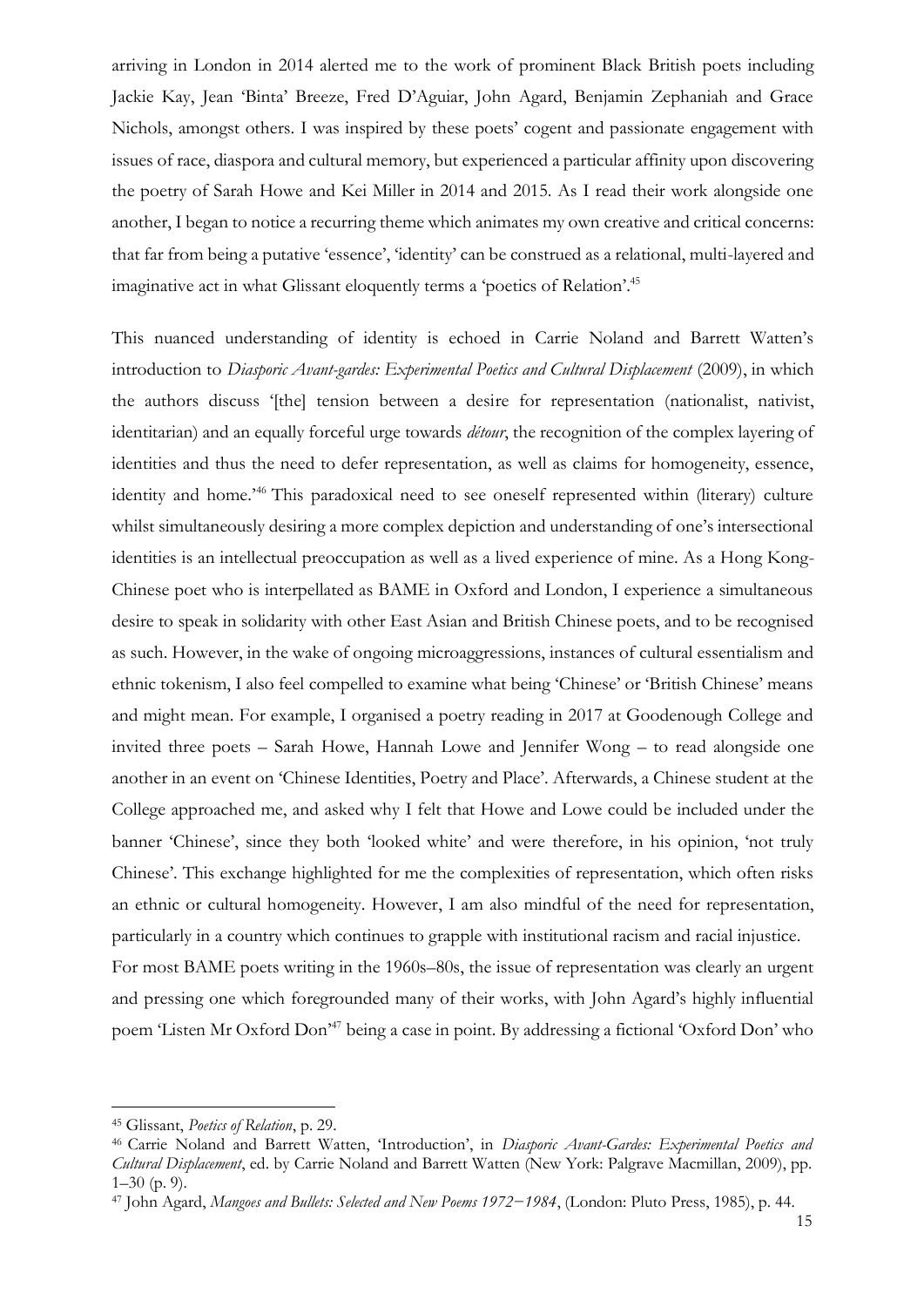'stands as gatekeeper of linguistic, educational, and cultural capital'<sup>48</sup>, Agard depicts his speaker as being firmly on the outside of a closed and tightly guarded linguistic, cultural and literary community that seeks unabashedly to valorise Standard English ('de Queen's English') whilst rejecting an equally valid English which sits on the creole continuum:

Dem accuse me of assault on de Oxford dictionary/ imagine a concise peaceful man like me/ dem want me serve time for inciting rhyme to riot

Here, Agard 'writes back' to a white British audience whose racist assumptions about black men as being linked to criminality and social unrest are explicitly mentioned by Agard in order to undermine these very stereotypes, as the speaker describes himself respectively as 'a simple immigrant', 'a man on de run', and refusing to serve 'no jail sentence'.<sup>49</sup> The tone is, of course, ironic: the reader soon realizes that the speaker is in fact a poet and a 'master of the *techne* of language ("syntax", "grammar", "suffix", "tense")<sup>50</sup> who seeks to syntactically and visually disrupt the poetic line, not least through his creative use of slashes on the page. From *Mangoes and Bullets*  (Pluto Press, 1985) to *Travel Light, Travel Dark* (Bloodaxe, 2013), Agard continues to subvert his readers' understandings about what it means to be British through satirical and often humorous verse. Similarly, much of Linton Kwesi Johnson's poetry sets itself in opposition to an oppressive socio-political order, such as in his 1980 collection, *Inglan is a Bitch<sup>51</sup>* . In an interview with Nicholas Wroe, Johnson states that particularly towards the beginning of his career, 'writing was a political act and poetry was a cultural weapon.'<sup>52</sup> Deeply influenced by the Caribbean Arts Movement of the 1960s and 1970s – founded in London by Brathwaite, John La Rose, and Andrew Salkey – Johnson's dub poetry 'often used [Brathwaite's] nation language as a means of rendering the localized diasporic experience of the British nation specifically<sup>553</sup>, thus creating a poetics by and for Black British poets. Indeed, Johnson's work continues to trail-blaze a path for Black British poets to follow, most notably in the works of younger BAME poets such as Jay Bernard, whose poem 'Songbook'<sup>54</sup> in their debut collection *Surge* (Chatto & Windus, 2019) was directly inspired by

<sup>48</sup> Rachael Gilmour, 'Doing Voices: Reading Language as Craft in Black British Poetry', *The Journal of Commonwealth Literature*, 49 (3) (2014), 343–57 (pp. 347).

<sup>49</sup> Agard, p. 44.

<sup>50</sup> Gilmour, p. 348.

<sup>51</sup> Linton Kwesi Johnson, *Inglan is a Bitch* (London: Race Today, 1980).

<sup>52</sup> Nicholas Wroe, 'Linton Kwesi Johnson: I did my own thing', *Guardian* (8 March 2008)  $\text{6}$  < https://www.theguardian.com/books/2008/mar/08/featuresreviews.guardianreview11> [accessed 10] May 2019]

<sup>53</sup> Jordan Musser, 'The Avant-Garde is in the Audience: On the Popular Avant-Gardism of Linton Kwesi Johnson's Dub Poetry', *Twentieth-Century Music*, 16 (3) (2019), 457–99 (pp. 469). <sup>54</sup> Bernard, p. 7.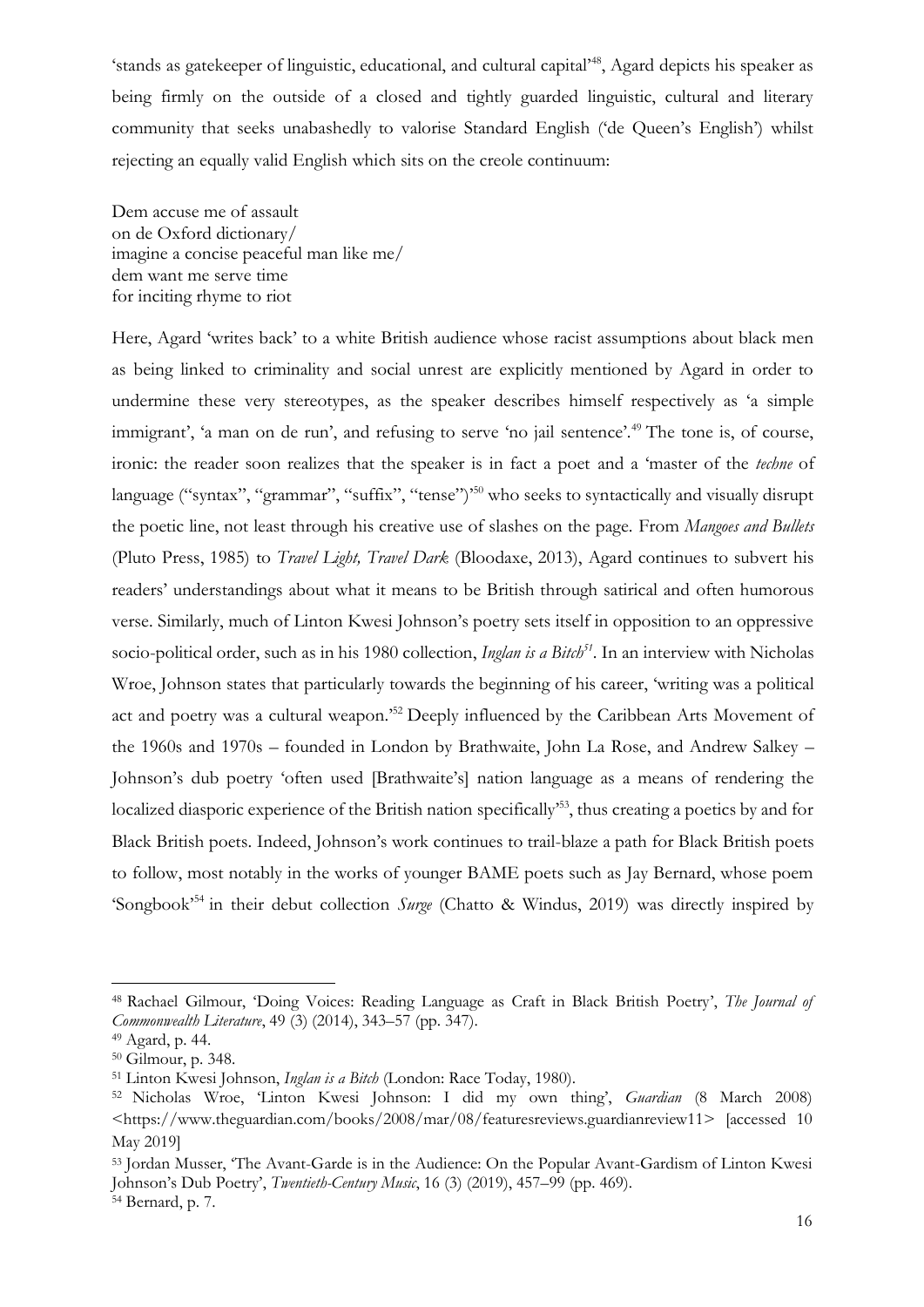Johnson's poems on what has since become known as the 'New Cross Massacre', involving a fire in New Cross which killed thirteen young people.

In contrast to a poetics that explicitly confronts and bears witness to racism, historical exclusions and social injustices is that adopted by Patience Agbabi, who Kwesi Owusu and R. Victoria Arana have referred to as one of the poets belonging to the 'Black British avant-garde'.<sup>55</sup> Building on Owusu and Arana's analysis, Lauri Ramey contends that 'the practice of these poets is…forwardlooking, and [bears] a less burdened relationship to political exclusions and diasporic roots than the preceding generations.'<sup>56</sup> Indeed, Agbabi appears to be less preoccupied with the need to represent her particular community or culture as being British, and does not appear to be selfconsciously positioning herself as being outside the British literary canon, looking in. Rather, there is a playfulness with which she audaciously rewrites *The Canterbury Tales* in her fourth collection *Telling Tales* (Canongate, 2014). This reveals an exuberance in terms of poetic license, for to boldly rewrite Chaucer – widely known as the Father of English Literature – is to claim (and re-vision) a staple of the British literary canon. In explaining her approach to this project, Agbabi notes in an interview with Charlotte Runcie that 'Chaucer's original is brilliant. It's probably the best work of English literature, in my opinion. So I thought…[what] I can do is what I do best – take an interesting angle and *play around with form and sound and character*, and take it to a different dimension' (my italics).<sup>57</sup> Somewhat akin to the poetries of Agbabi and that of her contemporaries, Howe and Miller appear less preoccupied with writing back to a (white) British audience, but rather strive to embody, first and foremost, their multi-faceted experiences and identities.

In *The Cartographer Tries to Map a Way to Zion*, Miller initially appears to 'write back' to the white Cartographer, with the reader assuming that the figure of the Rastaman embodies the beliefs and values most closely aligned with Miller's own. It is halfway through the collection that we are made to realise that the Cartographer is also Miller, and that perhaps, from the perspective of a Jamaican audience, Miller is in fact the Cartographer whose accent, attire and mannerisms mirror (in multiple ways) the image of the Westernized intellectual *par excellence*. Indeed in an interview with Eleanor Wachtel, Miller concurs with the following: 'You mentioned that when you read from *The Cartographer*, if you read in England, they assume you're the Rastaman; if you read in Jamaica, they assume you're the Cartographer.<sup>558</sup> By placing two complex personae in conversation with one another, Miller enacts a Glissantian poetics of Relation. Glissant writes: 'We "know" that the Other

<sup>55</sup> Ramey, 'Diaspora and the Avant-Garde in Contemporary Black British Poetry', p. 190.

<sup>56</sup> Ramey, 'Diaspora and the Avant-Garde in Contemporary Black British Poetry', p. 191.

<sup>57</sup> Charlotte Runcie, 'Patience Agbabi: Chaucer remixed', *Daily Telegraph* (27 April 2014) <https://www.telegraph.co.uk/culture/books/authorinterviews/10788554/Patience-Agbabi-Chaucerremixed.html> [accessed 12 May 2019]

<sup>58</sup> Eleanor Wachtel, 'An Interview with Kei Miller', *Brick: A Literary Journal* (16 October 2018) <https://brickmag.com/an-interview-with-kei-miller/> [accessed 18 May 2019]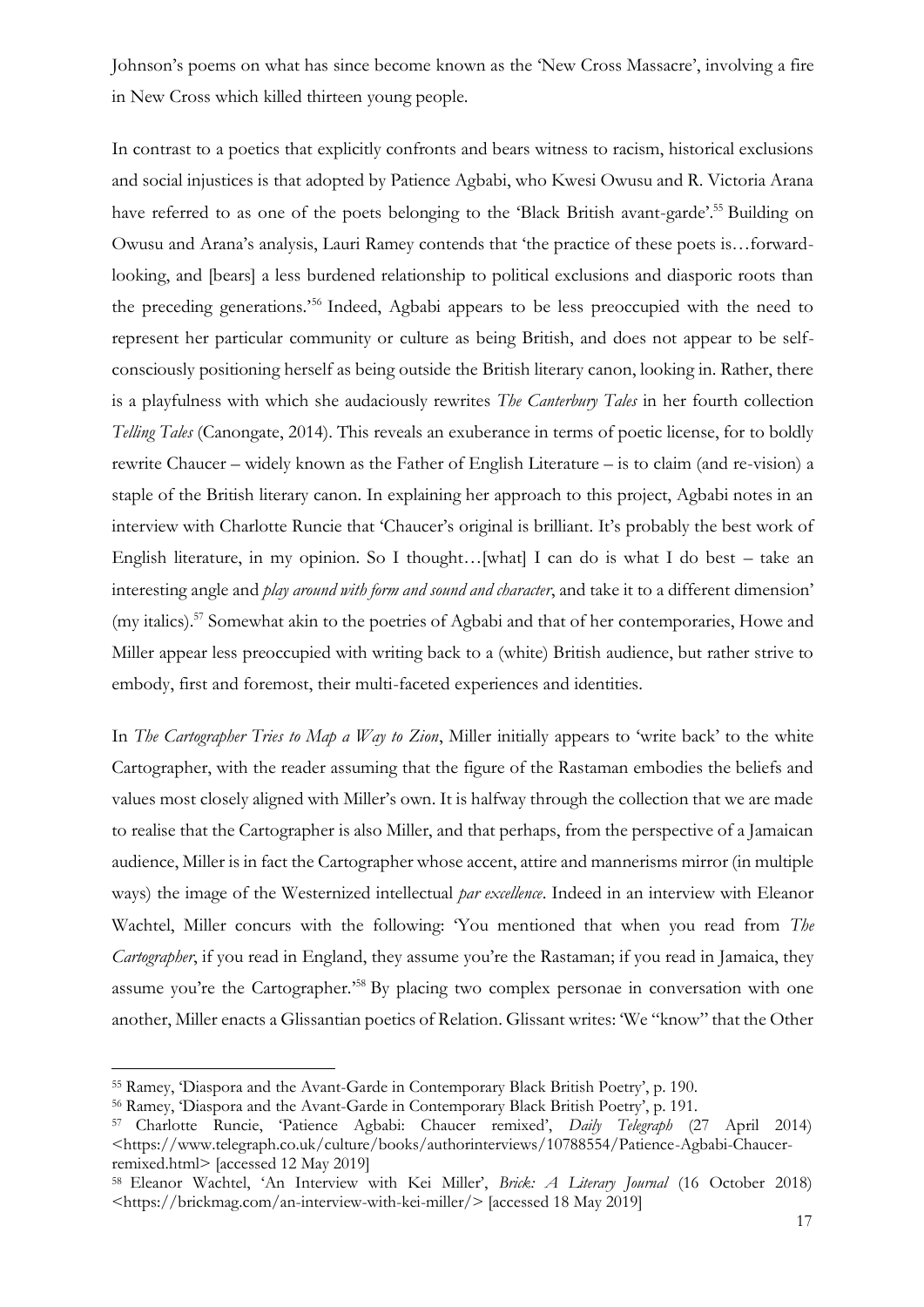is within us and affects…the bulk of our conceptions and the development of our sensibility. […] In spite of ourselves, a sort of "consciousness of consciousness" opens us up and turns each of us into a disconcerted actor in the poetics of Relation.'<sup>59</sup> The ease with which Miller enacts a postcolonial poetics of Relation (between the neo-colonial Cartographer and the postcolonial Rastaman) is mirrored in Howe's embodiment of a transnational counter-poetics of difference in *Loop of Jade*, with her bold intermingling of motifs from Renaissance literature alongside depictions of classical Chinese myths such as the legend of *Chang'e*. Howe's sense of being securely British *and* Chinese – and her desire to write from a place of belonging (rather than from the perspective of an outsider) – evoke the cast of polyglot speakers in Evaristo's *The Emperor's Babe*, with Ramazani observing that 'the [novel-in-verse's] heteroglossia is emblematic of ancient and contemporary creolization in the British Isles.' While Howe and Miller owe much to their literary forebears in the UK and elsewhere, both poets break new ground in terms of the content and form of their writing, which I shall proceed to discuss in the rest of this chapter.

### *Towards a Counter-poetics of Difference*

In the chapters that follow, I aim to explore and produce a counter-poetics of difference. First, however, I want to consider the context in which such a poetics has to operate – and, more specifically, the reception of BAME poetry within mainstream publishing and review culture in the UK. In doing so, I will also demonstrate the need for a racialised criticism. In this section, I seek to explore how contemporary BAME poets in the UK creatively resist attempts made by publishers, critics and readers alike to view them and their work through the lens of a reductive concept of 'authenticity', which remains laden with stereotypes. Stereotypes have been defined by Stuart Hall as that which '[reduces] people to a few, simple, essential characteristics, which are presented as fixed by nature.<sup>50</sup> For example, as an ethnically Han Chinese poet, I am persistently asked by British audiences as to 'why I write in English', 'whether I write in Chinese', or 'whether I write first in Chinese, then translate into English'. During microaggressions, I am typically invited by a white member of the audience to 'perform a poem of mine in Chinese' during many a Q&A, with the most recent instance of this occurring after a public reading at the University of Liverpool in October 2019. Examples of such (mis-)readings of postcolonial and BAME poets and poetry abound, with a few of Kate Kellaway's *Guardian* reviews exemplifying such reductive tendencies. For example, a 2015 Observer Books of the Year review round-up by Kellaway states that '[Claudia Rankine's] eloquent militancy about racism is arresting [in *Citizen: An American Lyric*]', while Sarah

<sup>59</sup> Glissant, p. 27.

<sup>60</sup> Stuart Hall, 'The Spectacle of the "Other"', in *Representation: Cultural Representations and Signifying Practices*, ed. by Stuart Hall (London: SAGE, 1997), pp. 223–90 (p. 257).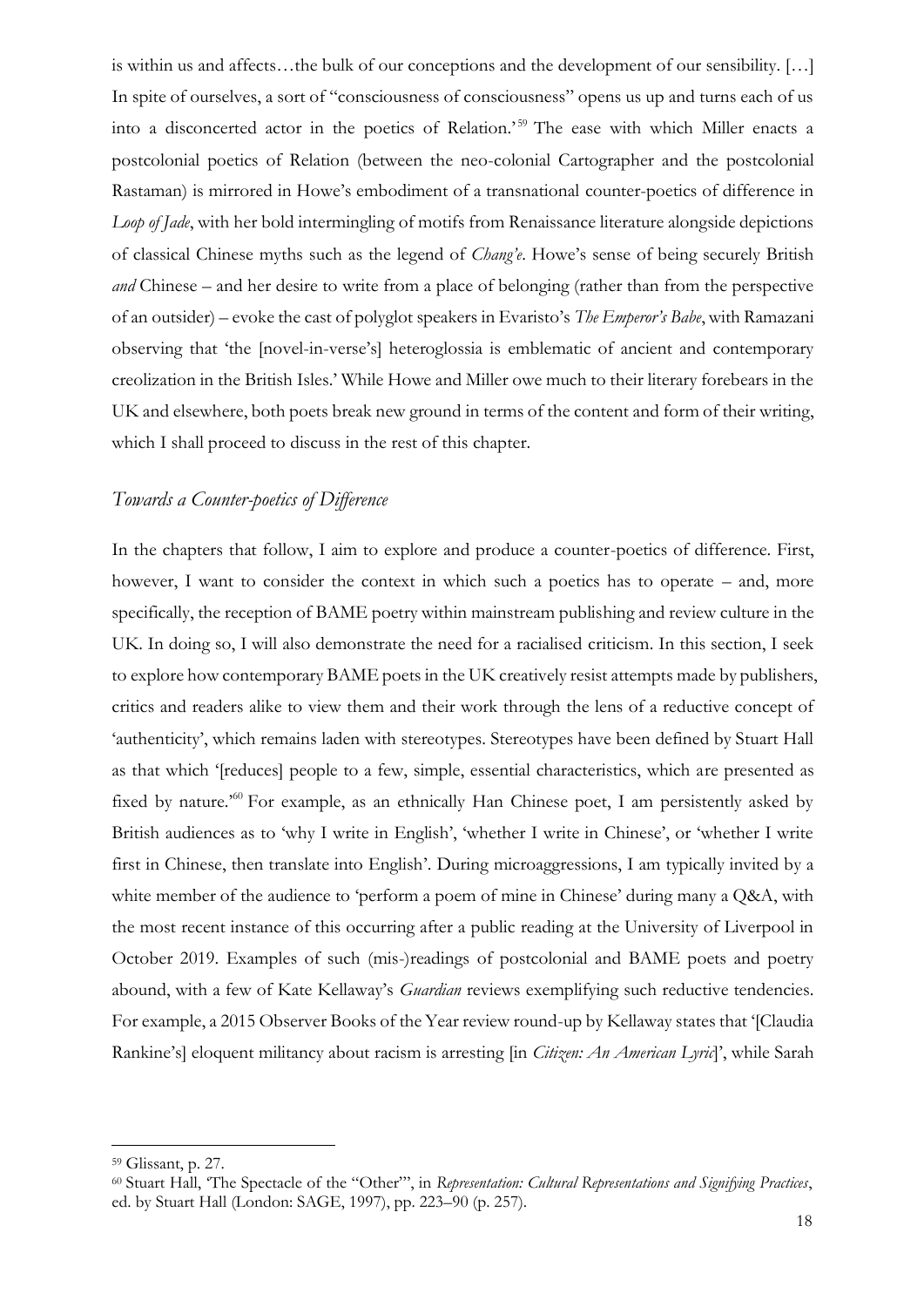Howe's *Loop of Jade* is described as possessing 'oriental poise, reach and artistic precision.'<sup>61</sup> To depict Rankine work as 'militant' draws on racist stereotypes about black Americans being angry or prone to violence, with 'arresting' punning uncomfortably on 'arrest'; whilst to deem Howe's poetry as possessing 'oriental poise' is to view her complex literary work through an uncritical lens of chinoiserie, whilst reinforcing stereotypes of Asian women as being delicate and demure. Within an uneven literary review culture which continues to read white poets for the content *and* form of their work whilst reading BAME poets mostly for their ethnic traits and cultural 'essences', I am keen to explore how poets such as Howe and Miller articulate (through differing means) what Steven Yao productively terms 'a counter-poetics of difference' in their respective creative works. Yao coins the term 'a counter-poetics of difference' in *Foreign Accents: Chinese American Verse from Exclusion to Post-ethnicity* (Oxford University Press, 2010) to contextualize Ezra Pound's *Cathay*. He describes *Cathay* as '[presenting] an instance of "high culture" functioning to articulate a "counterpoetics" of difference in relation to both juridical formulations and more popular treatments of the same general, racialized subjects [such as the Chinese].'<sup>62</sup> To discuss 'difference', I wish to adopt political theorist Iris Marion Young's use of the term. She defines difference as the 'irreducible particularity of entities, which makes it impossible to reduce them to commonness or bring them into unity without remainder.'<sup>63</sup> In discussing *racial* difference in particular, I recognize that race is a social construct, and that it has no basis in biological reality.<sup>64</sup> Nonetheless, it is clear that racial difference underpins how individuals are interpellated within and across societies, especially in the aftermath of colonialism, slavery and empire. This has also become more pressing with the radical right and white supremacy on the rise across Europe<sup>65</sup>, the United States<sup>66</sup> and elsewhere. In *Citizen: An American Lyric* (2014), Claudia Rankine links the arbitrary murder of black men in America to the prevalence of institutional racism and white supremacy<sup>67</sup>:

In Memory of Jordan Russell Davis In Memory of Eric Garner In Memory of John Crawford In Memory of Michael Brown

<sup>61</sup> Kate Kellaway, 'The best poetry books of 2015', *Guardian* (8 December 2015)

<sup>&</sup>lt;https://www.theguardian.com/books/2015/dec/08/best-poetry-books-2015-clive-james-claudiarankine> [accessed 18 May 2019]

<sup>62</sup> Yao, p. 49.

<sup>63</sup> Iris Marion Young, 'The Ideal of Community and the Politics of Difference', *Social Theory and Practice*, 12 (1986), 1–26 (pp. 4).

<sup>64</sup> I shall discuss this notion of race and its social construction (through analysing the concept of 'racial fabrication') in relation to Sarah Howe's *Loop of Jade* in Chapter 2.

<sup>65</sup> Owen Jones, 'Far-right violence is on the rise. Where is the outrage?', *Guardian* (22 August 2019) <https://www.theguardian.com/commentisfree/2019/aug/22/far-right-violence-on-rise-where-isoutrage> [accessed 30 August 2019]

<sup>66</sup> Luke Darby, 'How white supremacy went mainstream in the US: 8chan, Trump, voter suppression', *Guardian* (11 August 2019) <https://www.theguardian.com/us-news/2019/aug/11/el-paso-shootingwhite-supremacy-8chan-voter-suppression> [accessed 30 August 2019]

<sup>67</sup> Claudia Rankine, *Citizen: An American Lyric* (Minneapolis: Graywolf Press, 2014), p. 134–35.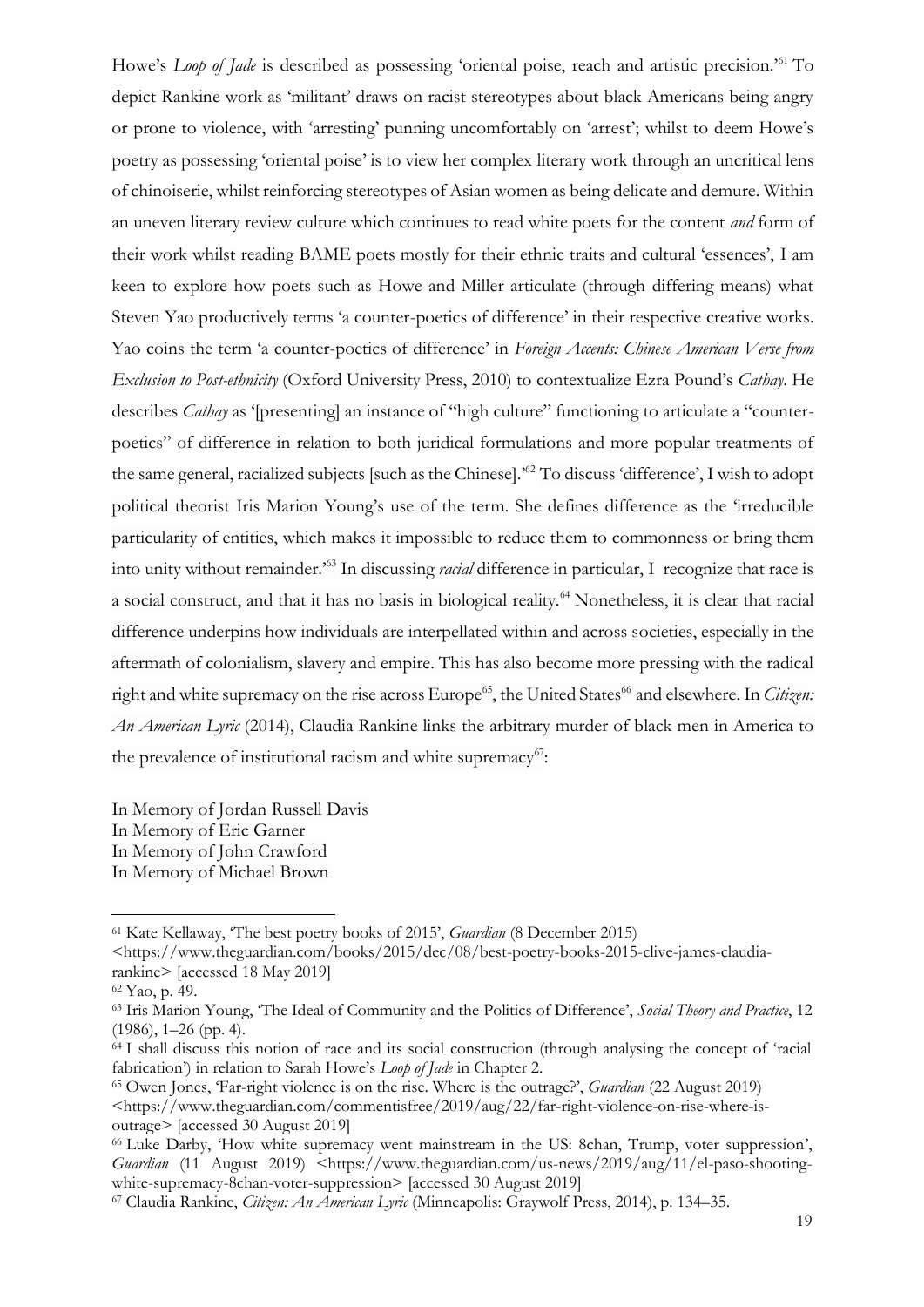because white men can't police their imagination black men are dying

On this side of the Atlantic, Jay Bernard explores the New Cross Massacre of 1981 in their acclaimed debut collection *Surge* through drawing on their archival research at the George Padmore Institute, 'an archive, library and research centre dedicated to radical black history in Britain.'<sup>68</sup> In the book's introduction, Bernard notes the clear parallels between the New Cross Fire and that of the Grenfell fire in 2017, stating that 'the most chilling aspect of this [repetition of history] was the lack of closure, the lack of responsibility and the lack of accountability at the centre of both the New Cross Fire and Grenfell.<sup>569</sup> In the poem 'Ark<sup>70</sup> – which meditates on the need to locate the source of racism and racial injustice in the UK not as residing in the *bodies* of individual racists, but rather, in the institutionally white supremacist *body politic* – Bernard writes:

I take this January morning in my hands and wonder if it should go under London, England, Britain, British, Black-British – where to put the burning house, the child made ash, the brick in the back of the neck, the shit in the letter box and piss up the side of it?

I file it under *fire*, *corpus*, *body*, *house*.

As is evident in Rankine and Bernard's urgent and timely collections, racial difference matters. Indeed, an understanding of racial difference and its articulations is essential to the physical survival of BAME people. Within the field of Anglophone literature, racial difference also crucially impacts upon how the works of BAME writers are perceived and received; as such, it would be futile to deny the existence of racial difference as a poet-critic and to ignore its wide-reaching impact in terms of structuring the literary landscape of Anglophone poetries. The late Toni Morrison expounds on the need for a racialised criticism in her seminal book *Playing in the Dark: Whiteness and the Literary Imagination* (1992), arguing that 'a criticism that needs to insist that literature is not only "universal" but also "race-free" risks lobotomizing that literature […] for both black and white Americans, in a wholly racialized society, there is no escape from racially inflected language.<sup>71</sup> I argue that the same logic pertains to the UK, considering how recent progress made by BAME writers has already encountered severe backlash from several quarters; one example being Lionel

<sup>68</sup> Jay Bernard, *Surge* (London: Chatto & Windus, 2019), p. ix.

<sup>69</sup> Bernard, p. xi.

<sup>70</sup> Bernard, p. 3.

<sup>71</sup> Toni Morrison, *Playing in the Dark: Whiteness and the Literary Imagination* (New York: Knopf Doubleday, 1993), p.12–13.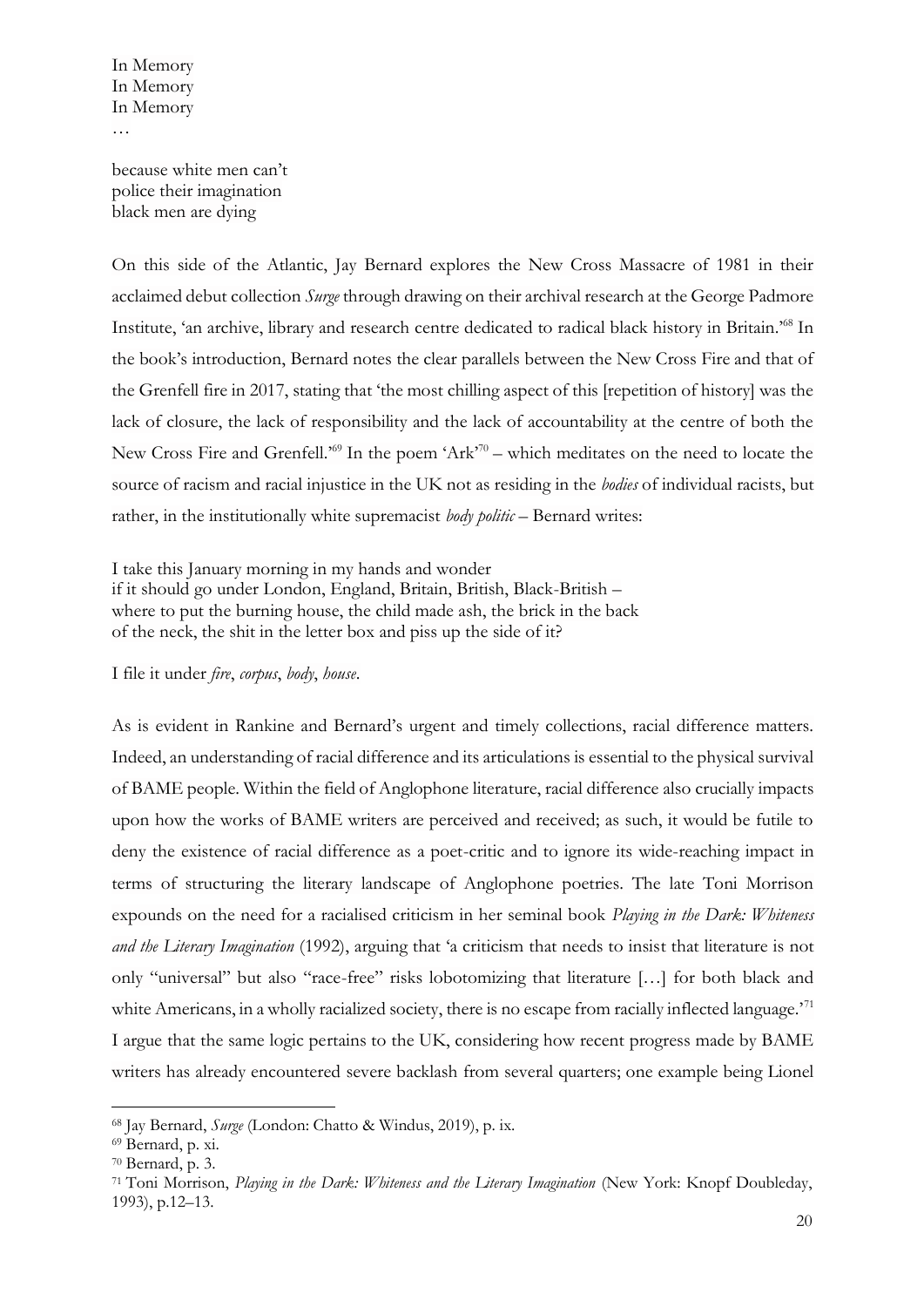Shriver's blithe criticism of Penguin Random House's decision to nurture and publish more BAME writers as mere virtue-signalling to the detriment of quality writing, stating in *The Spectator* that 'we can safely infer…that if an agent submits a manuscript written by a gay transgender Caribbean who dropped out of school at seven and powers around town on a mobility scooter, it will be published, whether or not said manuscript is an incoherent, tedious, meandering and insensible pile of mixedpaper recycling.<sup>'72</sup> Similarly, a handful of journalists responded to Howe's *Loop of Jade* in a patronizing, sexist and racist manner, particularly in the aftermath of her clinching the 2015 T.S. Eliot Prize, the first time the Eliot had ever been awarded to a debut collection. <sup>73</sup> I will contextualise and examine the uneven reception of Howe's *Loop of Jade* in Chapter 2 in greater depth. At this juncture, I simply wish to acknowledge the continuing barriers that BAME poets face in terms of publishing and having their work received properly in the UK. For example, *The London Review of Books* was singled out by the 2019 Ledbury Poetry Critics Report as having 'published 70 articles by 33 different critics [from 2011–2018]. All 33 were white. Those 70 articles reviewed 86 different books. All 86 were by white poets.'<sup>74</sup> That such a prominent literary journal would omit the voices of BAME poets and critics in such a stark and consistent manner over time ought not remain unnoticed, and surely gestures at the need for ongoing reform within British literary review culture. To insist upon the relevance of racial difference in structuring the field of literary criticism and determining the ways in which the work of BAME poets are read and received is not, however, to perpetuate the problematic notion of 'the racial Other', which Robert Young rightly criticizes as being a concept which 'accepts the discriminatory gesture of social and political othering that it appears to contest.'<sup>75</sup> Rather, my usage of Yao's 'counter-poetics of difference' in this thesis aims to allow a cogent analysis of how 'minorities […] [must] represent themselves as they are, in their specific forms of difference, rather than as they are othered.'<sup>76</sup> Yao returns to his concept of 'a counter-poetics of difference' in relation to the work of other Asian American poets such as Li-Young Lee and Marilyn Chin. However, his emphasis appears to be on how each poet's own 'counter-poetics of difference' varies in relation to their attempts at writing back to hegemonic constructions of Chinese-American subjectivities. As such, I have decided to take certain liberties with this concept, and to use it simply to denote how Howe and Miller use their respective poetics

<sup>72</sup> Alison Flood, 'Publisher defends diversity drive after Lionel Shriver's attack', *Guardian* (11 June 2018) <https://www.theguardian.com/books/2018/jun/11/publisher-defends-diversity-drive-after-lionelshrivers-attack> [accessed 22 June 2019]

<sup>73</sup> Katy Evans-Bush, 'TS Eliot prize row: is winner too young, beautiful – and Chinese?', *Guardian* (23 January 2016) <https://www.theguardian.com/books/2016/jan/23/deranged-poetess-sarah-howe-tseliot-prize-media> [accessed 22 June 2019]

<sup>74</sup> Dave Coates and Sandeep Parmar, 'The State of Poetry and Poetry Criticism in the UK and Ireland 2011– 2018', commissioned by the University of Liverpool Centre for New and International Writing and The Ledbury Poetry Festival 2019, 6 June 2019, p. 3.

<sup>75</sup> Robert Young, 'Postcolonial Remains', in *Postcolonial Studies: An Anthology,* ed. by Pramod K. Nayar (Oxford: Wiley Blackwell, 2016), pp. 125–43 (p. 139).

<sup>76</sup> Ibid.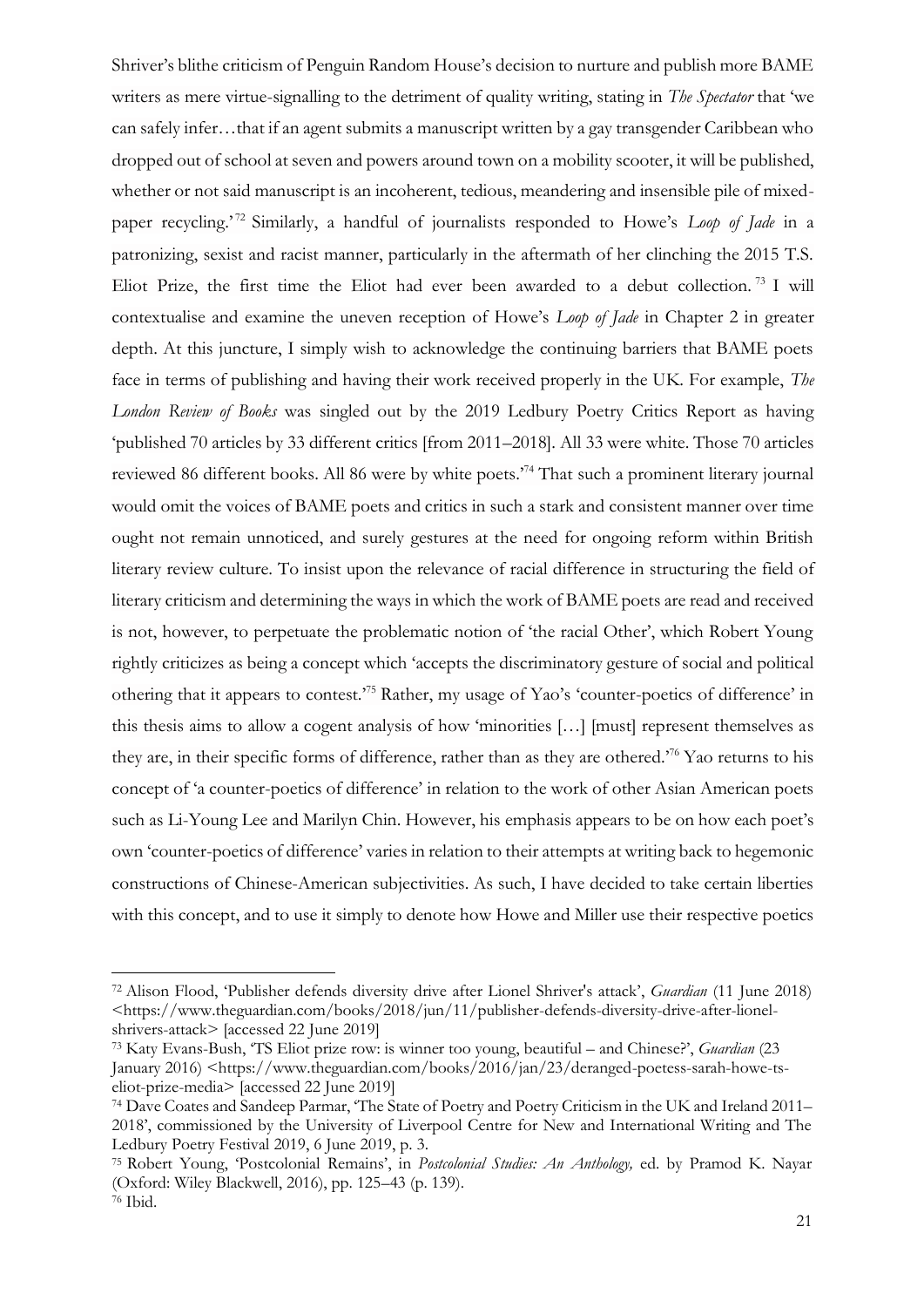to subvert their readers' expectations in fresh and startling ways, which are rooted in their postcolonial, BAME, and transnational experiences.

In addition, I wish to locate a specifically postcolonial queer aesthetic in the work of Howe and Miller, bearing in mind Samir Dayal's observation that queerness goes beyond sexual orientation to a more general 'queering of the pitch, a displacement of colonial, heteronormative, or otherwise hegemonic stratifications, and that a queer perspective constitutes an interrogation, implicitly at least, of the way in which all subjects, not just [LGBTQ] subjects, are interpellated as gendered bodies within a given social space.<sup>77</sup> As Eric Keenaghan notes in his analysis of the terms 'LGBT' poetry' and 'queer poetry', 'to refer to a form of poetry as "queer", rather than as "LGBT", is to acknowledge how its authors challenge rigid and potentially divisive identity logics so as to forge new connections and alliances between communities and groups.'<sup>78</sup> As someone who identifies as postcolonial, queer and BAME, I believe it would be reductive to reduce the concept of 'queerness' as only applicable to LGBTQ issues, for to do so would be to ignore the inherent nuances of the term 'queer', which Michael Warner observes has 'the effect of pointing out a wide field of normalization…as the site of violence.<sup>79</sup> Thus, drawing on the field of critical white studies and her own personal experience 'of being mixed race, with a white English mother and a Pakistani father<sup>80</sup>, Sara Ahmed contends that 'race [can be understood as] a rather queer matter<sup>81</sup> when one considers the fact that 'whiteness is invisible and unmarked, as the absent centre against which [non-white] others appear only as deviants or as lines of deviation.<sup>82</sup> To be queer is to refuse the 'straightening device'<sup>83</sup> of whiteness, inasmuch as it is refusing to be straight in terms of one's sexuality. In their editorial to *Wasafiri Magazine*'s 'Queer Worlds/Global Queer' June 2019 issue, guest editors Dean Atta and Andrew van der Vlies similarly define queer as that which '[plays] on its historical connotations of the counterproductive (not to mention the counterfeit), the antisocial, [and] that which is in all ways aslant (its etymological root) to the normative.<sup>84</sup> In articulating a postcolonial poetics of relation (Miller) and exploring counter-poetics of difference (Howe), I contend that both *The Cartographer Tries to Map a Way to Zion* and *Loop of Jade* can be read as 'queer'

<sup>77</sup> Samir Dayal, 'By Way of an Afterword', in *Postcolonial, Queer: Theoretical Intersections*, ed. by John C. Hawley (New York: State University of New York Press, 2001), pp. 305–25 (p. 305).

<sup>78</sup> Eric Keenaghan, 'Queer Poetry, Between "As Is" and "As If"', in *The Cambridge Companion to American Gay and Lesbian Literature,* ed. by Scott Herring (New York: Cambridge University Press, 2015), pp. 44–58 (p. 55).

*<sup>79</sup>* Michael Warner, *Fear of A Queer Planet: Queer Politics and Social Theory*, (Minneapolis: University of Minnesota Press, 1993), p. xxvi.

<sup>80</sup> Sara Ahmed, *Queer Phenomenology: Orientations, Objects, Others* (Durham and London: Duke University Press, 2006), p. 24.

<sup>81</sup> Ahmed, p. 112.

<sup>82</sup> Ahmed, p. 121.

<sup>83</sup> Ibid.

<sup>84</sup> Dean Atta and Andrew van der Vlies, 'Queer Worlds/Global Queer: Editorial', in *Wasafiri* (Vol. 34, No. 2), guest ed. by Dean Atta and Andrew van der Vlies (Abingdon: Routledge, June 2019), pp. 1–2 (p. 1).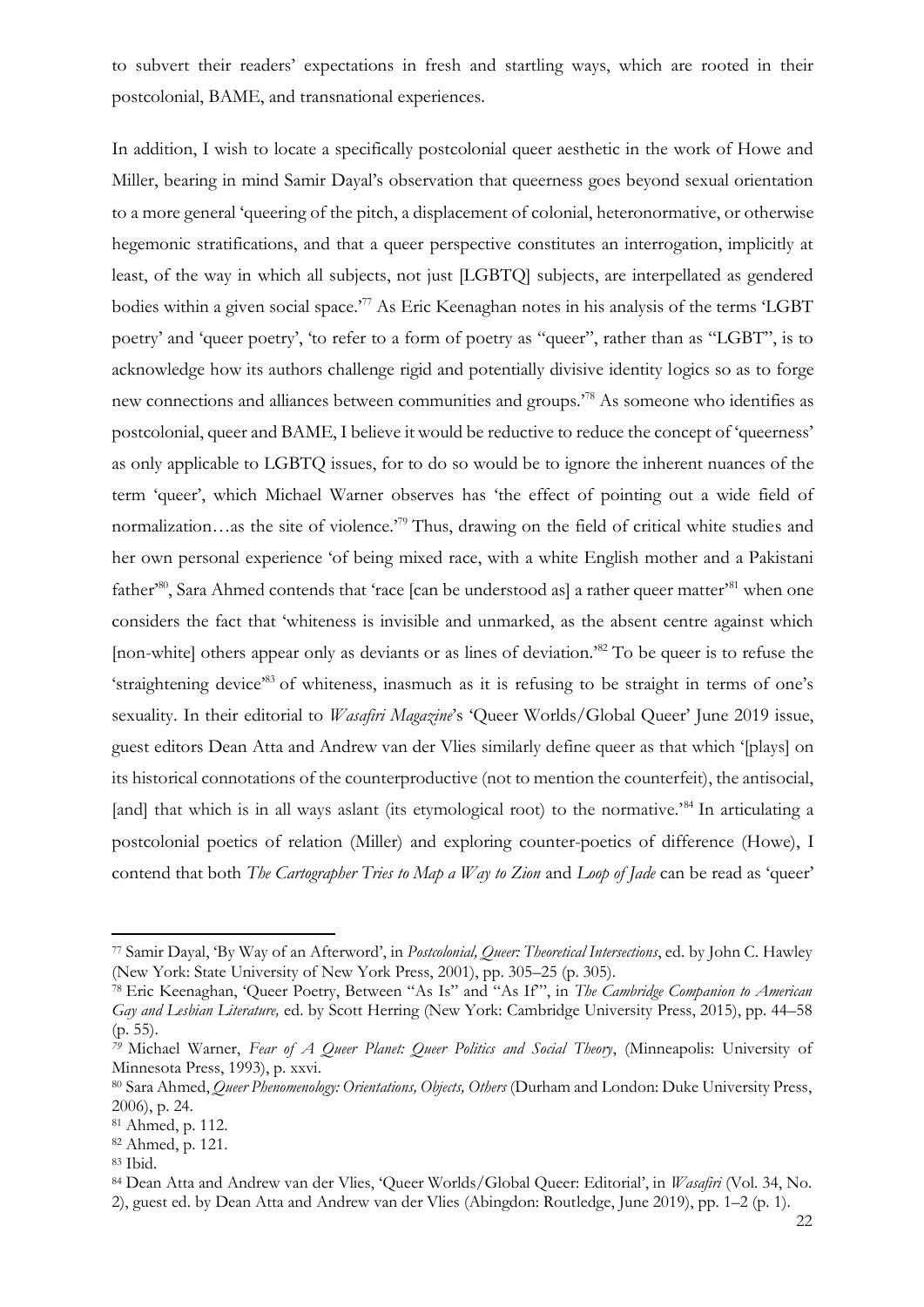in this extended sense. I will advance this argument further in relation to my own creative work in the final chapter.

On a more granular level, I am curious as to how the textual strategies within Howe and Miller's creative work exemplify a Glissantian 'opacity'<sup>85</sup>. In his chapter on 'Errantry, Exile', Glissant traces his thinking to Gilles Deleuze and Felix Guattari's criticisms of 'the root and, even perhaps, notions of being rooted'<sup>86</sup>, observing that 'the root is unique, a stock taking all upon itself and killing all around it. In opposition to this [Deleuze and Guattari] propose the rhizome, an enmeshed root system, a network spreading either in the ground or in the air […] The notion of the rhizome maintains, therefore, the idea of rootedness but challenges that of a totalitarian root.<sup>87</sup> Accordingly, Glissant declares, 'Rhizomatic thought is the principle behind what I call the Poetics of Relation, in which each and every identity is extended through a relationship with the Other'.<sup>88</sup> Later, Glissant links monolingualism to the totalitarian root, contending that 'the root is monolingual'<sup>89</sup>; whereas 'Relation, in contrast, is spoken multilingually<sup>90</sup>. I will argue that Howe's *Loop of Jade* and Miller's *The Cartographer Tries to Map a Way to Zion* are complex poetic works that exemplify Glissant's articulation of a 'poetics of Relation', since both collections feature speakers who resist the impulse of being 'rooted' in a particular locale whilst choosing to speak in multiple tongues and from multiple positionalities. Most crucially, I detect in these collections a resounding articulation of Glissant's 'third stage' of his 'poetics of Relation', during which 'the poet's word leads from periphery to periphery...that is, it makes every periphery into a centre; furthermore, it abolishes the very notion of centre and periphery.'<sup>91</sup>

I will show that both Howe and Miller are writing back, not to the metropolitan centre, but to the so-called 'periphery' in their respective works: Howe to Hong Kong, Miller to Jamaica. I, too, attempt to write back to Hong Kong as a 'postcolonial writer, whose gaze is turned in two directions'.<sup>92</sup> In the following chapters, I will examine how Howe writes back to her Chinese roots via Pound's *Cathay* and *Cantos*; how Miller returns to himself via a European cartographer's encounter with a Rastaman (each of whom draws on different aspects of Miller's identity). In the final chapter, I shall explore how I, too, seek to return to a more opaque and multifaceted identity via the work of poets whose poetry and poetics are not identical to mine, but instead give me crucial permission to draw on multiple canons and textual strategies. This is somewhat akin to how

<sup>85</sup> Glissant, *Poetics of Relation*, p. 111.

<sup>86</sup> Glissant, *Poetics of Relation*, p. 11.

<sup>87</sup> Ibid.

<sup>88</sup> Ibid.

<sup>89</sup> Glissant, *Poetics of Relation*, p. 15.

<sup>90</sup> Glissant, *Poetics of Relation*, p. 19.

<sup>91</sup> Glissant, *Poetics of Relation*, p.29.

<sup>92</sup> Ashcroft, Griffiths and Tiffin, p. 60.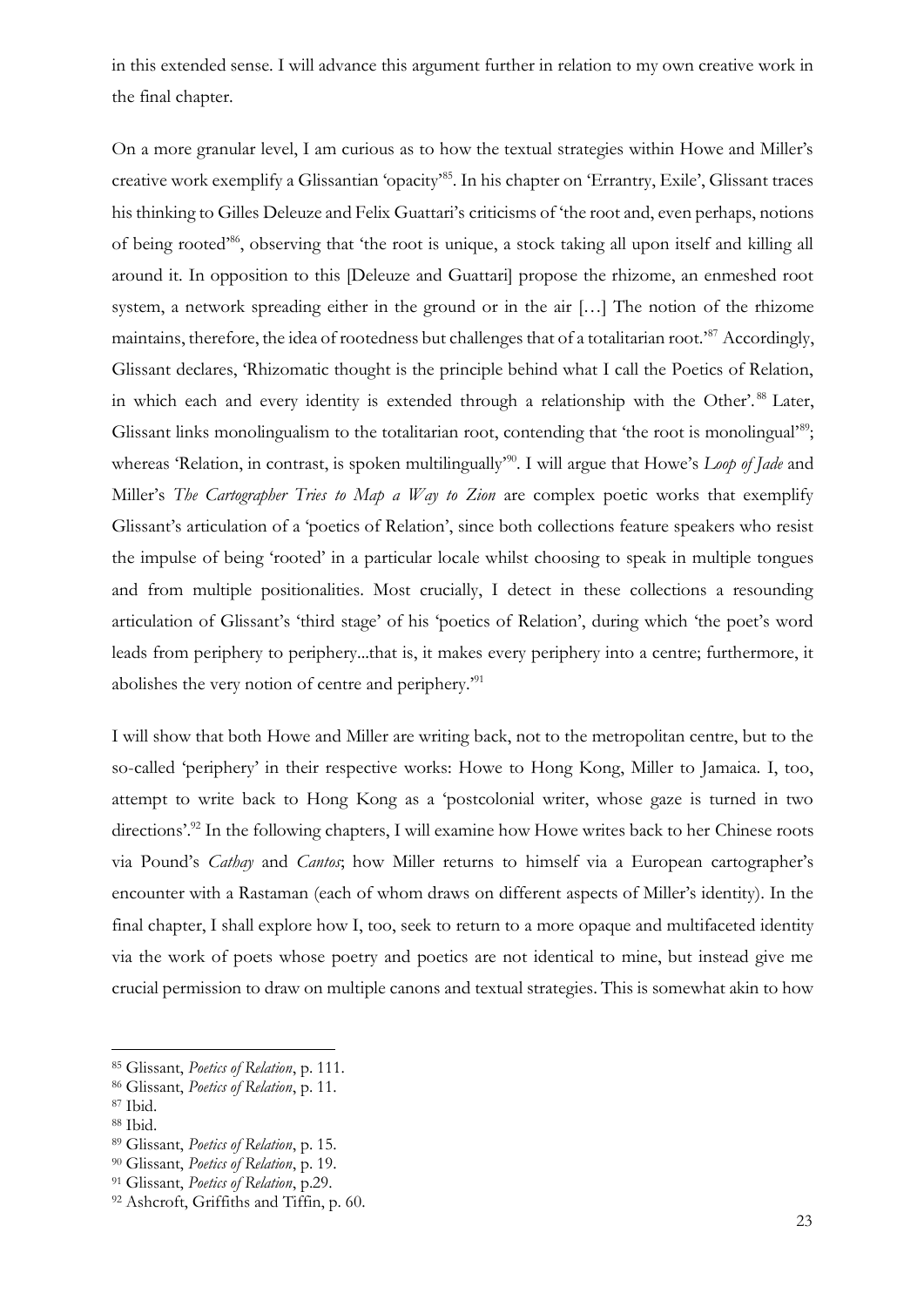Kamau Brathwaite first came to creolised speech through T.S. Eliot's voice transmitted via radio to Barbados by the British Council, with Brathwaite observing that 'What T.S. Eliot did for Caribbean poetry and Caribbean literature was to introduce the notion of the speaking voice, the conversational tone."<sup>93</sup>

In light of the above, Chapter 1 will focus on Miller's engagement with theories of 'cartographic violence'<sup>94</sup> and his critique of neo-colonial depictions of postcolonial Jamaica in his sequence of 'Place Name' poems. Chapter 1 argues that Miller's work offers us a way to reimagine the concept of the Other in postcolonial theory through juxtaposing the dramatic personae of the Cartographer and the Rastaman. Chapter 2 will examine the critical reception surrounding Howe's *Loop of Jade*, and explore how racialised concepts of 'difficulty' are countered by Howe's ability to challenge such superficial readings of her work by conveying the historically contingent, imaginative and fluid nature of her cultural identities and concomitant poetics through her use of intertextuality and deployment of Steinerian forms of literary 'difficulty'. Ultimately, I seek to argue that it is only in building upon a postcolonial 'poetics of Relation' (premised on a Glissantian 'opacity') that one can effectively articulate a BAME 'counter-poetics of difference' in order to challenge cultural essentialisms (in which the BAME poet is always an 'Other' but never an 'I'), as well as notions of 'difficulty' which are understood as objective, but instead often apply solely to the reception of creative work produced by non-white poets. In the final chapter, I shall conclude this thesis by reflexively examining my creative process of writing *Flèche* (2019) and discussing the book's relationship to my critical research.

#### *Kei Miller's 'Poetics of Relation' and Black British Poetry*

As a vital member of the contemporary Black British canon, Miller is humble about being the first BAME poet ever to win the Forward Prize for Best Collection.<sup>95</sup> In an interview with Andre Bagoo, Miller observes that 'Derek Walcott should have won [the Best Collection Prize] several times over. I feel weird being the spokesperson…the British poetry landscape has just refused to hear certain voices [until now].'<sup>96</sup> Whilst acknowledging the deeply political nature of British literary prize

<sup>93</sup> Edward Kamau Brathwaite, *History of the Voice: Development of Nation Language in Anglophone Caribbean Poetry* (London: New Beacon Books, 1984), p. 30.

<sup>94</sup> Mark Neocleous, 'Off the Map: On Violence and Cartography', *European Journal of Social Theory*, 6 (2003), 409–25.

<sup>&</sup>lt;sup>95</sup> It is important to note that Kwame Dawes was the first BAME poet to win The Forward Prize for Best First Collection in 1994 for his debut collection *Progeny of Air*, published by Peepal Tree Press. Many BAME poets have subsequently followed in his footsteps, including Tishani Doshi (2006), Daljit Nagra (2007), Mona Arshi (2015), Tiphanie Yanique (2016) and Ocean Vuong (2017). In the wake of Miller's Forward Prize Best Collection win in 2014, other BAME winners in the same category have included Claudia Rankine (2015), Vahni Capildeo (2016) and Danez Smith (2018).

<sup>96</sup> Andre Bagoo, 'Walcott should have won before me', *Trinidad and Tobago Newsday* (25 April 2016) <https://archives.newsday.co.tt/2016/04/25/walcott-should-have-won-before-me/> [accessed 24 May 2019]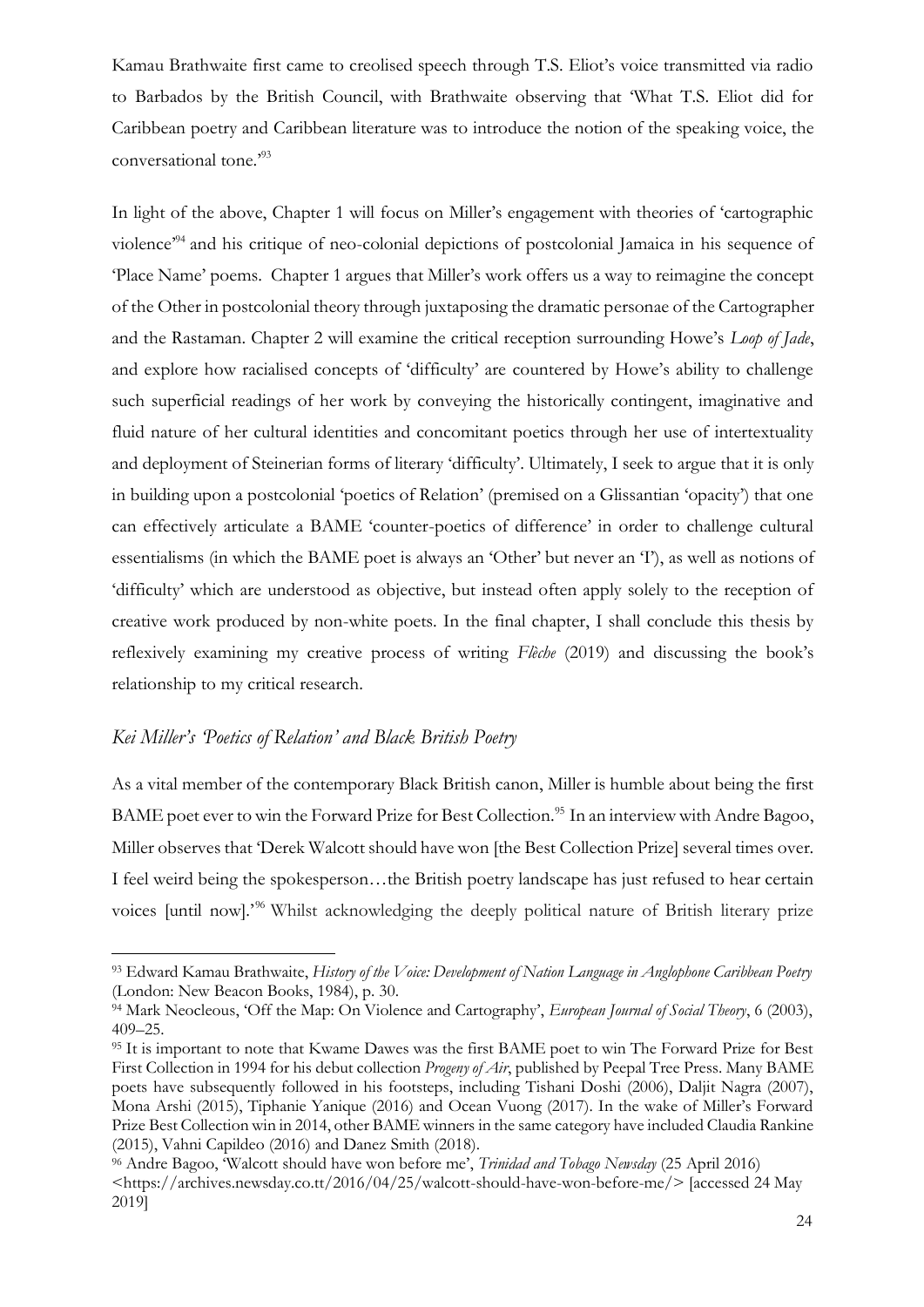culture given its undeniable biases towards larger publishers and – until recently – its privileging of white (male) voices writing from within a largely Eurocentric canon<sup>97</sup>, one might still note Miller's 2014 win as marking a turning point for BAME poets in relation to literary prize culture in the UK, since 'eleven of the fifteen total wins by BAME poets of the T.S. Eliot, Forward Best and First Collection, Costa and Ted Hughes prizes have come since Miller's Forward Best Collection win in 2014.'<sup>98</sup> This might indicate that literary prize culture in the UK is slowly changing for the better, and that it has finally begun to recognize the wealth of BAME talent within contemporary British poetry.

Miller certainly owes a debt of influence to his Caribbean predecessors: one can easily locate the Lorna Goodison of *I Am Becoming My Mother* (New Beacon Books, 1986) and *Heartease* (New Beacon Books, 1988) in Miller's *There is an Anger That Moves* (Carcanet Press, 2007) and *A Light Song of Light* (Carcanet Press, 2010), as well as the polyvocal Walcott of *Omeros* (Faber & Faber, 2002) in *The Cartographer Tries to Map a Way to Zion* (Carcanet Press, 2014). Miller's work also draws from and expands upon a Black British poetic legacy which Fred D'Aguiar sought to contextualise in the ground-breaking essay collection *New British Poetries: The Scope of the Possible* (1993), arguing in his chapter titled 'Have you been here long? Black poetry in Britain' that 'dub poetry, poetry influenced by calypso, reggae, jazz and blues rhythms, creole language and Standard English articulating for the first time the black experience in British have changed what it means to be British…making it more sophisticated, giving it a new lease of life.'<sup>99</sup> With his scintillating combination of lyricism, linguistic play and political activism, Miller is a worthy successor of poets such as Grace Nichols, Linton Kwesi Johnson and John Agard. As with all canons, there is a risk of reification of those individual voices who have been deemed as 'canonical'; even within the Black British literary canon that has developed rapidly over the past few decades, there remains room for newer voices, including Miller and his contemporaries, such as Vahni Capildeo, Malika Booker, Shivanee Ramlochan, Ishion Hutchinson and Christian Campbell, to name but a few.

What draws me to Miller's oeuvre is his profound ability to reject simplistic categories and false binaries<sup>100</sup> as he profoundly explores complex intersectional issues of race, gender, sexuality, class

<sup>97</sup> 'Three white poets – Don Paterson (six wins), Seamus Heaney (five) and Sean O'Brien (four) – have won the [T.S. Eliot, Forward Best and First Collection, Costa and Ted Hughes] prizes as often as all BAME poets combined.' See Dave Coates and Sandeep Parmar, 'The State of Poetry and Poetry Criticism', p. 5. <sup>98</sup> Ibid.

<sup>99</sup> Fred D'Aguiar, 'Have you been here long? Black poetry in Britain', in *New British Poetries: The Scope of the Possible,* ed. by Robert Hampson and Peter Barry (Manchester: Manchester University Press, 1993), pp. 51– 71 (p. 70).

<sup>100</sup> In Miller's second collection *There is An Anger That Moves* (2007), a few poems do occasionally lapse into a kind of multicultural othering that I contend Miller has since rejected in his later work. One such poem reads: '…And beside Jamaica is Spain / selling large yellow peppers, lemon to squeeze / onto chicken. Beside Spain is Pakistan, then Egypt, / Singapore, the world ...' ('The only thing far way'). Despite the cultural essentialism exemplified in the equating of entire cultures with specific food items, the overall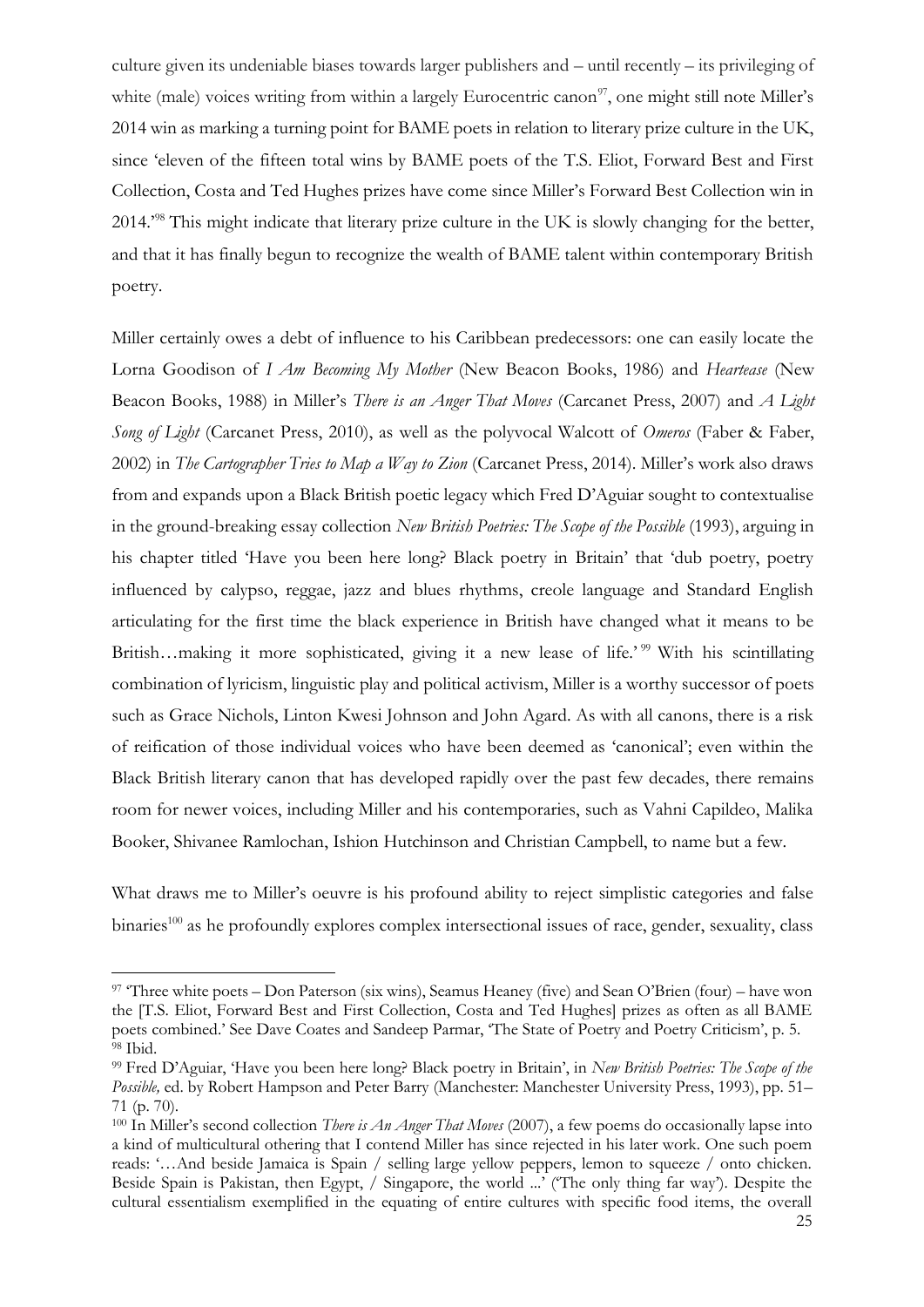and religion, thus exemplifying what Sarah Phillips Casteel terms 'a Caribbean poetics of location [...] that confounds the traditional binaries of nature/culture, land/sea, place/exile, nation/diaspora.'<sup>101</sup> Joel Connolly similarly notes in his analysis of Miller's most recent works that 'the oppositions Miller plays with and against are bewilderingly numerous. […] Ultimately, these oppositions collapse into a beautiful, jagged relation.'<sup>102</sup> Accordingly, Miller's work embodies key characteristics of what Kwame Dawes terms 'the reggae lyric':

> The reggae lyric…with its connection to Rastafarian ideology, is rooted in an ethos and aesthetic space which encourages dialogues between the temporal and the external, between politics, issues of current social interest, sexuality and spirituality. […] Ultimately…the fundamental dialogue in reggae is that between the artist and the Jamaican people.<sup>103</sup>

The fictive dialogue between two polarised personae – the Rastaman and the Cartographer – maps well onto the aforementioned dialogues observed by Dawes. In *The Cartographer Tries to Map a Way to Zion*, Miller seems particularly interested in that 'fundamental dialogue' which Dawes identifies as being 'between the artist and the Jamaican people.' In a manifesto commissioned for *The Poetry Review* (Spring 2017), Miller argues for poetry as a communitarian act, one which speaks from – and of – a lyric I that is always aware of its responsibility to the collective. He writes: 'Black bodies, immigrant bodies, female bodies…are as devalued and despised today as they ever have been. […] And so this being the time of manifestos, here is mine: that poetry, at its best…speaks on behalf of the Other. It speaks on behalf of community. It speaks the self only in so far as the self is part of something larger. […] I assert that language belongs to people and must always be returned to them.'<sup>104</sup> I argue that Miller's poetry is indeed able to dwell on the opacity of the singular self, whilst simultaneously enacting a lyric I (whether it appears under the guise of a persona or speaks from a first person perspective) that is necessarily rooted within wider historical, socio-political and cultural contexts. Miller's keen awareness of postcolonial history does not come across as a burden

collection still has its merits, particularly insofar as it enabled Miller to begin to develop his thinking about his positionality a postcolonial, gay and BAME poet living in the UK.

<sup>101</sup> Sarah Phillips Casteel, 'The Language of Landscape: A Lexicon of the Caribbean Spatial Imaginary', in *The Routledge Companion to Anglophone Caribbean Literature*, ed. by Michael A. Bucknor and Alison Donnell (Abingdon: Routledge, 2014), pp. 480–89 (p. 487).

<sup>102</sup> Joel Connolly, 'Make Us Dance or Christen Us – an Introduction to Kei Miller', *Wild Court*, (16

November 2015) <http://wildcourt.co.uk/poetryand/make-us-dance-or-christen-us-an-introduction-tokei-miller/> [accessed 18 June 2019]

<sup>103</sup> Kwame Dawes, *Natural Mysticism: Towards a New Reggae Aesthetic in Caribbean Writing* (Peepal Tree Press, 1999), p. 129.

<sup>104</sup> Kei Miller, 'And This Being the Time for Manifestos', in *The Poetry Review*, ed. by Emily Berry (London: The Poetry Society, Spring 2017), pp. 33–35 (p. 33, 35).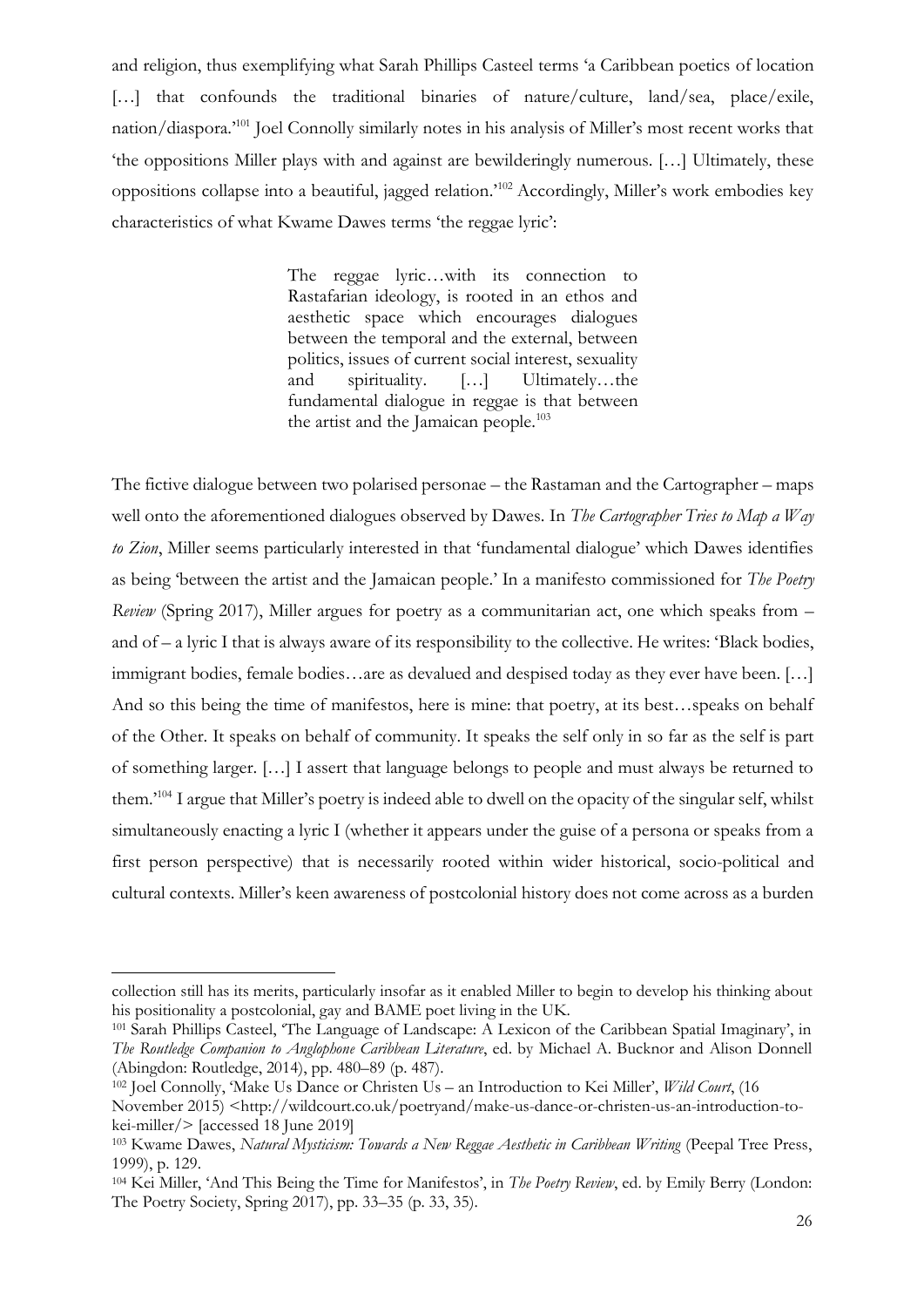on his lyric, dramatic or narrative speakers; rather, his 'quarrel with history'<sup>105</sup> (to borrow from Glissant's seminal essay of the same name) is one that appears to reject Glissant's exhortation that 'the [Caribbean] writer must contribute to reconstituting [the Caribbean's] tormented chronology'<sup>106</sup>, whilst also refusing Walcott's belief in 'The Muse of History' that the Caribbean writer must treat 'history [as] fiction' through developing a 'contempt for historic time'<sup>107</sup>. Rather, Miller offers a clear middle ground, one which effectively offers a 'new history [which] challenges the Eurocentric historical representations of the Caribbean by speaking to the Caribbean writer's postcolonial reality.'<sup>108</sup>

In *The Cartographer Tries to Map a Way to Zion*, the fictional encounter between the Rastaman and the Cartographer does not reveal a contempt for history; rather, it is the concrete weight of colonial atrocities (as embodied by 'Rose Hall Great House'<sup>109</sup>) that informs the speaker's subtle indictment of historical amnesia amongst locals and visitors to the Carribean alike: 'You see, the rastaman / has always felt uneasy / in the glistening white splendour / of Great Houses; uneasy / with the way others / seem easy inside them.<sup>110</sup> Accordingly, one might locate the ethos of Miller's latest collection at the time of writing<sup>111</sup> in a poem from his third collection *A Light Song of Light* (2010):

> There was once a law concerning mermaids. My friend thinks it a wondrous thing – that the British Empire was so thorough it had invented a law for everything. And in this law it was decreed: were any to be found in their usual spots, showing off like dolphins…they would no longer belong to themselves.

> > 'The Law Concerning Mermaids'<sup>112</sup>

In contrast to the British empire's 'law for everything', I argue that Miller's poems ought to be read as postcolonial fables which exemplify Caribbean poetry's ability to '[offer] counter histories, alternative cosmologies and [valorisations of] the indigenous.<sup>'113</sup> Indeed, Miller dedicates his collection 'to the bredrens and sistrens of "Occupy Pinnacle", still fighting for Zion, still fighting

<sup>105</sup> Édouard Glissant, *Caribbean Discourse: Selected Essays*, trans. by Michael J. Dash (Charlottesville: University of Virginia Press, 1989), p. 61–66.

<sup>106</sup> Glissant, *Caribbean Discourse*, p. 65.

<sup>107</sup> Derek Walcott, 'The Muse of History', in *Is Massa Dead? Black Moods in the Caribbean*, ed. by Orde Coombs (New York: Doubleday, 1974), pp. 1–37 (p. 37).

<sup>108</sup> Dania Dwyer, 'Re-membering History: The Aesthetics of Ruins in West Indian Postcolonial Poetry', in *The Routledge Companion to Anglophone Caribbean Literature*, ed. by Michael A. Bucknor and Alison Donnell (Abingdon: Routledge, 2014), pp. 432–40 (p. 435).

<sup>109</sup> Kei Miller, *The Cartographer Tries to Map a Way to Zion* (Carcanet Press, 2014), p. 32.

<sup>110</sup> Miller, *The Cartographer*, p. 33.

<sup>111</sup> Miller's latest poetry collection is *In Nearby Bushes* (Carcanet Press, 2019).

<sup>112</sup> Kei Miller, *A Light Song of Light* (Carcanet Press, 2010), p. 61.

<sup>113</sup> Dwyer, 'Re-membering History', p. 438–39.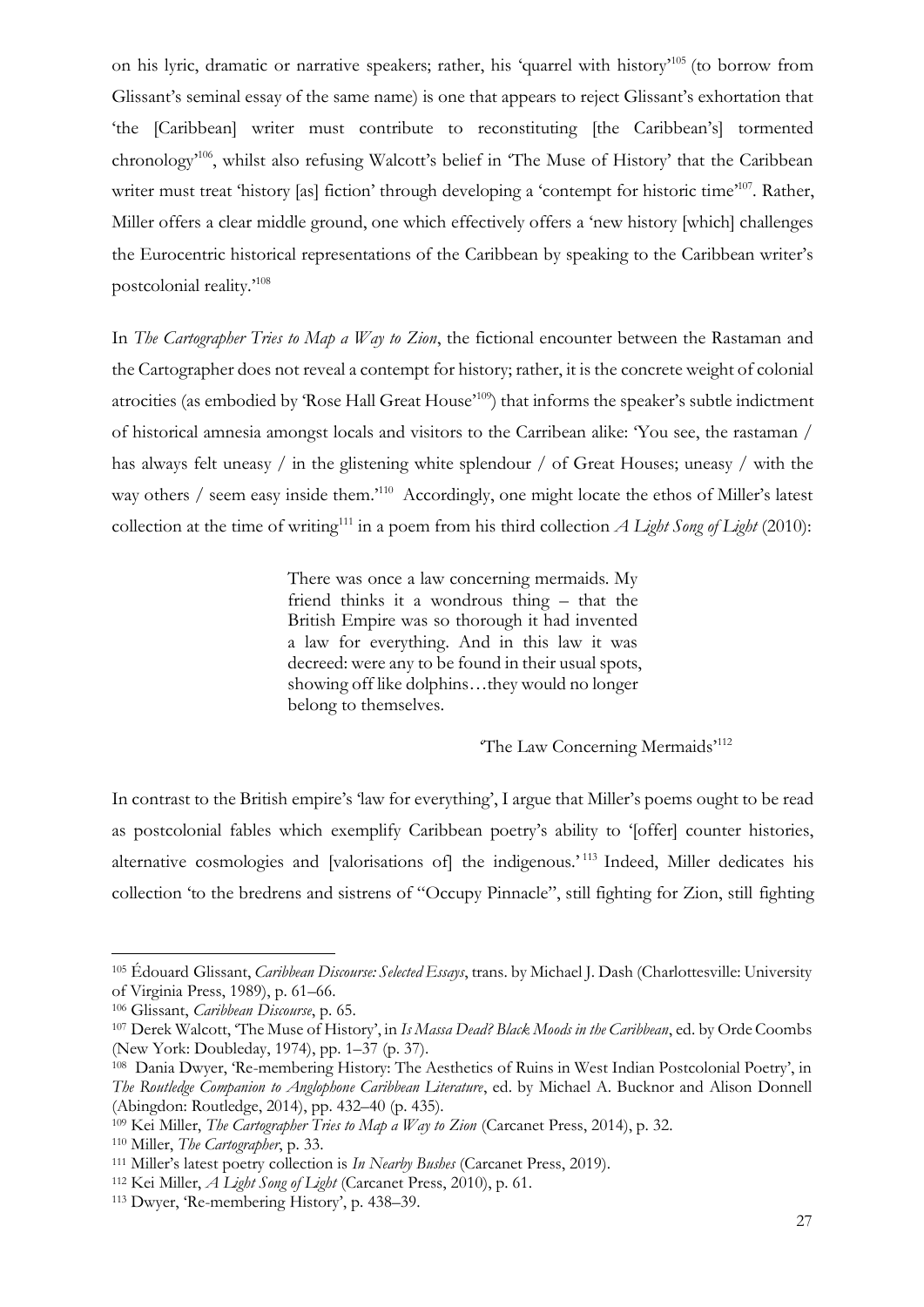for a rightful portion of land'<sup>114</sup>, thus grounding his fictional account of the Cartographer journeying through Jamaica with the Rastaman as his guide in a reality of postcolonial resistance. In his use of what Brathwaite terms 'Nation Language'<sup>115</sup>, Miller mingles Rastafarian ideology with a critique of persistent linguistic hierarchies which continue to elevate Standard English above Jamaican patois and Rastafari speech. Echoing Brathwaite's oft-cited dictum that 'the hurricane does not roar in pentameter<sup>'116</sup>, Miller writes in one of his most striking concrete poems on the anguish of Quashie, who had no choice but to adapt his 'measure' to that of his colonizers:

> But what now is the length of Quashie's verse? He who can no longer measure by *kend* or by *chamma* or by *ermijja*; he who knew his poems by how they fit in earthenware, perfect as water, words shaping themselves against red clay grooves. And though no two jars were precisely like each other – it worked for Quashie – this "just about" measure – for words are like that – each one carrying its own distance. Even this, despite its best shaping efforts, will never quite be a jar. So what now shall Quashie do – his old measures outlawed, and him instructed now in universal forms, perfected by universal men who look nothing and sound nothing like Quashie?<sup>117</sup>

Reading Miller's work was what first prompted me to begin my own experimentation with representing the Cantonese language (also known as Standard Cantonese<sup>118</sup>) in my own poetry, since it is my mother tongue, and was the language I used in all aspects of my daily life (apart from school) until I left for the US to pursue my undergraduate studies in 2009. I also found myself deeply drawn to Miller's nuanced depiction of the Rastaman, who is depicted as having written a PhD on 'Identity Reclamation / in Postcolonial Jamaica'<sup>119</sup>. As a BAME poet who was making her foray into academia in 2014 (the year *The Cartographer Tries to Map a Way to Zion* was published), I was made to realize that I did not need to choose between my Chinese identity and Anglo-

<sup>118</sup> Cantonese is a variety of Chinese predominately spoken in the city of Guangzhou (historically known as Canton) and in the wider province of Guangdong. It is the standard form of Yue Chinese. <sup>119</sup> Miller, *The Cartographer*, p. 34.

<sup>114</sup> Miller, *The Cartographer*, 'Acknowledgments'.

<sup>115</sup> Edward Kamau Brathwaite, 'English in the Caribbean', in *Literary Theory: An Anthology* (Second Edition), ed. by Julie Rivkin and Michael Ryan (Oxford: Blackwell Publishing, 2004), pp. 1151–66 (p. 1152).

<sup>116</sup> Brathwaite, 'English in the Caribbean', p. 1154.

<sup>117</sup> Miller, *The Cartographer*, p. 12.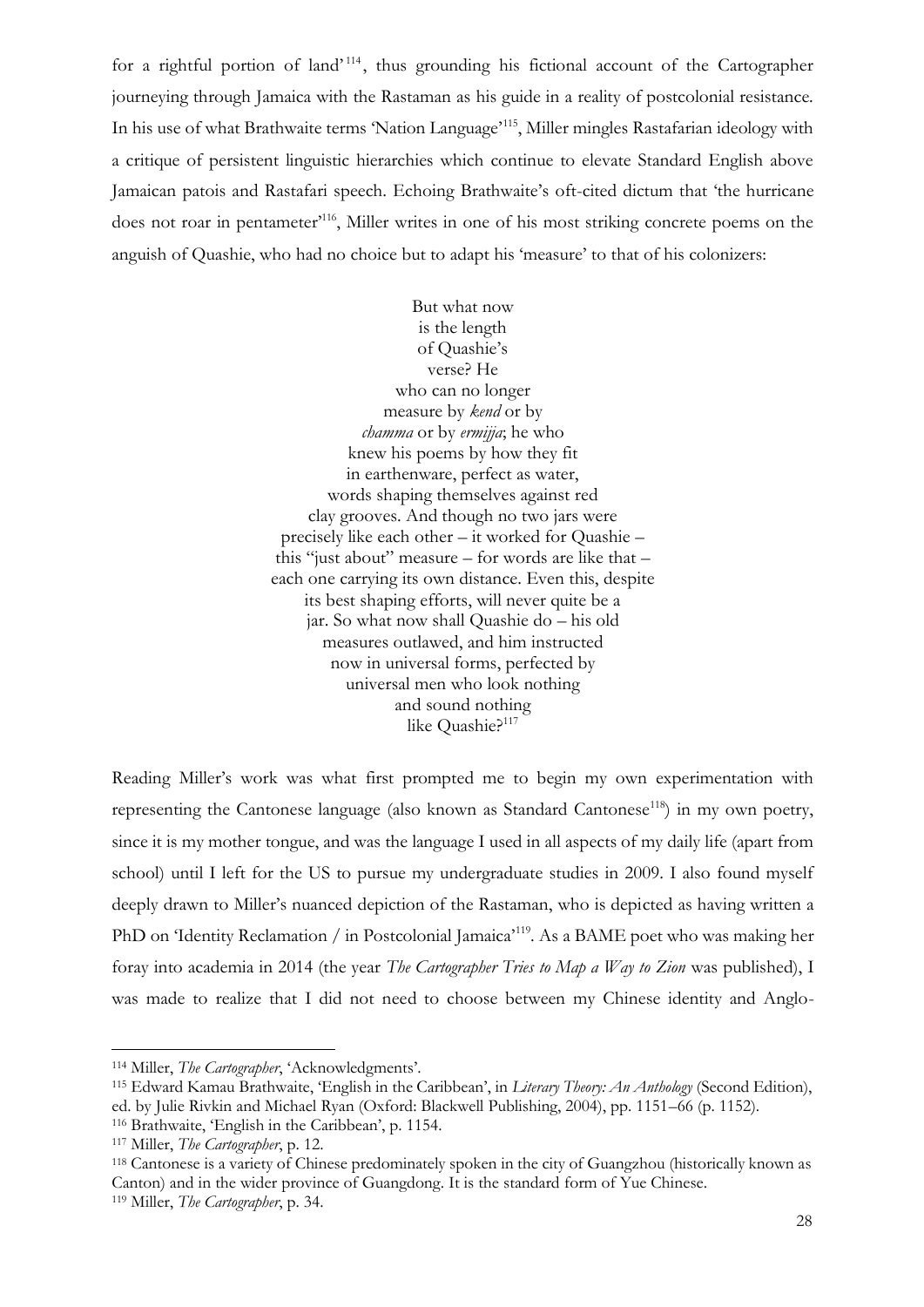American education, and that it would also be naïve to think that one might return to a sense of self untouched by colonial education and Western ideologies. Rather, I could embody both, in ways that felt true to my own creative and critical experiences. In a country where I am still routinely deemed as an Other because of my intersectional identities, Miller's work offers me vital strategies to consider how the different parts of myself (which might often come across as diametrically opposed) might in fact be in productive dialogue with one another. As such, I find it creatively instructive how Miller's dialogic speakers – when taken together – embody Anthony Reed's concept of 'an "I" that is not: an agent of difference that does not resolve into identity.<sup>'120</sup> I will explore this further in Chapter 1.

### *Sarah Howe's 'Counter-poetics of Difference' and the Rise of British Chinese Poetry*

While Howe has only one published book in contrast to Miller's ten (five of which are poetry collections), her impact on the British Chinese poetry scene has been deeply significant. Specifically, I wish to highlight the paucity of Anglophone poetry written by Chinese-identified people in the UK: at the time of writing, the field of British Chinese poetry remains very small<sup>121</sup>, to the extent that one might easily name its dozen or so active practitioners. Indeed, Cosima Bruno observes that 'very little interest is demonstrated in the works written [by Chinese writers] in both Chinese and in English in the UK, and even less has been produced on poets of Chinese descent in London. This absence is perplexing, not just because it is in opposition to what we read is the situation in the United States of America, but because it may point to the danger that the uniqueness of these writers' contribution to English and Chinese letters will be at best under-appreciated, at worst, lost.'<sup>122</sup>

Nevertheless, recent years have seen the emergence of powerful new voices in British poetry, including Will Harris<sup>123</sup>, a poet and essayist of mixed Anglo-Indonesian Chinese heritage from London, Theophilus Kwek, a Chinese Singaporean poet, editor and critic, Jennifer Lee Tsai, a British Chinese poet and critic born in Bebington and raised in Liverpool, Nina Mingya Powles, a

<sup>120</sup> Anthony Reed, 'At the Border – What Remains, Abides: Fragmentation, Nation and the Arrivant', in *The Routledge Companion to Anglophone Caribbean Literature*, ed. by Michael A. Bucknor and Alison Donnell (Abingdon: Routledge, 2014), pp. 517–25 (p. 525).

<sup>121</sup> The first UK Chinese Writers' Network (*Bi'an*) was established in 2015. It remains a small (but growing) community. While there are prominent British Chinese novelists such as Jung Chang and Guo Xiaolu, with newer voices including Susan Barker, Winnie M. Li and Sharlene Teo, the number of British Chinese *poets* remains small. Recently, *Bi'an* lost its Arts Council England funding, meaning that many of its activities will have to be discontinued for the foreseeable future.

<sup>122</sup> Cosima Bruno, 'Writing in London: Home and Languaging in the Work of London Poets of Chinese Descent', *Life Writing*, 14 (1) (2017), 37–55 (pp. 39).

<sup>&</sup>lt;sup>123</sup> The importance of Howe's impact on this recent surge of British Chinese talent cannot be understated, with Howe having served as a mentor to Harris on the third iteration of the Complete Works programme being a case in point. See Sarah Howe, 'Will Harris – *Comment*: Sarah Howe', in *Ten: Poets of the New Generation*, ed. by Karen McCarthy Woolf (Hexham: Bloodaxe Books, 2017), pp. 50–53 (p. 51).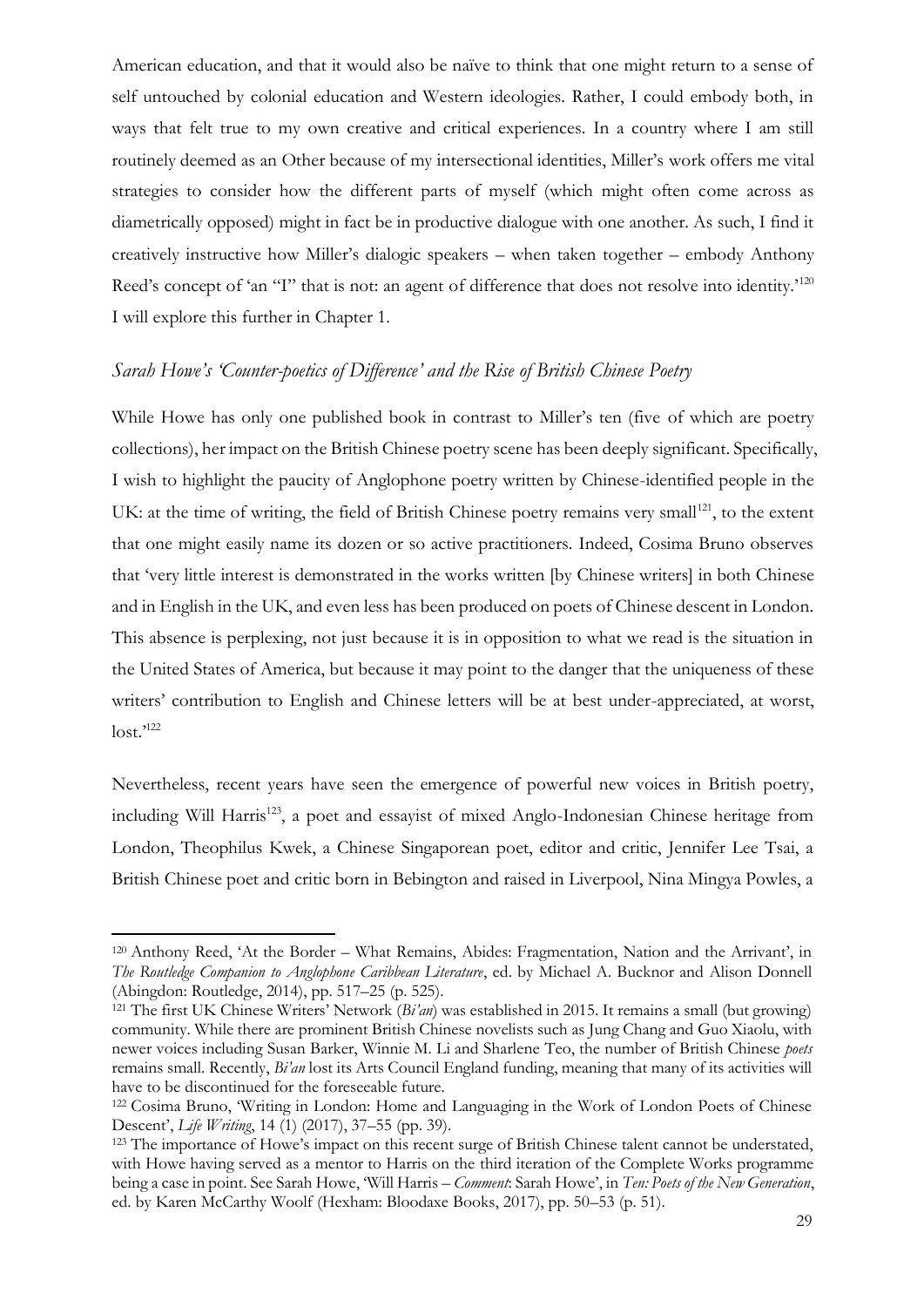New Zealand writer of mixed Malaysian Chinese heritage, Jay G. Ying, a Chinese-Scottish poet, fiction writer, critic and translator based in Edinburgh, and Sean Wai Keung, a mixed race British Chinese poet based in Glasgow. In his debut pamphlet *you are mistaken* which won the 2016 Rialto Open Pamphlet Competition, Wai Keung highlights the multiple problems that arise with having scant British Chinese representation within the wider field of British poetry, such that most people might only have heard of one name ('what do you think of sarah howe'), or might problematically consider writing from a British Chinese perspective as pointless ('no offence but why bother') in a society that seldom values British Chinese voices and experiences:

what do you think of sarah howe sweet is that because you feel under pressure to write about that that's so needed in this country especially after brexit i thought you were going to write about honesty no offence but why bother have you told your mum have you read sarah howe you should ask for funding so you can go back to hongkong

'i think i want to write about race'<sup>124</sup>

Anglophone writing by Chinese-identified peoples has a slightly longer history in the US than in the UK. Nevertheless, in his detailed account of the rise of Asian-American verse since the 1970s, Yao observes that 'the general scarcity of published verse in English by racialized people of Asian descent in the United States before the emergence of the Asian American movement attests to their collective (though by no means identical) status as, in Mae Ngai's felicitous phrase, "impossible subjects".<sup>125</sup> In light of the greater scarcity – and, indeed, seeming impossibility – of the Chinese speaking subject in contemporary Anglophone British poetry, Howe's literary output breaks crucial ground for a new generation of British Chinese poets to follow in her footsteps.

At this juncture, I wish to acknowledge an important predecessor within British Chinese poetry: Meiling Jin, a Guyanese poet of Chinese heritage whose sole collection of poetry at the time of writing, *Gifts from My Grandmother*, was published by Sheba Feminist Press in 1985. Jin's work is clear and piercing in terms of its insights into the racism that Chinese people face in the UK, writing in her poem 'Chinese Takeaway': 'Fried lice, / spare ribs, / crazy yellow bastard. / Why can't you be civilised, / just like us (er) British. / (And anyway, / I have to get rid of my hate somehow.)<sup>126</sup> The use of 'lice' instead of 'rice' is a subtle nod to the fact that many Chinese people find the 'r' sound in English difficult to pronounce, and thus might slip into an 'l' sound when

<sup>124</sup> Sean Wai Keung, *you are mistaken* (Aylsham: The Rialto, 2016), p. 18.

<sup>125</sup> Yao, *Foreign Accents*, p. 97.

<sup>126</sup> Meiling Jin, *Gifts from My Grandmother* (London: Sheba Feminist Press, 1985), p. 26.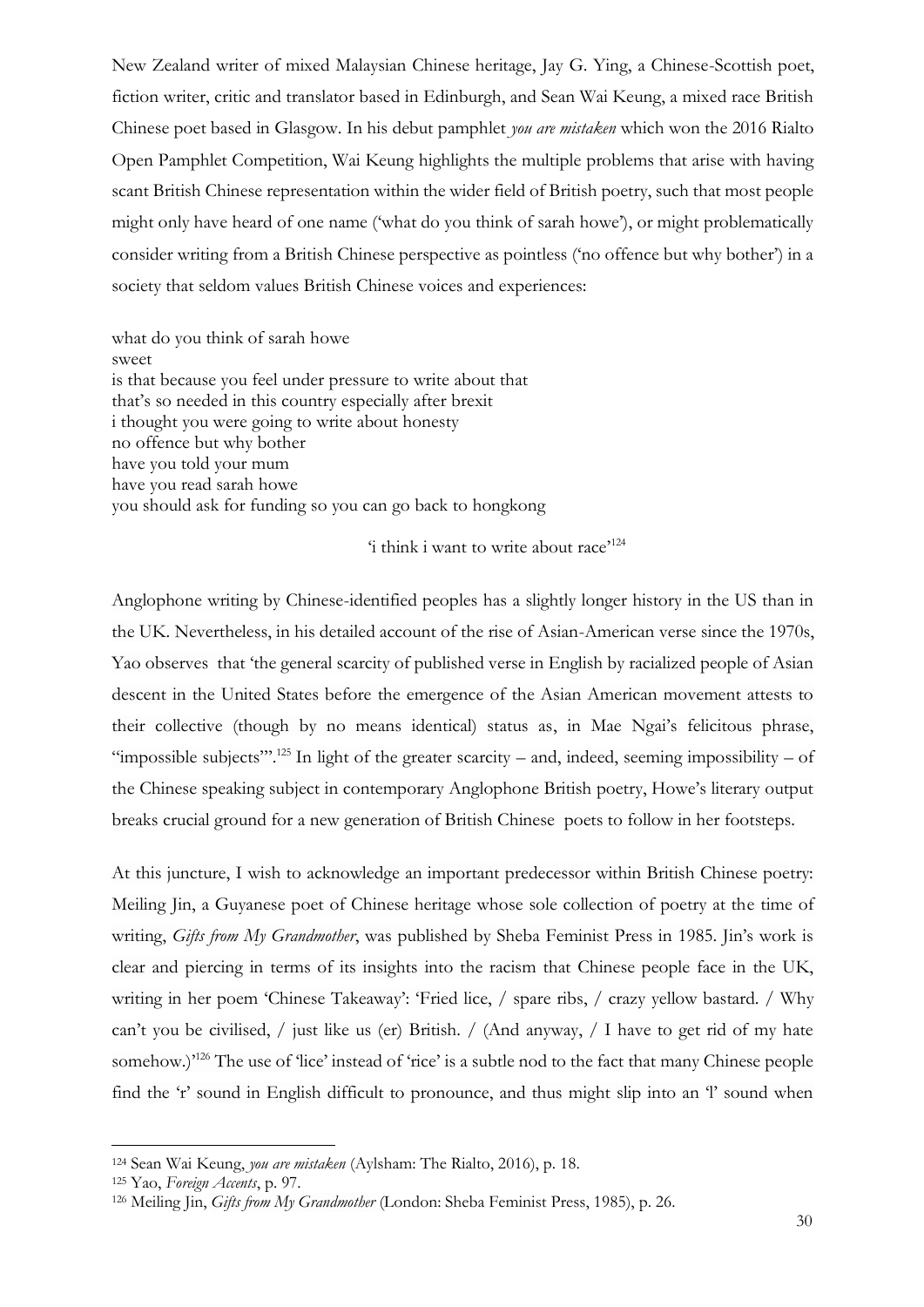saying words like 'rice' ('lice'). However, the speaker in Jin's poem is clearly a white person who, far from sympathetically acknowledging what it takes to learn English as one's second language, is clearly full of spite towards the Chinese: 'crazy yellow bastard / Why can't you be civilised'. There is an ingenuity in Jin's evocation of 'yellow' here, as a skin colour and ethnic marker, but also in relation to the cultural symbol of 'fried [r]ice', which has a light, yellow hue. It is noteworthy that the Chinese subject is vividly racialised, but the 'British' speaker remains unmarked, and is only depicted as 'civilised'. However, in an aside, the speaker reveals their bitter racism and unfounded prejudice: 'I have to get rid of my hate somehow'. In most of her poems, Jin positions her speakers firmly on the outside of British culture and speaks from a positionality of cultural marginalization and social alienation. Another example concerns her poem 'Strangers in a Hostile Landscape', in which she evokes the profound dislocation of the postcolonial subject in a hostile environment: 'We were a straggly bunch of immigrants / in a lily-white landscape. / We made our home among strangers, / knowing no one but ourselves.<sup>127</sup> As times have gradually changed and more British Chinese voices are finally beginning to be heard, I find Jin's work to be less instructive than that of Howe's, which manages to critique racism and the concept of race itself in a historically complex manner from multiple perspectives, as in Howe's poem '*Others*' within her central Borges sequence – a poem which I shall close read further in Chapter 2. Furthermore, Jin's use of language throughout *Gifts from My Grandmother* is rather plainspoken and direct, in contrast with Howe's ability to employ more experimental modes throughout *Loop of Jade*.

Since 2010, contemporaries of Howe including Hannah Lowe, Jennifer Wong and Ian Humphreys have proven that the British Chinese poetry scene is having a greater impact on British poetry, with Lowe having published two collections, *Chick* (2013) and *Chan* (2016), both with Bloodaxe Books, and Ian Humphreys having recently published his first collection *Zebra* with Nine Arches Press in April 2019. A poet from Hong Kong, Jennifer Wong has published a pamphlet *Diary of a Miu Miu Sales Girl* with Bitter Melon Poetry in September 2019, with her first full UK collection *Letters Home* forthcoming from Nine Arches Press in February 2020<sup>128</sup>. In particular, Hannah Lowe's first collection *Chick* bears some resemblance to Howe's *Loop of Jade*, in that both collections depict a complex parent-child relationship through narrative-lyric poems which draw on family histories spanning continents. In *Chick*, Lowe explores the harsh realities of her father's life as an Afro-Jamaican Chinese gambler in London's old East End, interwoven with crystalline lyric portraits of her childhood and coming-of-age, as well as meditations on urban life. While I deeply admired the exquisite imagery in *Chick* and its vivid evocations of familial ties, some of Lowe's verse at times exhibits the kind of cultural essentialism that Miller's earlier work occasionally indulges in. In one

<sup>127</sup> Jin, p. 18–19.

<sup>128</sup> Jennifer Wong has previously published two collections of poetry, *Summer Cicadas* (2006) and *On Goldfish* (2013), both by the Hong Kong publisher Chameleon Press.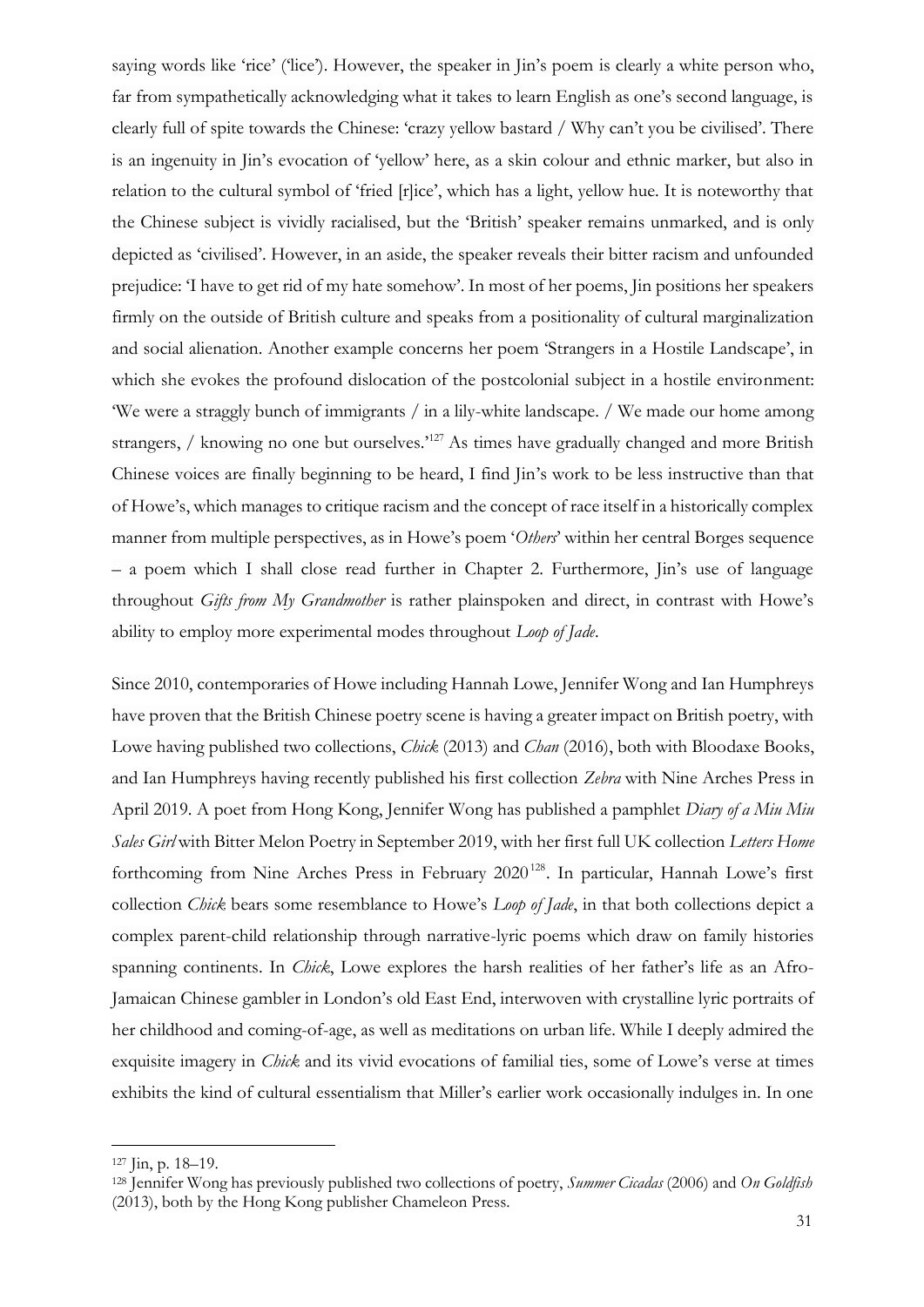such poem, Lowe depicts her mixed-race identity through various cuisines, in a way that works against precisely the kind of interculturalism that the rest of her collection profoundly depicts. In 'Three Treasures', Lowe writes: 'Jamaica frying chicken in the kitchen, / pig-snout in the stewpot, / breakfast pan of salt-fish, akee / China in the won-ton skin, gold songbird on the brittle porcelain, / pink pagoda silk settee / … / England eating peaches on the patio…'<sup>129</sup> Despite these being relatable cultural and ethnic signifiers, as in the description of the Caribbean dish in Merle Collins's 'Callaloo'<sup>130</sup> – by presenting Jamaica, China and England as discrete items on a plate – Lowe risks exoticizing her complex identity and reducing it to well-worn stereotypes.

Alongside Lowe's poetry, I have found it insightful to read the work of Hong Kong poet Nicholas Wong, who won the Lambda Literary Award for Gay Poetry in 2016 for his second collection *Crevasse* (Kaya Press, 2015) which explores intercultural identities in fresh and startling ways: fellow Hong Kong citizens are depicted in 1997 (the year Hong Kong was handed back to China by Britain) as '...bilingual centaurs spreading swine flu / at the turn of the century' ('Postcolonial Zoology $\gamma^{131}$ ; a gay lover is informed that 'he is confusing like an ATM operated in a foreign language' ('How to Refund Your Identity')<sup>132</sup>; internalised racism is explored with a hint of bathos and resignation –'how the reverse of white is return' ('I Love to be Your Witness')<sup>133</sup>. In a book which explores themes as various as the gay male body, queer desire, bilingualism, cultural identities and postcolonialism, Wong displays a penchant for unexpected metaphors. However, since Wong has been published in the US by Kaya Press, an indie publisher which focuses on writers of the Asian and Pacific Islander diaspora, *Crevasse* has mostly been in circulation between Hong Kong, Taiwan and the US, and has thus received less attention from British audiences, despite Wong having been profiled in *Oxford Poetry<sup>134</sup>* and published in a Special Issue on Hong Kong in *Wasafiri*<sup>135</sup> , with an interview by Sarah Howe in the same issue.<sup>136</sup>

I contend that Howe's work can also be read productively alongside Wong's, owing to their respective ties to Hong Kong, and because their books explore in part what it means to live as individuals with intersectional identities at the interstices of two cultures in a postcolonial era.

<sup>129</sup> Hannah Lowe, *Chick* (Hexham: Bloodaxe Books, 2013), p. 46.

<sup>130</sup> Merle Collins, 'Callaloo', *Callaloo: A Journal of African Diaspora Arts and Letters*, 30 (1) (2007), 238–41.

<sup>131</sup> Nicholas Wong, *Crevasse* (New York: Kaya Press, 2015), p. 19.

<sup>132</sup> Wong, p. 71.

<sup>133</sup> Wong, p. 49.

<sup>134</sup> Mary Jean Chan, 'Interview: Nicholas Wong', *Oxford Poetry*, XVI.III (Winter 2016–17), 38–42.

<sup>135</sup> Nicholas Wong, 'Love Letter from Crises; Proof 1: Hit Man Gurung, I Have To Feed Myself, My Family and My Country (2013, acrylic on printed canvas); Proof 3: Sun Yuan & Peng Yu, Hong Kong Intervention (2009/ 2016, digital prints on paper)', *Wasafiri* (Vol. 32, No. 3), guest ed. by Jeffrey Mather and Florian Stadtler (Abingdon: Routledge, 2017), pp. 38–40.

<sup>136</sup> Sarah Howe interviews Nicholas Wong, 'Sarah Howe in Conversation with Nicholas Wong', *Wasafiri* (Vol. 32, No. 3), guest ed. by Jeffrey Mather and Florian Stadtler (Abingdon: Routledge, 2017), pp. 32–37.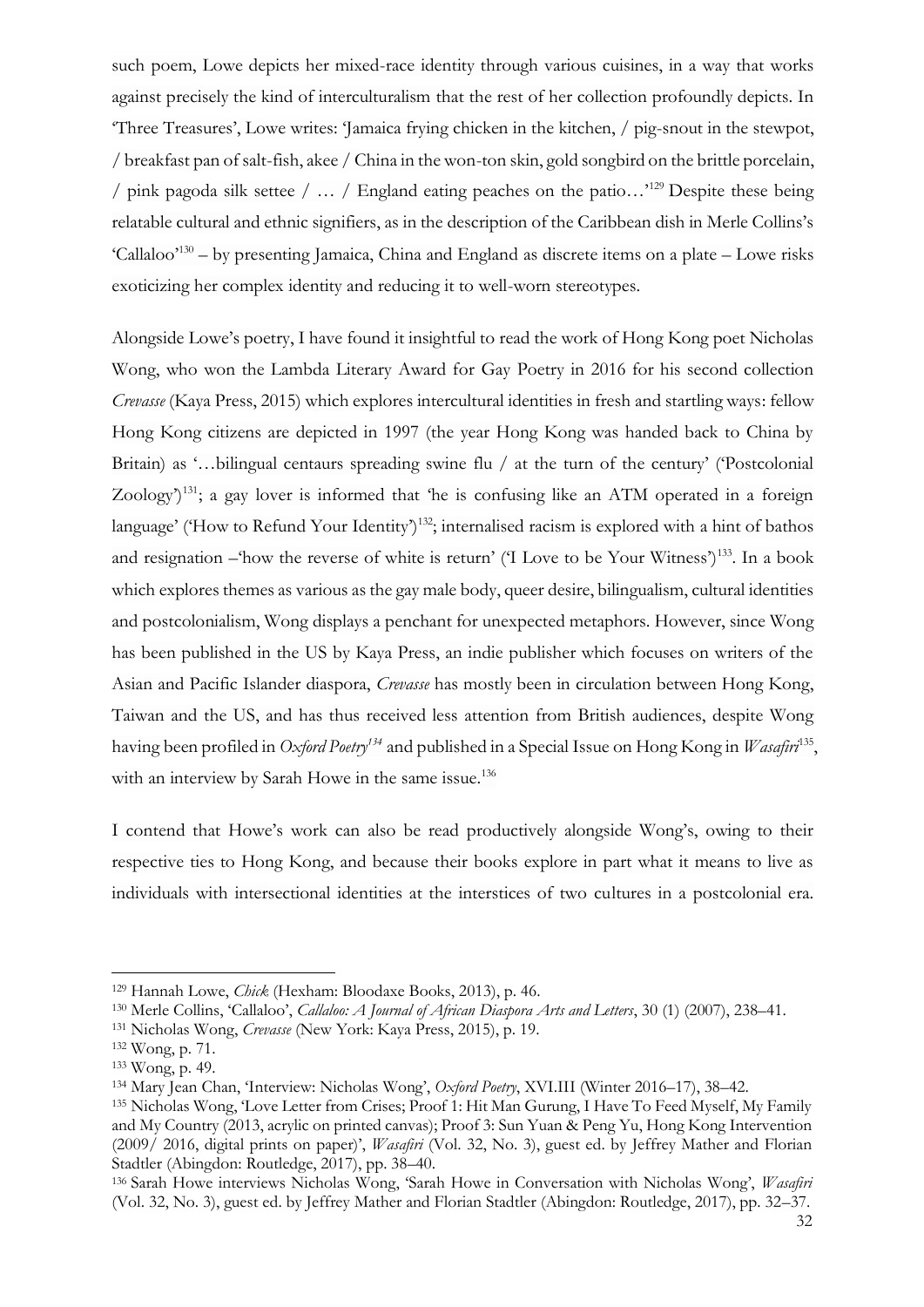Ultimately, even more important than Howe's presence and activism<sup>137</sup> within the British Chinese poetry community is the literary accomplishment that is *Loop of Jade*. Whilst it is a debut collection, it already is a highly mature piece of work, with its effective co-mingling of multiple poetic forms such as the lyric, narrative and prose poetry, and its singular ability to combine striking visual imagery, experimentation (in terms of syntax, diction and voice) with multi-layered and crosscultural intertextuality. Through close reading *Loop of Jade* in Chapter 2, I relish witnessing Howe draw from her wide breadth of literary knowledge – ranging from Horace to William Shakespeare to Ezra Pound to Jorge Luis Borges to Li Po – in order to illustrate the complexity of her own mind. In an interview with Mark Reynolds, Howe reveals that her literary influences are indeed cross-cultural:

> …[Sylvia] Plath and [W.B.] Yeats – and […] T.S. Eliot…I became very interested in American poetry…partly because the year I started writing seriously in earnest at about 21 I was living in America…so the first poets I really knew as I was writing myself were…Jorie Graham, John Ashbery…William Carlos Williams, [and] Elizabeth Bishop. That year was also the first time I'd ever read the classical Chinese poets…like Li Po and Du Fu.<sup>138</sup>

In Chapter 2, I turn to a critical analysis of Howe's *Loop of Jade* vis-à-vis the ways in which BAME poets are currently theorized in relation to 'innovative' versus 'mainstream' traditions in British poetry and practice. Specifically, I will explore how critics and lay readers alike might approach racialized notions of 'difficulty' when reading a literary text written by a BAME poet, amid the pervasive under-theorization of BAME writers and the structural inequalities that persist within the field of British poetry. I aim to address these questions through the use of reception studies (in my examinations of Ben Wilkinson and Oliver Thring's critical responses to Howe's work in the broadsheets); the application of literary theory (in my discussion of George Steiner's conceptualization of literary 'difficulty') and postcolonial theory (in Robert Young's discussions of the problematic notion of 'the Other'); alongside close readings of several poems from Howe's central Borges sequence. My decision to focus on the Borges sequence stems from Howe's own preference for this particular set of poems, as well as the crucial ways in which these poems engage with Pound's deeply problematic yet culturally significant *Cathay* and *Cantos*, which in turn provide a crucial means through which Howe explores her relationship to Chineseness. In an interview with the Forward Arts Foundation, Howe observes: 'If I had to choose, the fourteen poems

<sup>137</sup> Howe is a co-founder of the Ledbury Emerging Poetry Critics programme in 2017, along with Sandeep Parmar.

<sup>138</sup> Mark Reynolds interviews Sarah Howe, 'Sarah Howe: Remaking memory', *Bookanista* (2015),

<sup>&</sup>lt;http://bookanista.com/sarah-howe/> [accessed 20 June 2019]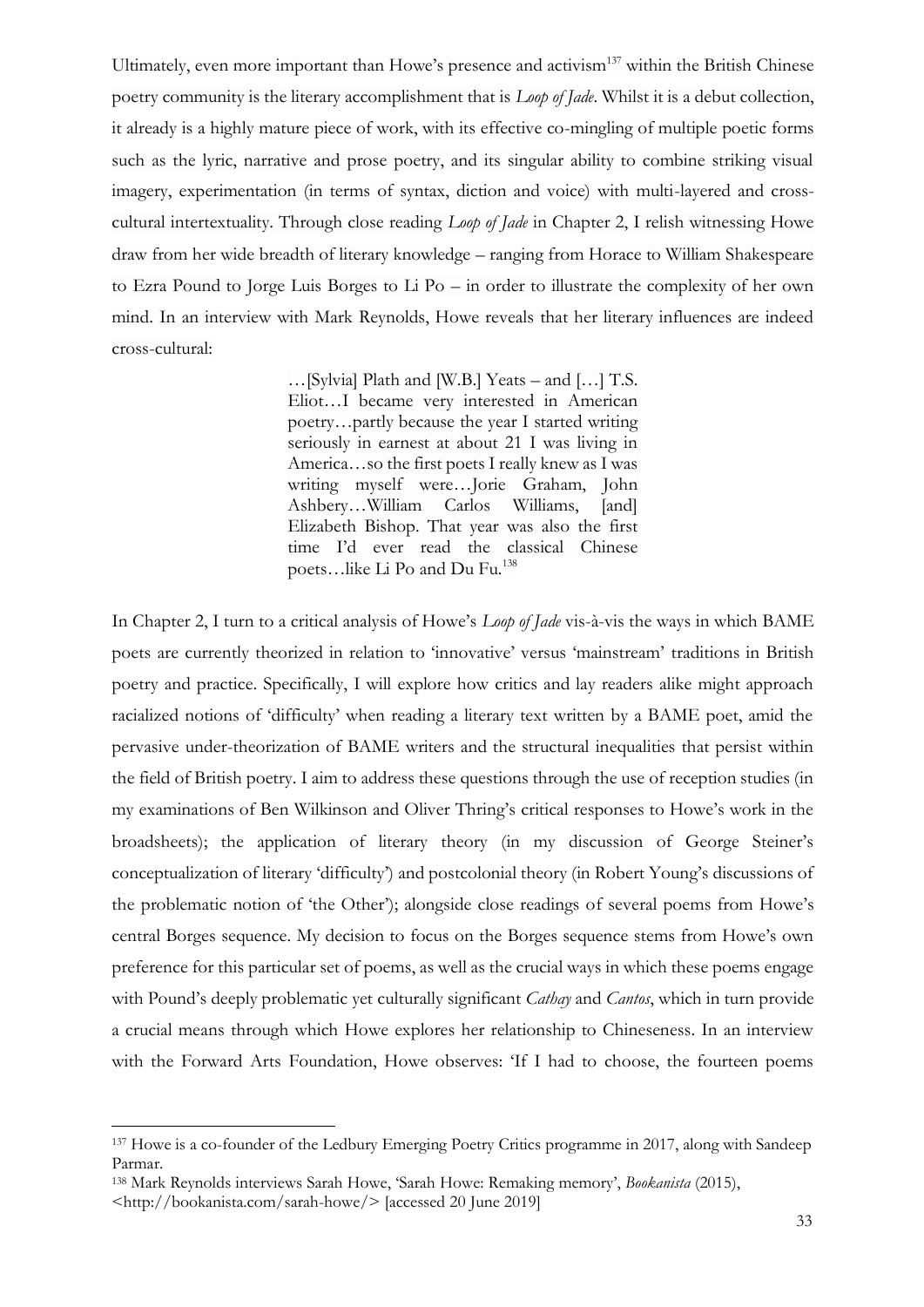belonging to the Borges-inspired sequence that threads through the book are probably the ones I'm proudest of. […] I loved working out how their fragments could also sing a larger, partially submerged story through leitmotif and echo.<sup>139</sup>

Amidst a growing consensus amongst critics that a discussion on race and white privilege in British poetry is long overdue, few have theorized on race and racism in relation to contemporary British BAME poets and their concomitant poetics.<sup>140</sup> Review culture in the UK largely continues to perpetuate problematic expectations that the BAME poet either portray herself as 'authentically' traumatized as the suffering Other, or else come across as the perfectly assimilated migrant who is defiant yet empowered. In being attentive to how BAME poets continue to be routinely othered by various critics, I wish to reflect upon my positionality as a BAME poet-critic who considers literary criticism to be a crucial means to respond to exemplary work being produced by contemporary British BAME poets, with the aim of disseminating BAME poetry in forums which are less welcoming to non-white or non-Eurocentric voices and perspectives. Bearing in mind Wang's observation that 'the occlusion or ignoring of race by critics and poets at the avant-garde end of the critical spectrum is equally as disturbing as the fetishization of racial and ethnic content and identity by more mainstream poetry critics<sup>141</sup>, I offer a textual analysis of Howe's collection with due attention to her identity, cultural influences *and* poetics, and aim to reveal how *Loop of Jade* has broadened the definition of linguistic innovation in contemporary British poetry and practice through its scintillating use of hybrid poetics. Ultimately, I seek to explore in the following chapters how the postcolonial concept of 'the Other' and racialised notions of 'difficulty' are skilfully negotiated, interrogated and subverted by Miller and Howe in their respective works, and will conclude this thesis by exploring the influences of their poetry and poetics on my debut collection *Flèche*.

<sup>139</sup> The Forward Arts Foundation interviews Sarah Howe, 'The Forward Arts Foundation in Conversation with Sarah Howe', *The Forward Prizes* (2015), <http://www.forwardartsfoundation.org/wpcontent/uploads/Sarah-Howe-Forward-Prizes-Interview.pdf> [accessed 20 June 2019]

<sup>140</sup> See Sandeep Parmar, 'Not a British Subject: Race and Poetry in the UK', *The Los Angeles Review of Books* (December 2015), [<https://lareviewofbooks.org/article/not-a-british-subject-race-and-poetry-in-the-uk/>](https://lareviewofbooks.org/article/not-a-british-subject-race-and-poetry-in-the-uk/) [accessed 5 July 2019]

<sup>141</sup> Wang, p. 30–31.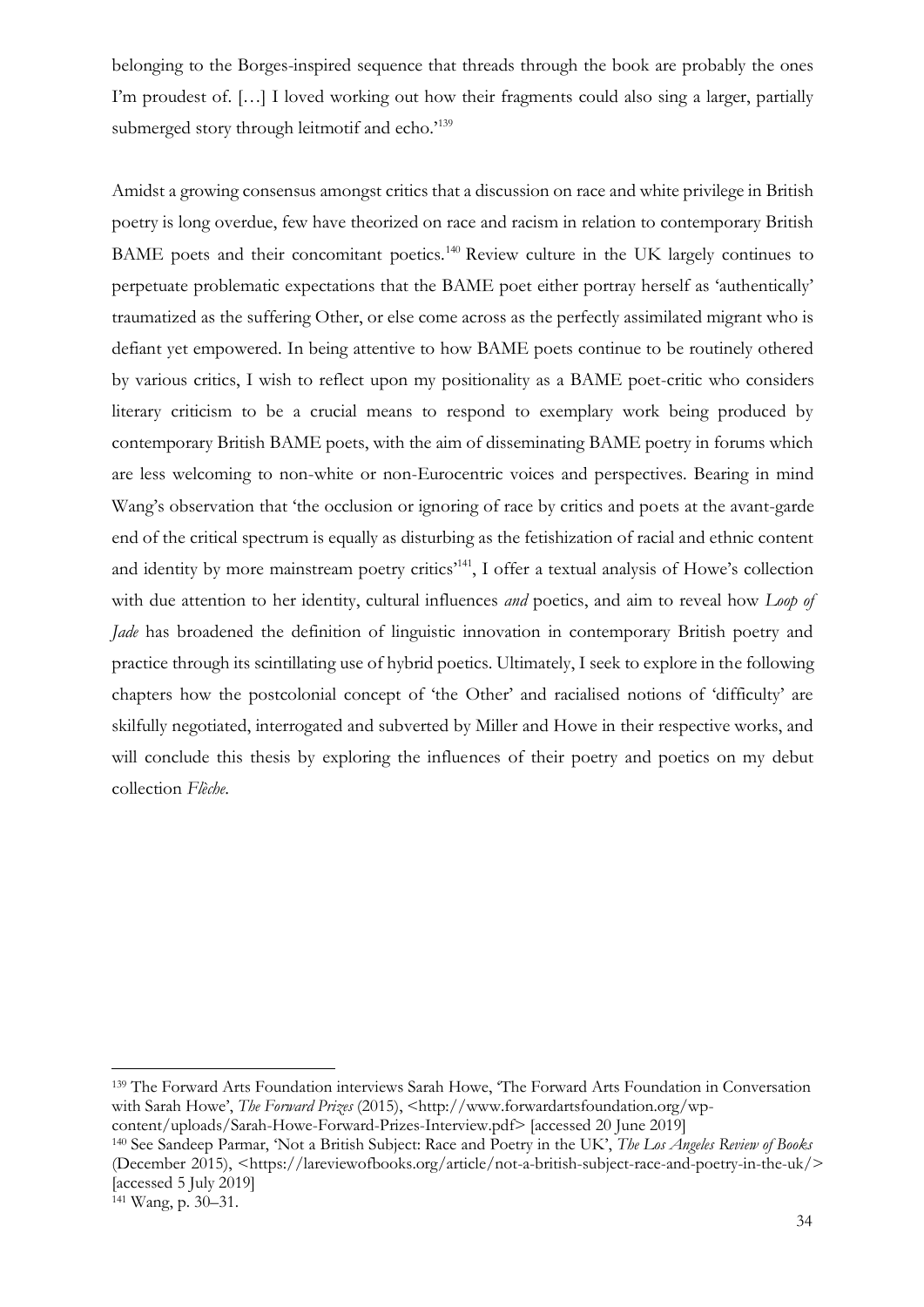## 1 Towards a Postcolonial Poetics of Relation in *The Cartographer Tries to Map a Way to Zion*

### *Jamaican Land Histories: 'Cartographic Violence' and Miller's Poetic Sequence 'Place Name'*

In this chapter, I shall examine how Kei Miller creates a postcolonial 'poetics of Relation'<sup>142</sup> at the interface of two cultures, as a poet who was born and raised in Jamaica, but subsequently moved to the UK as an expatriate in 2004. In *The Cartographer Tries to Map a Way to Zion* (Carcanet, 2014), Miller refashions a longstanding novelistic tradition and renders it in poetic form. According to Ashcroft, Griffiths and Tiffin, 'the journey of the European interloper through unfamiliar landscape with a native guide is a feature of texts as wide-ranging as Wilson Harris' *Palace of the Peacock* (Guyana), Patrick White's *Voss* (Australia), and Camara Laye's *The Radiance of the King* (Guinea).<sup>'143</sup> This notion of the European traveller exploring distant lands and encountering indigenous peoples also recalls Edward Said's pioneering concept of *'*orientalism' and his concomitant depiction of the Orient 'as primitivity, as the age-old antetype of Europe, as a fecund night out of which European rationality developed.' <sup>144</sup> Similarly, Miller acknowledges the persistence of problematic literary tropes which depict various Caribbean landscape ideals 'ranging from the colonial picturesque (Casid 2005) or colonial pastoral (Casteel 2007) to the colonial gothic (Paravisioni-Gebert 2002)'<sup>145</sup> – all of which Miller subverts through creating a narrative work of poetry which features variations on the same theme: that of our inability to truly comprehend a particular landscape through the lens of a single, monolithic system of thought. In his opening poem 'Groundation'<sup>146</sup>, Miller writes:

So begin this thing with *Abu ye! Abu ye! Abu ye!* A heartbless. Step out from the case of your sandals, stand shoeless. Allow your knees and then your forehead an intimacy with stone; know your ground.

Here, Miller exhorts the reader to 'know your ground', thus signalling the need for a keen attentiveness to the particularities of the Jamaican landscape. According to Sarah Phillips Casteel,

<sup>146</sup> Miller, *The Cartographer*, p. 9.

<sup>142</sup> Édouard Glissant, *Poetics of Relation*, trans. by Betsy Wing (Ann Arbor: The University of Michigan Press, 1997), p. 29.

<sup>143</sup> Bill Ashcroft, Gareth Griffiths and Helen Tiffin, *The Empire Writes Back: Theory and Practice in Postcolonial Literatures (Second Edition)* (Abingdon: Routledge, 2002), p. 27.

<sup>144</sup> Edward W. Said, 'Orientalism Reconsidered', *Cultural Critique*, 1 (1985), 89–107 (pp. 94).

<sup>145</sup> Sarah Phillips Casteel, 'The Language of Landscape: A Lexicon of the Caribbean Spatial Imaginary', in *The Routledge Companion to Anglophone Caribbean Literature*, ed. by Michael A. Bucknor and Alison Donnell (London and New York: Routledge, 2014), pp. 480–89 (p. 481).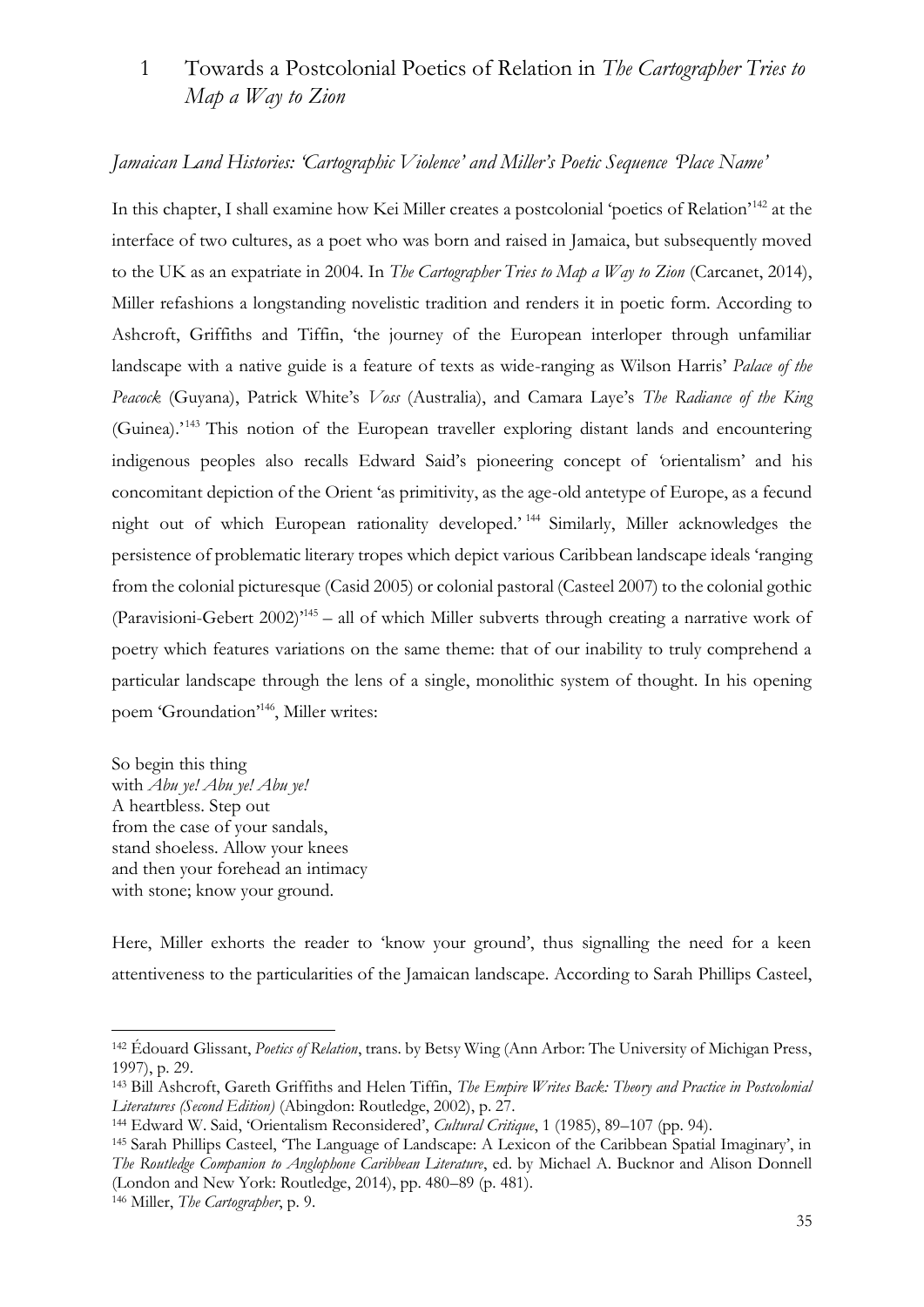'if the generation of writers that established Caribbean literature in the 1950s struggled to assert a sense of location in the face of a colonial complex that universalized the metropolitan perspective, the challenge now may be to prevent the Caribbean from itself becoming generalized as an emblem of the global deterritorialization of cultures.'<sup>147</sup> Miller's bold poetic treatise on Rastafarianism through the lens of colonial cartography seeks precisely to train a keen eye on neo-colonial injustice in the Caribbean, which are concretized in the ongoing Rastafari struggle for land rights in Jamaica. As such, I reject the term 'hybridity' in contextualizing Miller's work, in accordance with Lincoln Z. Shlensky's contention that 'creolization, the most influential of [hybridity's] articulations [in the postcolonial Caribbean], has been so widely and diffusely disseminated […] that it is by now close to becoming just another universalist theory of hybridity lacking any specific cultural attributes or historical implications.<sup>148</sup> Furthermore, the difficulty with the concept of 'hybridity' is that it threatens to 'create a false impression of symmetry between unequal terms, cultures, or nations, distorting and diluting the persistent power struggle between colonizer and colonized.<sup>' 149</sup> Elsewhere, Ella Shohat echoes this in her contention that 'a celebration of syncretism and hybridity *per se* if not articulated in conjunction with questions of hegemony and neo-colonial power relations, runs the risk of appearing to sanctify the *fait accompli* of colonial violence.'<sup>150</sup> Rather, Miller's poems insist on being read 'contrapuntally' from both the perspectives of the postcolonial and neocolonial personae, with an acute 'awareness both of the metropolitan history that is narrated and of those other histories against which (and together with which) the dominating discourse acts.'<sup>151</sup>

In portraying a European cartographer *qua* ethnographer who 'informs the rastaman he is now plotting  $/$  a way to Zion<sup>'152</sup> in postcolonial Jamaica, Miller evokes 'the origins of European anthropology and ethnography [which] were constituted out of [a] radical difference'<sup>153</sup> between European and non-European peoples, places and cultures, which sought to cast Europe as the imperial centre and the rest of the globe as its periphery. According to Laura Nader:

> At the outset, in Anglo-American anthropology, participant observation in a non-Western society was justified as a practice in defamiliarization. According to this scenario, anthropologists move to a place removed from their own culture with the idea that the newness and unfamiliarity they confront will allow them to discover or figure out something about the people they visit that would

<sup>147</sup> Casteel, 'The Language of Landscape', p. 481.

<sup>148</sup> Lincoln Z. Shlensky, 'Hybridity and Subalternity in the Postcolonial Caribbean: Splitting the Difference', in *The Routledge Companion to Anglophone Caribbean Literature*, ed. by Michael A. Bucknor and Alison Donnell (London and New York: Routledge, 2014), pp. 304–13 (p. 307).

<sup>149</sup> Jahan Ramazani, *The Hybrid Muse: Postcolonial Poetry in English* (London and Chicago: University of Chicago Press, 2001), p. 180.

<sup>150</sup> Ella Shohat, 'Notes on the "Post-Colonial"', *Social Text*, 31/32 (1992), 99–113 (pp. 109).

<sup>151</sup> Edward W. Said, *Culture and Imperialism* (London: Chatto & Windus, 1993), p. 59.

<sup>152</sup> Miller, *The Cartographer* , p. 62.

<sup>153</sup> Said, 'Orientalism Reconsidered', p. 94.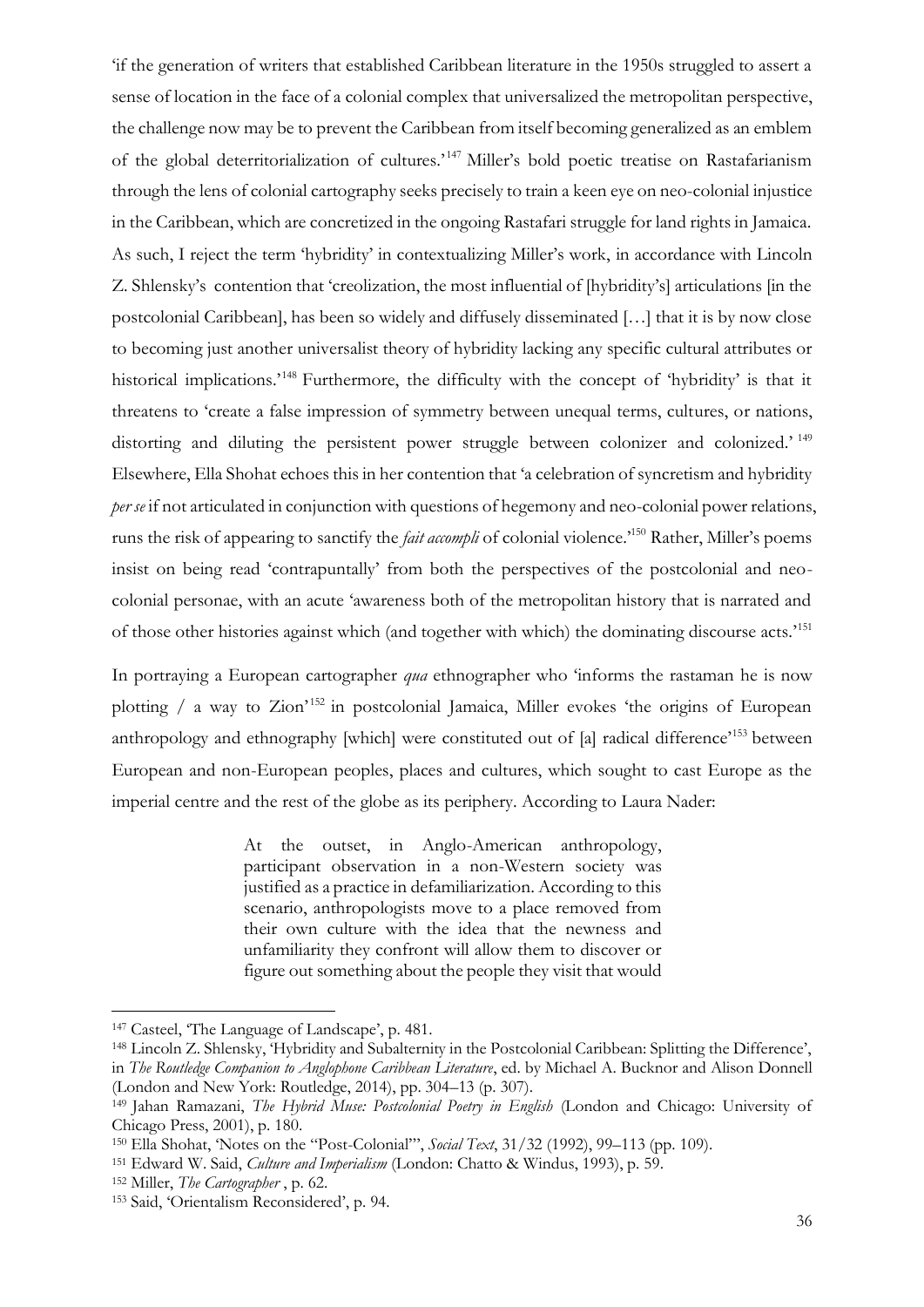be a contribution to anthropology as "the science of man".<sup>154</sup>

In critiquing this hegemonic practice of Anglo-American anthropology, Miller draws on the European historiography of cartography and seeks to demystify its seemingly apolitical aims. This link between colonial rule and cartography is one which transcends regional divides, as noted by Jeffrey C. Stone in 'Imperialism, Colonialism and Cartography', which depicts an individual somewhat akin to Miller's cartographer, albeit in a different national context:

> An archetypal example of a traveller in the imperialist mould is Alfred Bertrand, a Swiss army captain who was one of a four-man expedition of exploration to north-west Rhodesia in 1895. Bertrand was to become President of the Geographical Society of Geneva and a Vice-President of the Ninth International Geographical Congress in Geneva. He was a member of ten European geographical societies [...] including the Royal Geographical Society.<sup>155</sup>

In one of his central poetic sequences titled 'The cartographer Tries to Map a Way to Zion', Miller's depiction of the cartographer 's neo-colonial attitudes serves to deconstruct the ostensibly scientific project of colonial map-making.<sup>156</sup> According to Mark Neocleous, 'maps are [...] a means of both physical colonization and conceptual control, involving both a cognitive paradigm as well as a practical means of political administration.'<sup>157</sup> A map serves to naturalize and make self-evident what is instead determined by historical and political forces, thus obfuscating that which is often produced through bloodshed and structural violence. In examining the erasure of Jamaican land histories, B.W. Higman and B.J. Hudson note that 'place names, rather than giving explicit clues to the origins of the Jamaican people, reflect much more strongly the origins of the name-giving population. Economic and political power went together with the domination of land and people, and the power to give names to places.<sup>158</sup> Furthermore, they observe that 'the British naming of the land left little trace of what had gone before', particularly in the wake of prior colonization by the Spanish, who 'quickly decimated the Taino population and had no great respect for aboriginal names.<sup>159</sup> Apart from the colonial legacy of place names (which I shall address later through close reading Miller's poetic sequence 'Place Name'), various forms of 'cartographic violence'<sup>160</sup> persist

<sup>154</sup> Laura Nader, 'Ethnography as Theory', *HAU: Journal of Ethnographic Theory*, 1 (2011), 211–19 (pp. 212– 13).

<sup>155</sup> Jeffrey C. Stone, 'Imperialism, Colonialism and Cartography', *Transactions of the Institute of British Geographers*, 13 (1988), 57–64 (pp. 59).

<sup>156</sup> See Matthew H. Edney, *Mapping an Empire: The Geographical Construction of British India, 1765–1843* (Chicago: University of Chicago Press, 1997).

<sup>157</sup> Mark Neocleous, 'Off the Map: On Violence and Cartography', *European Journal of Social Theory*, 6 (2003), 409–25 (pp. 419).

<sup>158</sup> B.W. Higman and B.J. Hudson, *Jamaican Place Names* (Jamaica, Barbados and Trinidad and Tobago: University of the West Indies Press, 2009), p. 21.

<sup>159</sup> Ibid., pp. 22–23.

<sup>160</sup> Neocleous, p. 409.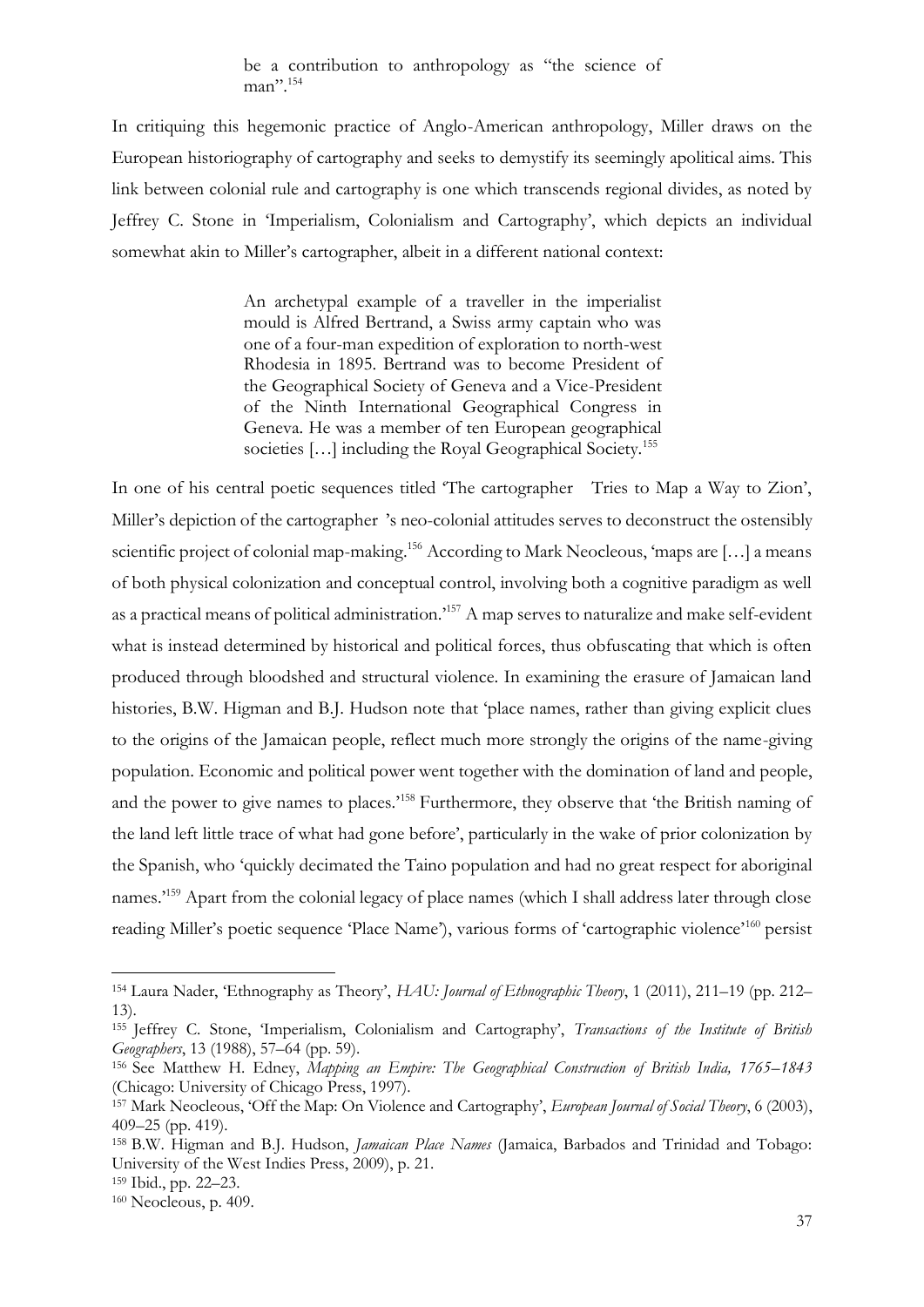in postcolonial Jamaica, a fact which Miller highlights in his poem 'xi. in which the cartographer asks for directions'<sup>161</sup>:

> Lady Musgrave's Road was laid in its serpentine way so that Miss Musgrave on her carriage ride home

would not have to see a nayga man's property so much bigger than her husband's own, she did not want to feel the carriage slow and know her driver had just then turned

his face to Devon House, a thing wet like pride in his eyes, and nodding to himself *yes, is Miss Stiebel build dat*. And to think that such spite should pass down even to the present

generation – should dictate the thoughtless, ungridded shape of our city, the slowness of traffic each evening – to think that one woman's pride should add so much to our daily

commute – this is something the cartographer does not wish to contemplate.

As the former residence of Jamaica's first black millionaire George Stiebel, Devon House was constructed in 1891 and continues to impress visitors as a historic Georgian-style property with its stunning 'collection of 19<sup>th</sup> century antiques from [...] the Caribbean region.<sup>162</sup> However, Stiebel's financial success in the 1890s incurred the wrath of the former Jamaican governor's wife, Lady Musgrave. Since she reportedly 'took very strong exception to having to drive past such an upscale residence which was most likely far superior to the house which she and [Lord Anthony] Musgrave occupied<sup>163</sup>, the present Lady Musgrave Road was constructed so that she could drive home without '[having] to see / a nayga man's property / so much bigger than her husband's / own.'<sup>164</sup> In a series of staggered couplets (themselves formally unwieldy on the page in order to

<sup>161</sup> Miller, *The Cartographer*, p. 28–29.

<sup>162</sup> Devon House Development, 'Welcome to Devon House Jamaica', <https://www.devonhouseja.com/> [accessed 19 July 2018]

<sup>163</sup> Derryck M. Penso, 'Rename Lady Musgrave Road', *The Gleaner* (May 2011) <http://jamaicagleaner.com/gleaner/20110509/letters/letters3.html/> [accessed 28 August 2018] <sup>164</sup> Miller, *The Cartographer*, p. 28.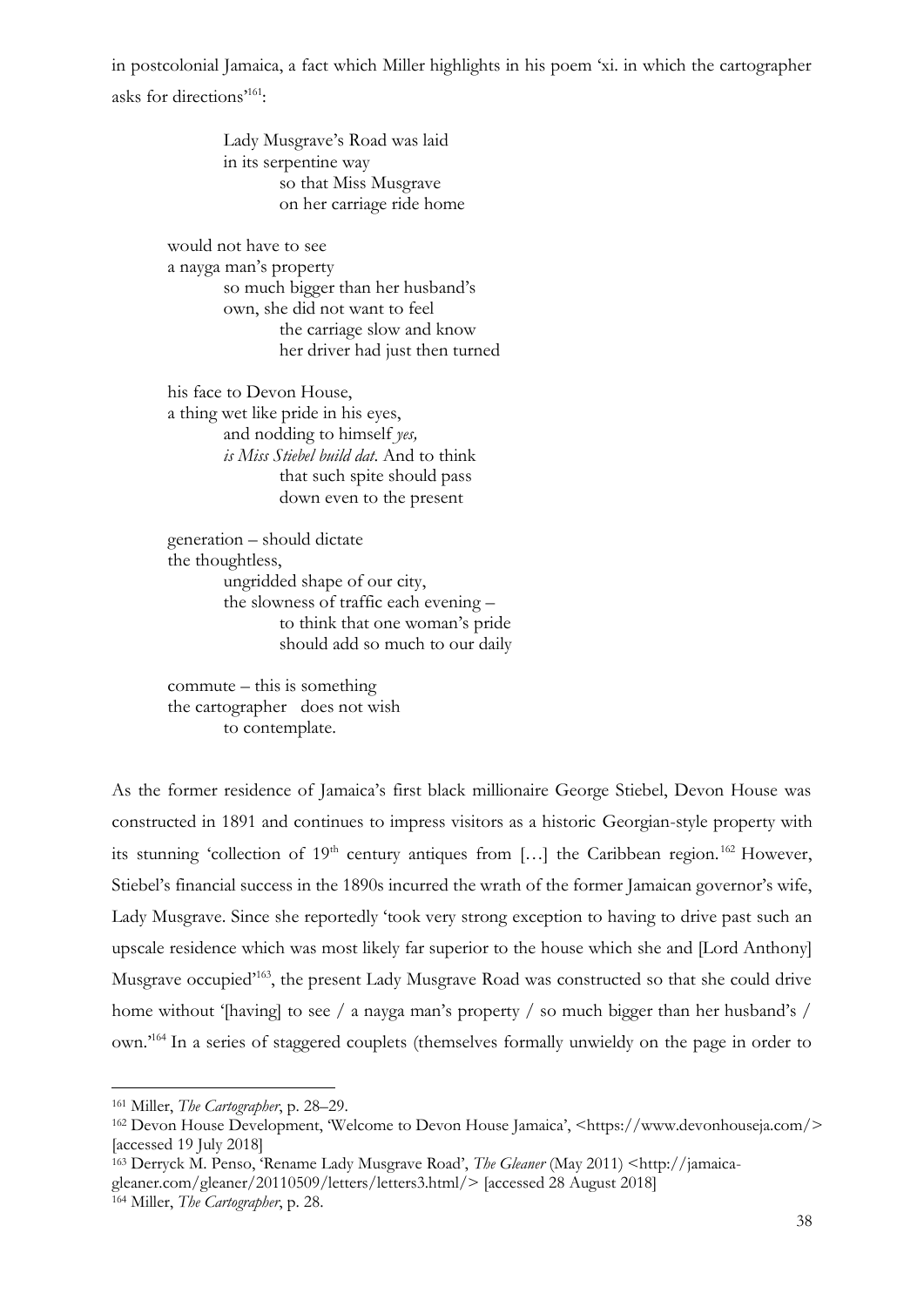mimic the 'serpentine' nature of Lady Musgrave Road), Miller reveals the spiteful legacies of colonial urban planning. By observing that the great inconvenience caused by the construction of Lady Musgrave Road 'is something / the cartographer does not wish / to contemplate<sup>'165</sup>, the narrator reveals the wilful blinkering of the cartographer 's perspective on postcolonial Jamaica. What the cartographer is unwilling to contemplate is the very fact that colonial cartography is a political act, one with significance and concrete ramifications beyond cultural discourse and visual representation of physical topography.

Apart from levelling criticism at the despicable legacy of colonial cartography in postcolonial Jamaica, the aforementioned poem is also suggestive in terms of its textual strategies. The poem's point of view involves an omniscient narrator observing and narrating the indigene's experience of encountering Lady Musgrave Road on a day-to-day basis: 'to think that one woman's pride / should add so much to our daily / commute'.<sup>166</sup> By referring to the roads of Jamaica as 'our roads', the narrator asserts a right to claim that land as his own. In this instance, the cartographer is portrayed as wilfully ignorant of Jamaican history, since it is the narrator who possesses important local knowledge which the cartographer is ideologically preconditioned not to contemplate. This recalls the cartographer 's stance in an earlier poem in the collection, in which he boasts about his universalizing approach to cartography, stating: 'What I do is science. I show / the earth as it is, without bias.'<sup>167</sup> This illusion of cartography as objective science is addressed in the poem 'Establishing the Metre', which depicts two French Cartographer s, Pierre Mechain and Jean-Baptiste Delambre, who, 'in order to establish the metric system […] set out on a seven-year expedition to measure the earth.'<sup>168</sup> Miller writes:

They did not call it inches, miles or chains – this distance which as yet had no clear name. Between France and Spain they dared to stretch uncalibrated measuring tapes. And foot, by weary foot, they found a rhythm the measure that exists in everything.<sup>169</sup>

Here, Miller links the act of cartography explicitly to colonialism, using synecdoche ('the measure') to symbolize the quintessential poetic 'measure' of English poetry – i.e. 'the system of organization in a poem or the units that comprise that system $170 -$  of the iambic pentameter. In the above

<sup>165</sup> Miller, *The Cartographer*, p. 29.

<sup>166</sup> Miller, *The Cartographer*, p. 28–29.

<sup>167</sup> Miller, *The Cartographer*, p. 16.

<sup>168</sup> Miller, *The Cartographer*, p. 71.

<sup>169</sup> Miller, *The Cartographer*, p. 11.

<sup>170</sup> Stephen Cushman, 'Measure', in *The Princeton Encyclopaedia of Poetry and Poetics (Fourth Edition)*, ed. by Roland Greene, Stephen Cushman, Clare Cavanagh, Jahan Ramazani and Paul Rouzer (Princeton and Oxford: Princeton University Press, 2012), pp. 851.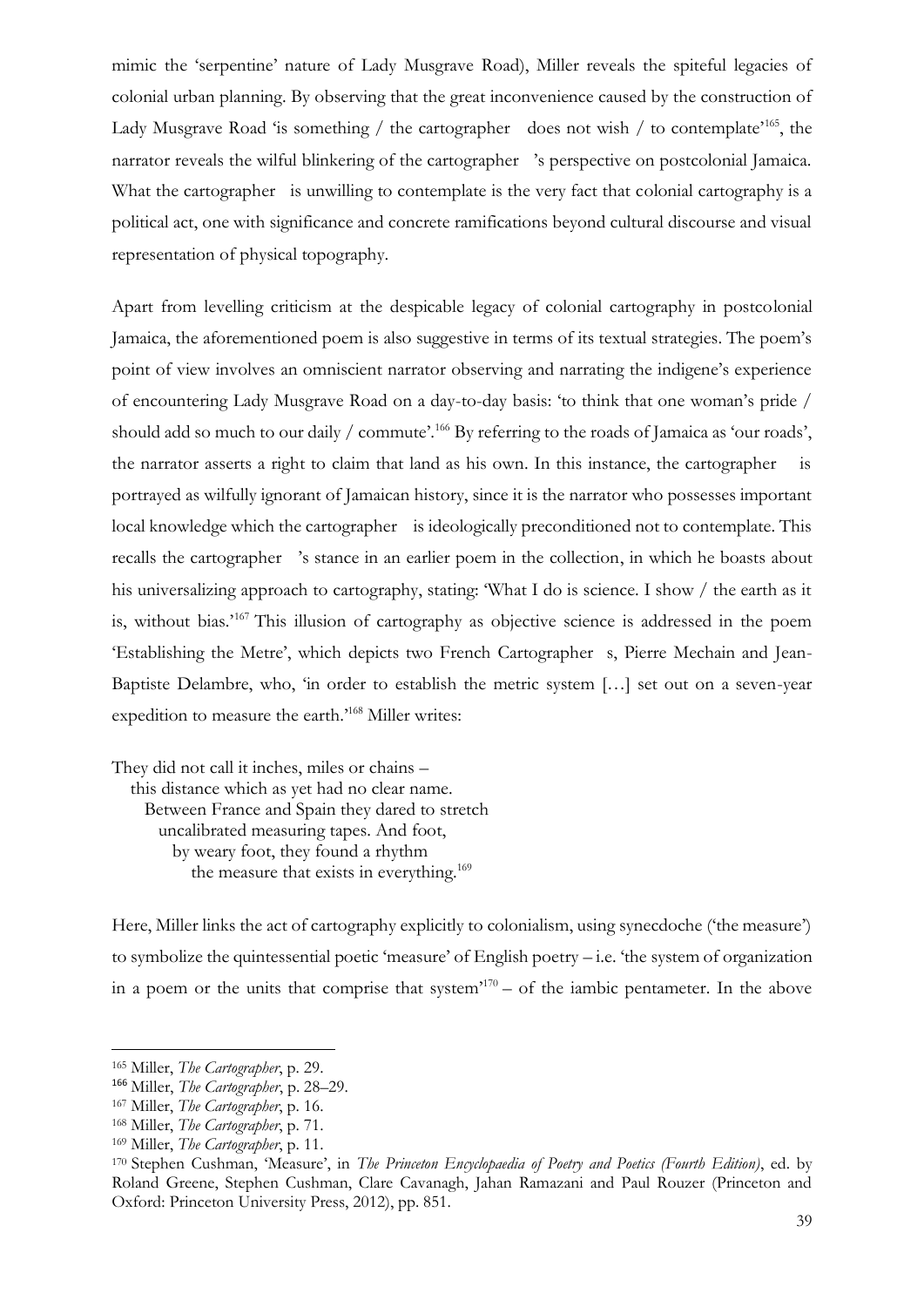excerpt, Miller also formally mimics the Shakespearean sonnet, with each line of the poem consisting of roughly ten syllables. In rhyming 'chains' and 'name', Miller also recalls the final rhyming couplet in Shakespeare's sonnets. Since the rhyming couplet occurs before the end of the poem, Miller hints at colonial cartography as an enactment of foregone conclusions. Despite not knowing exactly what they were looking for ('this distance which as yet had no clear name'), the French cartographers (as agents within a wider network of cultural imperialism) had already decided at the outset of their journey that theirs would eventually be 'the measure that exists in everything.' Miller critiques this 'measure' as a way of standardizing knowledge and imposing a hegemonic Western perspective onto societies which function according to different 'maps', including Jamaican manifestations of indigenous spirituality such as 'the haphazard / dance of bees returning / to their hives'<sup>171</sup> and 'Jah-Jah's firmament / full of light and livity.'<sup>172</sup> In another poem from the same poetic sequence titled 'xii. in which the rastaman begins to feel uncomfortable<sup>173</sup>, Miller contends that those who view history from an 'objective' perspective might easily become complicit in the obfuscation of colonial history, since the exploitation, violence and bloodshed which made colonialism possible in the first place is entirely forgotten:

You see, the rastaman has always felt uneasy in the glistening white splendour of Great Houses; uneasy with the way others seem easy inside them, their eyes that smoothly scan the green cane fields like sonnets, as if they'd found a measure of peace in the brutal architecture of history.

Here, the repetition of the word 'measure' echoes the prior 'measure' of the French cartographers. That the rastaman cannot accept this 'measure of peace' that is readily available to modern-day (Western) tourists in Jamaica attests to his unwillingness to partake in historical amnesia, with the rastaman observing 'the brutal / architecture of history' in the form of Great Houses which were 'once viable monuments of labour, oppression and European affluence gained at the expense of those enslaved.'<sup>174</sup> The rastaman's unease with 'eyes that smoothly scan the green canefields / like sonnets' suggests the interminably complex relationship between language, literature and history,

<sup>171</sup> Miller, *The Cartographer*, p. 22.

<sup>172</sup> Miller, *The Cartographer*, p. 23.

<sup>173</sup> Miller, *The Cartographer*, p. 33.

<sup>174</sup> Dania Dwyer, 'Re-membering History: The Aesthetics of Ruins in West Indian Postcolonial Poetry', in *The Routledge Companion to Anglophone Caribbean Literature*, ed. by Michael A. Bucknor and Alison Donnell (London and New York: Routledge, 2014), pp. 432–40 (p. 434).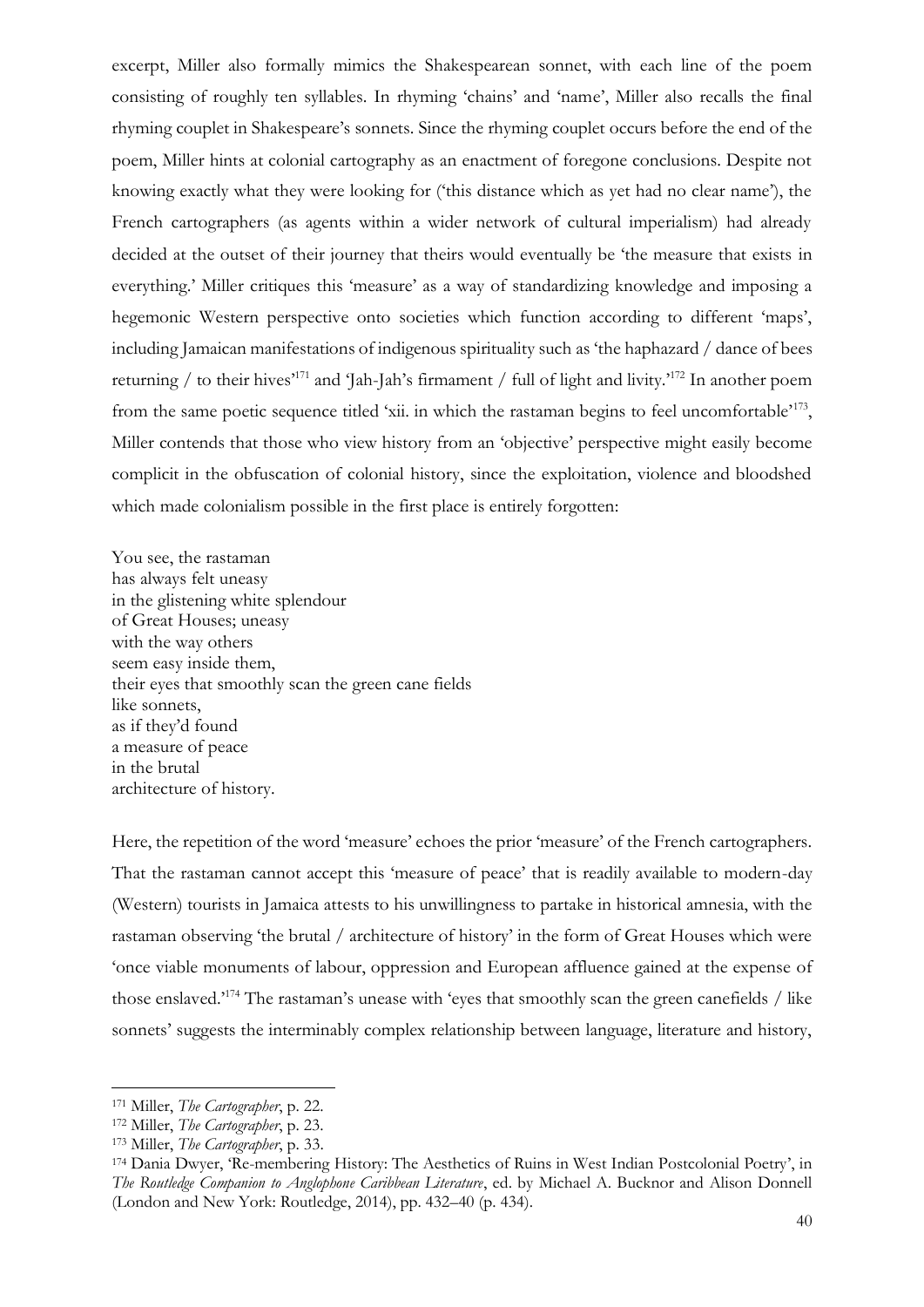for to read a canefield in the postcolonial present as one would a sonnet (which is often taken as a symbol of Western linguistic and cultural hegemony) would be to read and understand history through a distorted lens which ignores the lived realities of former slaves whose languages, cultures and lives were often destroyed and erased by their slaveowners. Linguistically, the words 'scan' and 'sonnet' in the above poem hint further at the problematic hegemony of the iambic pentameter in English verse: a prescriptive pulse that was never meant to encapsulate the multiple speech rhythms (let alone lived experiences and bodily truths) of the British Empire's formerly colonized peoples. As such, those 'eyes that smoothly scan the green canefields / like sonnets' inevitably belong to those who are complicit in the obfuscation of colonial history and concomitant elevation of Standard International English above regional and local languages in postcolonial societies.

In his poem 'Fitzy and the Revolution', the Jamaican poet Ishion Hutchinson recalls the horrific history of 'bare-backed men, bent kissing / the earth, so to slash away the roots of the canes; / every year the same men, different cane, and when different / men, / the same cane: the cane they cannot kill.'<sup>175</sup> To deny the blood, sweat and tears of these men (and women) – many of whom lost their lives in the canefields of Jamaica – is to commit an act of historical erasure. As such, the rastaman insists on revealing his discomfiture at the splendour of the Great Houses in the presence of the cartographer . In a previous poem, even the most obvious reminder of the horrors of slavery eludes the cartographer , for instead of associating the Caribbean Sea with the atrocities of the Middle Passage, he observes how from 'flung-open windows / of Rose Hall Great House […] / the sea becomes / a glittering parabola, / an arc / of shining measure.<sup>176</sup> Once again, this concept of a universal 'measure' reverberates across Miller's poems with all its complex connotations. Ironically, while this 'arc' brings to mind a quote from Theodore Parker, a Unitarian reformer and abolitionist who first coined the phrase 'the arc [of the moral universe] […] bends toward justice<sup>177</sup> - which was subsequently paraphrased and adopted by those such as Martin Luther King Jr. and Barack Obama – one senses that the cartographer is not so much concerned with justice for those countless slaves who died during the Middle Passage as with mapping out the sea's vastness in a superficial manner, such that it 'becomes / a glittering parabola', its tragic depths reduced to a perfectly measured line on the page.

The cartographer's unwillingness to face up to colonial history and the long-lasting impacts of cartographic violence are opposed by the collection's second poetic sequence titled 'Place Name': a series of vignettes told from the perspective of the omniscient narrator and interwoven into the

<sup>175</sup> Ishion Hutchinson, *House of Lords and Commons* (New York: Farrar Straus Giroux, 2016), p. 6.

<sup>176</sup> Miller, *The Cartographer*, p. 32.

<sup>177</sup> Mychal Denzel Smith, 'The Truth About "The Arc of The Moral Universe"', *Huffington Post* (January 2018) <https://www.huffingtonpost.com/entry/opinion-smith-obama king\_us\_5a5903e0e4b04f3c55a252a4/> [accessed 12 August 2018]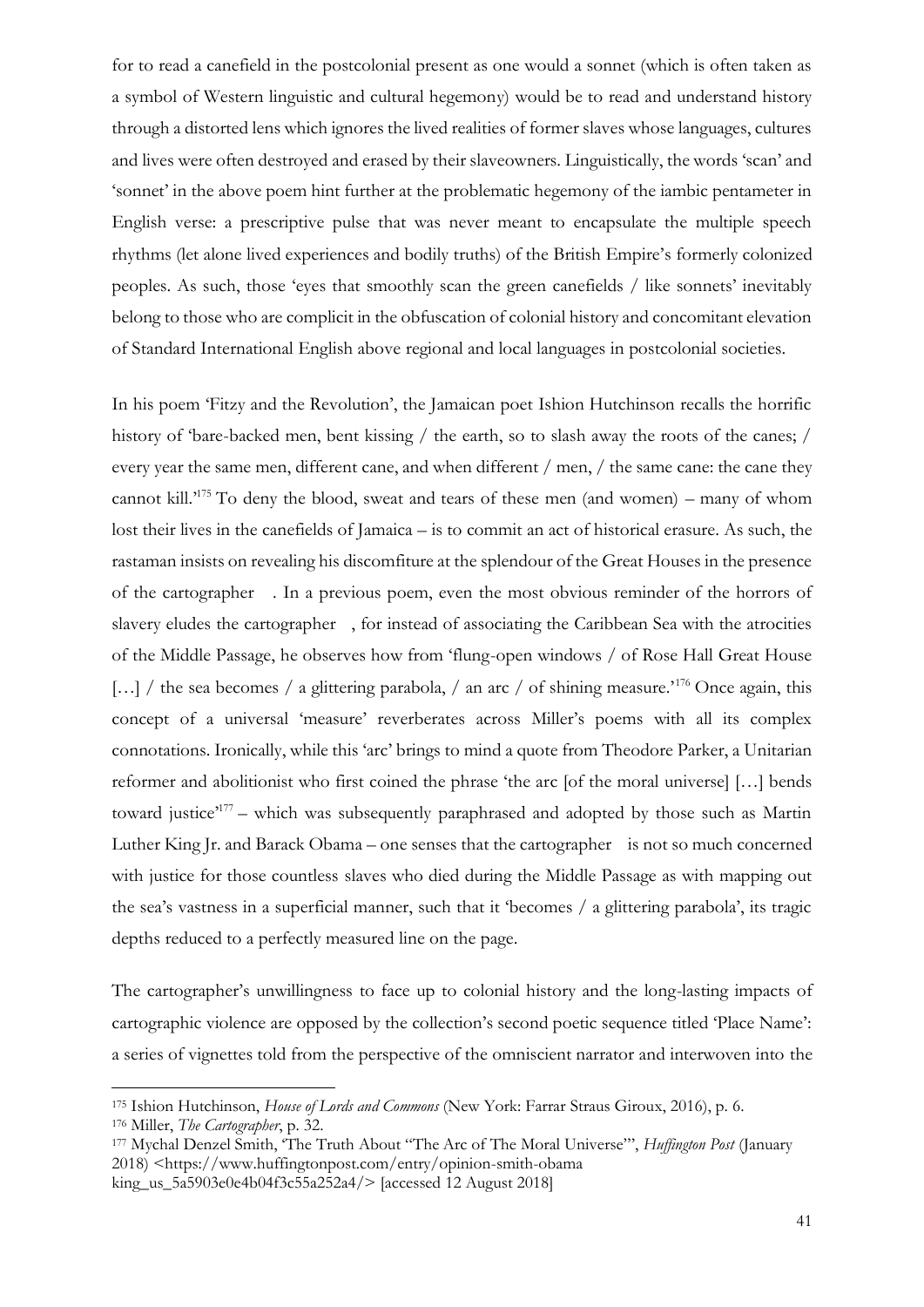dramatic dialogue between the cartographer and the Rastaman. In each 'Place Name' poem, Miller presents the reader with a different landmark in Jamaica, then proceeds to explain how it acquired its name under colonial rule. In each instance, Miller excavates the history behind a specific place name to reveal the oppressive colonial legacies which persist in Jamaica. In the first poem titled 'Place Name: Me-No-Sen-You-No-Come'<sup>178</sup>, Miller writes:

**Me-No-Sen-You-No-Come.** In plain english: do not enter without invitation. For consider the once-upon-a-time adventures of rude pickney answering to name Goldilocks – nuff-gyal, self-invited into house of bears, assumed at once her colonial right to porridge, to beds and to chairs. The baff-hand child went in just so, not even a token offering of honey, and just like that proceeded to buck up things. If only she had pennied the secret names of places. Me-no-sen-you-no-come: without invitation, you're not welcome. Or else, come in as you please – just know that this ground, these bushes, these trees observe you with suspicion many centuries deep.

The poem opens with a caustic warning: 'In plain english: do not enter/without invitation.' The narrator is exasperated at having to explain himself in language that is functionally less rich and complex than the varieties of English which feature on the 'Creole continuum in the polyglossic communities of the Caribbean.'<sup>179</sup> The narrator is fully capable of wielding Standard English as a medium of communication and linguistic laceration, yet he does not feel the need to elevate Standard English above Creolized speech. Strikingly, the word English is rendered in its decapitalized form in the first line: 'english', thus clarifying that the narrator is not in an inferior position to the cartographer when it comes to linguistic truth. The poem is also suffused with Jamaican patois, including terms such as 'pickney' ('a child'), 'nuff-gyal' ('many girls'), and 'baffhand' ('a cripple'), 'buck up' ('to gain or win by luck'), 'pennied' ('paid attention to') – words which Miller intentionally leaves unglossed. Ashcroft, Griffiths and Tiffin argue that 'the choice of leaving words untranslated in postcolonial texts is a political act, because while translation is not inadmissible in itself, glossing gives the translated word, and thus the "receptor" culture, the higher status."180

In this poem, the speaker cites a variant of the familiar British fairy-tale of *Goldilocks and the Three Bears* (one that is immediately familiar to those from former British colonies), and proceeds to subvert it into a tale of colonial exploitation. Rather than being depicted as the civilized character (in contrast to the local barbarians), Goldilocks is chastised and demeaned as being 'rude' and 'self-

<sup>178</sup> Miller, *The Cartographer*, p. 26.

<sup>179</sup> Ashcroft, Griffiths and Tiffin, *The Empire Writes Back*, p. 43.

<sup>180</sup> Ashcroft, Griffiths and Tiffin, *The Empire Writes Back*, p. 65.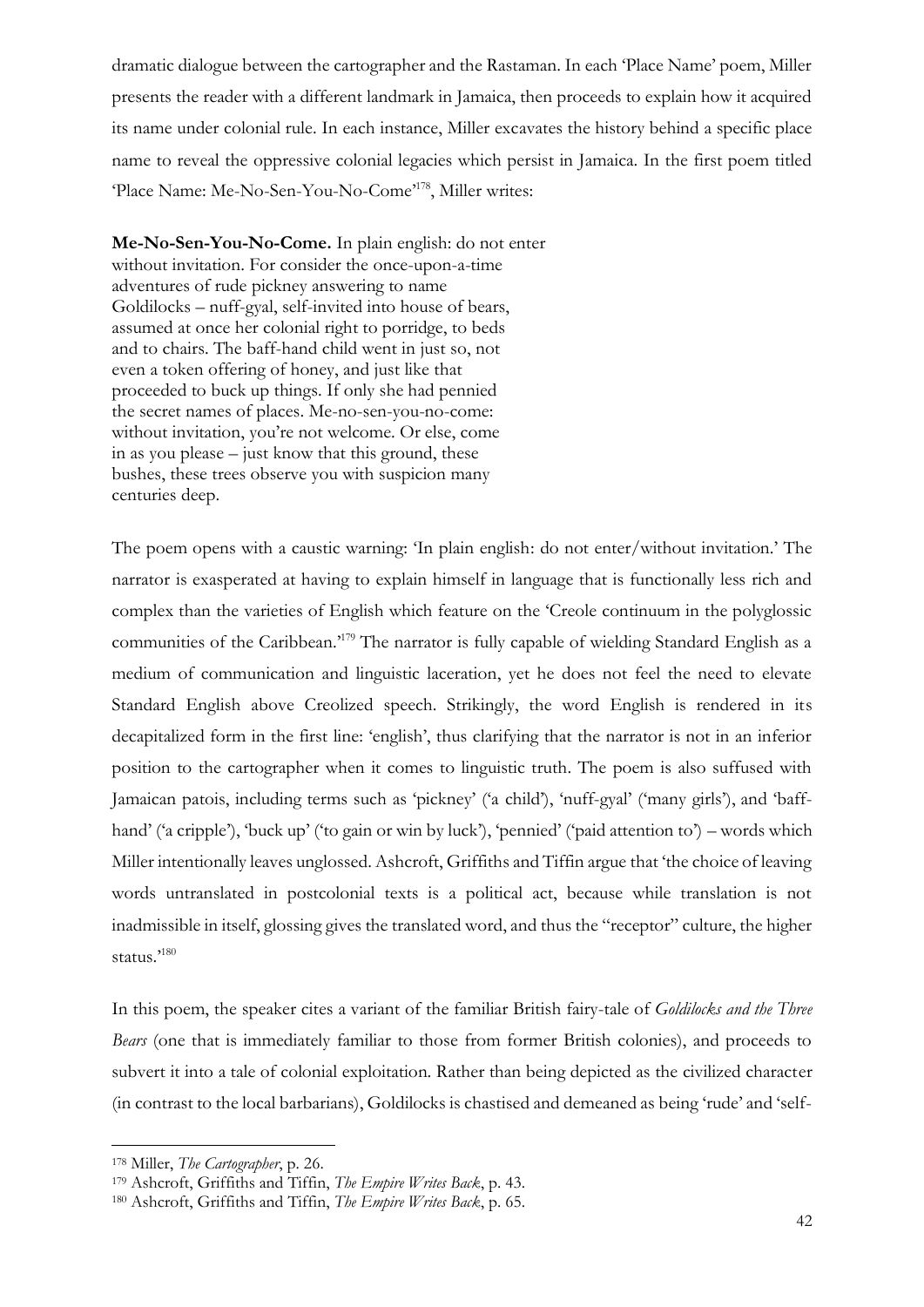invited', a child who 'went in just so, not / even a token offering of honey.' Her arrival is clearly unwelcome, for she is an intruder in the house of bears. The narrator's most damning line: '[Goldilocks] assumed at once her colonial right to porridge, to beds / and to chairs.' There is a genuinely felt anger here that cannot be written off as mere poetic conceit; rather, the narrator reveals a deep resentment at the normalization of colonial acts of plunder and pilferage that are to be found embedded even in the most innocent of British fairy-tales. In light of Miller's re-rendering of *Goldilocks and the Three Bears* from a postcolonial perspective, one notices that Goldilocks is often mischaracterized in white-washed retellings of the fairy-tale as the potential victim in the house of bears, even though it is in fact she who is the culprit, thief and miscreant.

As the first in the sequence of 'Place Name' poems, 'Me-No-Sen-You-No-Come' links cultural politics to current realities in the Jamaican landscape, particularly to place names. The narrator laments: 'If only [Goldilocks] had pennied / the secret names of places. Me-no-sen-you-no-come: / without invitation, you're not welcome. Or else, come / in as you please  $-$  just know that this ground, these / bushes, these trees observe you with suspicion many / centuries deep.' Here, the ground, bushes and trees of Jamaica are personified and rendered as allies in the narrator's postcolonial treatise. As Casteel notes, '[the Caribbean] landscape often registers histories that have been occluded by the official historical record.' <sup>181</sup> In another 'Place Name' poem titled 'Shotover'<sup>182</sup>, Miller recalls a Jamaican landscape seeped in physical abuse during a time of slavery:

**Shotover –** so named because our people, little acquainted with French, could make no sense of Château Vert. And talk truth, Mr. Backra, dat was too stoosh a name for your house. 'Green and fresh', you said. No – it did just mildrew and old; a house which, like yourself, has since returned to the fold of Portland's earth. But oh Mr Backra, if through the muffle of mud you should hear us traipsing on your ground, one of us asking – how it come about, the name? You will discover that when victims live long enough they get their say in history: Well sah (an old man answers), in dem dere backra days, bucky-master had was to catch back the runaway slaves, so him would draw for him long musket and buss gunshot over dere, and gunshot over dere, shot dissa fly pashie! Pashie! All bout de place. And so comes we get de name.

The narrator begins his tale with dark humour, stating that 'Shotover' was so named because it was the closest phonetically to the French for 'green castle' ('Château Vert') in Jamaican patois. The poem soon takes a more sinister turn as the narrator addresses the former owner of 'Shotover' as 'Mr. Backra' – which literally translates from Jamaican patois into Standard English as 'slave

<sup>181</sup> Casteel, 'The Language of Landscape', p. 482.

<sup>182</sup> Miller, *The Cartographer*, p. 41.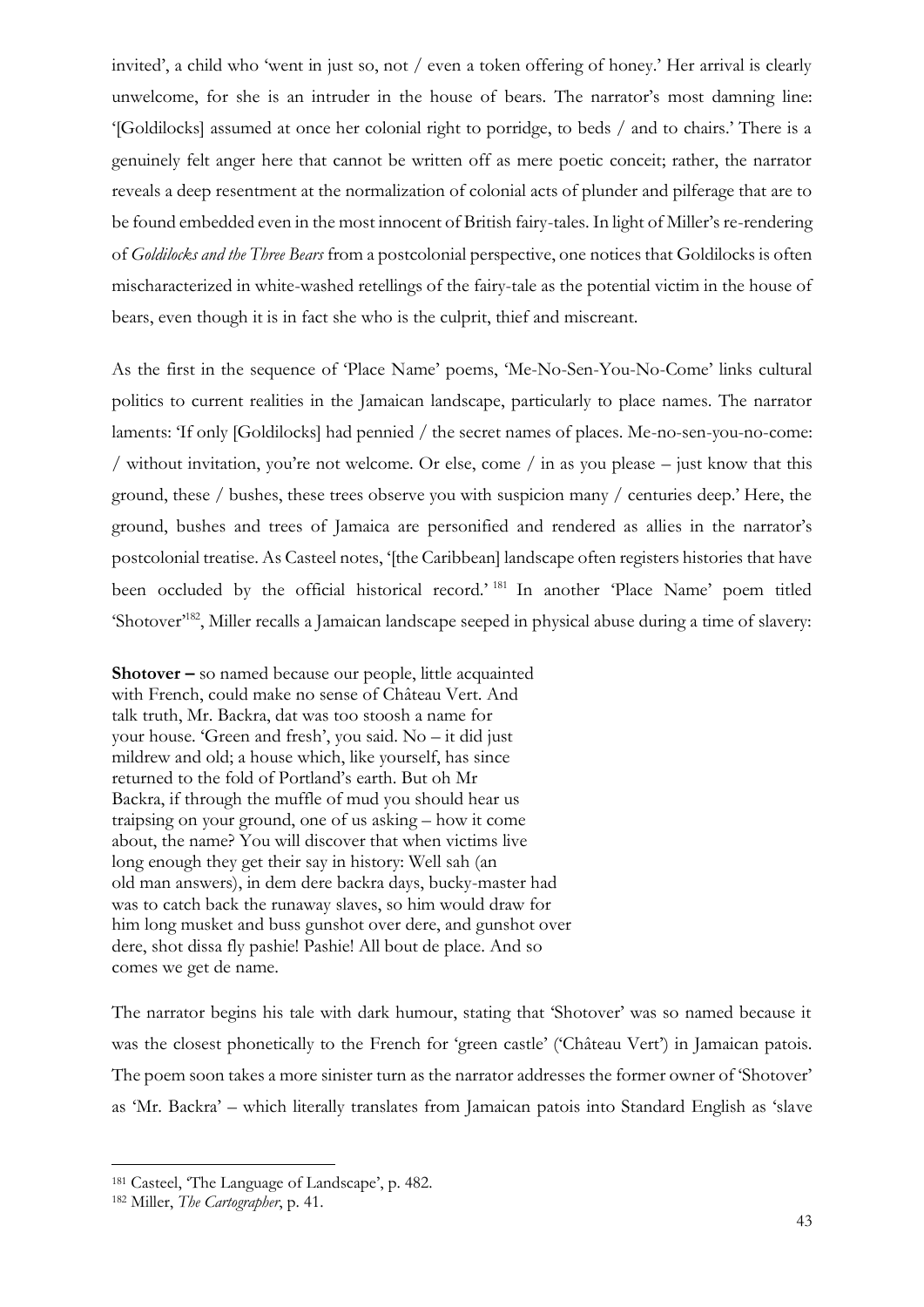master', but is also used to describe any white person in a position of relative authority. The former slave owner is dead and gone, but the descendants of his former slaves have come back to haunt his grave: 'Backra, if through the muffle of mud you should hear us / traipsing on your ground.' Miller's poem resurrects the dead slaves through the footsteps of their descendants and allows them 'their say in history' as testament to the brutality and ruthlessness of colonialism: 'in dem dere backra days, bucky-master had / was to catch back the runaway slaves, so him would draw for / him long musket and buss gunshot over dere, and gunshot over /dere, shot dissa fly pashie!' The reader is left to ponder this painful revelation: the words 'gunshot over' morphing into 'shotover', since any slave who dared to flee the colonial plantation was routinely gunned down. The brutality common to the plantation is dramatized further in another 'Place Name' poem, ominously titled 'Flog Man'<sup>183</sup>:

**Flog Man,** for them days when man could get nine-and-thirty, just cause he hold his head high that Missus call him uppity. Nigger man admit he sometimes feel the curl of whips, their stinging  $S's - tips$  soaked in horse piss – more than he feel sun on his skin. Flogging was so common it was odd that they call this place Flog Man, why not rename the whole damn country Flog Island? But it had one beating so brutal, no one could cork their ears from it, both black and white man fail in the long practice of deafness; years pass like salve but they was still hearing it, the cow whip flicking up flecks of skin, and this Mandingo man who they did think was too big, too proud to ever let eye water grace him eye was bawling out a bruck-spirit sound even larger than the barrel of him chest. Blood did sprinkle the ground like anointing and now people walk by and cringe as memory curl like S and lash them owna skin.

Miller's intimate focus on the flogging of one individual is noteworthy, since he locates the entire landscape of slavery firmly in the black male body: 'this Mandingo man who they did think was too big, too / proud to ever let eye water grace him eye was bawling / out a bruck-spirit sound even larger than the barrel of / him chest.' One animal's skin meets that of another in this cruel, historical episode – the cow whip drawing blood from that of a fellow mammal ('their stinging S's – tips soaked in horse piss –'), both at the behest of the white slave owner who distances himself from his fellow creatures through a twisted act of touch as the whip morphs into an extension of a human hand 'flicking up flecks of skin.' This notion of touch is accentuated as Miller plays on sexual innuendos embedded in his choice of Jamaican patois, with the word 'Mandingo' containing multiple resonances, connoting at once 'a member of a people of western Africa in or near the upper Niger valley' and 'a black man with large genitalia' in contemporary English slang. Here, the

<sup>183</sup> Miller, *The Cartographer*, p. 65.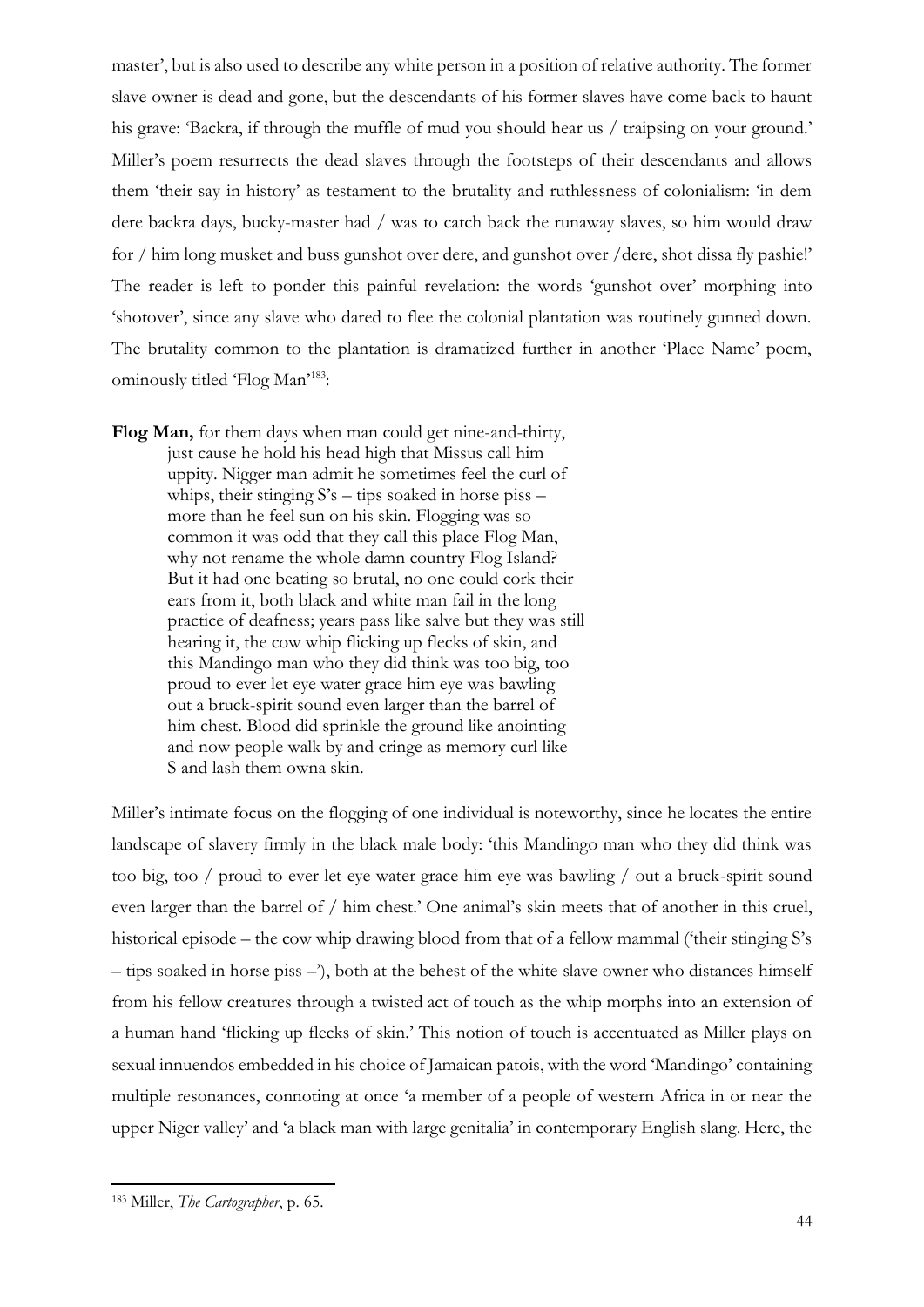Freudian drives of sex and death merge in a climax of brutality, as the slave body can no longer contain what Édouard Glissant calls 'the explosive scream'.<sup>184</sup> According to Michael Dash, 'in linking the freed body [of the slave who was once deprived of language] and the frenzied scream, Glissant underlines the inextricable bonds between psychic and physical self-assertion.'<sup>185</sup> Here, the narrator astutely dwells on the precise moment of physical torture, that instant when, for 'the alienated body of the slave [...] self-expression is not only forbidden, but impossible to envisage<sup>186</sup>, then juxtaposes it with a moment in the postcolonial present wherein all who visit 'Flog Man' must consciously confront the legacies of colonialism 'as memory curl like / S and lash them owna skin.'

#### *'I Will Draw a Map of What You Never See': The Rastaman and His Sermons*

In contrast to the cartographer's neo-colonial desires and unwavering belief in the 'objectivity' of cartography, the rastaman offers an entirely different approach to knowing a place. While the rastaman has been featured in Caribbean Anglophone poetry for decades, his image has not always been a wholly positive one. In his seminal collection *Rights of Passage* (1967), Kamau Brathwaite depicts the rastaman as a downtrodden and oppressed figure<sup>187</sup>:

Brother Man the Rasta man, beard full of lichens brain full of lice watched the mice come up through the floorboards of his downtown, shanty-town kitchen and smiled. Blessed are the poor in health, he mumbled that they should inherit this wealth. Blessed are the meek hearted, he grumbled for theirs is this stealth.

According to Velma Pollard, 'social reality […] placed the poor black man at the bottom of [Jamaican] society. The intention of the [Rastafari] movement was to allow that man to examine his past and to find pride in himself, his race and his "livity".<sup>188</sup> In an essay titled 'Recognizing the Spirit: Indigenous Spirituality and Caribbean Literature', Miller observes how Caribbean writers (including himself) have 'felt the need to offer […] affirming examples of local religious practice

<sup>184</sup> Glissant, *Caribbean Discourse*, p. 122–23.

<sup>185</sup> Michael Dash, 'Writing the Body: Edouard Glissant's Poetics of Re-membering', *World Literature Today*, 63 (1989), 609–12 (pp. 610).

<sup>186</sup> Glissant, *Caribbean Discourse*, p. 122–23.

<sup>187</sup> Edward Kamau Brathwaite, *Rights of Passage* (London: Oxford University Press, 1967), p. 41.

<sup>188</sup> Velma Pollard, 'Language and the Downpressed: The Rasta Man in Jamaican Creative Writing', in *The Routledge Companion to Anglophone Caribbean Literature*, ed. by Michael A. Bucknor and Alison Donnell (London and New York: Routledge, 2014), pp. 460–69 (p. 461).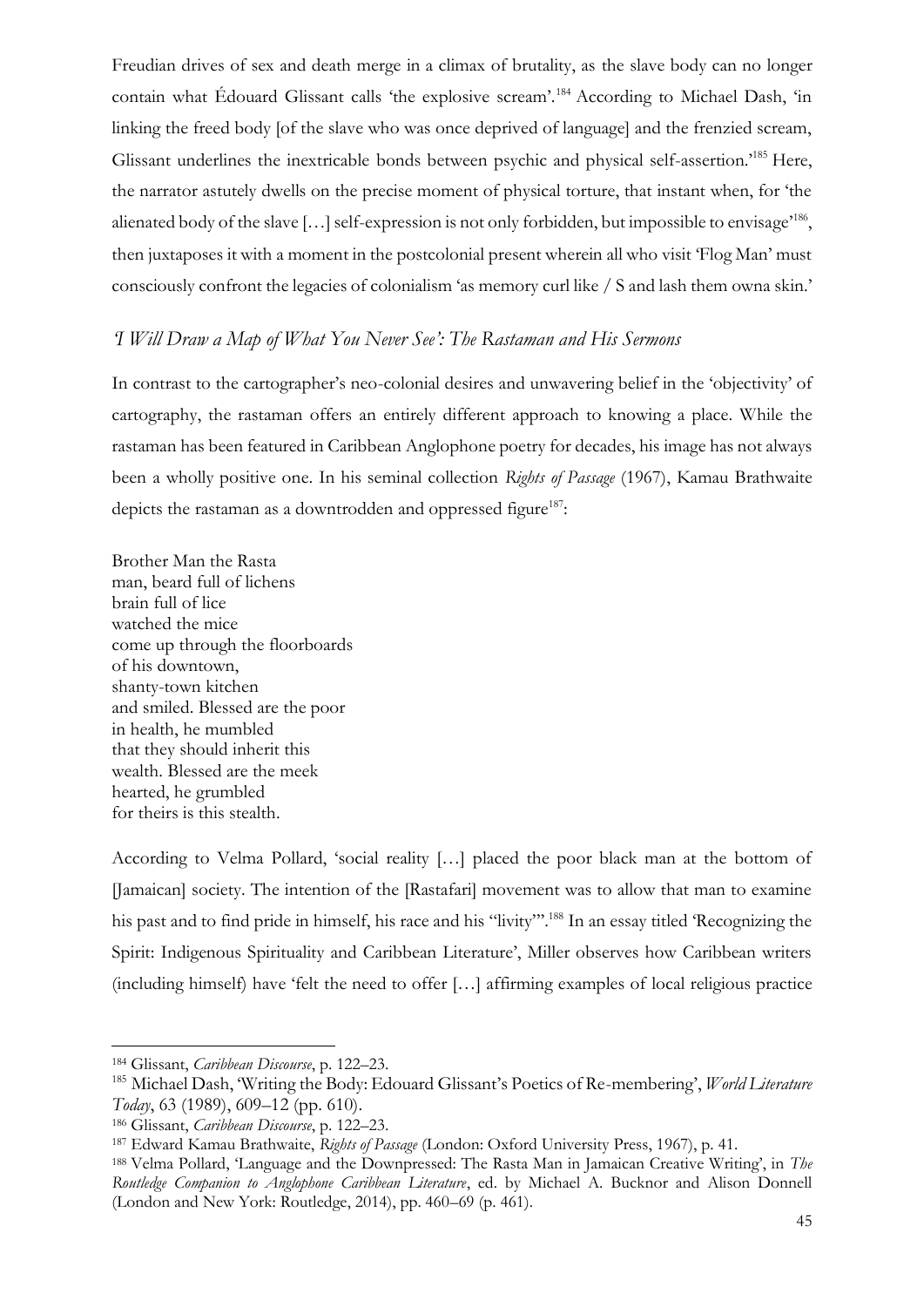as a counter-discourse to colonial narratives that had previously painted them as primitive.'<sup>189</sup> As such, Miller's opening poem 'Groundation' portrays the spiritual beginning for the Rastafarian community in Jamaica, when His Majesty Haile Selassie, then Emperor of Ethopia, landed in Kingston on 21st April, 1966. The Rastafarians consider him to be their God ('Jah') incarnate, who has 'appeared in the flesh for the redemption of all Blacks exiled in the world of white oppressors.'<sup>190</sup> According to Leonard E. Barrett, Rastafarians believe that they will one day be repatriated as a people to the promised land of Ethiopia, since they view 'Jamaica as a land of oppression [also known as] Babylon.'<sup>191</sup>

In 'Groundation', the reader immediately encounters what Pollard terms 'Dread Talk', including words such as 'groundation', 'abu ye' and 'heartbless'<sup>192</sup> - linguistic constructions that serve to distinguish Rastafari speech by its lexical changes […] [which alter] Jamaican Creole as well as Standard Jamaican English.'<sup>193</sup> It is noteworthy that Miller's rastaman is able to navigate Standard English as well as Dread Talk, and is depicted by Miller as being completely at ease on the 'Creole continuum.'<sup>194</sup> In an essay (which takes the form of a previously unpublished interview), Miller discusses his ease with multiple Englishes, stating that 'the English language is […] a wide scale along which I can slide.'<sup>195</sup> In another poem titled 'viii. in which the rastaman offers an invitation', the rastaman depicts his understanding of cartography as being linked to the creation of the universe by 'Jah', declaring: 'I&I overstand, for is true that I-man / also look to maps drawn by Jah's large hands.'<sup>196</sup> Here, the rastaman's distinctive use of diction – with words such as 'I&I' and 'I-man' – is explained by Ashcroft, Griffiths and Tiffin as stemming from a specific understanding of the words 'me' and 'we' 'as objects of the sentence […] always dominated or "governed" by the subject, [...] the way in which white Europeans governed [their] slaves.<sup>197</sup> According to Joseph Owens, 'the pronoun "I" has a special importance to Rastas and is expressly opposed to the servile "me" [...] [hence] the use of this pronoun identifies the Rasta as an individual [who is not enslaved].'<sup>198</sup> Furthermore, Pollard notes that 'there is power in what the rastaman speaks of as "word sounds" […] for example eye, the organ of sight, has the same sound as "I" […] and both are of equally high importance in the [Rastafarian] hierarchy of meaning.'<sup>199</sup>

<sup>189</sup> Kei Miller, 'Recognizing the Spirit: Indigenous Spirituality and Caribbean Literature', in *The Routledge Companion to Anglophone Caribbean Literature*, ed. by Michael A. Bucknor and Alison Donnell (London and New York: Routledge, 2014), pp. 450–59 (p. 451).

<sup>190</sup> Leonard E. Barrett, Sr., *The Rastafarians* (Boston: Beacon Press, 1997), p. 1.

<sup>191</sup> Barrett, *The Rastafarians*, p. 3.

<sup>192</sup> Miller, *The Cartographer*, p. 9.

<sup>193</sup> Pollard, 'Language and the Downpressed', p. 464.

<sup>194</sup> Ashcroft, Griffiths and Tiffin, *The Empire Writes Back*, p. 45.

<sup>195</sup> Kei Miller, *Writing Down the Vision: Essays and Prophecies* (Leeds: Peepal Tree Press, 2013), p. 125.

<sup>196</sup> Miller, *The Cartographer*, p. 23.

<sup>197</sup> Ashcroft, Griffiths and Tiffin, *The Empire Writes Back*, p. 48.

<sup>198</sup> Joseph Owens, *Dread: The Rastafarians of Jamaica* (London: Heinemann, 1976), p. 65–66.

<sup>199</sup> Pollard, 'Language and the Downpressed', p. 464.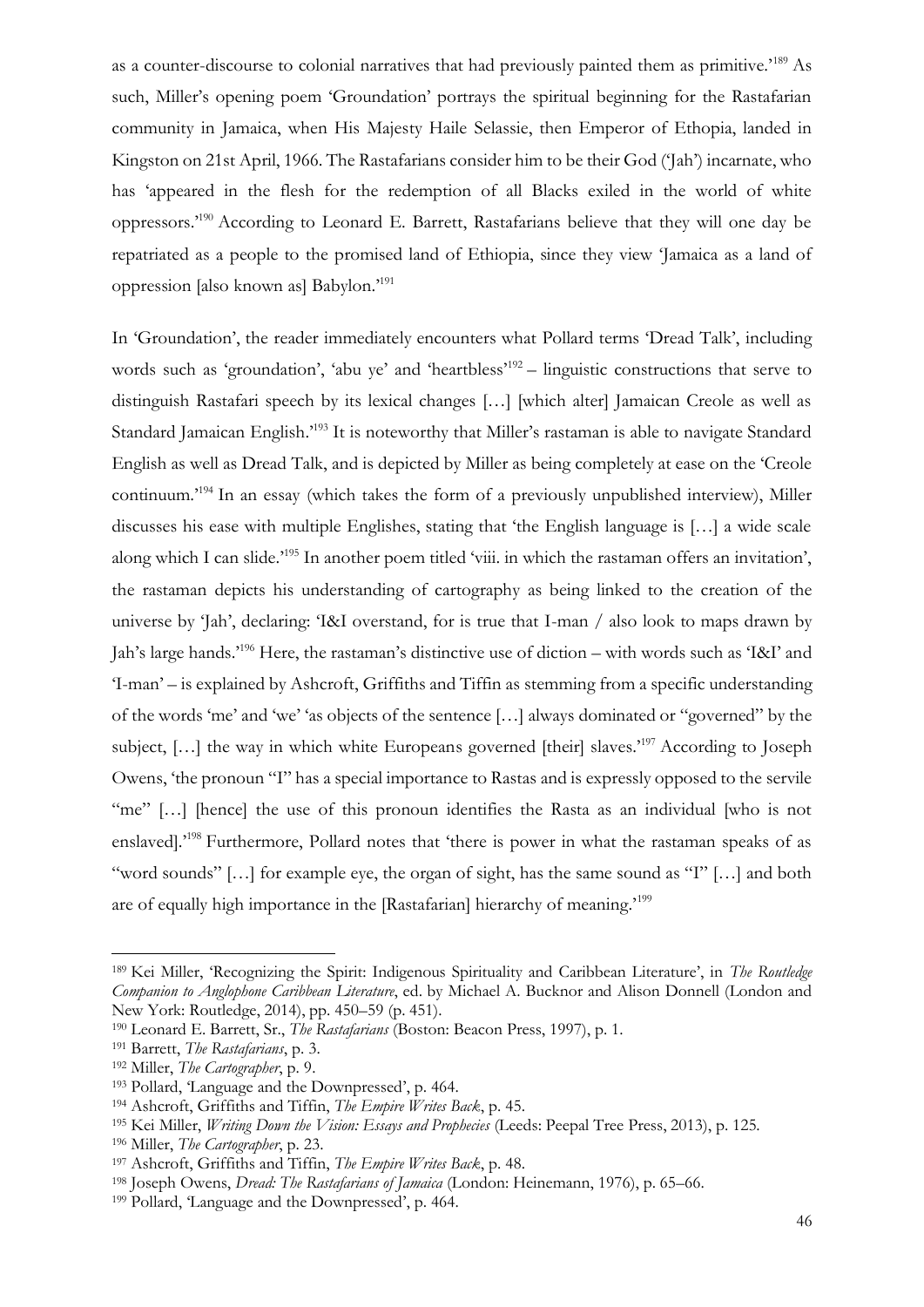Miller enacts these complex and multi-layered meanings inherent in Rastafari speech in the aforementioned poem, with the rastaman noting how, in 'the cosmic blueprint / of I&I freedom, is Jah who point our eyes / to well-bottom an say *blink and blink until* / *you see again the spread of guiding galaxies*.'<sup>200</sup> Here, the visual rhyme between the Rastafari 'I' and 'eye' is poignantly illustrated, such that colonial hierarchies in the English language are contested and momentarily displaced. Furthermore, Eric Doumerc contends that Rastafari speech functions in linguistically innovative ways, since 'words [are] tailored to achieve a greater adequacy between signifier and signified. […] For instance, the word "oppressor" is said to fail to convey the negative connotations of its meaning because of the positive associations of the syllable "op". Thus its opposite, "down", is substituted and the end product is "downpressor."<sup>201</sup> Here, the 'op' sound possibly draws on a folk etymology that associates 'op' with the word 'up'. Miller evokes this linguistic trope on multiple occasions, most notably when the rastaman – in the collection's final poems – gives a sermon and a benediction, during which he wishes the cartographer 'upfullness'<sup>202</sup>, a word which conveys more precisely through the 'word sounds' of 'up' and 'full' the positivity of the rastaman's blessing. Apart from his subtle and subversive use of language, the rastaman is also unafraid to straightforwardly rebuke the cartographer, especially when the cartographer 'informs the rastaman he is now plotting a way to Zion.'<sup>203</sup> In a withering response, the rastaman says: 'always this is the way with you people. My bredda, / you cannot *plot* your way to Zion.<sup>204</sup> Later, the rastaman adds, 'Neither low nor high science will get you through / Jah's impressive door.<sup>205</sup> This spiritual outlook is one which is consistently espoused by the rastaman, who invites the cartographer to contemplate the possibility of a spiritual place – Zion – that can neither be conquered nor colonized, and thus does not lend itself readily to the exigencies of cartography.

## *Reimagining the Other: Towards a Glissantian Opacity*

In juxtaposing the views of the rastaman and the cartographer, Miller invites the reader to ponder an underlying question: who, in fact, is the Other? In his influential essay 'Postcolonial Remains', Robert Young argues that the concept of the Other should be rendered obsolete if it is not significantly rethought and reimagined by postcolonial theorists, since 'the idea that there is a category of people, implicitly third-world, visibly different to the casual eye, essentially different, and "other", is itself a product of racial theory, its presuppositions drawn from the discriminatory

<sup>200</sup> Miller, *The Cartographer*, p. 23.

<sup>201</sup> Eric Doumerc, 'Rastafarians in Post-Independence Caribbean Poetry in English (the 1960s and the 1970s): from Pariahs to Cultural Creators', *Miranda*, 4 (2011), 1–13 (pp. 7).

<sup>202</sup> Miller, *The Cartographer*, p. 68–70.

<sup>203</sup> Miller, *The Cartographer*, p. 62.

<sup>204</sup> Ibid.

<sup>205</sup> Ibid.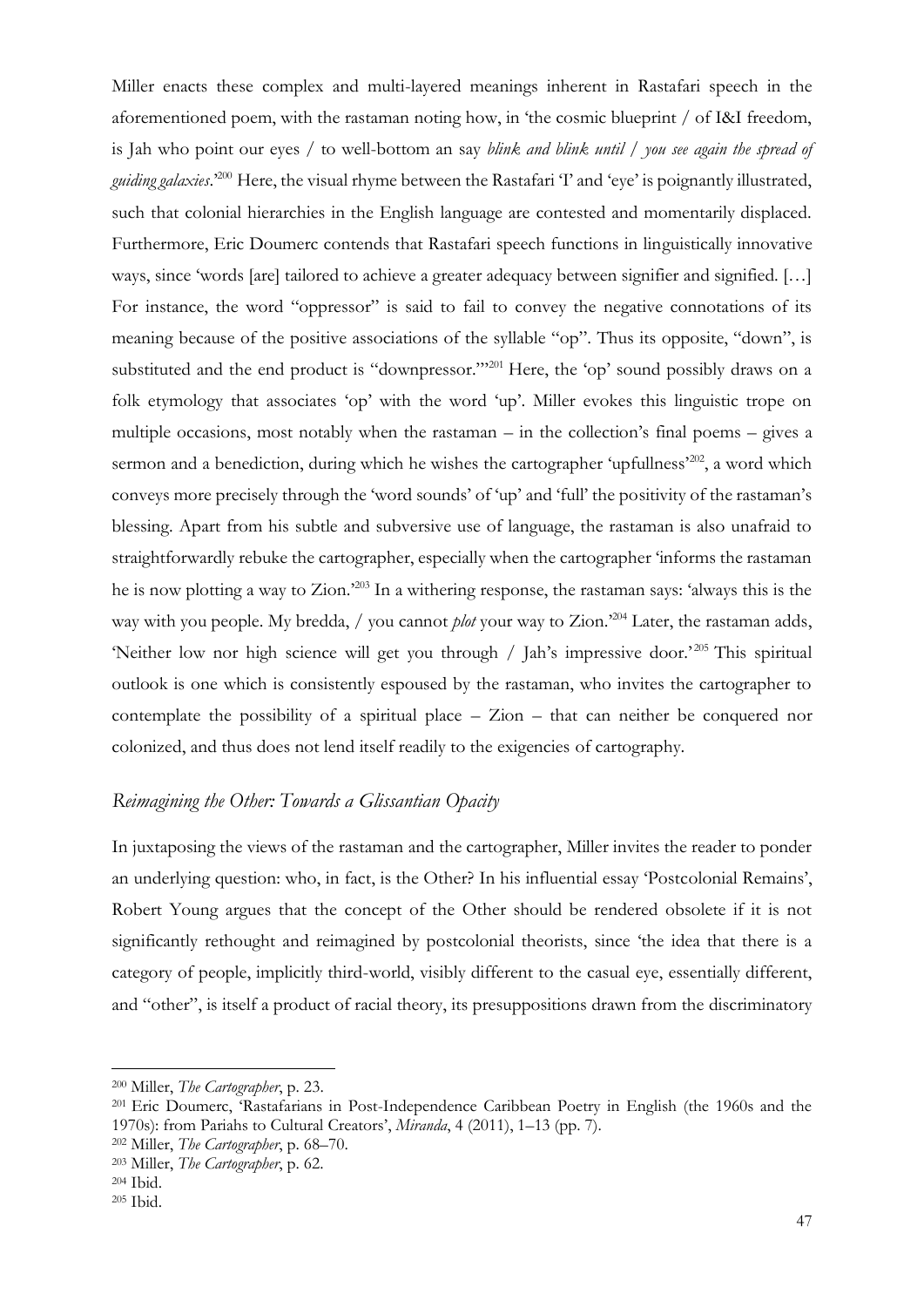foundations of modernity.'<sup>206</sup> Young takes issue not with the Hegelian notion of the Other as a philosophical concept, but with the persistence of 'the category of whole cultural or ethnic groups as "other", which has been the product, as well as object of, anthropological enquiry.'<sup>207</sup> Indeed, many scholars have attested to the social construction of race and its role in othering entire populations, with Dorothy E. Roberts stating that 'scientific racism […] understands racial variation as a biological distinction that determines superiority and inferiority. […] For example, the racial myth asserted that nature had perfectly adapted Africans' bodies to the heavy agricultural labour needed in the [American] South, and fitted their minds to bondage.<sup>208</sup> Young also locates this problematic concept of the Other at the inception of the field of postcolonial studies, since 'the founding conference of the field […] in 1984 was programmatically called "Europe and its Others."'<sup>209</sup> Miller seeks to critique this notion of the Other not by dismissing it entirely, but rather through rethinking prevailing conceptions of the Other in ways already proposed by Young, who rightly maintains that 'alterity is not something produced as a form of exclusion but fundamental to being itself, which must always involve "being singular plural" from the very first.'210

What prevents Miller's collection from becoming a mere polemic is its ability to juxtapose and meditate upon two differing conceptions of history – Eurocentric history as linear genealogy perpetuated by the West, versus a 'fragmented historical sensibility'<sup>211</sup> arising from a postcolonial perspective in the aftermath of colonial trauma. While the cartographer and the rastaman engage in an epic debate throughout the collection, the narrator intrudes repeatedly into this dialogue with facts and anecdotes on indigenous spirituality and place names. At the same time, Miller crucially negotiates the potential pitfalls of orientalising or speaking on behalf of the Rastafarians (who are easily othered owing to their socio-economic position in Jamaican society, alongside their racial and spiritual identity in contrast with the presumably white, secular, European cartographer) by creating a polyphony of voices – that of the rastaman, the cartographer and the narrator – alongside a Jamaican landscape suffused with indigenous spirituality and personified creatures to create a complex narrative which provides a 'new history [that] challenges the Eurocentric historical representations of the Caribbean by speaking to the Caribbean writer's postcolonial reality.'<sup>212</sup>

Such an approach is consistent with Miller's disavowal of possessing a simplistic notion of 'the Other' in his article 'But in Glasgow, There Are Plantains'. When asked by friends and relatives from Jamaica to confirm the celebrated multicultural diversity of Glasgow, a city where Miller had

<sup>206</sup> Young, 'Postcolonial Remains', p. 139.

<sup>207</sup> Ibid.

<sup>208</sup> Dorothy E. Roberts, 'The Genetic Tie', in *Critical White Studies: Looking Behind the Mirror*, ed. by Richard Delgado and Jean Stefancic (Philadelphia: Temple University Press, 1997), pp. 186–89 (p. 186).

<sup>209</sup> Young, 'Postcolonial Remains', p. 139.

<sup>210</sup> Young, 'Postcolonial Remains', p. 140.

<sup>211</sup> Dwyer, 'Re-membering History: The Aesthetics of Ruins in West Indian Postcolonial Poetry', p. 432.

<sup>212</sup> Dwyer, 'Re-membering History: The Aesthetics of Ruins in West Indian Postcolonial Poetry', p. 435.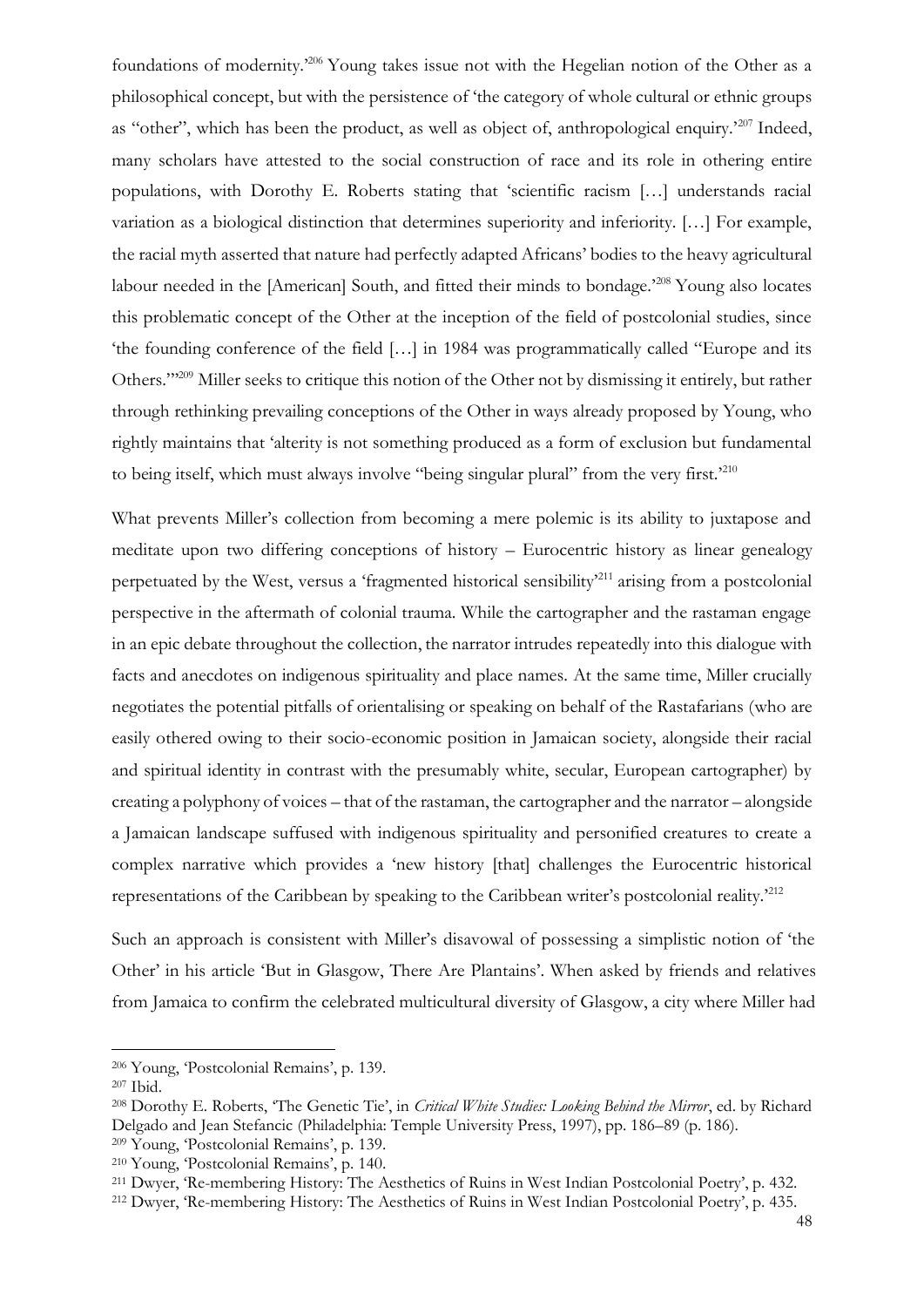lived and worked in for several years, Miller writes: 'I realize that the Other doesn't really look for diversity – he is only looking for himself.<sup>213</sup> What Miller is gesturing at is a way to articulate difference that does not, in the act of attempting to identify difference, re-inscribe the act of othering. As I have already explored in the previous sections, the rastaman and the cartographer embody two diametrically opposed forces, each representing a different system of knowledge, with neither appearing to have a monopoly on truth. This in turn allows Miller to avoid the trap of replicating the usual 'us' versus 'them' distinctions between colonial and postcolonial subjects. According to Ashcroft, Griffiths and Tiffin, 'the postcolonial writer, whose gaze is turned in two directions, stands already in that position which will come to be occupied by an interpretation, for he/she is not the object of an interpretation, but the first interpreter.<sup>214</sup> In juxtaposing the rastaman and the cartographer's views (mediated by the narrator), Miller seeks to offer his unique interpretation of the complex relationality which links the multiple – and at times conflicting – facets of his own self. In *Writing Down the Vision: Essays and Prophecies*, Miller states: 'I hold dual […] even multiple citizenship. I belong both to a traditionally oppressed race, and to a privileged class.'<sup>215</sup> Apart from being someone who is racially othered yet has access to class privilege, Miller also considers himself to be a member of the Caribbean diaspora in the UK. However, he no longer wishes to consider the UK as the centre and the Caribbean as the periphery, according to the old logic of colonialism. As such, Miller argues:

> It is time to re-conceive […] the centre. The centre for me is no longer Britain. I live in Britain and for me that means I live on the periphery. Isn't that essentially what a diaspora is – a group of people that have dispersed from the centre? The centre for me is now the Caribbean. If I am writing back to anyone that is who I am writing back to. $216$

I find this observation worthy of closer scrutiny, since it reveals something about Miller's poetic aims in this collection and his entire oeuvre more generally. One of the key texts in postcolonial literary studies is *The Empire Writes Back*, first published in 1989, and subsequently reissued in 2002. In the book's introduction, its authors are concerned with depicting postcolonial literatures that have written back to Empire, particularly in light of what Ashcroft, Griffiths and Tiffin have termed 'a "privileging norm" [which] was enthroned at the heart of the formation of English Studies as a template for the denial of the value of the "peripheral", the "marginal", the

<sup>213</sup> Kei Miller, 'But in Glasgow, There are Plantains', *International Journal of Scottish Literature*, 4 (2008), 1–6 (pp. 2).

<sup>214</sup> Ashcroft, Griffiths and Tiffin, *The Empire Writes Back*, p. 60.

<sup>215</sup> Miller, *Writing Down the Vision*, p. 93.

<sup>216</sup> Miller, *Writing Down the Vision*, p. 118.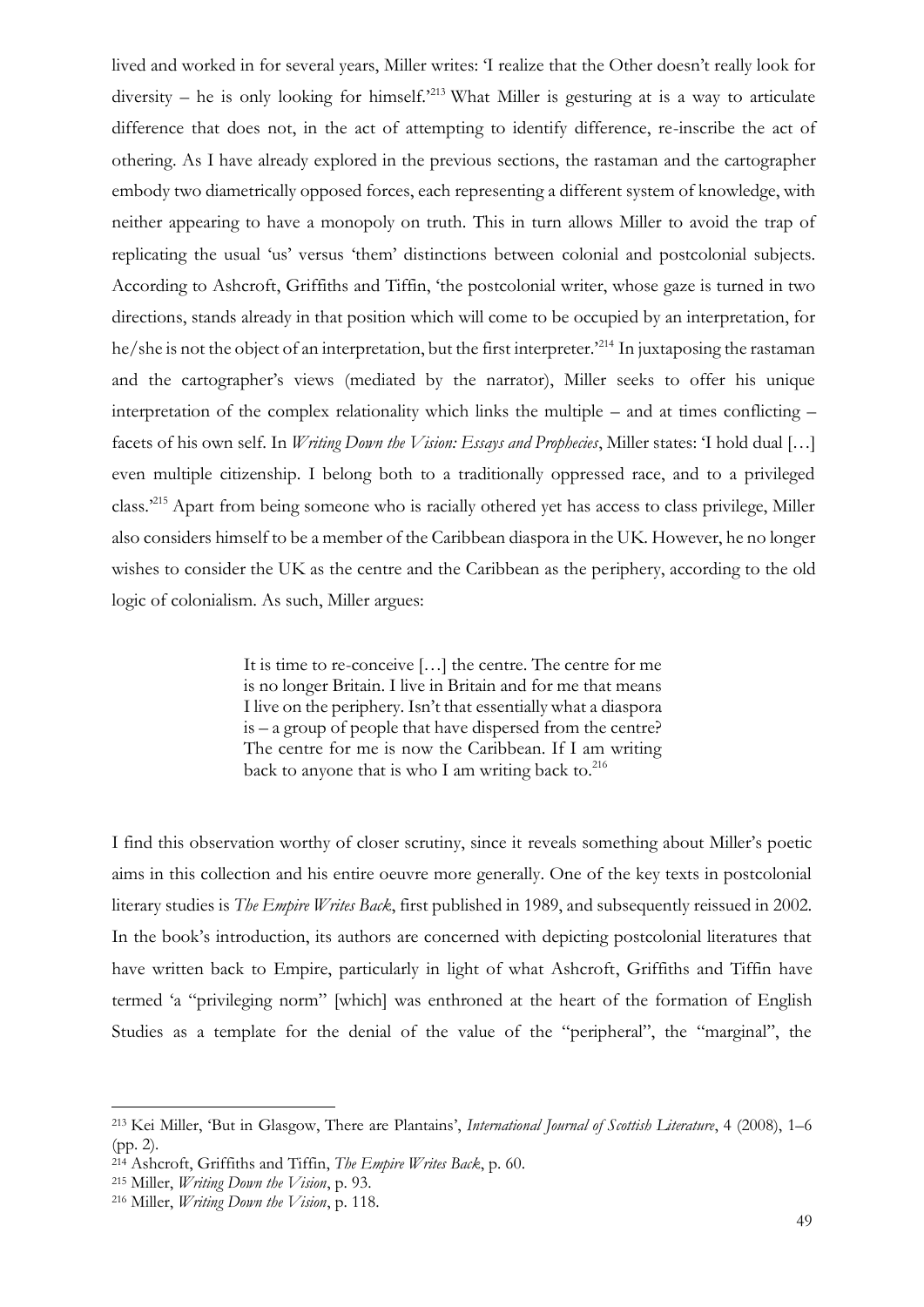"uncanonized"'.<sup>217</sup> During and in the wake of decolonization across the globe, postcolonial writers have had to negotiate the tensions and traumas which stem from being partially or wholly incorporated by the imperial centre via a process of 'colonial mimicry', which Homi K. Bhabha defines as 'the [colonial] desire for a reformed, recognizable Other, as a subject of difference that is almost the same, but not quite.<sup>2218</sup> In contrast, Miller challenges and reconfigures this very notion of 'the imperial centre' in his creative work, as evidenced by his situating *The Cartographer Tries to Map a Way to Zion* in postcolonial Jamaica, which the European cartographer has to negotiate at every turn as an outsider. In stating that 'the centre for me is no longer Britain', and that he is consciously 'writing back to [the Caribbean]', Miller is enacting a postcolonial, Glissantian 'poetics of Relation': one which conceives of the postcolonial writer *not* as the self-conscious 'reformed, recognizable Other', but rather as someone who feels able to write back to his chosen audience, which may be located in Jamaica, the UK, and indeed, elsewhere.

This re-visioning of the notions of centre and periphery whereby Britain is marginalized in the postcolonial poet's work is evident in Miller's textual treatment of his personae in this collection. Through a series of lyric meditations on the nature of cartography, the existence of spiritual maps drawn by Jah, and how one can never plot one's way to Zion, the rastaman takes on the role of the postcolonial critic who disagrees nearly at every turn with the neo-colonial cartographer. Strikingly, it is the rastaman who has the last word, as evidenced by the concluding poems respectively titled 'in which the rastaman gives a sermon' and 'in which the rastaman says a benediction.' It is also noteworthy that the narrator functions primarily to elevate the rastaman's views, most obviously in the sequence of 'Place Name' prose poems which display the narrator's intimate knowledge of the Jamaican landscape in service of a scathing commentary on colonialism. Miller's decision to overtly tip the power balance in favour of the rastaman vis-à-vis the cartographer reveals his political and poetical aims, for he states in an interview with Maya Catherine Popa that '*The Cartographer Tries to Map a Way to Zion* […] doesn't apologize for its politics or try to make those politics too subtle. I think a lot of writing by black postcolonial subjects – in order to be taken seriously – have to hide their politics under subtlety. […] But this book isn't so much interested in burying. Instead it bears witness.<sup>219</sup> Indeed, Miller makes no attempt to dilute or ignore power asymmetries which persist in Jamaica, as evidenced by his dedicating the collection 'to the bredrens and sistrens of "Occupy Pinnacle"'.<sup>220</sup> At the time of the collection's publication in the UK, Rastafarians were in the midst of occupying a hilltop called The Pinnacle, west of the

<sup>217</sup> Ashcroft, Griffiths and Tiffin, *The Empire Writes Back*, p. 3.

<sup>218</sup> Homi K. Bhabha, *The Location of Culture* (Abington: Routledge Classics, 2004), p. 122.

<sup>219</sup> Kei Miller, 'Spotlight on the Author: An Interview with Kei Miller', *Carcanet Blog* (July 2014)

[<sup>&</sup>lt;https://carcanetblog.blogspot.com/2014/07/spotlight-on-author-interview-with-kei.html/](https://carcanetblog.blogspot.com/2014/07/spotlight-on-author-interview-with-kei.html)> [accessed 12 April 2018]

<sup>220</sup> Miller, *The Cartographer*, 'Acknowledgements'.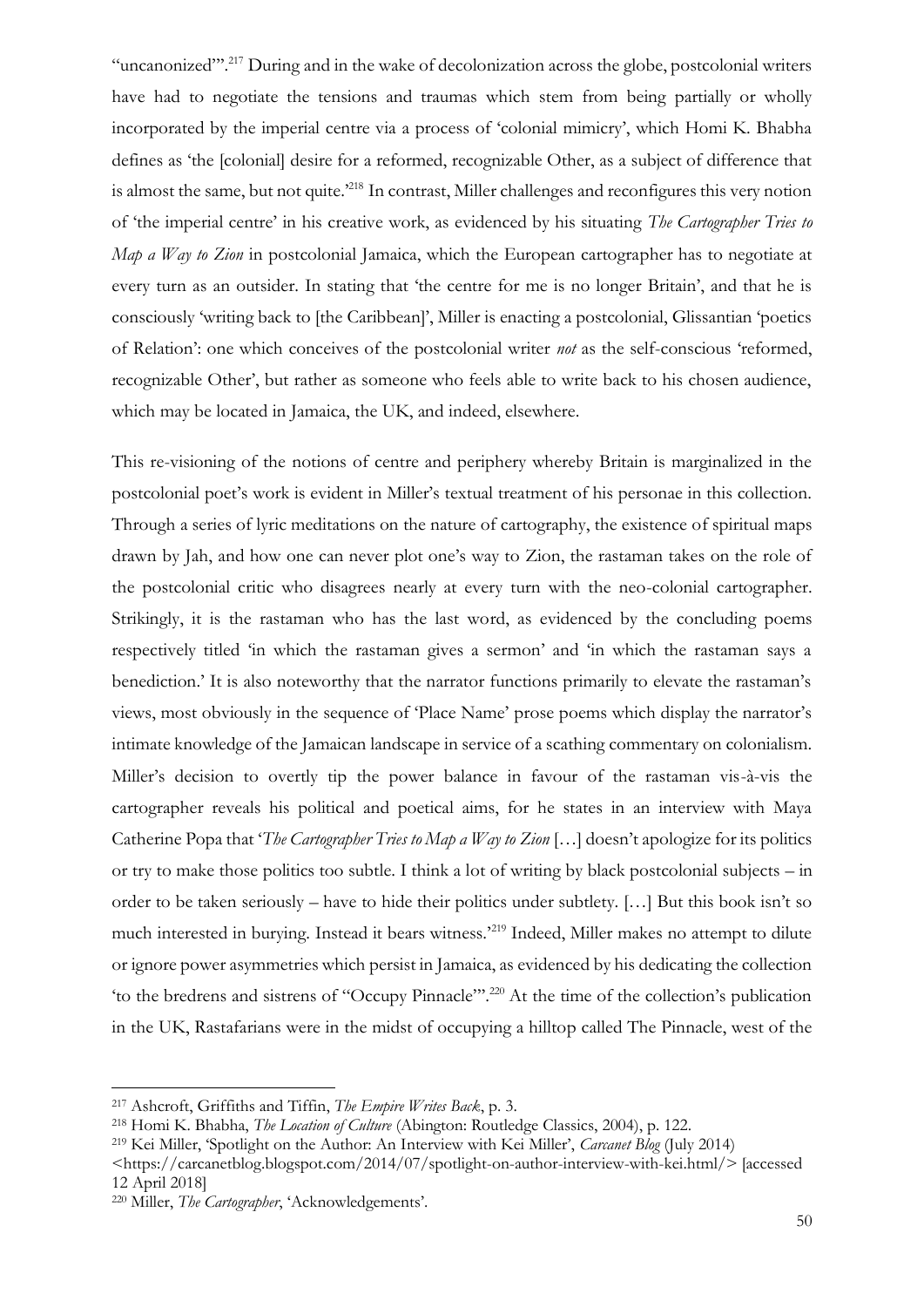Jamaican capital, Kingston. This represented a concerted attempt to preserve a historic piece of land which Rastafarians insist belong to the Howell family, with Leonard P. Howell being credited with establishing the first branch of the Rastafarian movement in Jamaica in 1935. According to some of Howell's descendants, 'papers proving the family's ownership of the land were destroyed in the 1930s and 1940s […] because the island's then-colonial authorities thought it "presumptuous for [a black Jamaican] to own [such impressive property]."'<sup>221</sup>

As a poet from Jamaica who is deeply sympathetic to the Rastafarian struggle over land rights, and as a Westernized intellectual *par excellence*, Miller emphasizes the specificities of the individual whose own borders and boundaries are porous and prone to change. Interestingly, it is the cartographer who rebukes the rastaman on this issue, stating that 'every language, even yours, / is a partial map of this world – / We speak to navigate ourselves / away from dark corners and we become, / each one of us, cartographers.'<sup>222</sup> As a postcolonial poet, Miller considers himself as being 'blessed with a kind of double vision<sup>223</sup> in light of his upbringing in Kingston, Jamaica, and his eventual expatriation to the UK. As a citizen of the Commonwealth, Miller is a beneficiary of the privileges afforded by such membership, despite it being inextricably linked to colonialism in the Caribbean. The production of postcolonial critiques by Anglophone Caribbean poets such as Miller offer British and Caribbean audiences alike a glimpse into the enduring nature of colonial legacies, an issue that has been highlighted by the 2016 'Rhodes Must Fall' campaign at the University of Oxford, with the movement's campaigners seeking to decolonize higher education by denouncing the white supremacist legacy of Cecil Rhodes. Despite the Rhodes Trust's willingness to fund postcolonial projects such as Miller's latest collection at the time of writing, with Miller noting that 'the writing of this collection was largely made possible thanks to the Caribbean Rhodes Trust and, specifically, the Rex Nettleford Fellowship in Cultural Studies which the trust awarded me'<sup>224</sup>, there appears to be a continual reluctance on the part of the Trust's donors and supporters to fundamentally interrogate Cecil Rhodes as a powerful symbol of colonial nostalgia in the postcolonial present.

By having the rastaman and the cartographer disagree with one another, Miller is able to accentuate the tensions that arise as a result of his multiple identities and positionality as a Westernized scholar from Jamaica who has arguably benefited in multiple ways from having received a colonial education, yet also espouses a postcolonial politics, a fact which Miller reflexively brings to the reader's attention in the following poem:

<sup>221</sup> News from Elsewhere, 'Jamaica: Row over status of first Rasta village', *BBC News* (February 2014) <https://www.bbc.co.uk/news/blogs-news-from-elsewhere-26016900/> [accessed 24 May 2018]

<sup>222</sup> Miller, *The Cartographer*, p. 45.

<sup>223</sup> Miller, *Writing Down the Vision*, p. 18.

<sup>224</sup> Miller, *The Cartographer*, 'Acknowledgements'.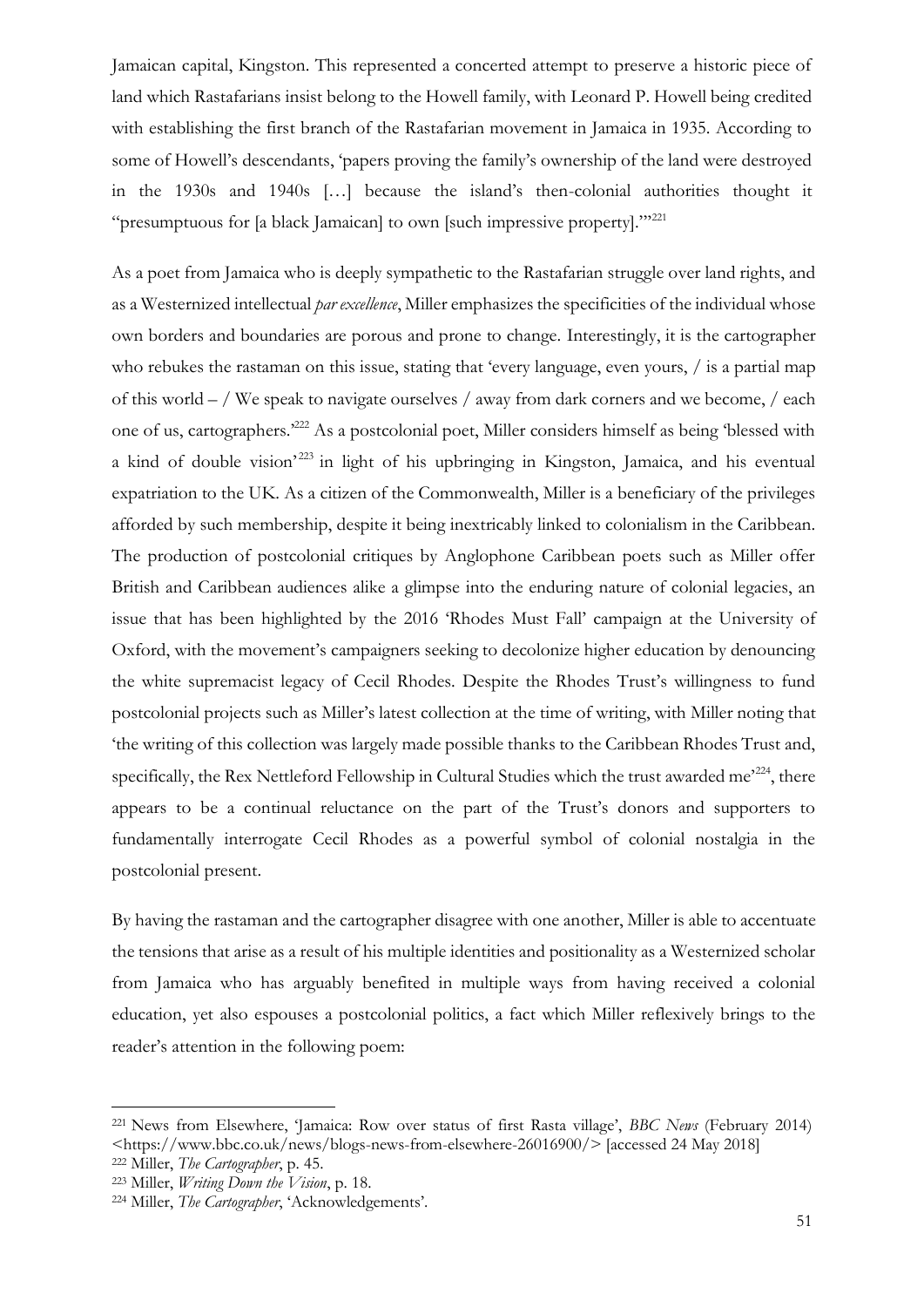But the cartographer, it is true, dismisses too easily the rastaman's view, has never read his provocative dissertation – *'Kepture Land' as Identity Reclamation in Postcolonial Jamaica.* Hell! The cartographer did not even know the rastaman had a PhD (from Glasgow no less) in which, amongst other things, he cites Sylvia Wynter's most cryptic essay: *On How We Mistook the Map for the Territory, and Reimprisoned Ourselves in an Unbearable Wrongness of Being…<sup>225</sup>*

The rastaman's creative citation of Sylvia Wynter's work is Miller's subtle nod to the Jamaican novelist, dramatist and essayist who was awarded the Order of Jamaica in 2010 for her enduring services to the island's education, history and culture. Wynter's thesis in the cited article is primarily that continual efforts at exotifying Western thought itself should be recognized as 'functioning […] to relativize [the white] *Man* [...] [by challenging] its over-representation [...] as "the Man"<sup>226</sup> Miller's direct inclusion of Wynter's work serves a dual function here. First, it allows the reader a glimpse into the rastaman's political beliefs; second, it serves to undercut the authority of the cartographer, whose 'over-representation' in official texts and popular culture is subtly derided by the rastaman. Furthermore, Miller performs a clever inversion in this scenario whereby the cartographer is caught out in his prejudice – for he cannot fathom an educated rastaman: 'Hell! / The cartographer did not even know / the rastaman had a PhD (from Glasgow / no less).' In revealing the ease with which the cartographer deems the rastaman as an Other (i.e. as a black, poor, and uneducated man from a former British colony), and his surprise at being proven wrong ('the cartographer, it is true, / dismisses too easily the rastaman's view'), Miller invites his readers to question their own racial prejudices.

In lieu of an idealized hybridity, Miller invites the reader to contemplate the possibility of a Glissantian 'opacity' in which one's desire to know the Other becomes obsolete. Writing against the Negritude movement championed by Aimé Césaire and others, Glissant offers instead a notion of relationality which encompasses the intuitive and dynamic linkages that can be formed between all sentient and non-sentient beings within the 'one world' ('*tout-monde*'), a vision of humanity that is encapsulated in his epigraphs in *Poetics of Relation* (1997), which include Walcott's 'Sea is History' and Brathwaite's 'The unity is submarine.' Rather than embracing binary oppositions and systems

<sup>225</sup> Miller, *The Cartographer*, p. 34.

<sup>226</sup> Sylvia Wynter, 'On How We Mistook the Map for the Territory, and Re-imprisoned Ourselves in Our Unbearable Wrongness of Being, of *Desêtre*: Black Studies Toward the Human Project', in *Not Only the Master's Tools: African American Studies in Theory and Practice*, ed. by Lewis R. Gordon and Jane Anna Gordon (Abingdon: Routledge, 2006), pp. 107–69 (p. 161).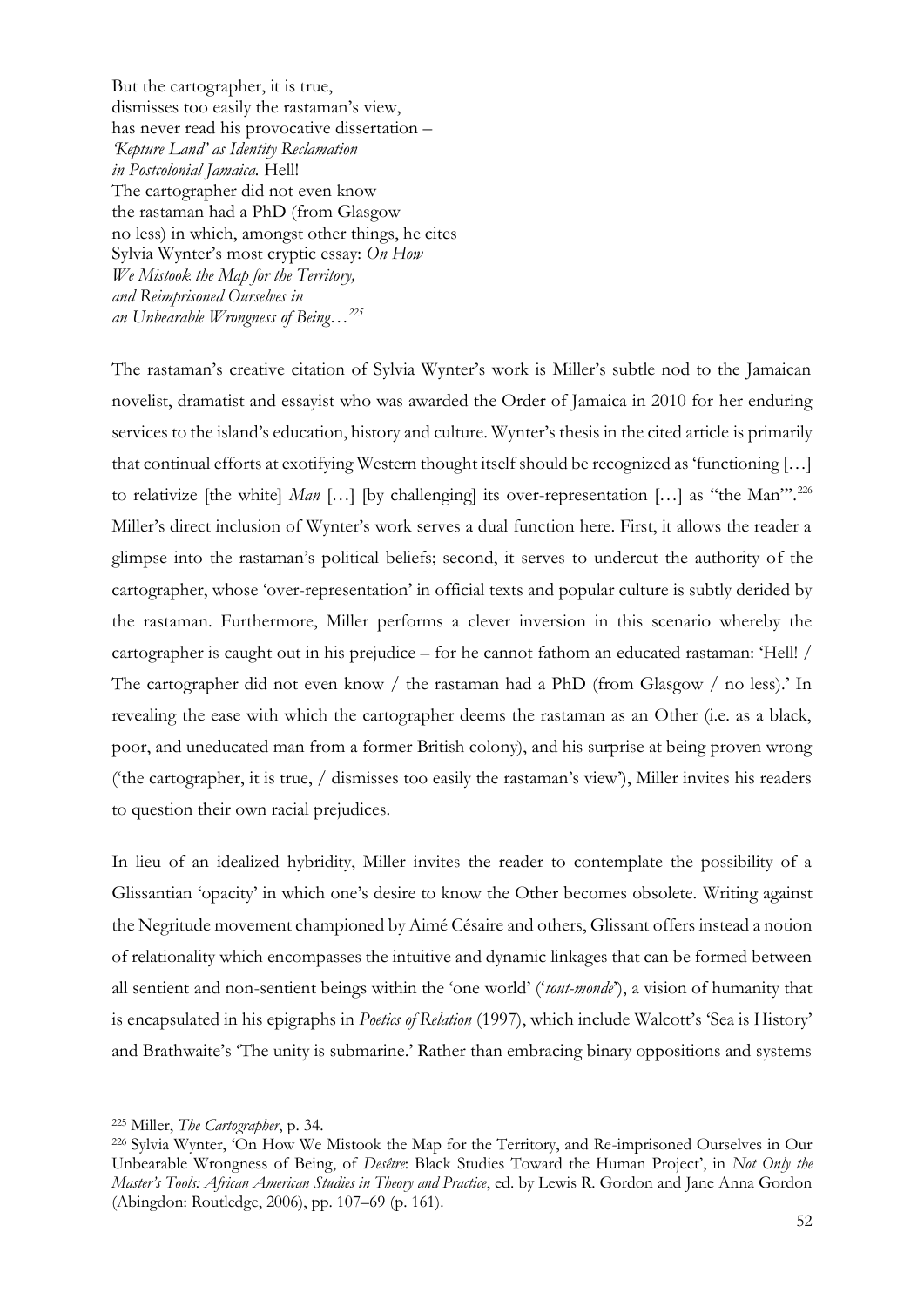of thought which promote ideological discovery and conquest, Glissant proposes the need for a movement towards 'opacity'<sup>227</sup>, which he celebrates in a postcolonial era wherein 'transparency no longer seems like the bottom of the mirror in which Western humanity reflected the world in its own image.'<sup>228</sup>According to Glissant, one avenue through which such opacity has been explored and unearthed is the literary text, which 'plays the contradictory role of a producer of opacity […] because the writer, entering the dense mass of his writings, renounces an absolute […] [and] renders it opaque by realizing it in language.'<sup>229</sup> Such opacity in the literary text is a distinctive feature of contemporary Caribbean poetry, and is particularly evident within Miller's work, with his personae in *The Cartographer Tries to Map a Way to Zion* evoking a multiplicity of voices and languages, at times inter-mingling Standard English, Jamaican Creole, and Rastafarian speech in an 'implicit renunciation of an arrogant, monolingual separateness.<sup>2230</sup>

In particular, Miller's collection evokes a Glissantian 'opacity' through preventing the possibility of any direct equivalences being drawn between his speakers and himself as Miller *qua* poet. In 'Rewriting "the Lyric" in Innovative Black British Poetry', Romana Huk contends that '[performance poetry] fixed a far too narrow, conventional and confining image of the black poet "for a long time", [namely, as Kwame] Dawes writes, "that of the immigrant author whose very presence was defined by the idea of otherness, where otherness represented alien and foreign."<sup>231</sup> As a poet who 'admit[s] to having become the ultimate performance poet – for many times I have approached lecterns with blank white pages which I pretend to read from<sup>2232</sup>, Miller understands that his eloquence stems not from arbitrary distinctions between 'page' versus 'stage', but rather his ability to deconstruct and subvert these very categories: Self/Other, colonizer/colonized, performance/page.

In sum, Miller enacts a postcolonial 'poetics of Relation' through insisting on his highly complex and dialogic personae's 'right to opacity'<sup>233</sup>. By adopting textual strategies such as multilingualism (through a co-mingling of Standard English, Jamaican patois and Rastafari speech) and subverting a quintessentially Western poetic form (the dramatic monologue) in order to call into question the hegemony of the iambic pentameter and the English 'measure', Miller offers a poetic voice that embodies the complexity of his subject matter. In *The Cartographer Tries to Map a Way to Zion*, Miller's creative approach to critiquing the structural violence wrought by colonial legacies in Jamaica has

<sup>227</sup> Édouard Glissant, *Poetics of Relation* (Ann Arbor: The University of Michigan Press, 2010), p. 111.

<sup>228</sup> Glissant, *Poetics of Relation*, p. 111.

<sup>229</sup> Glissant, *Poetics of Relation*, p. 115.

<sup>230</sup> Glissant, *Poetics of Relation*, p. 118.

<sup>231</sup> Romana Huk, 'Rewriting "the Lyric" in Innovative Black British Poetry' in *The Cambridge Companion to British Black and Asian Literature* (1945–2010), ed. by Deirdre Osborne (Cambridge: Cambridge University Press, 2012), pp. 225–40 (p. 226).

<sup>232</sup> Miller, *Writing Down the Vision*, p. 147.

<sup>233</sup> Glissant, *Poetics of Relation*, p. 189.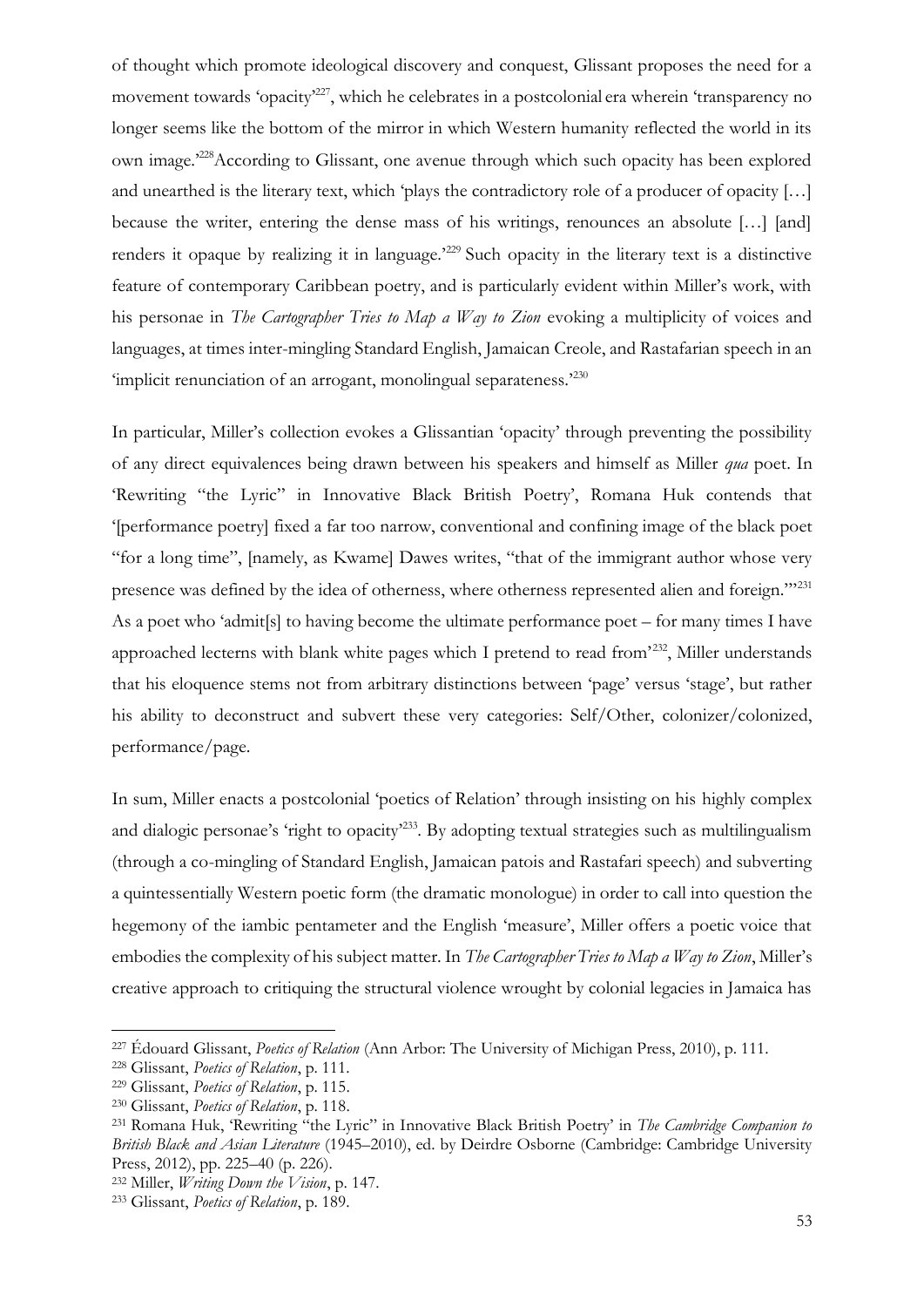been to revel in a series of dramatic monologues by the rastaman and the cartographer as they slowly come to terms with one another's point of view. Despite their polarized politics, there is never a sense that either speaker has a monopoly on truth. Furthermore, the 'Place Name' poetic sequence as recounted by the narrator offers a profound reminder of the persistence of colonial traumas in postcolonial Jamaica. Through his dramatic personae, Miller offers a polyphonic 'I' that embodies a Glissantian opacity, one in which 'every Other is a citizen and no longer a barbarian.'<sup>234</sup>

<sup>234</sup> Glissant, *Poetics of Relation*, p. 190.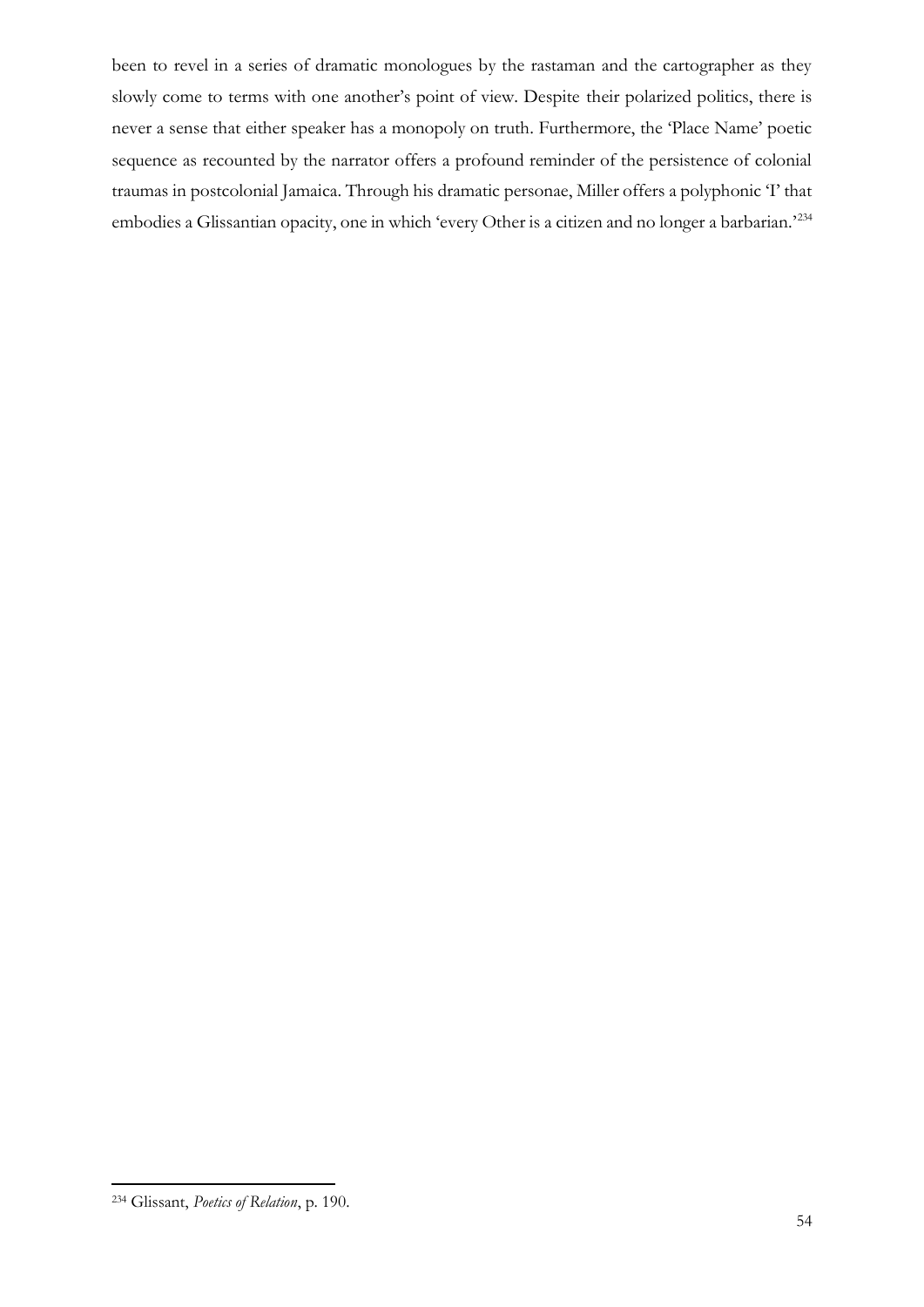# 2 Journeying is Hard'<sup>1</sup> : Difficulty, Race and Poetics in Sarah Howe's *Loop of Jade*

#### *In Praise of Difficulty: 'It seemed perfectly right that words should be things you have to digest'*

In this chapter, I wish to consider the complexities surrounding the critical reception of *Loop of Jade*, a debut collection by the British-Chinese poet Sarah Howe. Published in 2015, Howe's *Loop of Jade* (Chatto & Windus) has largely been celebrated by the British literary establishment, winning both the 2015 T.S. Eliot Prize and the 2015 *Sunday Times* / Peters Fraser and Dunlop Young Writer of The Year Award. More recently, Howe was elected Fellow of the Royal Society of Literature through its '40 Under 40' initiative, which seeks to 'welcome a new generation of writers into the RSL, and to celebrate the talent and diversity of Britain's younger writers.<sup>22</sup> However, these accolades have played an inadvertent role in fostering controversy among several (white, male) critics in the UK, which led in turn to a media backlash from female poets who – in response to a disparaging Twitter comment by the journalist Oliver Thring – coined the hashtag #derangedpoetess to express the fury they felt in the wake of Howe's perceived mistreatment by the press.<sup>3</sup>

I raise these literary controversies not to detract from Howe's poetry and poetics, but rather to begin the work of reflecting critically on how BAME (Black, Asian and minority ethnic) poets in the UK are rarely afforded the privilege of having their work critiqued in a manner which does not, in the words of Dorothy Wang, 'explicitly oppose political and social "content" (including racial identity) against formal literary concerns.'<sup>4</sup> In spite of the uneasy relationship between transnational readings and nation-focused critical arenas, markets and canons, Wang's contention that poets of colour remain read either for their 'race' or for their 'poetics' certainly pertains to the ongoing discussions on race and review culture in the UK. During a panel on the role of the poetry critic at the 2018 Ledbury Poetry Festival, Ledbury Poetry Critic Sarala Estruch astutely observed that 'when faced with reviewing the work of a BAME poet, the critic today too often falls into the trap of focusing on the cultural origin of the poet rather than the work itself.'<sup>5</sup> Indeed, Howe's work

<sup>1</sup> Sarah Howe, *Loop of Jade* (Chatto & Windus, 2015), p. 59.

<sup>2</sup> Royal Society of Literature, '40 Under 40', *RSL Fellows* (August 2017)

[<sup>&</sup>lt;https://rsliterature.org/fellows/40-under-40/>](https://rsliterature.org/fellows/40-under-40/) [accessed 24 August 2018]

<sup>3</sup> Katy Evans-Bush, 'TS Eliot Prize Row: Is Winner Too Young, Beautiful – and Chinese?', *Guardian*

<sup>(</sup>January 2016) <https://www.theguardian.com/books/2016/jan/23/deranged-poetess-sarah-howe-tseliot-prize-media/> [accessed 12 February 2018]

<sup>4</sup> Dorothy Wang, *Thinking Its Presence: Form, Race, and Subjectivity in Contemporary Asian American Poetry*  (Stanford: Stanford University Press, 2014), p. 31.

<sup>5</sup> Sarala Estruch, 'Training Our Noticing', *Poetry News*, Spring (2019), 1–16 (pp. 9).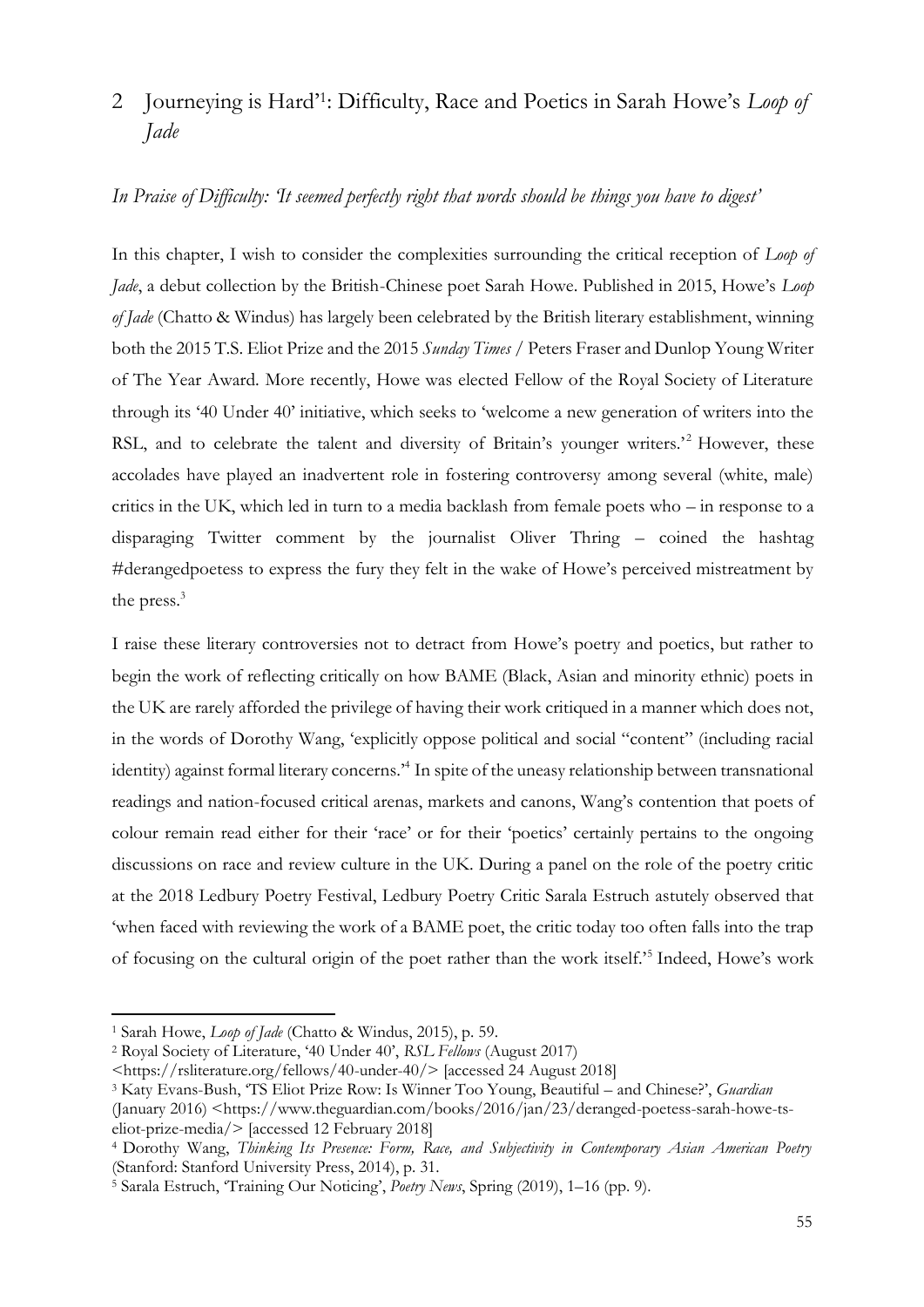has been odiously applauded for its 'oriental poise',<sup>6</sup> while simultaneously attracting derision from a handful of critics who (mis-)read Howe's skilful use of intertextuality and linguistically innovative forms throughout her collection as being symptomatic of an 'intellectually abstruse' poetics.<sup>7</sup>

Such notions of (un-)readability and difficulty are often deeply racialized, particularly when one considers, in the words of Kayo Chingonyi, how a 'structurally racist literary culture might influence a myopic reading of work by BAME poets.'<sup>8</sup> In response to those critics who insist that Howe ought to '[work] harder to write with the difficult clarity and complex simplicity of which she is capable',<sup>9</sup> I wish to note that some poets do not consider 'clarity' or 'simplicity' to be necessary traits of their work, particularly those who draw inspiration from an avant-garde poetic tradition. Simultaneously embedded in this clarion call to 'simplicity' is a veiled demand that a BAME poet's work come across as 'authentic', which is reflected in Ben Wilkinson's analysis of Howe's work, as he observes how 'the Hong Kong of Howe's early years is a fecund territory for a poet seeking to reconcile a quintessentially English life with a starkly contrasting Eastern heritage.<sup>10</sup> While aptly acknowledging Howe's multiple heritages, such commentary brings to mind 'one key criticism often levelled against the notion of cultural hybridity, [which] is that it assumes the prior existence of whole cultures, a vision of culture much discredited in contemporary anthropology.'<sup>11</sup> There is also the problem of Howe being orientalised as the 'native informant' who is presumed to have unfettered access to an 'authentic' Eastern heritage by virtue of having been born in Hong Kong, yet it perhaps escapes the inattentive critic that Howe comes to her Chineseness in *Loop of Jade* not through accessing primary Chinese texts (be it classical or contemporary), but rather via Ezra Pound's *Cathay* and *the Cantos*: that is, through Anglophone (Poundian) imitations of classical Chinese poetry, since English is in fact Howe's sole mother tongue. In an interview with Lily Blacksell for the *Boston Review*, Howe recalls that during her year abroad at Harvard University after graduating from the University of Cambridge (where she read

<sup>6</sup> Kate Kellaway, 'The Best Poetry Books of 2015', *Guardian* (December 2015)

<sup>&</sup>lt;https://www.theguardian.com/books/2015/dec/08/best-poetry-books-2015-clive-james-claudiarankine/> [accessed 15 February 2018] Writing in the *Boston Review* on the 2015 T.S. Eliot Prize shortlist,

poet and critic Dai George observes that '"New writer's voyage into Chinese family history" has proved too alluring a spin for some critics, inviting the sort of pat generalization that Howe's exquisite, accurate poetry explodes.'

<sup>7</sup> Ben Wilkinson, '*Loop of Jade* by Sarah Howe Review – the Winner of the TS Eliot Prize', *Guardian* (January 2016) <https://www.theguardian.com/books/2016/jan/12/loop-of-jade-sarah-howe-poetry-winner-tseliot-prize/> [accessed 20 February 2018]

<sup>8</sup> Kayo Chingonyi, 'Worrying the [Blood]line of British Poetry: Notes on Inheritance and Alterity', *Swimmers*, 1 (2016), 1–11 (pp. 5).

<sup>9</sup> Ibid.

<sup>10</sup> Ibid.

<sup>11</sup> Pnina Werbner, 'The Limits of Cultural Hybridity: On Ritual Monsters, Poetic Licence and Contested Postcolonial Purifications', in *Postcolonial Studies: An Anthology*, ed. by Pramod K. Nayar (Oxford: Wiley Blackwell, 2016), pp. 438–56 (p. 438).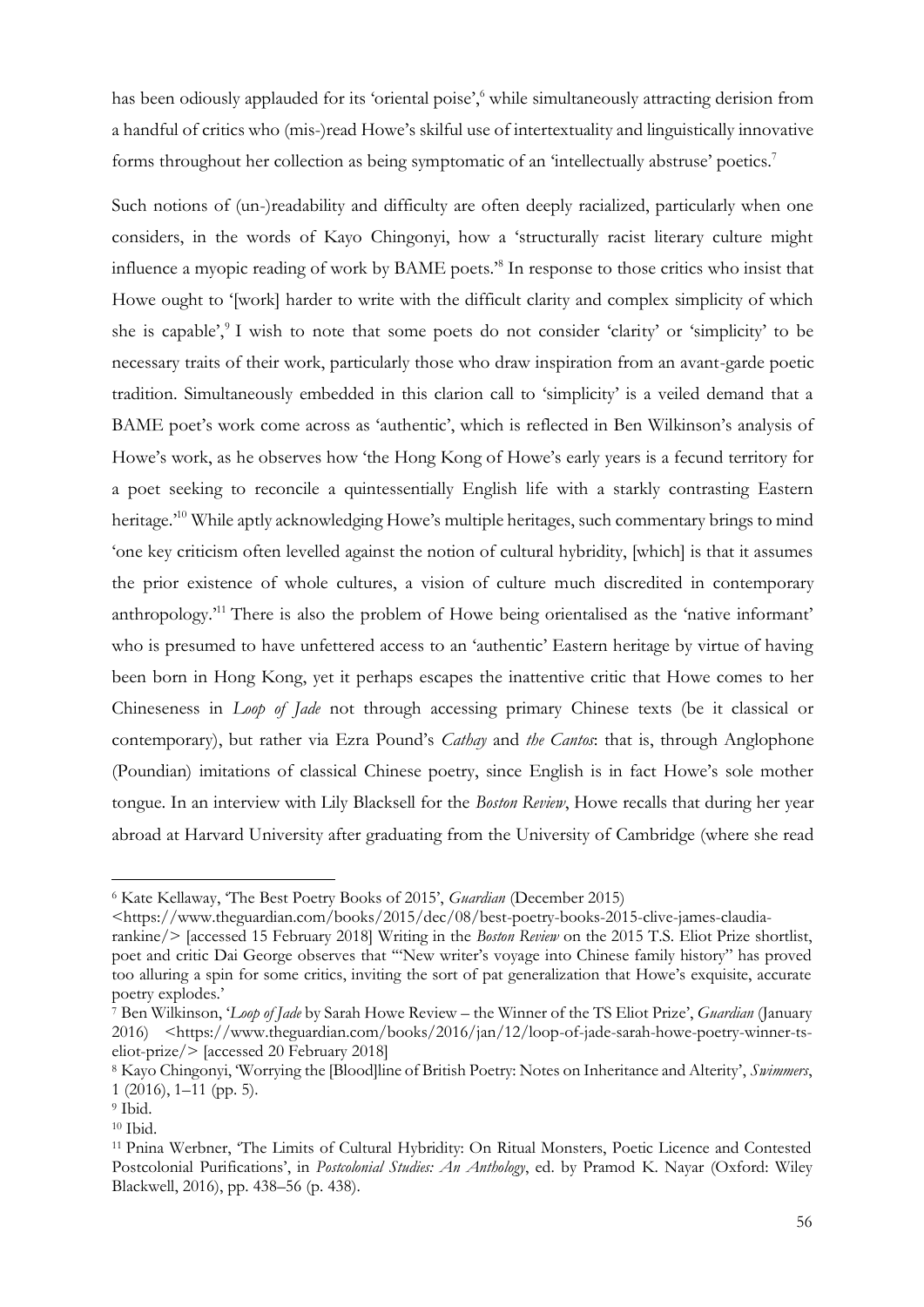English): 'I spent hours translating Virgil, but hadn't yet thought to study Chinese.'<sup>12</sup> Having moved from Hong Kong, China, to Watford, England, at the age of seven, Howe has been vocal about her fraught relationship to language:

> 'Voice' isn't a straightforward thing for me: neither my physical voice, nor the unique and unified poetic voice we're all supposed to be trying to find within ourselves. A couple of years after we moved from Hong Kong to England…my mum came with me to parents' evening. She listened as the teacher told her to take me to…places where I could hear English, because it was important for non-native speakers to get extra exposure…I could tell my mum was quietly furious: English was my first and only language.<sup>13</sup>

Such microaggressions are often sublimated into subtler manifestations within the field of English literature and poetry studies. Thring observes disparagingly in his review for the *Sunday Times* that '"Lacunae" is a very Howean word. To interview this Cambridge English don, whose PhD, she says, was on "visual imagination and visual vividness in language", is to undergo a tutorial sprinkled with wordy phrases: "hyperreality", "double input", "multi-layeredness", "interleavings".<sup>14</sup> It is curious as to why Howe's usage of standard vocabulary within literary criticism has been identified by Thring as problematic, considering that certain discourses are demanded by academia, and Howe is indeed an accomplished Renaissance scholar (no scare quotes necessary). Accusations of racism and sexism aside, might this have something to do with the (white) critic's fundamental inability to reconcile the BAME poet's erudition with her racial background? Aside from persistent structural inequalities within British higher education<sup>15</sup>, Thring's issue with Howe's work might also stem from the fact that BAME poets are often praised by critics for portraying a narrow and stereotypical version of 'authenticity', one which requires them to perform a kind of 'angry and defiant writing'<sup>16</sup>, which Wilkinson praises Chingonyi's *Kumukanda* (Chatto & Windus) for, as he notes how Chingonyi's collection is 'an authentic and convincing book […] in its many nuanced

<sup>12</sup> Sarah Howe, 'The Sound of Her Voice: Sarah Howe Interviewed by Lily Blacksell', *Boston Review* (July 2016) <http://bostonreview.net/poetry/sarah-howe-interviewed-lily-blacksell/> [accessed 30 February 2018]

<sup>13</sup> Ibid.

<sup>14</sup> Oliver Thring, 'Born in the Rubbish Tip, the Greatest Poetry of Today', *Sunday Times* (January 2016) <https://www.thetimes.co.uk/article/born-in-the-rubbish-tip-the-greatest-poetry-of-today-xx6mqq3rlvf/> [accessed 25 February 2018]

<sup>15</sup> Richard Adams, 'British universities employ no black academics in top roles, figures show', *Guardian* (January 2017) < https://www.theguardian.com/education/2017/jan/19/british-universities-employ-noblack-academics-in-top-roles-figures-show/> [accessed 12 March 2018]

<sup>16</sup> Ben Wilkinson, '*Kumukanda* by Kayo Chingonyi Review – Unflinching Reflections', *Guardian* (January 2016) <https://www.theguardian.com/books/2016/jan/12/loop-of-jade-sarah-howe-poetry-winner-tseliot-prize/> [accessed 20 February 2018]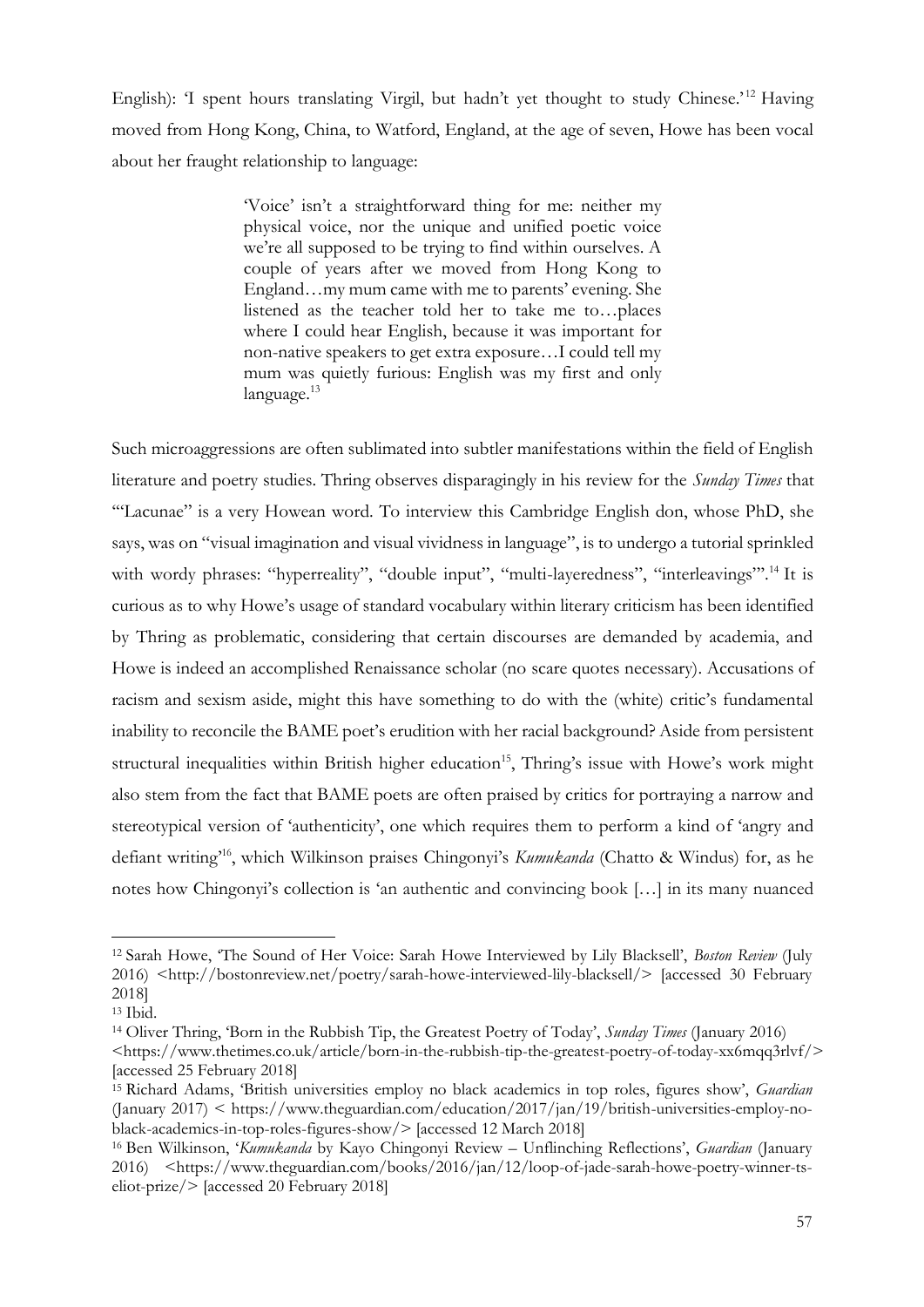portrayals and unflinching reflections.'<sup>17</sup> When confronted with a BAME poet whose racial identity defies conventional expectations because it does not (and need not) map directly onto an autobiographical lyric 'I' which conforms to racial stereotypes, critics have tended to react in frustration at being unable to, in the words of Howe, 'read […] poems by women, and especially ones from racial minorities, as artlessly autobiographical – as unmediated expressions of lived experience.<sup>18</sup> This seeming incongruence between one's poetics and race is in turn grossly (mis-)interpreted by critics as a kind of 'difficulty' that requires fixing. Here, I shall now pivot towards a critical discussion of what I consider to be a more valid and important kind of 'difficulty' in Howe's work.

In his seminal article 'On Difficulty', George Steiner contends that any mention of 'difficulty' arising from a literary text can be classified 'into contingent, modal, tactical and ontological difficulties [...] [with] manifold combinations between them.' <sup>19</sup> According to Steiner's classification, 'contingent' difficulties concern words or phrases that are not immediately intelligible to the reader, and therefore require the act of 'look[ing] up' a particular reference<sup>20</sup>; 'modal' difficulties arise when the reader encounters 'something palpably unsettling, even repellent, about the movement and lunge of the whole poem'<sup>21</sup>; 'tactical' difficulties concern instances when the poet may choose to be obscure in order to achieve certain specific stylistic effects, or when one is 'compelled towards obliquity and cloture by political circumstances'<sup>22</sup>; 'ontological' difficulties entail mystery over comprehension, in rejection of a Homeric tradition of 'linear, narrative, realistic, [and] publicly-focused [writing].<sup>23</sup> *Loop of Jade* contains various instances and combinations of such literary 'difficulties', all of which ought to be approached with at least some understanding as to their intents and purposes.

From a historical perspective, I find resonances between Howe's predicament and the reception of the Chinese-American poet John Yau, who initially found himself on the fringes of various poetry circles during the late 1970s and 1980s in the United States, only to be resurrected by John Ashbery, a former mentor, who chose '[Yau's] *Corpse and Mirror* (1983) as a National Poetry Series selection.<sup>24</sup> I mention Yau not to draw hasty equivalences between two poets who happen to both identify as Chinese; rather, Howe and Yau can be spoken about in the same breath because they

<sup>17</sup> Ibid.

<sup>18</sup> Ibid.

<sup>19</sup> George Steiner, 'On Difficulty', *The Journal of Aesthetics and Art Criticism*, 36 (1978), 263-76 (pp. 276).

<sup>20</sup> Ibid., pp. 264.

<sup>21</sup> Ibid., pp. 269.

<sup>22</sup> Ibid., pp. 270.

<sup>23</sup> Ibid., pp. 274.

<sup>24</sup> Dorothy Wang, *Thinking Its Presence: Form, Race, and Subjectivity in Contemporary Asian American Poetry*  (Stanford: Stanford University Press, 2014), p. 167.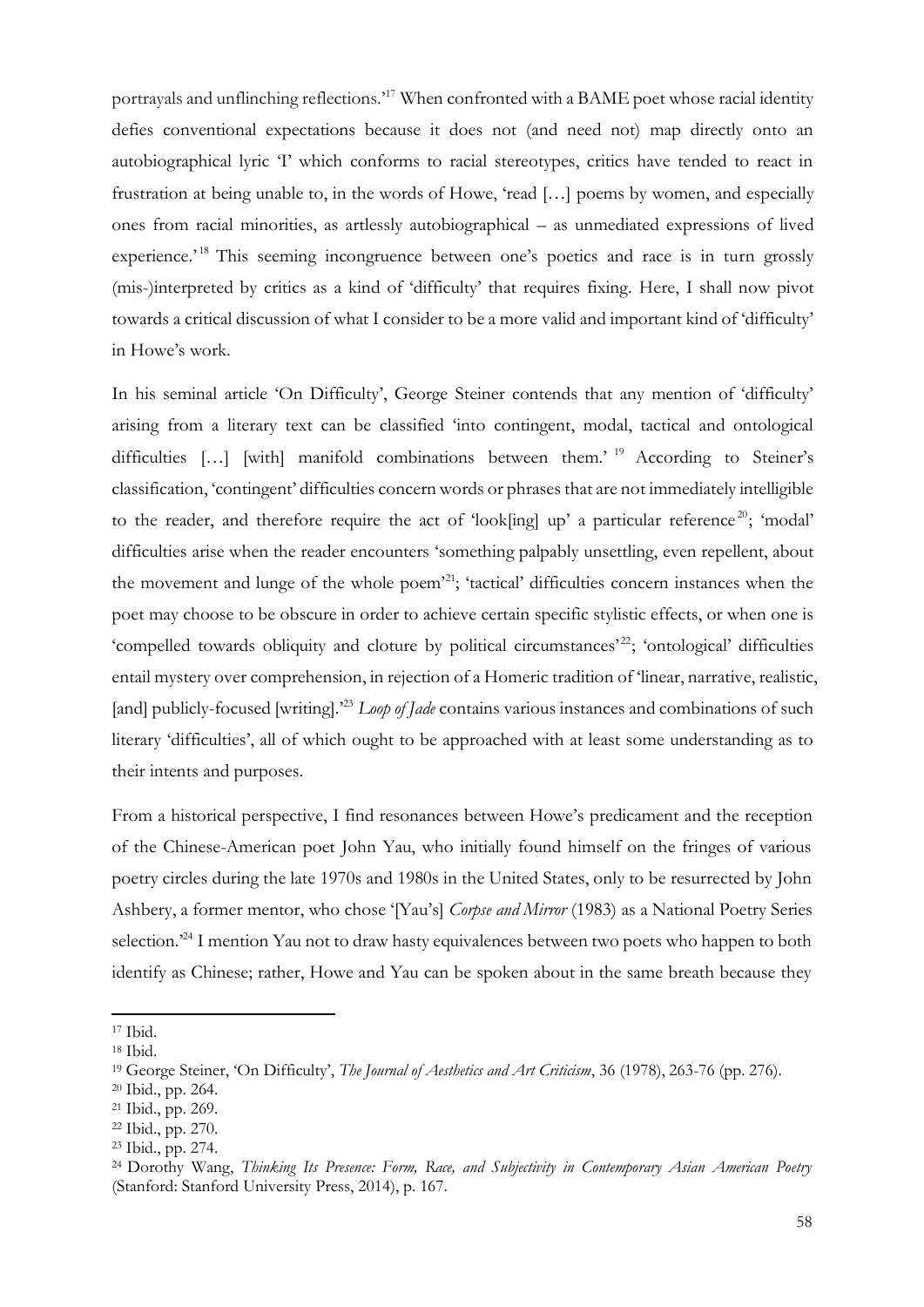employ similar poetic strategies in their work, specifically 'by use of repetition, circularity, narrative fragmentation, parataxis […] [as well as] parody.'<sup>25</sup> Furthermore, both Yau and Howe cite Ezra Pound as a formative influence on their poetic imagination and textual strategies, with Yau acknowledging in an interview with Edward Foster that 'Pound's Chinese poets were very, very meaningful to me […] they were about being Chinese, about some kind of identity.'<sup>26</sup> Similarly, Howe writes in her interview with the Forward Prizes that 'An interest in image […] first took me to Pound, though he [has] since found other routes into *Loop of Jade*, through both *Cathay* and *the Cantos*.'<sup>27</sup> At this juncture, I wish to concur with Steven Yao, who contends in his seminal text *Foreign Accents: Chinese American Verse from Exclusion to Postethnicity* (2010) that an acknowledgement of '[Pound's] complicity with and even active participation in the long and troubling history of dominant Anglo-American Orientalism'<sup>28</sup> ought not negate the fact that 'the Orientalist efforts of [...] many Anglo-American modernists set the prevailing formal terms for virtually the entire subsequent development of […] verse by writers of Asian descent [within an Anglo-American context].'<sup>29</sup> Suffice to say, I shall return to this issue during my subsequent close readings of Howe's poems.

In her influential book *Thinking Its Presence: Form, Race, and Subjectivity in Contemporary Asian American Poetry* (2014), Wang observes that 'for decades, Yau never quite fit any poetry category – Language, avant-garde, cultural nationalist, ethnic, postmodernist, conceptual, among others – and, to some extent, still does not.<sup>30</sup> I argue that Howe is similarly a poet whose work refuses easy categorization, with Sandeep Parmar concurring in the *LA Review of Books* that 'Howe's [*Loop of Jade*] moves between lyric and experimental modes, and dodges the uneasy limits of poetic subjectivity.'<sup>31</sup> It is clear from current academic and literary debates concerning avant-garde poetics in the UK that 'while the relationship between "experimental" or "difficult" poetry and capitalism has been the subject of much compelling critical writing in the UK, little attention has been given to poetry's relationship to race, racism, and the legacies of colonialism<sup>33</sup>, a situation which the international research group RAPAPUK (Race and Poetry and Poetics in the UK) has sought to rectify. In

<sup>25</sup> Ibid., pp. 170.

<sup>26</sup> Ibid., pp. 177.

<sup>27</sup> Sarah Howe, 'Forward Arts Foundation in Conversation with Sarah Howe', *Forward Prizes for Poetry* (June 2015) <http://www.forwardartsfoundation.org/wp-content/uploads/Sarah-Howe-Forward-Prizes-Interview.pdf/> [accessed 12 June 2018]

<sup>28</sup> Steven G. Yao, *Foreign Accents: Chinese American Verse from Exclusion to Postethnicity* (Oxford and New York: Oxford University Press, 2010), p. 39.

<sup>29</sup> Ibid., pp. 40.

<sup>30</sup> Wang, *Thinking Its Presence*, p. 166.

<sup>31</sup> Parmar, 'Not a British Subject', *LA Review of Books*.

<sup>&</sup>lt;sup>32</sup> Janani Ambikapathy and others, 'Race and Poetics and Poetry in the UK: Legacies of Colonialism', *RAPAPUK* (July 2018) <http://www.rapapuk.com/october-2018.html/> [accessed 15 July 2018]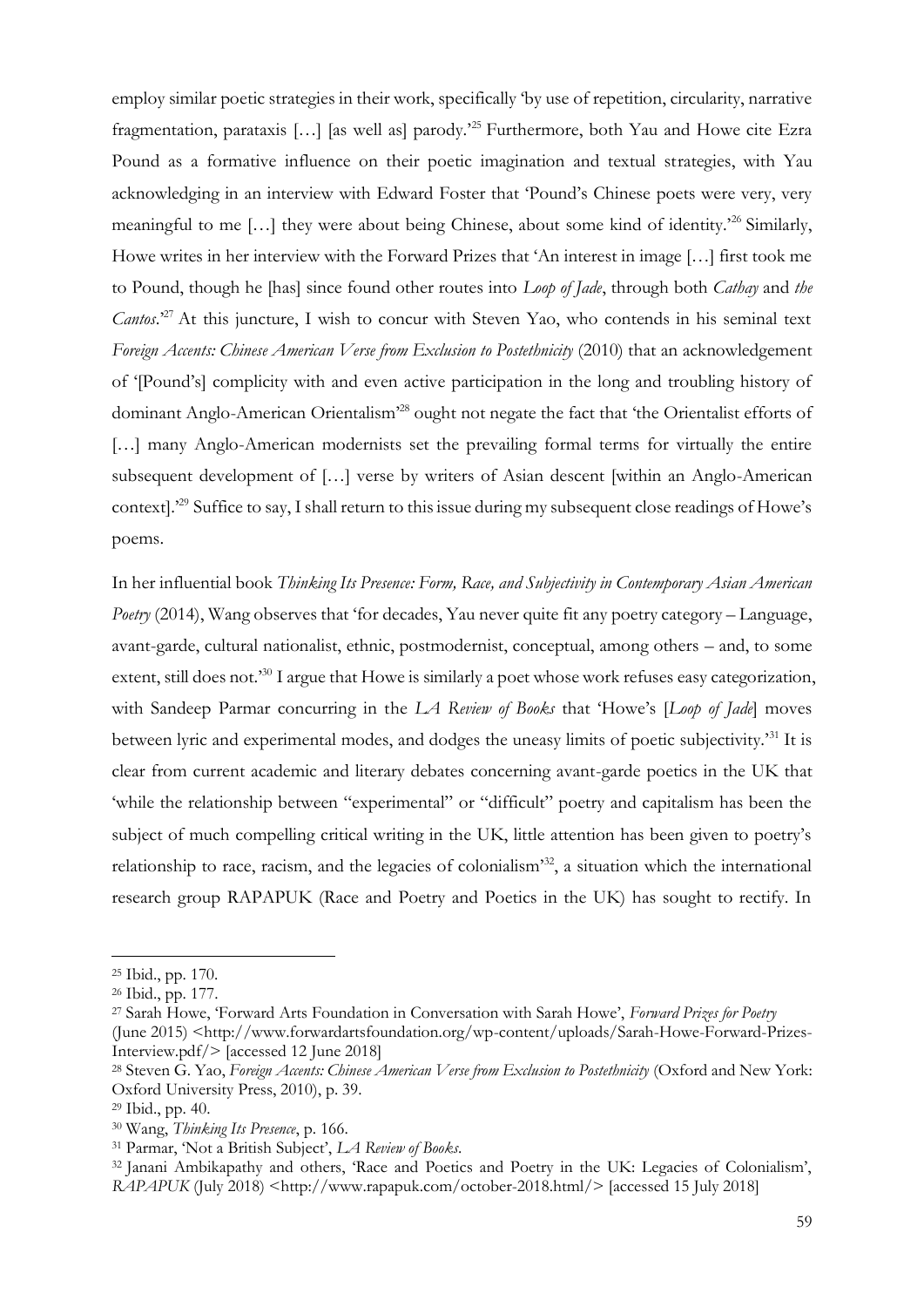recent debates surrounding the lyric I's uses and problematics, Gillian White acknowledges in her conclusion of *Lyric Shame: The 'Lyric' Subject of Contemporary American Poetry* (2014) that 'questions about authorial identity, identification and the legibility of non-white "lyric" subjects would add [a] significant dimension to my account of lyric shame […] as the beginnings of the lyric shame situation I seek to historicize are in fact located in forms of entitlement bound up with histories of minority oppression and white privilege. Among such forms of entitlement are Mill's and Eliot's assumption of the poet's warrant to speak and expectation to be broadly relevant to and understood by "all.'"<sup>33</sup> Responding to White's analysis, Parmar argues in her *Threads* essay on 'Lyric Violence, the Nomadic Subject and the Fourth Space' that 'it is impossible to consider the lyric without fully interrogating its inherent premise of universality, its coded whiteness.<sup>34</sup> At the same time, Parmar aptly recognizes that 'anti-lyric poetries that emerge from post-structuralism undermine the coherence of a lyric subject […] but to not need to recognize oneself, to render oneself without a voice, is only appealing or possible for those who have not been screened out, marginalised, silenced by the powers inherent in language itself.'<sup>35</sup>

In light of these debates, I shall turn to a brief discussion about race and innovative women's poetry in the UK since the 1970s, in order to explore some of the limitations within current discussions on avant-garde poetics, which shall in turn inform my close reading of Howe's Borges sequence. Rather than place any firm poetic label on Howe's work, my aim for the rest of this chapter is to ascertain how *Loop of Jade* is currently being (mis-)read by certain critics in relation to notions of difficulty, race and contemporary poetics within a British context. I contend that *Loop of Jade* is a richly complex collection which claims multiple allegiances and influences, including that of Jorge Louis Borges, William Shakespeare, Philip Sidney, Horace, Ezra Pound, William Carlos Williams, John Ashbery, Robert Hass, Jorie Graham, Li Po and Du Fu. As is evident from this wide-ranging list, Howe draws inspiration from American, European and East Asian literary traditions across various schools of poetic thought and time periods, even as her work is indelibly shaped by her experiences of being racially interpellated in the UK as a mixed-race female poet.

## *Whither the Diasporic Avant-garde?: Race and Innovative Women's Poetry in the UK since the 1970s*

In exploring the British poetic avant-garde since the British Poetry Revival of the 1970s, an increasing number of articles and publications have focused on the issue of 'innovative women's

<sup>33</sup> Gillian White, *Lyric Shame: The 'Lyric' Subject of Contemporary American Poetry* (Cambridge, MA and London: Harvard University Press, 2014), p. 268.

<sup>34</sup> Sandeep Parmar, 'Lyric Violence, the Nomadic Subject and the Fourth Space', in *Threads*, ed. by Sandeep Parmar, Nisha Ramayya and Bhanu Kapil (London: Clinic Publishing, 2018), pp. 7–27 (p. 11). <sup>35</sup> Ibid.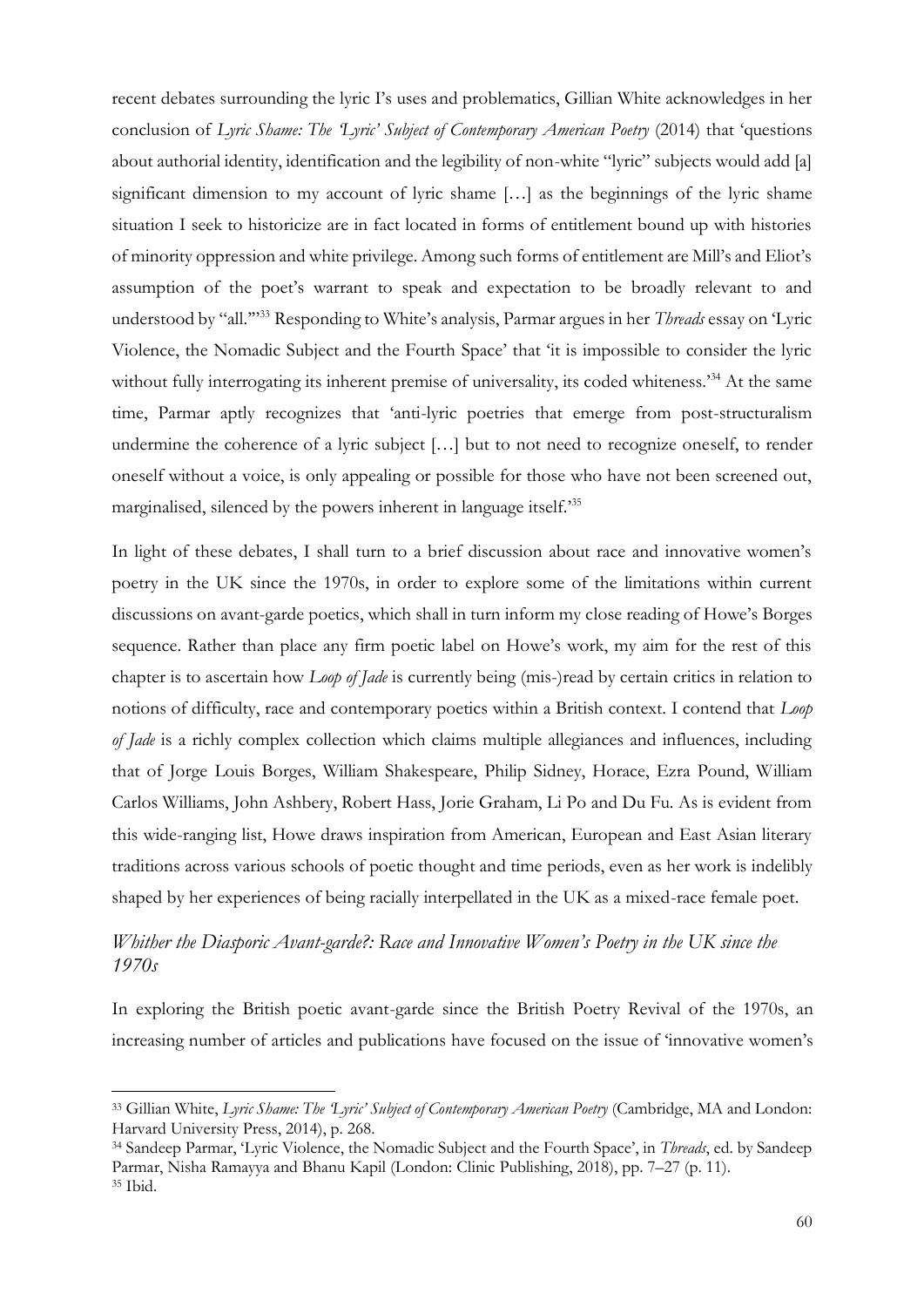poetry in the United Kingdom'<sup>36</sup>, to quote the title of an article by Stephen Mooney published in *Women: A Cultural Review* (2015). An earlier article by Linda A. Kinnahan (1996) discusses 'experimental poetics and the lyric in British women's poetry'<sup>37</sup>, with a specific focus on the works of Geraldine Monk, Wendy Mulford and Denise Riley. Going back to the 1970s, Ken Edwards and Robert Hampson map out 'an exercise in collective remembering'<sup>38</sup> which examines the London avant-garde poetry community during the 1970s and 'how some of the debates and actions of the 1970s played out [in the 1980s].' In his chapter in *Clasp: Late Modernist Poetry in London in the 1970s*, Hampson notes how 'the fact that "British Poetry" [was] represented almost exclusively by white men at both the 1974 and 1977 [avant-garde] conferences reflects the dominance of this group in experimental poetry in this period.'<sup>39</sup> By the 1980s, Lauri Ramey cites Kewsi Owusu in observing the emergence of a 'new Black British avant-garde'<sup>40</sup> which included Linton Kwesi Johnson, Jean "Binta" Breeze, Benjamin Zephaniah, and Lemn Sissay as some of the movement's key members. It is noteworthy that 'Owusu cites performance poetry as a central formal manifestation of the experimentation employed by this avant-garde movement<sup>41</sup>; at the same time, Ramey rightly contends that 'orality and performance can only be read as "experimental" and "new" in relation to the British literary canon – not in the context of African diasporic traditions.<sup>42</sup>

It is indeed worth questioning which poetic practices are avant-garde in relation to which literary canons, and why one ought to privilege Western and European textual forms as the main point of comparative interest against which all other literary traditions are compared. Perhaps the root of this issue lies with colonial attitudes which entirely privileged Western literatures over non-Western ones, as epitomized by Vahni Capildeo's essay in the *White Review*, which was commissioned by the 'Citizens of Everywhere' project at the University of Liverpool in the aftermath of the Brexit referendum. In her powerful essay, Capildeo urges her readers to resist the lure of colonial nostalgia, and suggests 'reciprocity' as a way forward:

<sup>36</sup> Stephen Mooney, 'Innovative Women's Poetry in the United Kingdom', *Women: A Cultural Review*, 26 (2015), 237–253 (pp. 237).

<sup>37</sup> Linda A. Kinnahan, 'Experimental Poetics and the Lyric in British Women's Poetry: Geraldine Monk, Wendy Mulford, and Denise Riley', *Contemporary Literature*, 37 (1996), 620–70 (pp. 620).

<sup>38</sup> Robert Hampson, 'Introduction', in *Clasp: Late Modernist Poetry in London in the 1970s*, ed. by Robert Hampson and Ken Edwards (Bristol: Shearsman Books, 2016), pp. 7–14 (p. 7).

<sup>39</sup> Robert Hampson, 'King's College and the PCL Poetry Conferences', in *Clasp: Late Modernist Poetry in London in the 1970s*, ed. by Robert Hampson and Ken Edwards (Bristol: Shearsman Books, 2016), pp. 70– 74 (p. 73).

<sup>40</sup> Lauri Ramey, 'Diaspora and the Avant-Garde in Contemporary Black British Poetry', in *Diasporic Avantgardes: Experimental Poetics and Cultural Displacement*, ed. by Carrie Noland and Barrett Watten (New York: Palgrave Macmillan, 2009), pp. 189–206 (p. 191).

<sup>41</sup> Ibid., pp. 192.

 $42$  Ibid.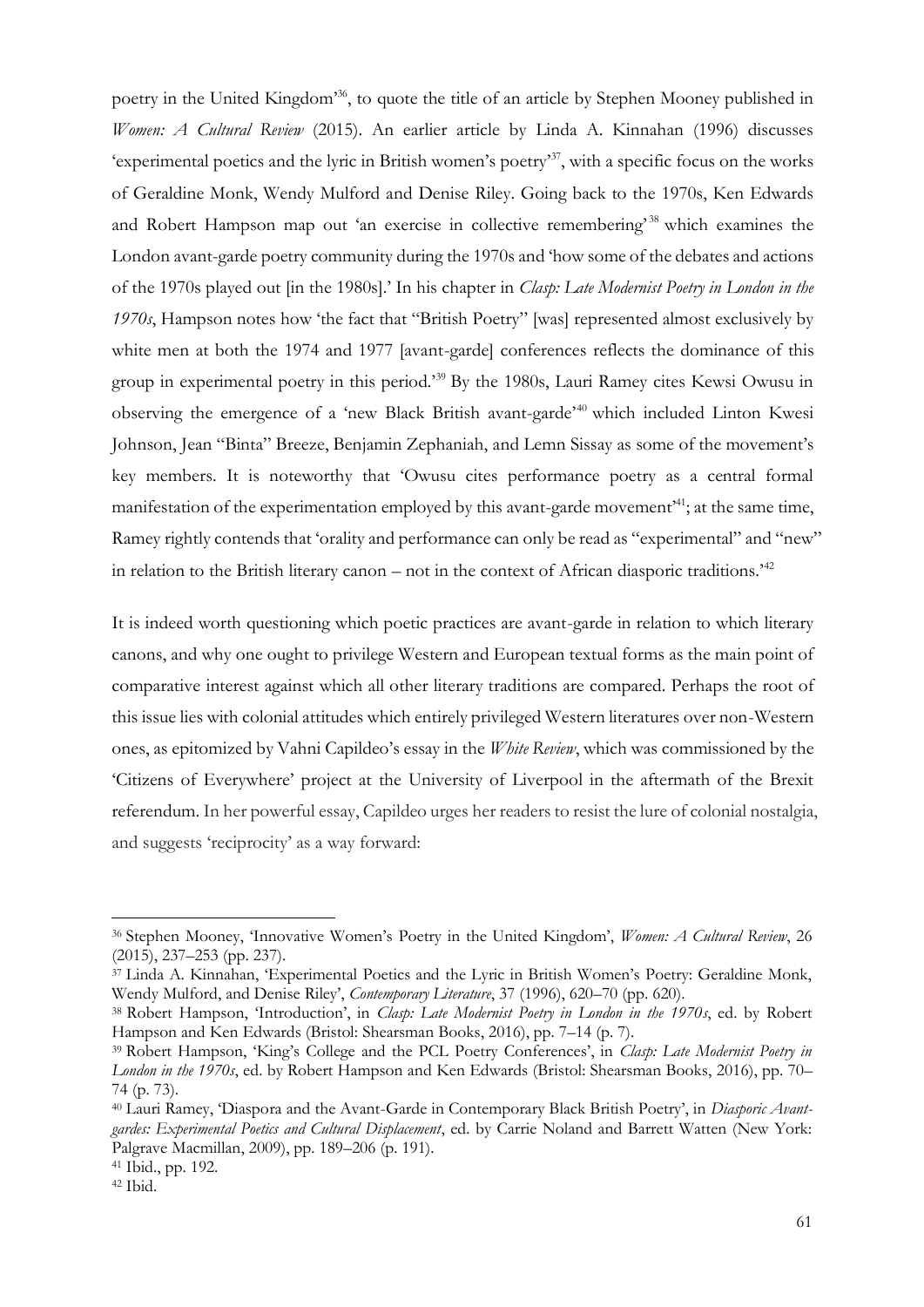For millions worldwide, the alien English graft became natural. We are also you. But you, alas, are not us. That would require reciprocity. You would want to learn the Shakespeares and Wordsworths of the civilizations whose descendants are arriving as survivors. You would need to look at Cornwall and see Phoenicia; to look at the Scottish Borders and see Septimius Severus, Rome and Libya; to look at Bristol and see Caribbean sugar […] to know your streets and palaces as built with borrowings and plunder; read your history, and count up as British values the adulteries, rapes, and love affairs in your never-isolate  $b$ lood. $43$ 

By the 1980s and 1990s, certain individuals and publications had begun challenging the overwhelmingly Eurocentric nature of the British poetic avant-garde. Writing in the anthology *New British Poetries: The Scope of the Possible* (1993), Fred D'Aguiar sought to contextualize the history of Black British writing since the 1970s, whilst close reading the work of poets including Linton Kwesi Johnson, James Berry, Jackie Kay, Grace Nichols and John Agard. He concludes with the argument that 'dub poetry, poetry influenced by calypso, reggae, jazz and blues rhythm, creole language and Standard English articulating for the first time the black experience in Britain have changed what it means to be British; deepened it in fact, making it more sophisticated, giving it a new lease of life.'<sup>44</sup> *The New British Poetry: 1968–88* had a similar effect on broadening the boundaries of British (innovative) verse. Published in 1988 by Grafton Books as part of its Paladin series, jointly edited by Gillian Allnutt, Fred D'Aguiar, Ken Edwards and Eric Mottram, it offered a diverse group of differentially affiliated poets and editors who each brought their own concerns regarding feminism, Black British poetry and linguistically innovative verse to bear on the anthology. Had it not been for the book's general editor John Muckle who commissioned the anthology with the precise aim to unite these different editors, it is likely that these four poets (Allnutt, D'Aguiar, Edwards and Mottram) might not have otherwise collaborated on a joint project to reflect their largely divergent aims and ambitions on the development of British poetry and poetics.

In the late 1990s, the ground-breaking anthology titled *Out of Everywhere: Linguistically Innovative Poetry by Women in North America & the UK* (1996) was published by Reality Street. By the 2000s, a major event on innovative women's writing took place at the Contemporary Experimental Women's Poetry Festival in Cambridge in 2006, organized by Emily Critchley, who also co-organized the Women's Innovative Poetry and Cross-Genre Festival in Greenwich alongside Carol Watts in 2010.

<sup>43</sup> Ibid.

<sup>44</sup> Fred D'Aguiar, 'Have You Been Here Long?: Black Poetry in Britain', in *New British Poetries: The Scope of the Possible*, ed. by Robert Hampson and Peter Barry (Manchester and New York: Manchester University Press, 1993), pp. 51–71 (p. 70).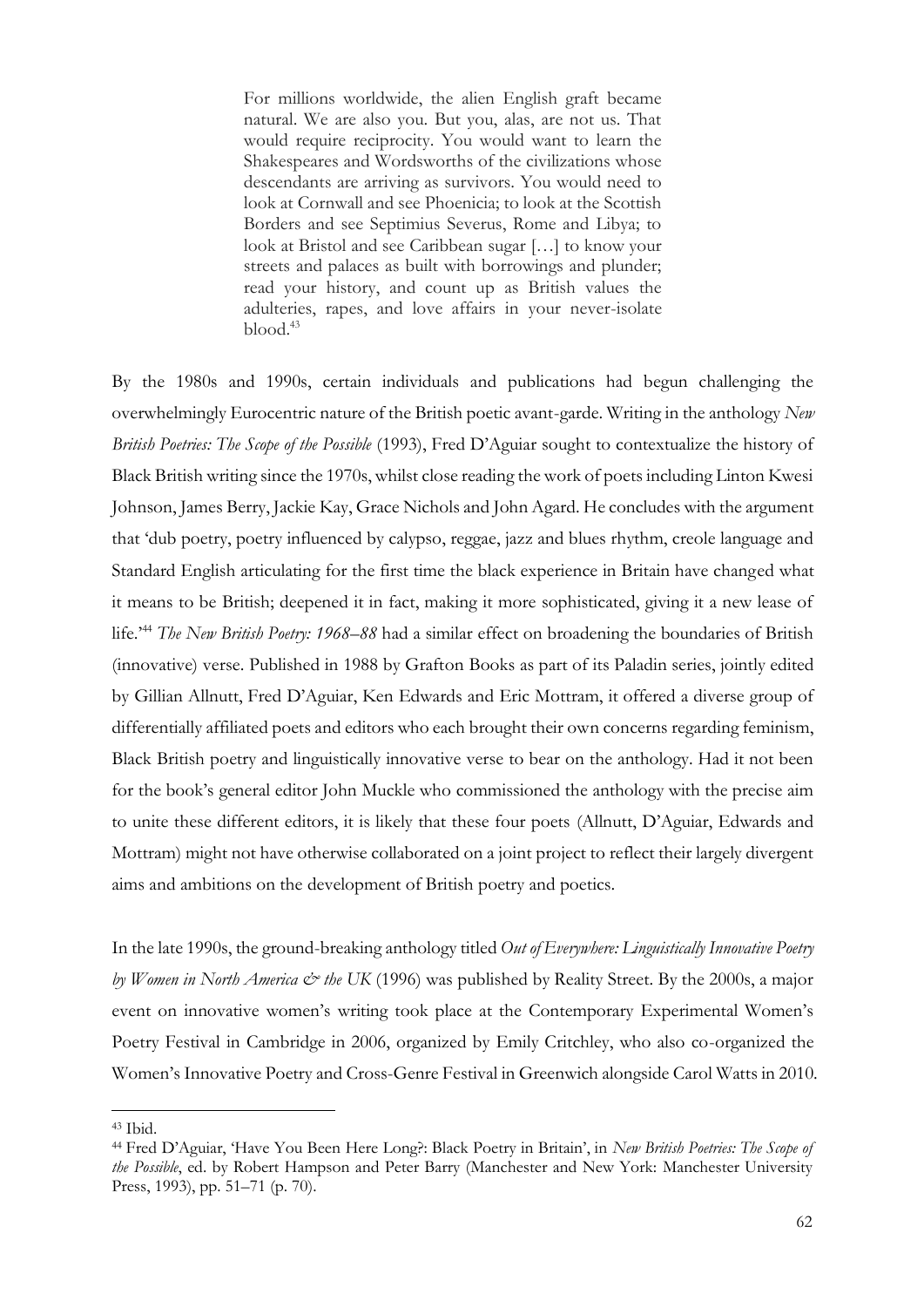Two more anthologies followed: *Infinite Difference: Other Poetries by UK Women Poets* (2010), edited by Carrie Etter, and the second instalment of the *Out of Everywhere* anthology, titled *Out of Everywhere*  2: Linguistically Innovative Poetry by Women in North America & the UK (2015), edited by Critchley and featuring a new generation of female experimental writers from both sides of the Atlantic, including those such as Amy De'Ath, Mei-mei Berssenbrugge, Andrea Brady, Lee Ann Brown and Elizabeth-Jane Burnett (with Berssenbrugge and Burnett duly recognized as pioneers within the BAME avant-garde). However, there remains a glaring lacuna in these laudable efforts to render the field of British avant-garde poetry more inclusive, with theorizations on the intersections between British BAME poetry and the avant-garde being produced largely by American critics, such as Lauri Ramey (2009) who writes compellingly on Patience Agbabi and Anthony Joseph in her chapter titled 'Diaspora and the Avant-Garde in Contemporary Black British Poetry'. Bearing in mind that 'while the American and British situations cannot be fully collapsed, […] the greater openness of American universities and critical establishments to […] formal and linguistic experimentation, and to the ideological and gendered shapings of poetic conventions have a bearing upon experimental writing in England both in actual practice and in shared theoretical contexts'<sup>45</sup>, I shall procced in my close readings of Howe's *Loop of Jade*.

# *Loop of Jade's Borges Sequence: Race and Steiner's 'Difficulties'*

I wish to consider Howe's *Loop of Jade*, above all, as a powerful and necessary critique of the very idea of race as a stable category and biological reality, starting with an examination of the book's epigraph by Jorge Louis Borges, who wrote a fictive Chinese encyclopaedia titled *The Celestial Emporium of Benevolent Knowledge*. In it, Borges writes:

> These ambiguities, redundancies, and deficiencies recall those attributed by Dr Franz Kuhn to a certain Chinese encyclopaedia…On those remote pages it is written that animals are divided into: (a) belonging to the emperor, (b) embalmed, (c) tame, (d) sucking pigs, (e) sirens, (f) fabulous, (g) stray dogs, (h) included in the present classification, (i) frenzied, (j) innumerable, (k) drawn with a very fine camelhair brush, (l) others, (m) having just broken the water pitcher, (n) that from a long way off look like flies.

These arbitrary categories consisting of nouns, verbs and adjectives structure and permeate *Loop of Jade*, with each category constituting a stand-alone poem. I wish to begin by offering a close reading of this epigraph, since it is through Howe's citation of Borges that the reader is first alerted to the

<sup>45</sup> Kinnahan, p. 629.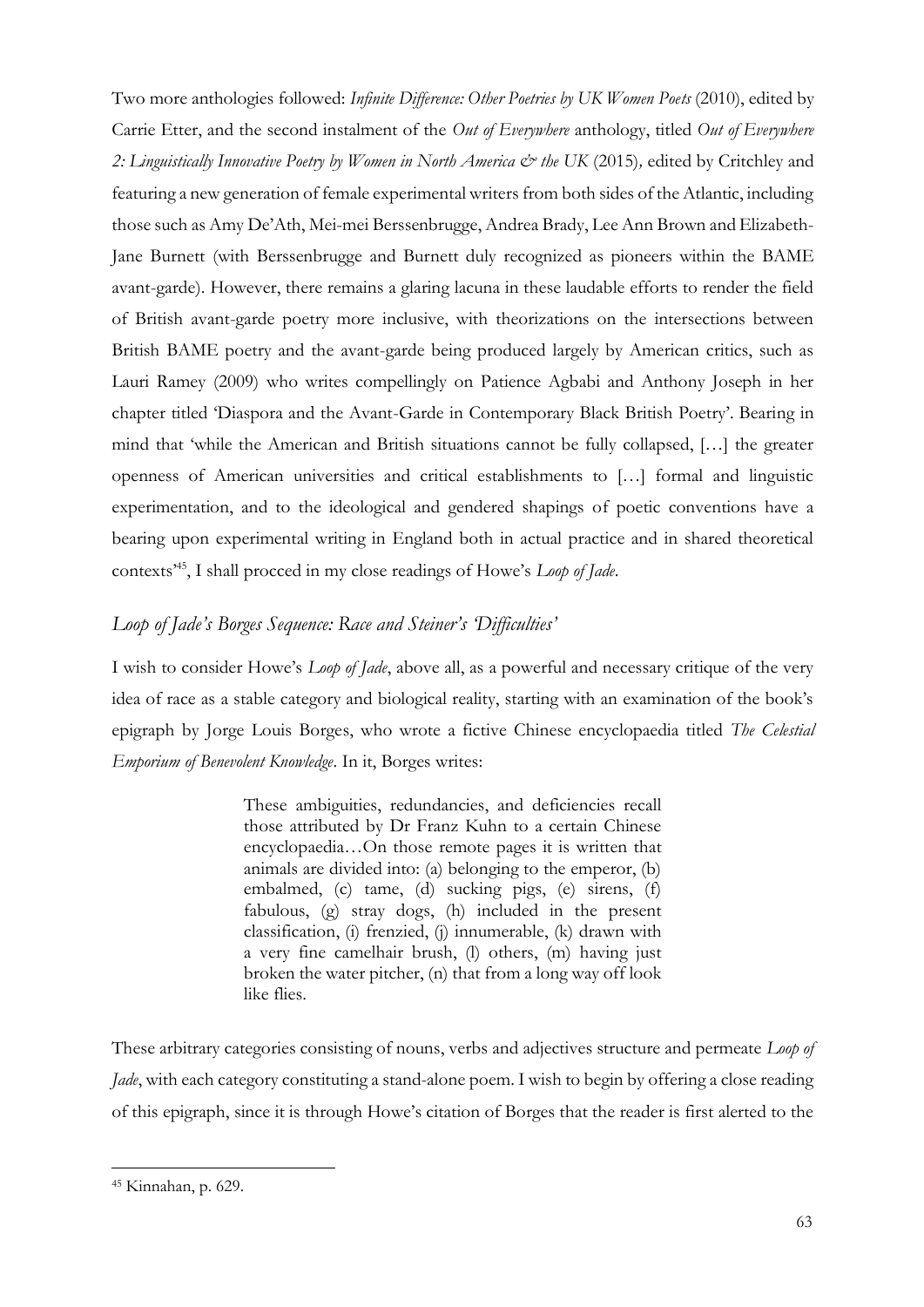multiple elements at play. First, the epigraph is a translated version from Spanish (Borges) into French (Foucault) into English, thus bringing multilingualism to the fore. Howe states in the 'Notes' section of her collection that the translated version of this epigraph appears in Michel Foucault's *The Order of Things*, a book which reveals the ways in which knowledge, conceptions of truth and socio-scientific categories are heavily contingent upon historical circumstances, and thus tend to evolve over time. By alluding to the unstable nature of such categorizes, Howe encourages the reader to anticipate similar moves within her poems.

Second, it is noteworthy that the reader first encounters Chinese culture in this collection not through Howe's speakers, but through the mediated gaze of the white critic (i.e. Borges and Foucault). Once again, Howe foreshadows a crucial theme in her work – the ways in which her own relationship to race and poetic voice is not entirely straightforward. Third, this epigraph serves to hint at the central importance of intertextual tropes such as translation, allusion and parody to Howe's poetic project, thus effectively foreshadowing the multi-layered nature of *Loop of Jade* as a collection which insists on inhabiting its situatedness between *and* within cultures, both in light of Howe's mixed-race background, and given Hong Kong's former status as a Chinese city colonized by Britain in the aftermath of the Opium Wars. For Wilkinson to state that 'Howe's early years is a fecund territory for a poet seeking to reconcile a *quintessentially English life<sup>46</sup> with a starkly contrasting*  eastern heritage<sup>247</sup> (my italics) is to offer too naïve an understanding of political history, for in the aftermath of Empire and colonialism, one can hardly refer to peoples, cultures and cities as being 'purely' one thing or another, a fact which Howe poignantly observes:

> The Chinese term for people like me  $[s]$  混血 $[/L]$ (*Hùnxuè'ér*) […] meaning literally "mixed blood", but with just a hint of "muddled" or "confused blood". In early twentieth-century colonial Hong Kong, people like me were a taboo […] and even fetishized subgroup: an unpleasant reminder of what ensued when the Empire's implicit racial hierarchies were transgressed.<sup>48</sup>

Howe explores the deeply contingent nature of racial identity throughout *Loop of Jade*, particularly through her pervasive use of intertextuality in conveying the 'rivenness of subjectivity wrought by

<sup>46</sup> I also wish to take issue here with Wilkinson's notion of a 'quintessentially English life', since this seems to suggest a very narrow sense of 'Englishness' (i.e. that of the white British person who drinks 'normal tea' and consumes marmite) to the exclusion of other ethnicities, religions and cultures which make up the multicultural fabric of contemporary British society.

<sup>47</sup> Wilkinson, '*Loop of Jade* by Sarah Howe Review', *Guardian*.

<sup>48</sup> Sarah Howe, 'Sarah Howe interviewed by Patricia McCarthy', *Agenda* (November 2016) <http://www.agendapoetry.co.uk/documents/NGPissueNotesforBroadsheetPoets.pdf/> [accessed 28 September 2017]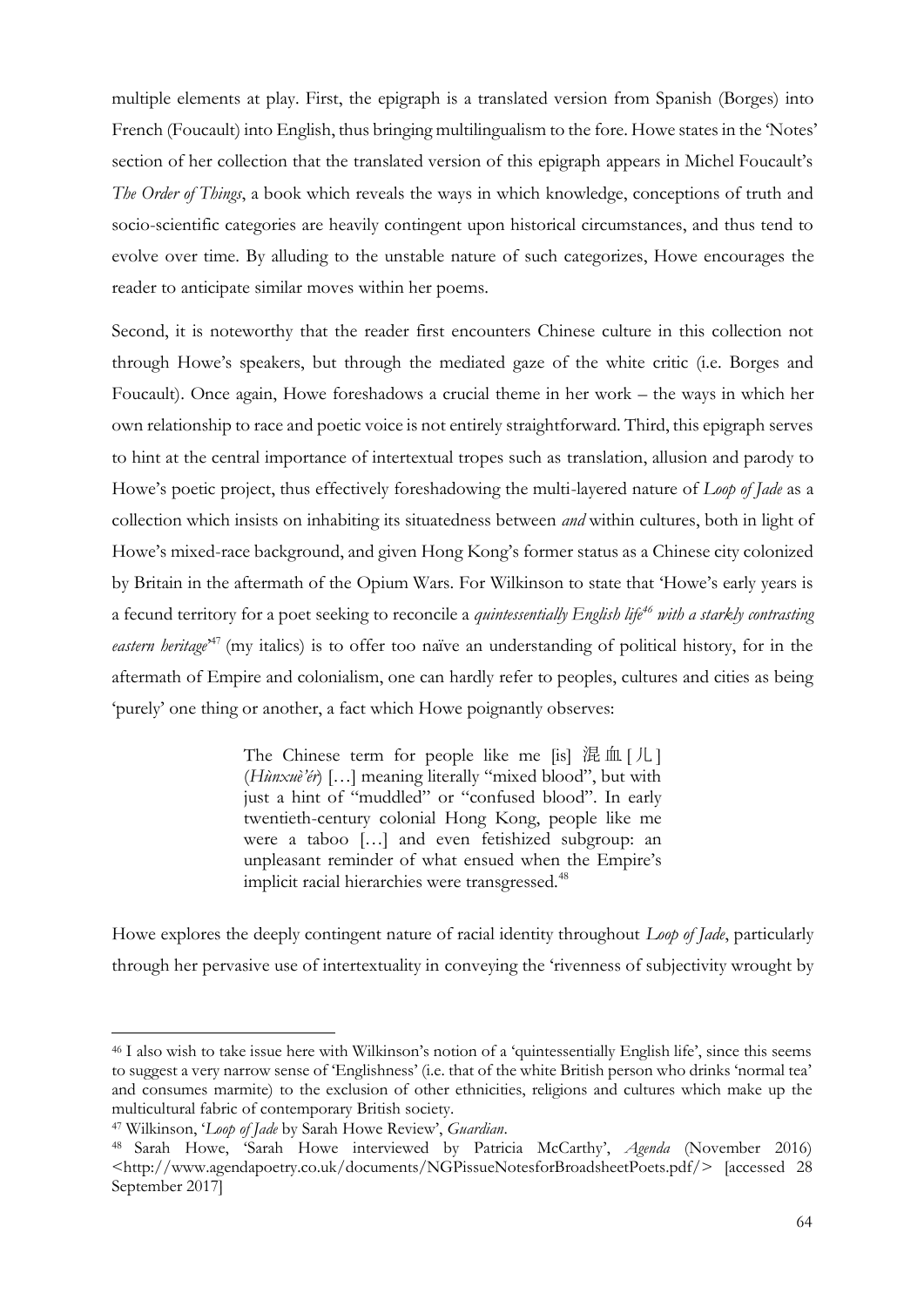immigration, diaspora [and] the violence of assimilation.<sup>'49</sup> Even for those who are not mixed-race, the shadow of Empire and the enduring complexities of being a postcolonial invariably inform one's approach towards race, language and culture – none of which are static or ossified entities. Critical race theorists and scientists have long dispelled the notion that race is biological reality, with Ian F. Haney Lopez observing that 'race must be viewed as a social construction'<sup>50</sup>, while proposing the term 'racial fabrication [in lieu of] racial formation'<sup>51</sup> to denote how 'humans rather than abstract social forces produce races.<sup>52</sup> This is borne out in a recent poem by Anthony Anaxagorou, who intersperses his poem 'After the Formalities', first published in the *Poetry Review*, with factual statements on race: 'In 1481, the word "race" first appears in Jacques de Brézé's poem "The Hunt". De Brézé uses the word to distinguish between different groups of dogs.<sup>553</sup> Later, Anaxagorou writes: 'In his 1684 essay "A New Division of the Earth", French physician François Bernier became the first popular classifier to put all humans into races using phenotypic characteristics.'<sup>54</sup> Towards the end of the poem, Anaxagorou adds: 'In 2001, philosopher Robert Bernasconi wrote "The construct of race was a way for white people to define those who they regarded as other."<sup>55</sup> In her poem '(l) Others<sup>556</sup>, Howe writes:

I think about the meaning of *blood*, which is (simply) a metaphor and *race*, which has been a terrible pun.

 $[\ldots]$ 

\*

A personal Babel: a muddle. A Mendel? Some words die out while others survive. *Crossbreed. Halfcaste. Quadroon*.

\*

Spun thread of a sentence: . . . *have been, and are being, evolved*. The spiralling path from Γένεσις to genetics. Language revolves like a ream of stars.

\*

A different generation: *They wouldn't escape by the Mischlinge Laws.* I wonder if they'll have your blue eyes.

<sup>54</sup> Ibid.

<sup>49</sup> Wang, p. 117–118.

<sup>50</sup> Ian F. Haney Lopez, 'The Social Construction of Race', in *Literary Theory: An Anthology* (Second Edition), ed. by Julie Rivkin and Michael Ryan (Oxford: Blackwell Publishing, 2004), pp. 964–74 (p. 968). <sup>51</sup> Ibid., pp. 969.

<sup>52</sup> Ibid.

<sup>53</sup> Anthony Anaxagorou, 'After the Formalities', *Poetry Review*, Spring (2018), 69–73 (pp. 69).

<sup>55</sup> Ibid., pp. 73.

<sup>56</sup> Howe, *Loop of Jade*, p. 46.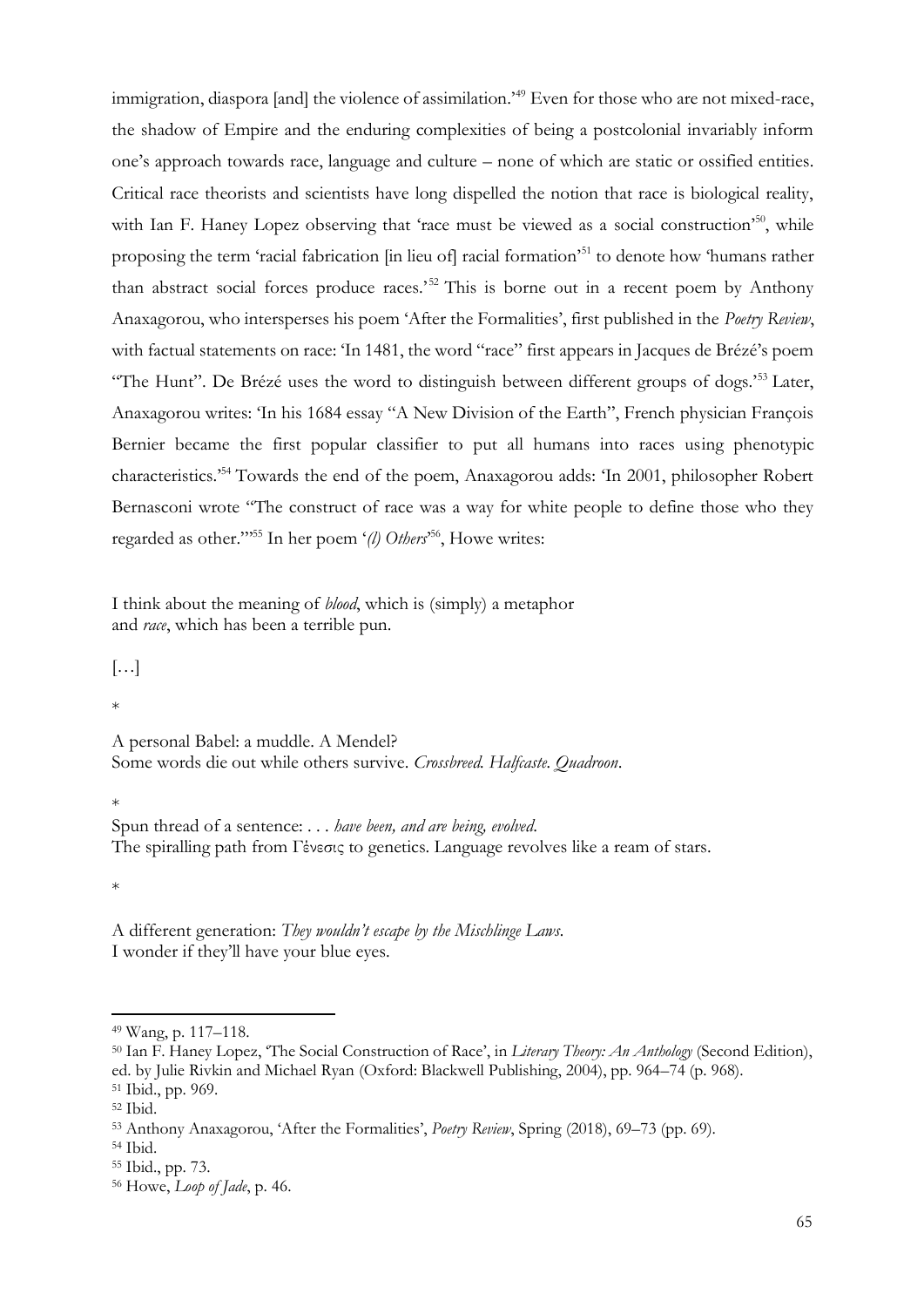In these fragments, Howe meditates on the complexities surrounding ancestry, race and ethnicity to reveal their historically determined and socially constructed nature as categories which 'have been, and are being, evolved.' Language itself is placed under scrutiny: the first couplet questions the deep attachment we have as a society (across cultures) to the meaning of 'blood', which, the speaker reminds us, 'is (simply) a metaphor', rather than being a biological trait which differs across races and ethnicities. However, the use of brackets around the word 'simply' alerts the reader to the speaker's self-conscious deployment of this notion of simplicity, since 'blood' *qua* metaphor powerfully dictates the ways in which one is perceived and categorized in a world of nation-states, many of which continue to grant citizenship through the principle of *jus sanguinis* ('right of blood'), under which persons born to one or both parents of a particular country are granted automatic citizenship, as opposed to the principle of *jus soli* ('right of the soil'), which confers the rights of citizenship to anyone born within a (nation-)state's territory. Apart from the practicalities of citizenship, 'blood' continues to play a crucial role in determining our self-identity, with Derek Walcott's poem 'A Far Cry from Africa' evoking precisely this metaphor: 'I who am poisoned with the blood of both, / where shall I turn, divided to the vein?'<sup>57</sup>

Howe understands the paradoxical and anguished nature of Walcott's lament, noting that '[the metaphor's] literal impossibility underlines the slipperiness of race: how [does one] separate out the "white" capillaries from the "black" ones?'<sup>58</sup> In *Troublesome Science: The Misuse of Genetics and Genomics in Understanding Race* (2018), Rob DeSalle and Ian Tattersall contend that according to the strict rules of taxonomy, and based on the application of modern genetic tools in examining human variety, there can only be one logical conclusion: that the notion of discrete 'races' is merely the product of ideology, myth and human imagination, for we are all biologically part of the same human race.<sup>59</sup> That race is socially constructed does not, however, entail that it is irrelevant to the interpellation of individuals across and within cultures and societies. Rather, race is indeed 'a terrible pun', since the fact that people of different 'races' are locked in an unequal 'race' against one another is borne out daily across the world, particularly within capitalist democracies where racial hierarchies often remain systemic and deeply institutionalised.<sup>60</sup>

<sup>57</sup> Derek Walcott, 'The Schooner Flight', in *Collected Poems: 1948–1984* (New York: Farrar, Straus and Giroux, 1986), p. 346.

<sup>58</sup> Howe, 'Sarah Howe interviewed by Patricia McCarthy', *Agenda*.

<sup>59</sup> Rob DeSalle and Ian Tattersall, *Troublesome Science: The Misuse of Genetics and Genomics in Understanding Race (Race, Inequality, and Health)* (New York: Columbia University Press, 2018).

<sup>60</sup> Francis Elliott and Matt Chorley, 'Embattled Theresa May delays "explosive" report on race', *The Times* (July 2017) <https://www.thetimes.co.uk/article/embattled-theresa-may-delays-explosive-report-on-racexptk60rl7/> [accessed 28 September 2017]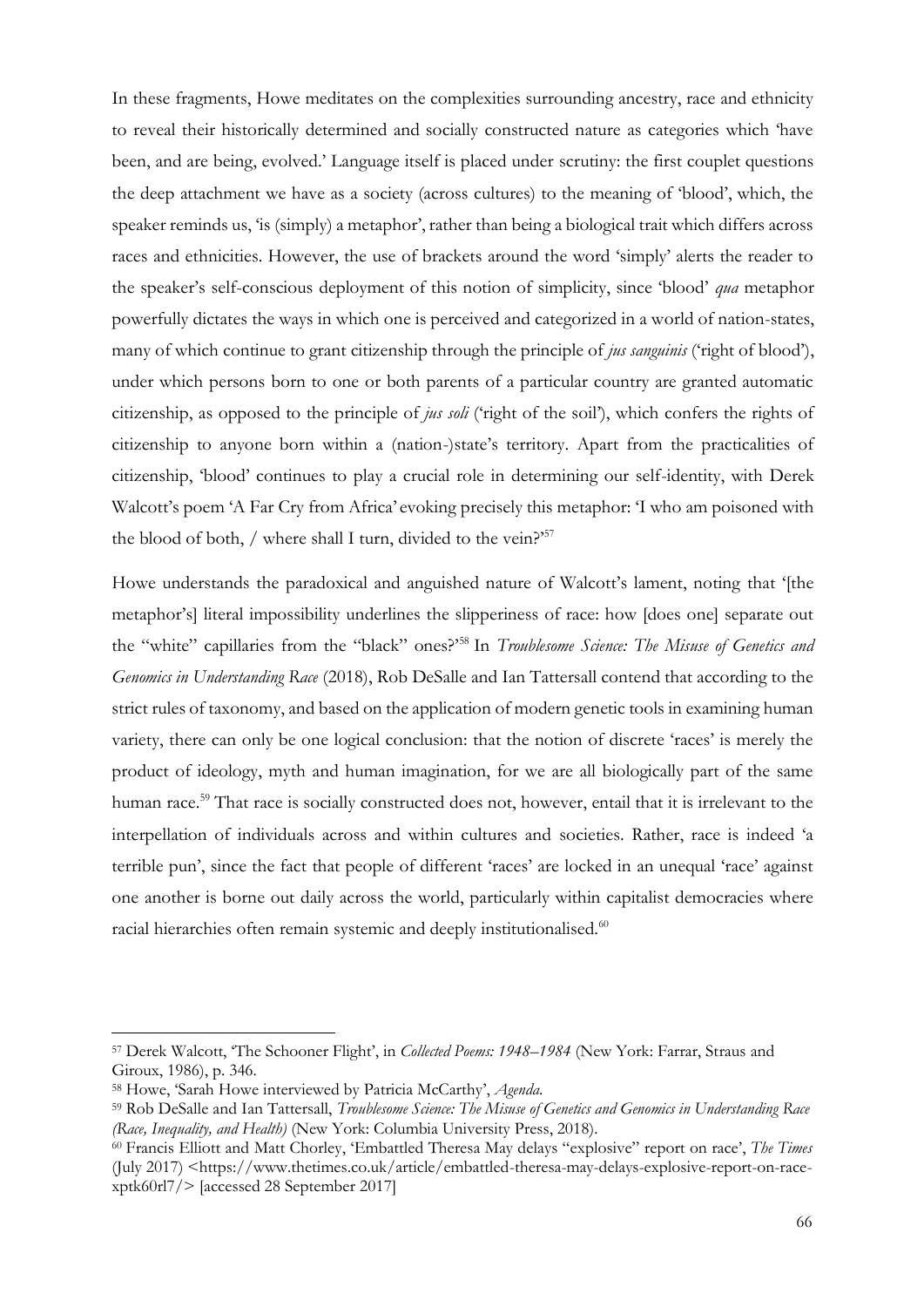The next couplet which appears later in the same poem reveals a 'contingent' difficulty, since words such as 'Babel', 'Mendel', or even '*Quadroon*' might require some effort from the reader in terms of research, but the internet is quick to yield such definitions. In offering a racialized perspective on looking up difficult words in a poem, I recall a time during secondary school in Hong Kong when almost every other phrase in a literary text required extensive research, since none of the cultural references came intuitively to me, and few of the metaphors used by the 'canonical' British poets were familiar territory for a Chinese reader. Chinese poetry, on the other hand, referenced myths and legends that I had grown up with, and there were social codes, historical allusions and cultural metaphors which I could instantly recognize from classical texts. As I read Howe's *Loop of Jade*  almost a decade later, I find myself relishing rare moments of ease – instances when the Chinese myths referenced by Howe in the title poem 'Loop of Jade' make obvious sense; how descriptions of Hong Kong's Mid-Levels and Victoria Harbour are so vivid in 'Crossing from Guangdong' that I can almost trick my mind into thinking that I am standing at the harbour's edge, staring from Hong Kong Island across to Kowloon. All this to say – is there not a compelling case to be made for readers to try harder at comprehending what various and multiple sources of inspiration a British-Chinese poet might find herself drawing from? Is there not a strong case to be made for a British audience willing to meet Howe halfway in attempting to understand her version of Hong Kong and Mainland China through the specificity of her eyes, rather than expecting the BAME poet to offer a tamed and reductive version of 'the Far East' for one's easy and convenient consumption?

*Loop of Jade* asks much of its readers, but only because Howe's keen intellect is multicultural and multi-faceted. In calling herself 'a personal Babel', Howe's speaker evokes the confusion of multiple voices speaking through her, and asks if this is indeed 'a muddle' (recalling Howe's earlier reference to the notion of 'muddled blood'), or is this 'a Mendel'? Once again, brief research will alert the reader that a reference is being made to Gregor Mendel, the father of modern genetics, who developed the laws of Mendelian inheritance. Here, Howe allows sonic reverberations of meaning to occur through the use of imperfect rhyme ('muddle' and 'Mendel') – thus challenging us to ponder how 'muddled' we all are, since we are inevitably products of varying genetic combinations passed down from one generation to the next. The unpredictability of genetic inheritance is underscored with Howe's question later on in the poem, where she writes: 'I wonder if they'll have your blue eyes' – a line addressed to the speaker's Jewish lover and referencing her future children, who would have been deemed as people of 'mixed-blood' under Nazi Germany's racist 'Mischling Laws', which were used to determine whether a person was a 'Jew' or a 'Mischling' (someone of 'Aryan' and Jewish ancestry). The aural pun on 'I' and 'eyes' (a plural 'I') also gestures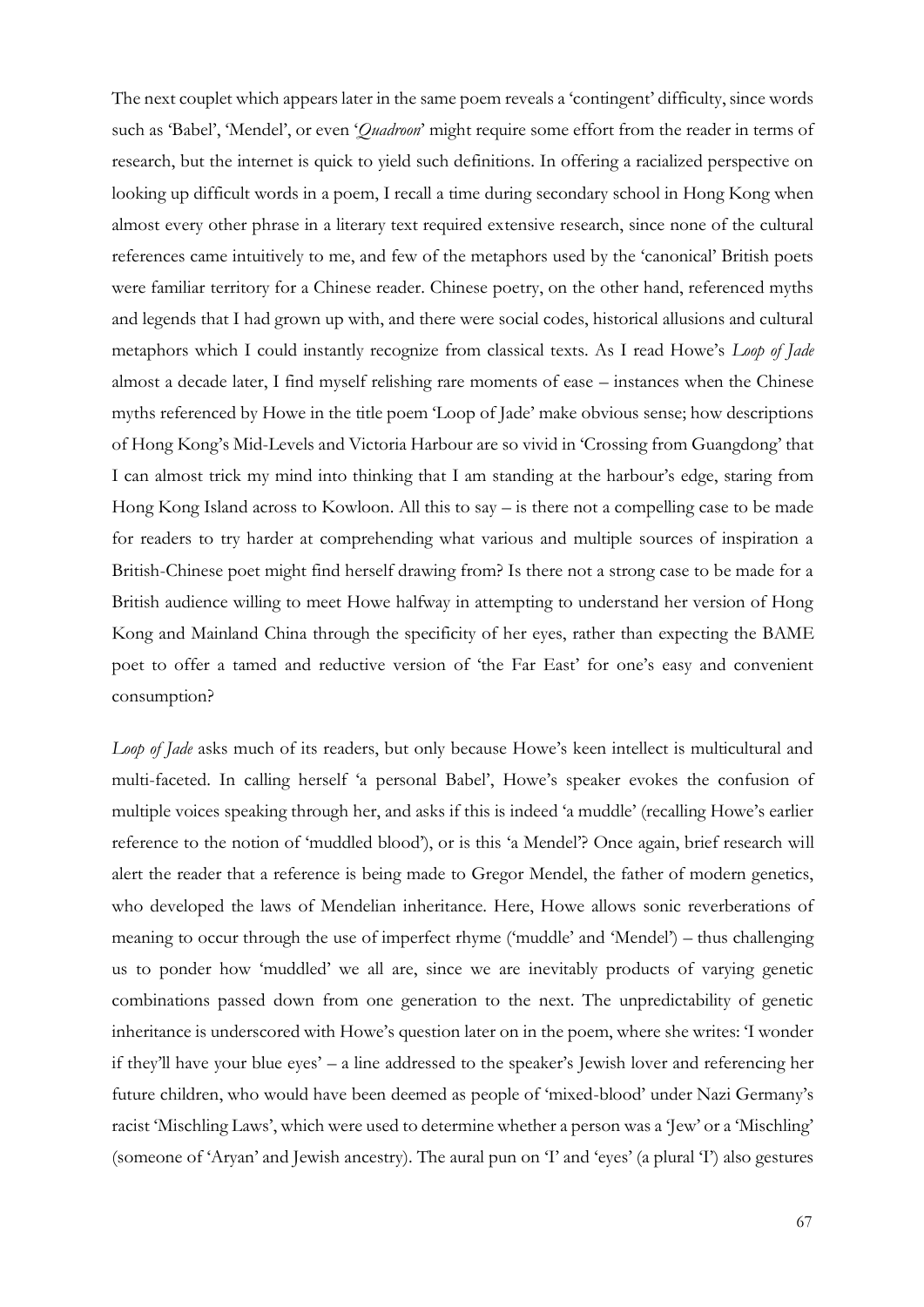at Howe's ability to destabilize an ostensibly unified subjectivity as espoused by a stable lyric 'I': one who is often deemed as 'universal' (i.e. white). The experimental form of this poem bears the hallmarks of avant-garde poetry with its use of allusion, collage, fragmentation, understatement and parataxis, thus offering an additional layer to the oft-cited lyricism of Howe's work.

In an interview with Patricia McCarthy, Howe observes that 'there's a scholarly, hyper-referential tone that I was conscious of letting some of the later poems inhabit, playfully licensed by their connection to the book's Borges epigraph […] to leave out such a strain altogether […] wouldn't offer a true portrait of how my mind works or the cultures that formed it.'<sup>61</sup> I find this quote illuminating when pondering the poem's other conspicuous pun: 'The spiralling path from [Genesis] to genetics', which evokes how our understanding of the human race is based not on objective facts, but is rather derived from an amalgamation of political, religious, cultural, social and scientific narratives that are in turn rooted in language. In '*(d) Sucking pigs*' <sup>62</sup>, Howe injects a humorous tone to explore – in a lyric mode – related themes of cultural origins, as well as the arbitrariness of cultural symbols:

Between choosing canapes and favours I read how the groom's family by Chinese tradition should gift to her kinsmen a piglet, milk-fed, just a moon at the teat, crisped to perfection,

when quite satisfied the bride's still intact. I imagine your mother cranking the spit. Crackling's coy, brittle russet then succulent fat – that atavistic aroma makes me salivate,

you physically sick. So as pet names go, *Shikse's*  not a bad fit. (I did play your Circean temptress…)

This poem appears (once again) to present a series of literary 'difficulties' (see Steiner), but I shall persist with the act of close reading in order to illuminate the poem's hard-won complexity. Here, the roasted piglet (which symbolizes a bride's virginity within a Cantonese tradition in China) is viewed through a dual and deeply polarized lens: that of 'reverence' and 'disgust'. The speaker (who salivates at the thought of the roasted pig's fragrant aroma) imagines her Jewish husband's mother cooking the piglet (an impossible scenario), since Jewish people consider pigs to be 'unkosher', with some even refraining from saying the animal's name for fear of invoking God's wrath. The irony that a type of food can symbolize purity for a particular ethnic group (the Cantonese) and

<sup>61</sup> Howe, 'Sarah Howe interviewed by Patricia McCarthy', *Agenda*.

<sup>62</sup> Howe, *Loop of Jade*, p. 22.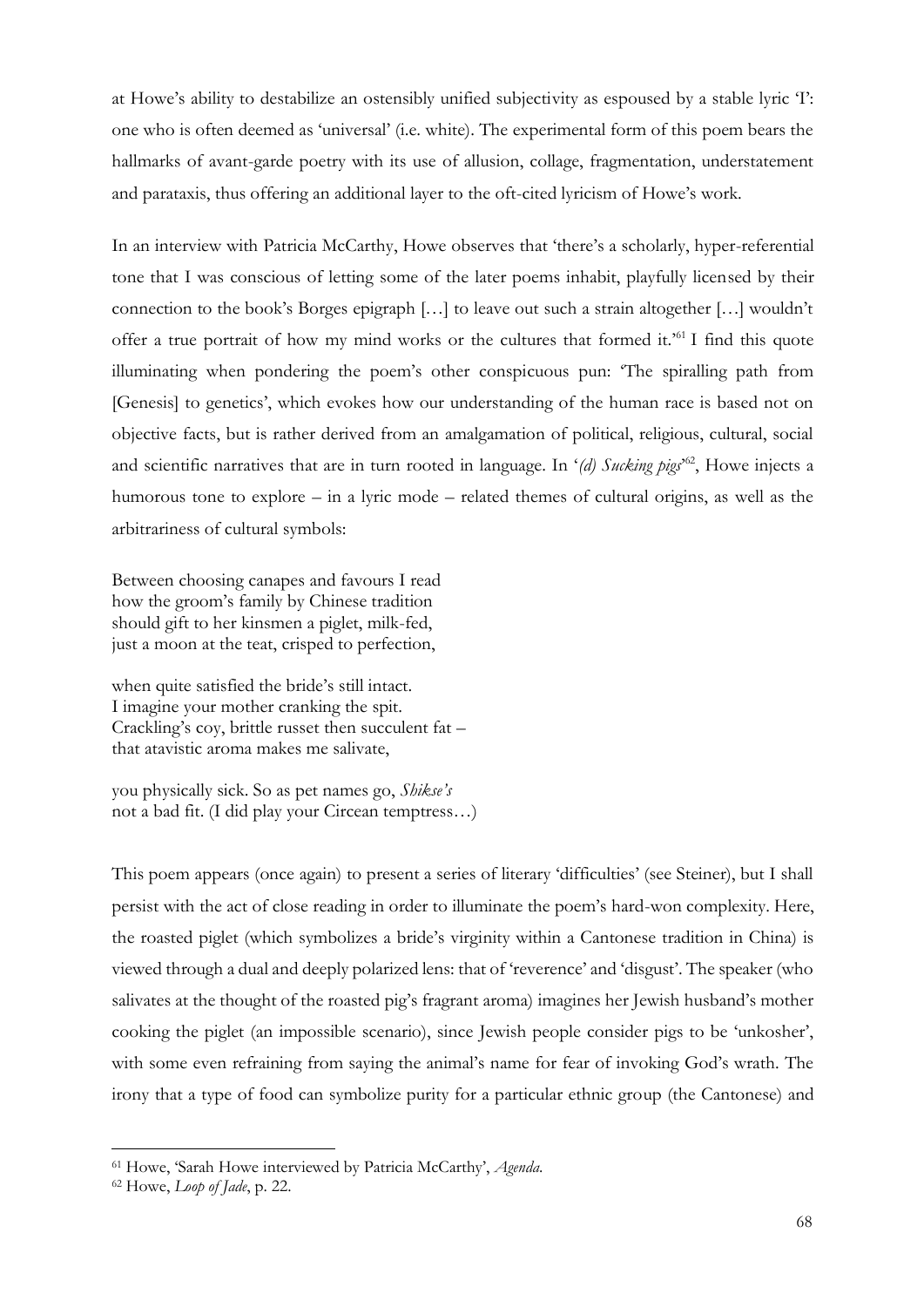filth for another (the Jews) is epitomized in the line: 'that atavistic aroma makes me salivate, / you physically sick.' In light of this clash of cultural symbols (reminiscent of Samuel P. Huntington's controversial 1993 *Foreign Affairs* essay titled '*The Clash of Civilizations?*'), the speaker muses on her pet name 'Shikse', which is a Yiddish insult used by observant Jews to denote other women who are not Jewish, thus suggesting that those women are, in a deeply derogatory sense, not one of *ours*. The imperfect rhyme between 'sick' and 'Shikse' hints at the name's offensive tone, particularly in light of it being a 'pet name', which is usually meant to be a form of endearment rather than a source of alienation. The speaker then states in an aside: 'I did play your Circean temptress', alluding to the figure of Circe in Greek mythology, who infamously used her powers to transform Odysseus' men into swine. Here, the juxtaposition of Circe's pigs and the prized Cantonese pig that is in turn abhorred by the speaker's Jewish husband and mother-in-law suggests how arbitrary cultural symbols are despite their ability to evoke deeply held beliefs and sentiment across time and space. Towards the end of the poem, Howe juxtaposes the Jewish mandate *not* to consume pork and a Cantonese take on the matter to great comic effect through the use of parataxis, quotation and collage:

Wikipedia says it comes down from Leviticus, how your God labelled creatures unclean to ingest;

but then, disgust seems to blur into reverence\* \*Cf. Xu Bing, *A Case Study of Transference<sup>63</sup>*

At first glance, the end rhyme between 'reference' and 'transference' suggests a link between religiosity and psychoanalysis; yet the act of 'looking up' *A Case Study of Transference* yields deeply surprising results. Rather than presenting a psychoanalytic case study on transference between psychotherapist and client, Xu Bing (an artist) offers a controversial conceptual artwork titled 'A Case Study of Transference', which consists of a 1994 video performance piece in which two pigs (both imprinted with nonsensical words, one in Simplified Chinese and the other in English) copulate before a live audience, intended by the artist as 'a satirical take on the collision of East and West.'<sup>64</sup> If both cultures (East and West) are equally represented by the image of the pig in Xu's provocative performance art, there appears to be no reason to consider one culture to be more 'legitimate' than the other. Furthermore, if one examines the issue of pork's symbolic meaning(s) from a Jewish versus Cantonese perspective, it appears that both attitudes could be equally repugnant or equally savoury, depending on one's personal allegiances and ideologies.

<sup>63</sup> Ibid.

<sup>64</sup> Barbara Pollack, 'Controversial Xu Bing Work Enters the Guggenheim Museum's Collection', *New York Times* (March 2018) <https://www.nytimes.com/2018/03/13/arts/design/xu-bing-guggenheimmuseum-collection.html/> [accessed 10 July 2018]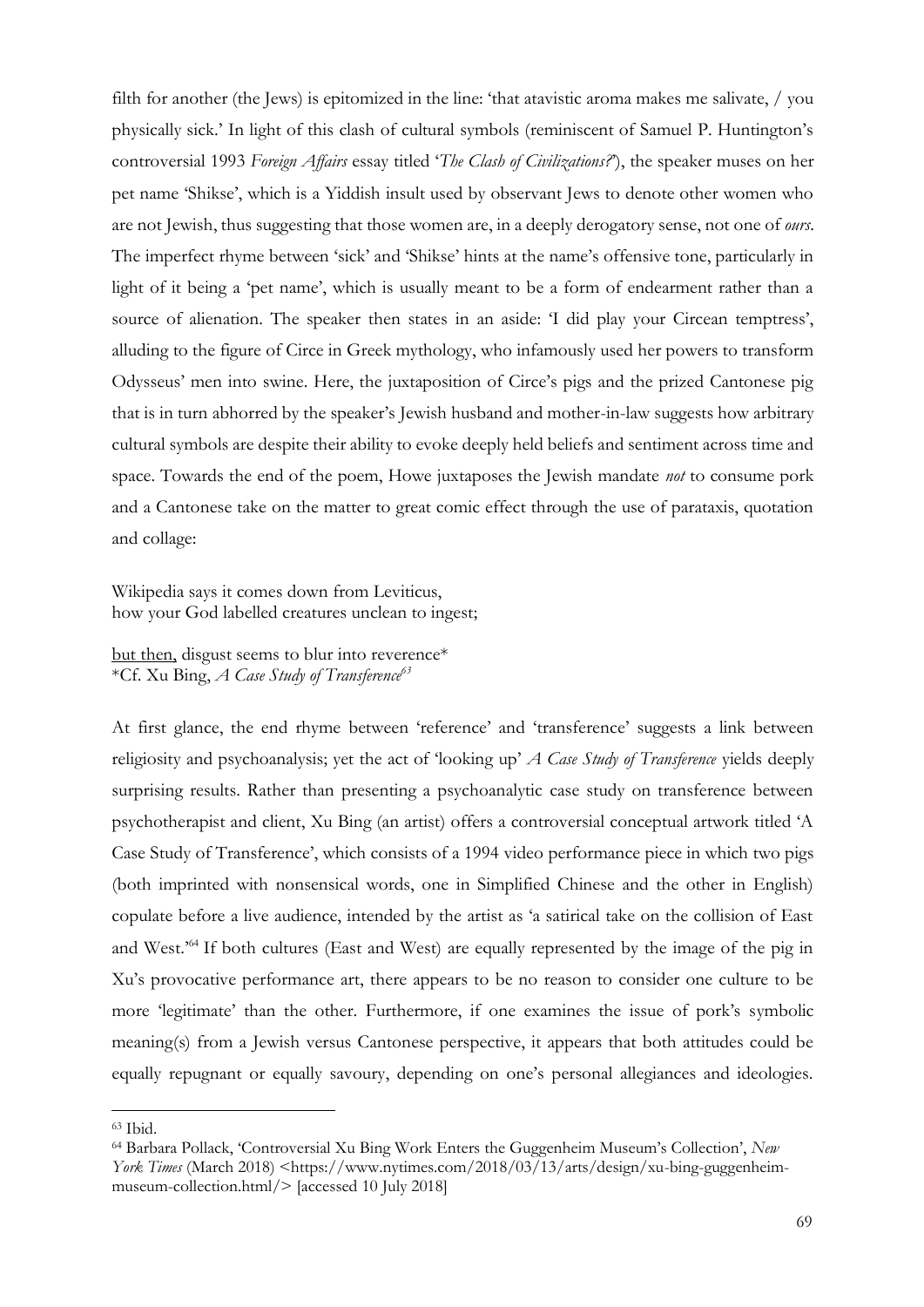Furthermore, Xu seems to imply that the mating of the two pigs (one imprinted with nonsensical English words and the other with senseless Chinese characters) will logically produce piglets free from blemish (since those ink stains are not genetically inherent to the pigs and have only been added onto their skin artificially by the artist). Is Howe therefore suggesting that aspects we might often consider to be inherent to a culture (e.g. hatred of pork, or even language itself) are a result of 'nurture' rather than 'nature', and thus are less inevitable or ingrained than we might presume? Ultimately, Howe leaves her reader to ponder a more 'open text' than the poem's lyric form might suggest, which, according to Lyn Hejinian, 'invites participation, rejects the authority of the writer over the reader and [...] speaks for writing that is generative rather than directive.<sup>'65</sup> While select critics have shown an appreciation of Howe's experimentation with form<sup>66</sup>, Howe observes in a conversation with the author of this thesis that her experiences of reading '*(d) Sucking pigs*' aloud to various audiences around the UK have not been met with the expected response: 'I've stopped reading those poems in the collection that are perhaps a bit "out there" […] the poem "Sucking pigs" was supposed to be funny, but people never laugh.' With such 'difficult' poems, Howe faces a conundrum – to read or not to read these aloud to audiences seemingly less receptive to work which seek to complicate notions of race, culture and poetic voice? Here, I wish to consider the following observation made by Hampson in puncturing the illusion of a homogenous readership:

> The reader of *fragmente* or *Talus* has quite different literary expectations from the person who reads poems in the *TLS* or the *London Review of Books*. There is, then, the paradox [...] that, if this tradition of the new is defined in terms of "countering formal expectations", it produces poetry which, in practice, is sought out by readers who would expect "challenging" texts, whereas those readers who would really be challenged by these texts are unlikely to engage with them.<sup>67</sup>

While Hampson seeks to describe the problematics of avant-garde poetics as pure formalist play, I wish to adapt his observation to note that the BAME poet who wishes to adopt an innovative poetics in her writing yet 1) does not claim to be an avant-garde poet, 2) is not read as such by

<sup>65</sup> Lyn Hejinian, 'The Rejection of Closure', *Poetry Foundation* (October 2009)

<sup>&</sup>lt;https://www.poetryfoundation.org/articles/69401/the-rejection-of-closure> [accessed 8 June 2018]

<sup>66</sup> The 2015 T.S. Eliot Prize Chair of Judges Pascale Petit notes in her comments that 'Sarah Howe's *Loop of Jade* shone with its startling exploration of gender and injustice through place and identity, its erudition, and powerful imagery as well as her daring experiment with form.' See 'Poet Sarah Howe wins TS Eliot prize', *BBC News* (January 2016) <https://www.bbc.co.uk/news/entertainment-arts-35284016> [accessed 10 October 2019]

<sup>67</sup> Robert Hampson, 'Producing the Unknown: Language and Ideology in Contemporary Poetry', in *New British Poetries: The Scope of the Possible*, ed. by Robert Hampson and Peter Barry (Manchester and New York: Manchester University Press, 1993), pp. 134–55 (p. 135).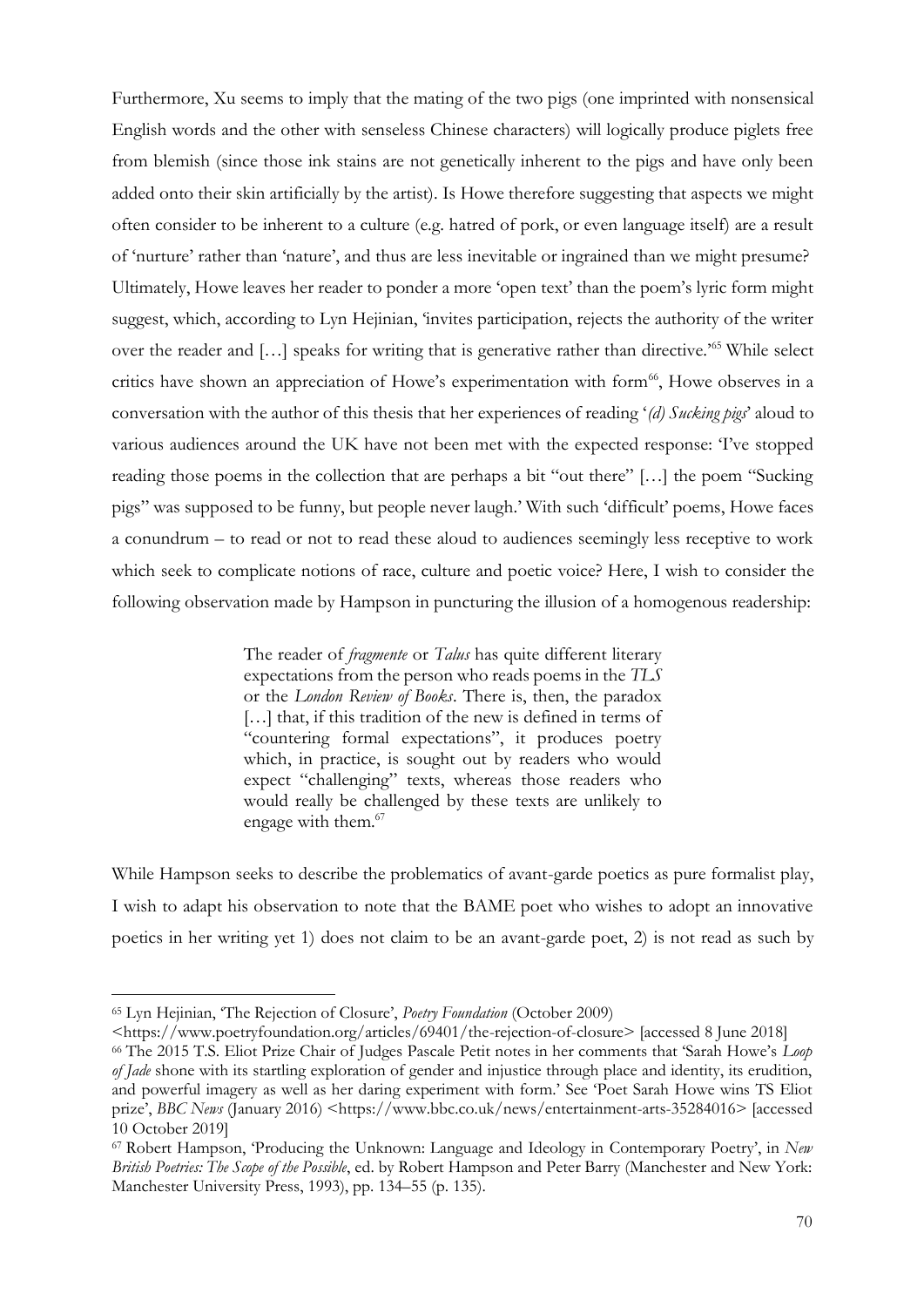literary critics who would rather Howe write more 'lyric' poetry than resort to 'linguistic excess' and 3) is a pioneer in terms of writing poetry in the UK from a positionality of Chineseness faces the profound difficulty of knowing precisely which 'formal expectations' to counter in her work.

In order to fully appreciate some of the specific cultural politics of verse which impact upon works written by Chinese poets in an Anglophone literary context, I have found Steven Yao's *Foreign Accents: Chinese American Verse from Exclusion to Postethnicity* (2010) to be deeply illuminating. In one of his chapters, he considers Pound's relationship to a 'poetics of Chineseness'<sup>68</sup> in the United States, and argues how, in the wake of the Chinese Exclusion Act of 1882 and concomitant discourses on the 'Yellow Peril' since the mid-19<sup>th</sup> century which depicted the Chinese coolie as possessing a remarkable 'nervelessness'<sup>69</sup> given his seemingly endless capacity for labour amid inhuman work conditions, Pound's '*Cathay* gives a comparatively sympathetic portrayal to a series of individual speaking Chinese subjects, each of whom displays an intense, if stylistically understated, emotionalism.' This marked the first time East Asians in the United States were introduced as speaking subjects within English literary verse, which opposed the prevailing xenophobic and racist attitudes towards the Chinese at the time. Despite its Orientalist tropes (i.e. conflating Chinese and Japanese as if they were indistinct languages, presenting Chinese culture as reified and timeless, and depicting a 'generic Oriental tonality in English'<sup>70</sup> that would contribute to stereotypes regarding what a Chinese poem ought to sound like on the page), Yao argues that '*Cathay* present[ed] a rare instance of "high culture" functioning to articulate a "counter-poetics" of difference'<sup>71</sup> in depicting the Chinese as a racialized subject in America. One ought to bear this in mind when appreciating Howe's use of parody in this next poem, titled '*(k) Drawn with a very fine camelhair brush*', which evokes Pound's *Cathay* even as it offers a clear critique of its Chinoiseries. I find Howe's reflections on her relationship to Pound useful in thinking through the poem's subtleties:

> I found *Cathay's* intuitively brilliant but sometimes linguistically ill-founded moves as a "translation" from the Chinese oddly enabling, not least as a way of navigating what sort of cultural space I might inhabit as a half-Chinese person who grew up not speaking Chinese: is it possible to recuperate a Chinoiserie-like "inauthenticity" – that being the way I sometimes think of myself and my Western reference points – at the same time as critiquing it?

<sup>68</sup> Yao, p. 39.

<sup>69</sup> Ibid., pp. 47.

<sup>70</sup> Yao, p. 51.

<sup>71</sup> Ibid., pp. 49.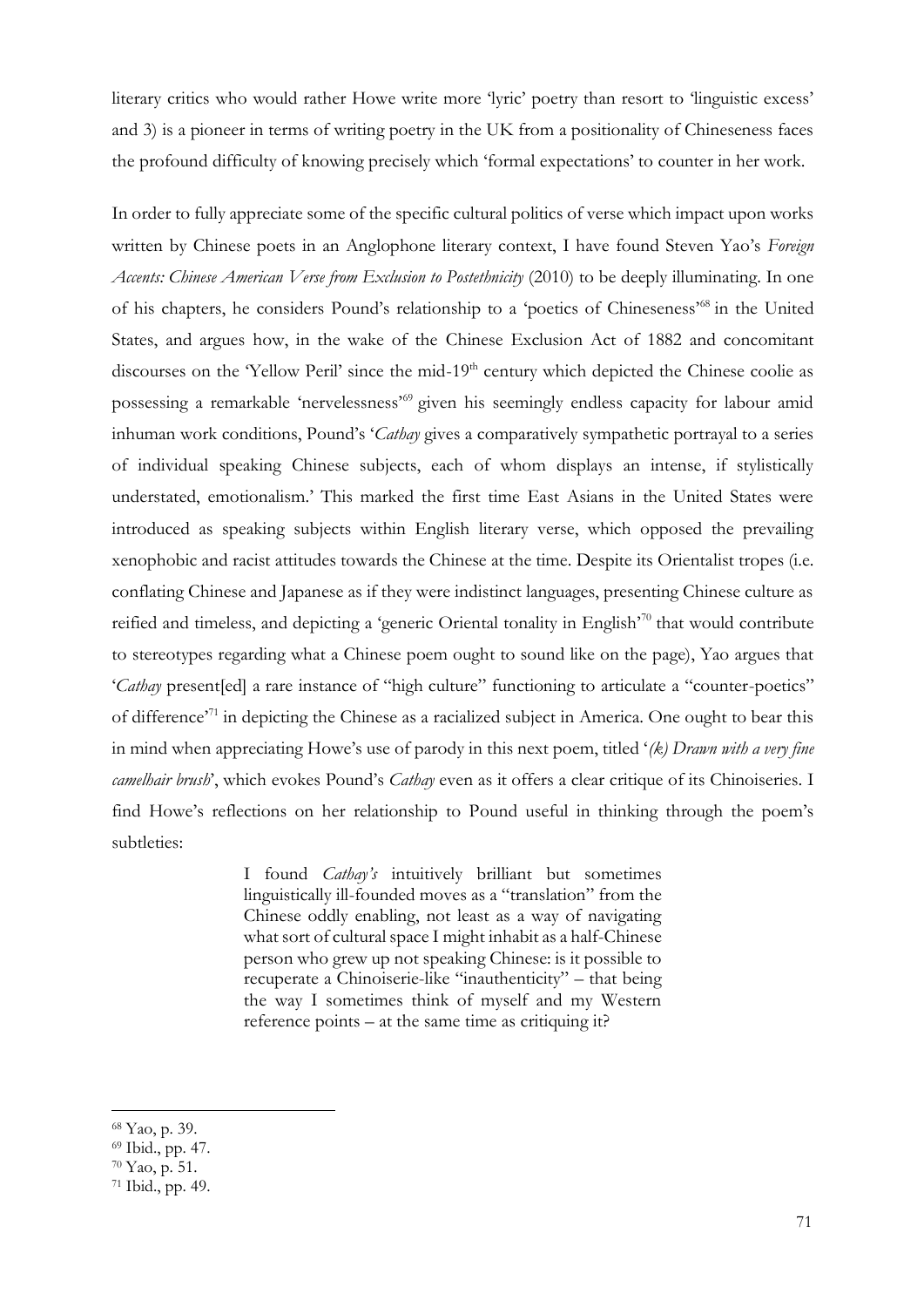Howe's use of the word 'inauthenticity' speaks to her awareness of the false conundrum which troubles the BAME poet: how to appear 'authentic' on the page, if such a thing even exists? The assumption is often that one needs to have access to a certain language and cultural heritage in order to speak 'authentically' from a racialized perspective, but this once again reinforces the problematic notion of a pure 'cultural essence' which certain individuals possess while others do not. In the above quote, Howe suggests that to attempt to explore her Chineseness as someone who does not speak Chinese is to enact a Poundian form of Chinoiserie, even as she reflexively critiques this poetic (and personal) gesture via a parody of Pound's *Cathay*, as seen in the excerpt below:

Late spring. A scholar sits in his study. After much contemplation he lends his brush the ideal pressure – leaves his mind there, on the paper.

 $\left[\ldots\right]$ 

A hand, a brush, its inclination – so involved in an anchoring of sign to thing so artful that we, like the Jesuits, might forget

words' tenuous moorings

## $\left[\ldots\right]$

Our scholar reclines, as the sun burns out over shaded water; greets the moon with a flask of clear, sweet wine – drinks her health – and falls asleep reflecting how he must write a poem about the dragonflies, their perfect ligature of colour and motion – to wake hours later, cheek wet with morning, to discover his badly knotted skiff

had disappeared downstream<sup>72</sup>

While those wary of 'Re-Orientalism'<sup>73</sup> might be loath to risk re-inscribing an ahistorical and timeless Chinese landscape, I argue that we must once again be attentive to the poem's productive 'difficulties'. In this poem, the speaker is an omniscient narrator who includes the reader in his tale with the use of the pronoun 'we', akin to Pound's speaker in one of his most famous *Cathay* poems,

<sup>72</sup> Howe, *Loop of Jade*, p. 39–41.

<sup>73</sup> Lisa Lau, 'Re-Orientalism: The Perpetration and Development of Orientalism by Orientals', in *Postcolonial Studies: An Anthology*, ed. by Pramod K. Nayar (Oxford: Wiley Blackwell, 2016), pp. 110–24 (p. 110).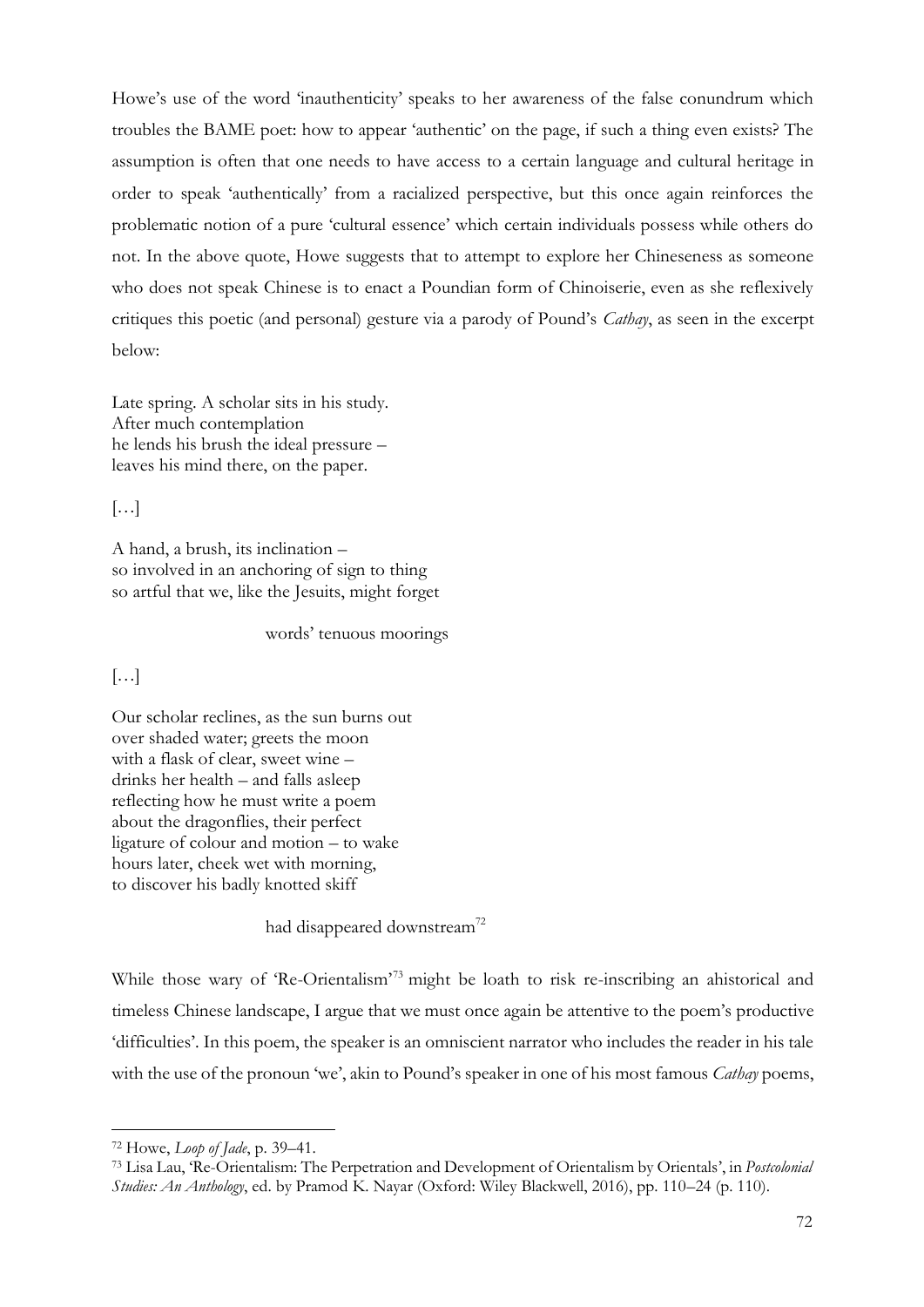'Song of the Bowmen of Shu', whose speaker observes: 'Here we are, picking the first fern-shoots / And saying: When shall we get back to our country?'<sup>74</sup> It is noteworthy that in the case of Pound's poem, the 'we' gestures at a homogenous ethnic group, presumably the Chinese, while Howe's use of the collective 'we' appears to be more racially inclusive: 'that we, like the Jesuits, might forget / words' tenuous moorings.' Furthermore, Howe's careful positioning of her scholar vis-à-vis the narrator is necessary for her critique of language's perceived ability to deduce (and reduce) the world to a state of transparency, as she writes: 'A hand, a brush, its inclination – / so involved in an anchoring of sign to thing / so artful that we, like the Jesuits, might forget / words' tenuous moorings.' Howe is eager for us to question this call to a simplistic, knowable, and 'authentic' identity. As such, she invites us to interrogate this presumed link between 'sign' and 'thing' through allowing misfortune to befall her self-satisfied scholar, who eventually 'falls asleep / reflecting how he must write a poem / about the dragonflies' (in a subtle nod to Robert Hass' 'Dragonflies Mating', one of Howe's favourite poems), and subsequently awakens 'to discover his badly knotted skiff / had disappeared downstream.' Here, the scholar's lost 'skiff' is a playful metaphor and pun on the aforementioned 'tenuous [mooring]' between 'sign' and 'thing', easily untethered, quickly lost to the relentless flow of water, which – in *Loop of Jade* – stands for that which simultaneously divides and connects cultures, peoples and places. Also, while the poem begins with what might appear to be a stereotypical Chinese scholar from ancient China, I wish to note that the scholar's contemplation of (Hass') dragonflies could hint at the possibility of a mixed-raced scholar, somewhat akin to Howe.

To return to Steiner's various modes of literary 'difficulty', the poem '*(g) Stray dogs*' presents another instance of 'contingent difficulty', since not many readers are necessarily familiar with or wellversed in Pound's *Cantos*. Pound's autobiographical background presents itself as a kind of 'modal difficulty' which the reader must also contend with – how is one to approach a poem which, in some ways, elicits sympathy for a distinguished poet-cum-Fascist sympathizer? Once again, Howe relies on the reader to ensure 'that one's homework is done'<sup>75</sup>, dropping us *in medias res*: 'To think again of Pound, bared to the sky at Pisa. / The traitor's cage they built for him specially. 6x6 ft / of airstrip mesh & dust.'<sup>76</sup> Historically, Pound suffered from a mental breakdown whilst housed in a 6x6 foot outdoor steel cage, in which he was kept for weeks by the US military on charges of treason. The form of Howe's poem resembles this cage – a block of dense, rectangular prose poetry in which language itself becomes highly compressed in a situation mimetic of Pound's predicament:

<sup>74</sup> Ezra Pound, *Cathay* (New York: New Directions, 2016), p. 18.

<sup>75</sup> Steiner, p. 265.

<sup>76</sup> Howe, *Loop of Jade*, p. 29.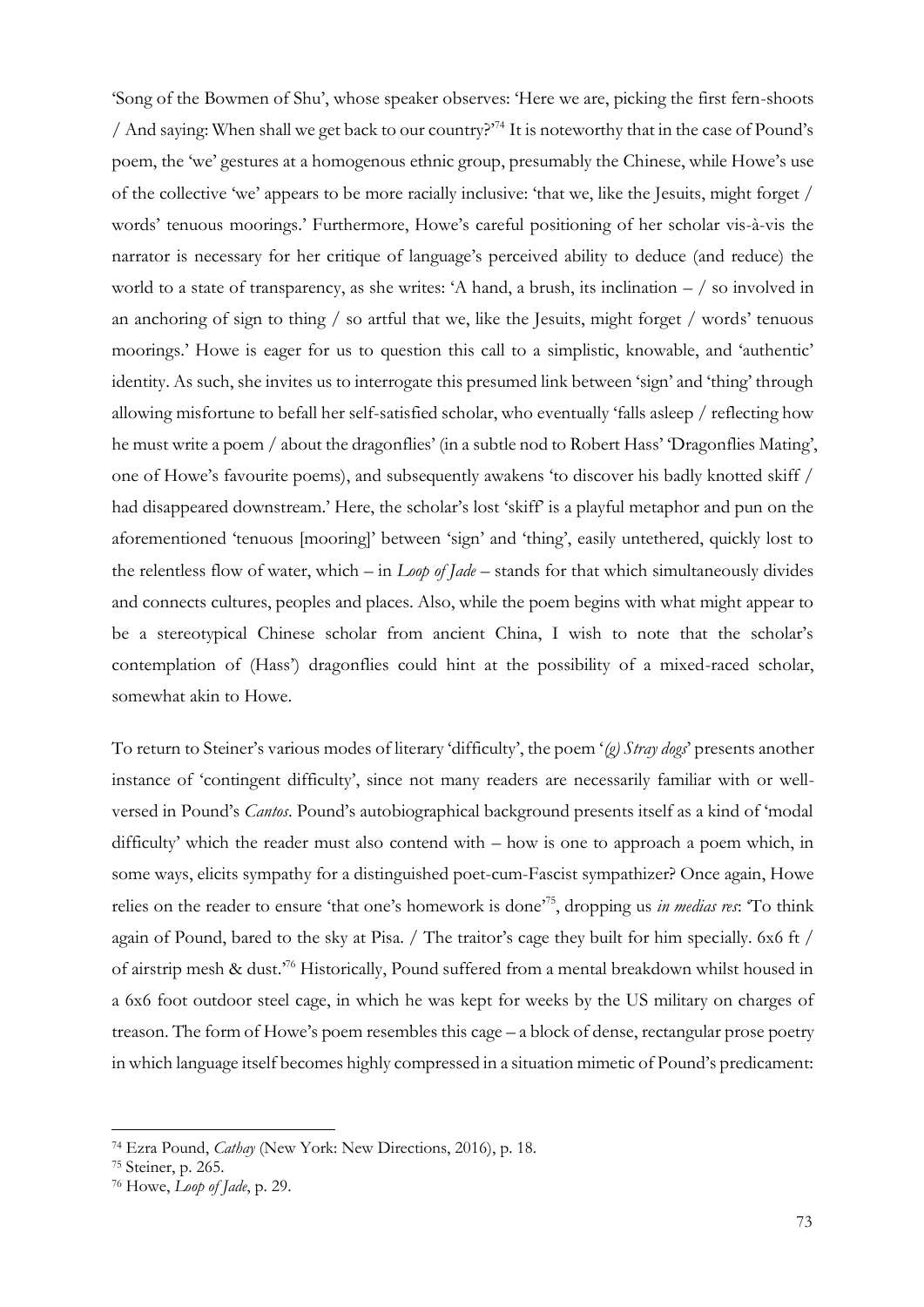words such as 'regulations' become 'reg'lations' <sup>77</sup> , while the conjunction 'and' is replaced throughout by ampersands. Both historically and within the realm of the poem, Pound's only salvation is 'his dog-eared / Confucius: he'd slipped it in his slacks' side pocket / that day at the house, a rifle butt pounding the door. / As he flicks through the *Analects*, his hand starts to / tremble.'<sup>78</sup>

This poem is particularly complex because it takes poetic and political risks by 'ventriloquizing Pound, who was ventriloquizing Li Po.'<sup>79</sup> Writing in the *New Yorker*, Louis Menand notes the dangers of having a parody lost on its intended audience: 'Not everyone gets the joke: if you don't already know about the peach, you won't laugh at the prune.'<sup>80</sup> In this poem, Howe's speaker parodies Pound's relationship to Confucius: Pound's recollection of 'Kung' (Confucius) standing at the city gate and being mocked by strangers is akin to the speaker conjuring Pound up in her mind's eye and wondering at his predicament, seemingly out of nowhere: 'To think again of Pound, bared to the sky at Pisa.' The action is multi-layered, such that the reader stands firmly outside the text, looking in on the speaker who is in turn looking into her mind's eye at an imagined Pound who is conjuring up Confucius in his mind's eye. This tunnelling effect has the potential to alienate a less patient reader; however, this 'ontological difficulty' presented by a non-linear narrative which spans multiple cultures and centuries reflects yet again Howe's claim to a complex poetic lineage. Toward the end of the poem, the image of a pitiful Pound reading Confucius whilst '[squatting] at his crate-cum-desk<sup>,81</sup> given to him by a black man and writing the words: '*Pull down thy vanity*'<sup>82</sup> (Canto LXXXI) is disconcerting to the reader, who is invited to view Pound as an anti-Semitic yet tragi-comic figure. Once again, Howe is careful to situate Pound within a specific historical context, suggesting perhaps that the *Cantos* (for all its faults and limitations) ought to be read in a contextualized manner when one assesses its impact and legacy on Anglo-American verse. The metaphor of Pound as a 'beaten dog' (taken from the epigraph of Howe's poem, where she quotes Pound's Canto LXXXI: '*Thou art a beaten dog beneath the hail'*) resurfaces towards the end of the poem, a slur which Kung Fu-tzu (Confucius) receives (in the speaker's version of Pound's mind) with serenity: 'Look at this man here, he has a face like a lost dog!'<sup>83</sup> While Pound's imagined Confucius does not object to such racist speech, the reader is left to wonder whether Confucius'

<sup>77</sup> Ibid.

<sup>78</sup> Ibid.

<sup>79</sup> Howe, 'The Sound of Her Voice: Sarah Howe Interviewed by Lily Blacksell', *Boston Review*.

<sup>80</sup> Louis Menand, 'Parodies Lost', *New Yorker* (2010)

<sup>&</sup>lt;https://www.newyorker.com/magazine/2010/09/20/parodies-lost> [accessed 30 September 2017]. <sup>81</sup> Howe, *Loop of Jade*, p. 29.

<sup>82</sup> Ibid.

<sup>83</sup> Ibid.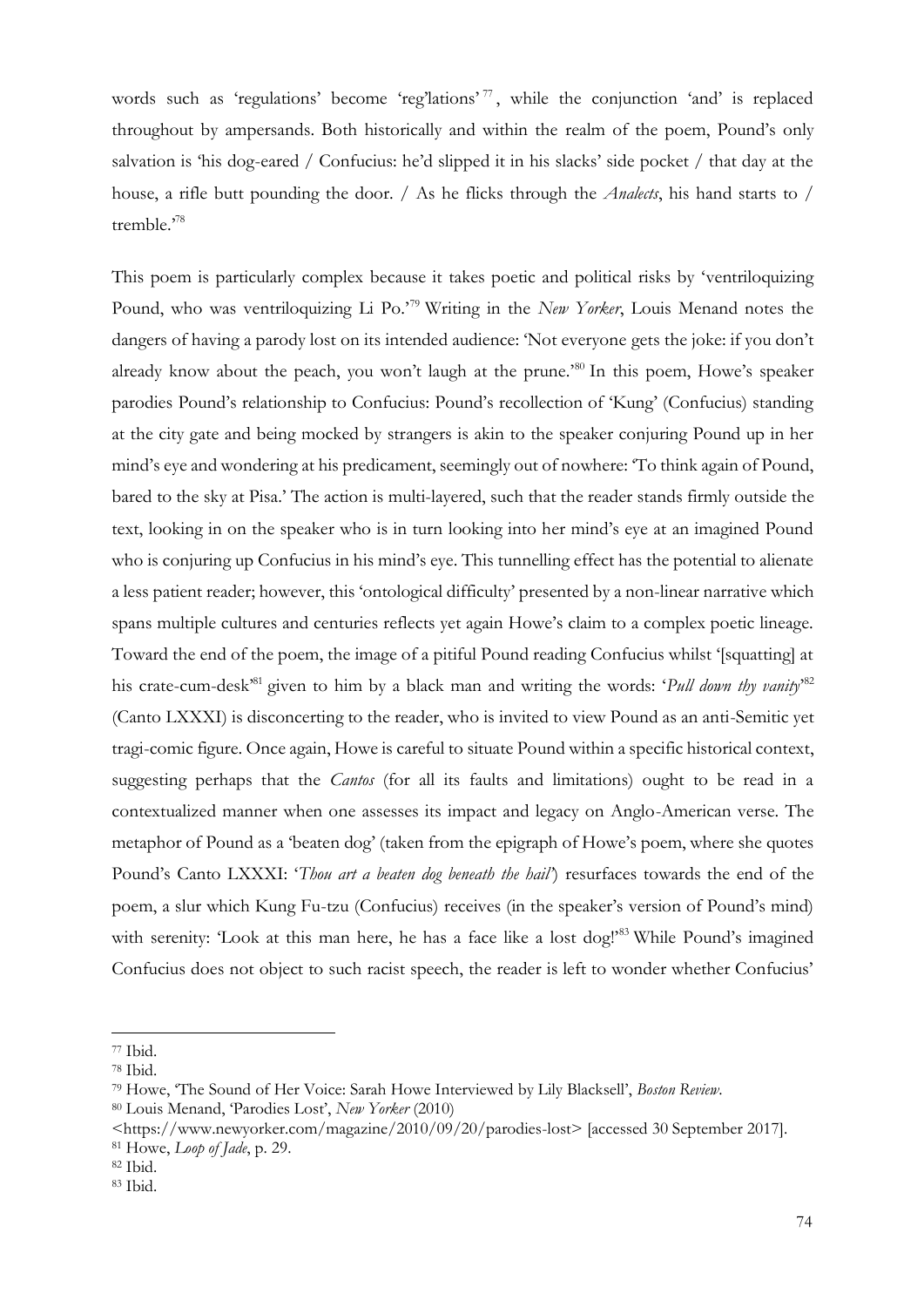virtuosity inspired Pound to reflect upon his fascist ways ('No longer blithely ranting on Rothschilds as in his radio days<sup>84</sup>)? Here, the speaker offers no additional social commentary; she merely stands outside the historical drama and allows Confucius to have the last word ('yes, that's quite correct<sup>85</sup>). In contrast to the conventional lyric which tends towards epiphany, Howe's prose poem effectively draws the polyphonic voices of Pound and Confucius together across time and space through her use of allusion, juxtaposition and collage, which in turn allows for what Capildeo terms 'a poetics of reverberation and minor noise.'<sup>86</sup>

## *'Those tender quills wrote of their mystery'*

Howe's skilful use of various modes of intertextuality throughout *Loop of Jade* allows her speakers to effectively interrogate complex subjects such as language, culture and identity in a manner which does not settle for the false compromises of 'authenticity' or 'readability'. Instead, Howe's speakers resist being typecast as the effeminate or suffering Other by embodying a decidedly complex subjectivity at every turn. In the hands of a lesser poet, many of the poetic and political risks which Howe's poems attempt might have come across as forced or clichéd; in *Loop of Jade*, the reader is masterfully offered a 'difficult' yet necessary depiction of what it means to be British-Chinese in the aftermath of Empire. Through close reading a few key poems from Howe's central Borges sequence, I have demonstrated Howe's ability to juxtapose unlikely subjects and images in order to complicate existing cultural representations of non-Western identities and cultures within contemporary British poetry. Howe's lyricism needs no defence (the poems 'Loop of Jade', 'Crossing from Guangdong' and 'Islands' have all received much deserved critical praise); as such, I have sought instead to use this chapter to highlight Howe's more linguistically innovative approaches through the use of allusion, collage, understatement, parataxis and parody. Criticisms of 'the lyric' made by avant-garde poets remain largely inattentive to the complications faced by marginalised poets (in terms of race, gender, sexuality, class and disability), many of whom face the harsh reality of not being seen as part of the 'all' of citizenry which White gestures at, let alone being 'understood by "all'" within the field of English literature, which has historically been rife with unspoken exclusions. What is equally undesirable, however, is the current phenomenon of literary critics privileging 'a mainstream lyric mode that normalizes difference by fetishizing and orientalizing BAME poets for a "universal reader"<sup>87</sup> who is often presumed to be white. This latter problem is precisely what I sought to highlight at the beginning of this chapter: how literary review

<sup>84</sup> Ibid.

<sup>85</sup> Ibid.

<sup>86</sup> Vahni Capildeo, 'Letter Not from Trinidad', *PN Review*, 221 (2015), 5–6 (pp. 6).

<sup>87</sup> Parmar, 'Not a British Subject', *LA Review of Books*.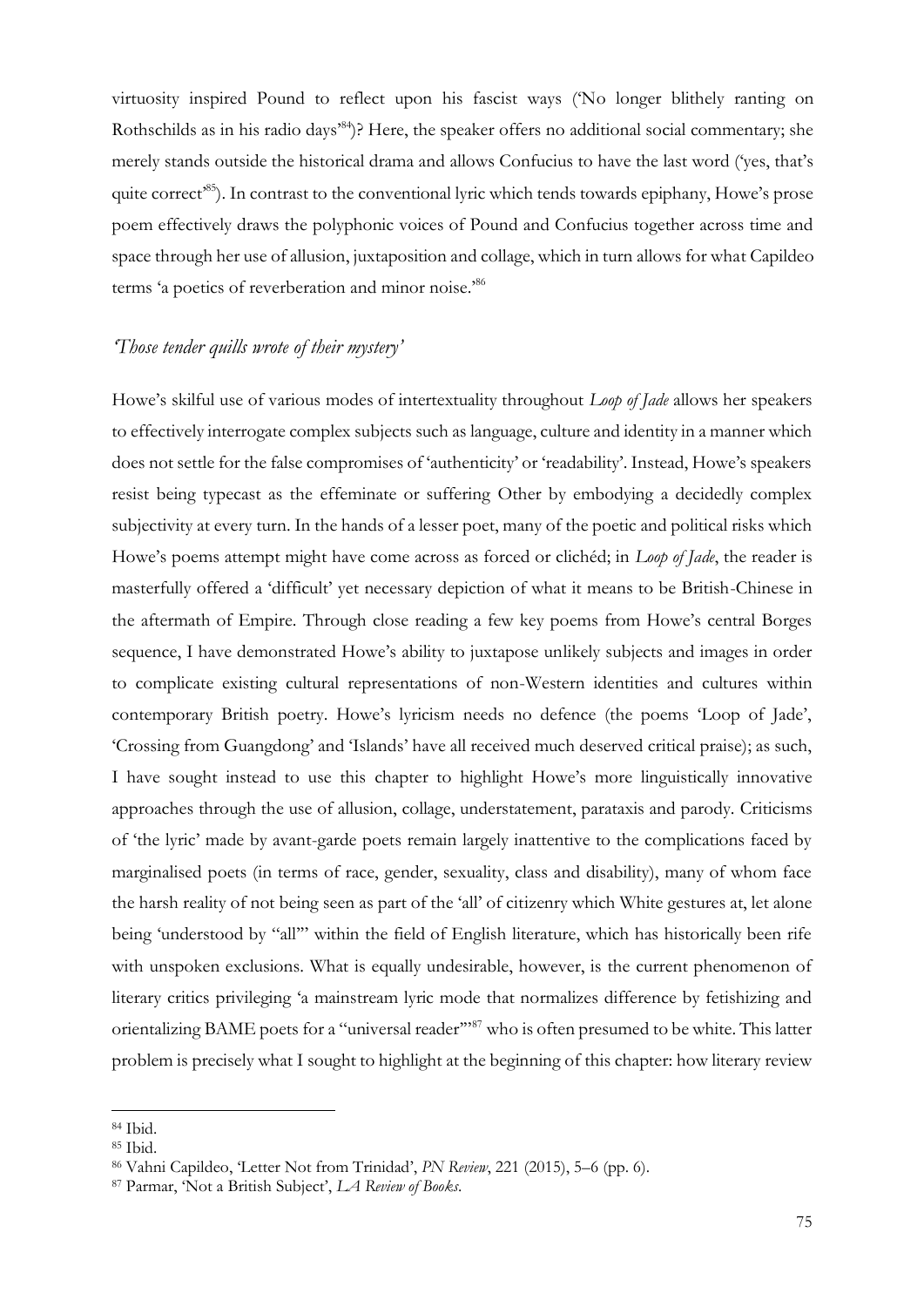culture in the UK continues to perpetuate problematic expectations that the BAME poet either portray herself as 'authentically' traumatized as the suffering Other, or else come across as the perfectly assimilated migrant who is defiant yet empowered.

It is clear that Howe's work does not fall entirely into the avant-garde, nor does it read strictly as a collection of lyric poems. Rather, *Loop of Jade* bears testament to the fact that to construct a complex subjectivity as a BAME poet can and should be construed as a radical and innovative act, particularly if we consider how Howe remains the first British-Chinese poet to attain a level of literary success unprecedented across both mainstream and avant-garde poetic camps in the UK. In terms of Howe's renderings of identity, culture and place throughout *Loop of Jade*, I concur with Capildeo, who states in an interview with Parmar that 'I admire Sarah Howe […] for being able to mention things that of course are there, mixed into home. [She] reclaim[s] "exotica" as the quotidian.'<sup>88</sup> Ultimately, I contend that the complex reception surrounding Howe's work after *Loop of Jade* won the 2015 T.S. Eliot Prize reflects the (white, male) critic's persistence in '[reading such] work through a hermeneutic of authenticity […] [thereby performing] a *de facto* reification of the categories [of] "ethnicity", "identity" and "experience", which ought to be resisted by poets and critics alike. Rather than providing the reader with 'ready legibility […] and the presumption to linguistic transparency'<sup>89</sup> , *Loop of Jade* charts new territory within British contemporary poetry by enacting Carrie Noland and Barrett Watten's rejection of 'a single cultural logic'<sup>90</sup> within the poetic avant-garde, for 'in an emerging global culture, it is obvious that a radical innovative poetics must significantly reflect on its cultural location and address rather than rely solely on what Charles Olson termed "radical formal means".<sup>91</sup> I also concur with Lisa Lowe, who rightly contends that 'how ethnicity is imagined, practiced, [and] continued is worked out as much between ourselves and our communities as it is transmitted from one generation to another.'<sup>92</sup> In *Loop of Jade*, Howe's skilful deployment of various Steinerian forms of literary 'difficulty' allows her to successfully convey the historically contingent, imaginative and fluid nature of her cultural identities and concomitant poetics.

<sup>88</sup> Sandeep Parmar, '*The Wolf* Interview: Vahni Capildeo', *The Wolf*, 34 (2010), 54–61.

<sup>89</sup> Yao, p. 263.

<sup>90</sup> Carrie Noland and Barrett Watten, 'Introduction', in *Diasporic Avant-Gardes: Experimental Poetics and Cultural Displacement*, ed. by Carrie Noland and Barrett Watten (New York: Palgrave Macmillan, 2009), pp. 1–30 (p. 14).

<sup>91</sup> Ibid.

<sup>92</sup> Lisa Lowe, 'Heterogeneity, Hybridity, Multiplicity: Marking Asian American Differences', in *Literary Theory: An Anthology (Second Edition)*, ed. by Julie Rivkin and Michael Ryan (Oxford: Blackwell Publishing, 2004), pp. 1031–50 (p. 1034).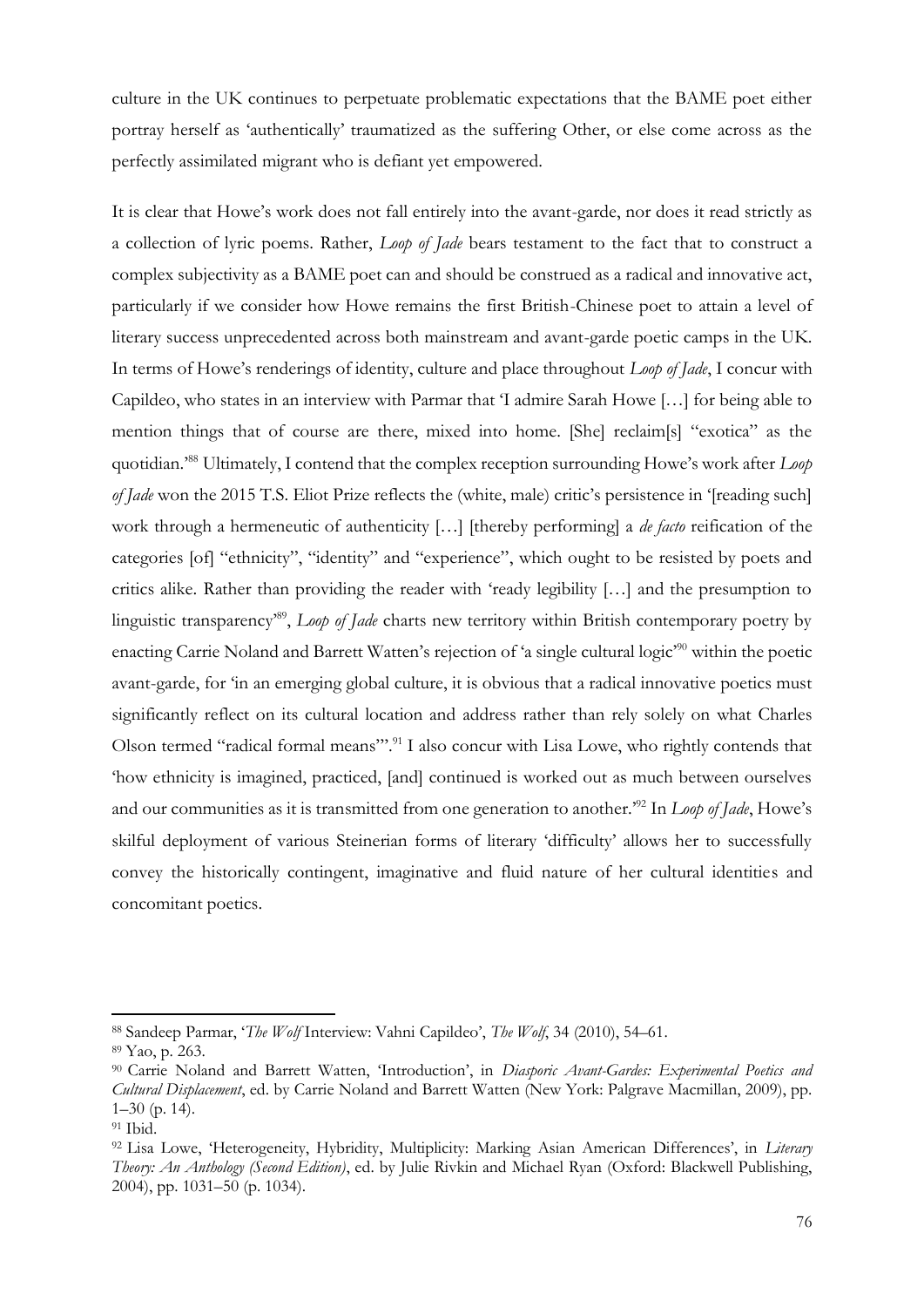# Conclusion

#### *'My Mother's Fables': Memory, Fragments and Myth*

In this final chapter, I will turn to an examination of my own debut collection – *Flèche* – which was written concurrently as this critical thesis was being produced. There are several key strands to my creative work that I wish to highlight in relation to the poetry of Howe, Miller, and a few other queer poets within the Chinese diaspora, particularly in terms of my creative exploration of my mother's experience of the Cultural Revolution, which took place in China during the 1960s–70s; my complex relationship to the English language as a bilingual speaker of English and various Chinese languages (Cantonese, Mandarin Chinese and Shanghainese) who writes poetry and literary criticism solely in English; and my ongoing experiences of homophobia and racism as a queer, BAME poet who has lived for ten years in the US and the UK respectively, and who currently calls both London and Hong Kong home. In 'Cultural Identity and Diaspora', Stuart Hall observes that 'the past continues to speak to us. But it no longer addresses us as a simple, factual "past", since our relation to it, like the child's relation to the mother, is always already "after the break". It is always constructed through memory, fantasy, narrative and myth.<sup>1</sup> In an interview with Claire Tyrrell-Morin, Howe reflects similarly on the difficulties of accessing her mother's past through any means other than her creative imagination:

> If [*Loop of Jade*] has any message, it's that the reality behind these things is hard to access, even when you go back to the place [where certain events occurred]. There's always this overlaying of imagination and memory, and distortion. And that's why these needed to be poems rather than memoir, say, because in my family history, there is so much uncertainty and blankness, and a point beyond which I just can't go back. Into that gap flooded Chinese history and myth, and the folk tales that I tell in the poems, which get mixed up and bound up with my mum's past.<sup>2</sup>

Reading *Loop of Jade* in 2015 allowed me to begin the complex journey of accessing my mother's past (and in many ways, my own) through writing poems which stem from a confluence of Hall's notion of 'memory, fantasy, narrative and myth', specifically by recalling the multiple stories which

<sup>1</sup> Stuart Hall, 'Cultural Identity and Diaspora', in *Colonial Discourse and Postcolonial Theory: A Reader*, ed. by Patrick Williams and Laura Chrisman (New York: Columbia University Press, 1994), pp. 227–37 (p. 226). <sup>2</sup> Claire Tyrrell-Morin, 'Prize-winning Hong Kong-born Poet Sarah Howe Makes Verse of City's Basic Law', *South China Morning Post Magazine* (July 2016) <https://www.radcliffe.harvard.edu/news/innews/prize-winning-hong-kong-born-poet-sarah-howe-makes-verse-citys-basic-law/> [accessed 24 May 2018]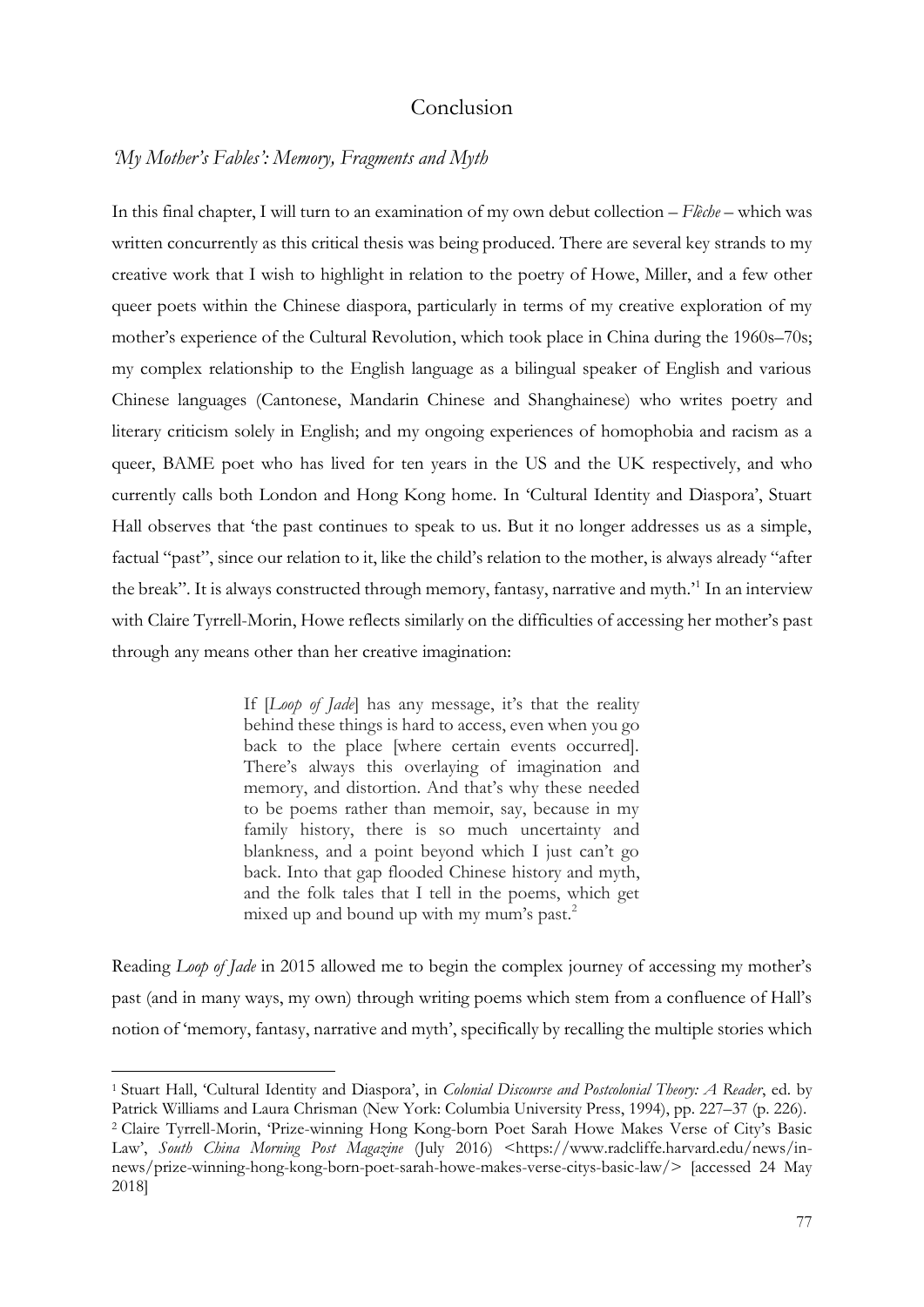my mother had told me about growing up in Shanghai during my own childhood. These are narratives which I have rendered creatively from memory as poetry, from the perspective of an adult who acknowledges both the recollections she is able to muster, as well as the inevitable gaps, ambivalences and silences that remain. In my debut collection's central poetic sequence, I write about my mother's experience of fleeing from Shanghai to Hong Kong (a former British colony until 1997) in her early twenties following the upheavals of the Cultural Revolution, and how her relationship to history, loss and cultural identity has since led me – as a poet – to reckon with intergenerational trauma and its myriad of attendant griefs.

In an essay titled 'Making Space for Grief', Miller writes: 'I thought about my mother, but there was no narrative – no story. There was just the overwhelm.<sup>33</sup> Later, he observes, 'we [writers] are in the business of creating spaces for grief. There are not many people who do this kind of work, who are willing to face such bleak visions and write it down, and so we must.<sup>24</sup> I learnt about my mother's traumatic experiences through the tales she told me, except that these were not neat narratives, but rather, fragmented versions of Miller's 'overwhelm' that she would repeat to me over breakfast, lunch or dinner, or late at night in a Kafkaesque version of a bedtime storytelling. Trauma theory and medical research elucidates what the living do with the wars and conflicts they have endured; in *Trauma: Explorations in Memory* (1995), Cathy Caruth contends that 'to be traumatized is […] to be possessed by an image or event'<sup>5</sup> , an argument echoed in Bessel Van Der Kolk's seminal book *The Body Keeps the Score* (2015), in which he observes how 'people with PTSD are unable to put the actual event, the source of those memories, behind them […] the sensations, thoughts and emotions of the trauma [are] stored separately as frozen, barely comprehensible fragments.'<sup>6</sup>

Van Der Kolk goes on to note that what often results from such trauma is 'the compulsion to repeat<sup>77</sup> – either through actions or verbalization – and I found this to be true of my mother, specifically through her repetitive telling of specific traumatic incidents relating to her childhood and teenage years. On a linguistic note, I was often told these stories in an intermingling of Cantonese, Mandarin Chinese and Shanghainese, since these are the Chinese languages which my mother (and I) both speak. As such, the creative challenge I faced during the process of writing my collection was the need to translate my mother's experiences into my chosen language as a poet: English. In my collection's opening poem, I drew inspiration from two poems in particular from

<sup>3</sup> Kei Miller, *Writing Down the Vision: Essays & Prophecies* (Leeds: Peepal Tree Press, 2013), p. 70. <sup>4</sup> Ibid.

<sup>5</sup> Cathy Caruth, *Trauma: Explorations in Memory* (Baltimore: John Hopkins University Press, 1995), p. 5.

<sup>6</sup> Bessel Van Der Kolk, *Trauma: Explorations in Memory* (New York: Penguin Books, 2015), p. 182.

<sup>7</sup> Ibid., pp. 32.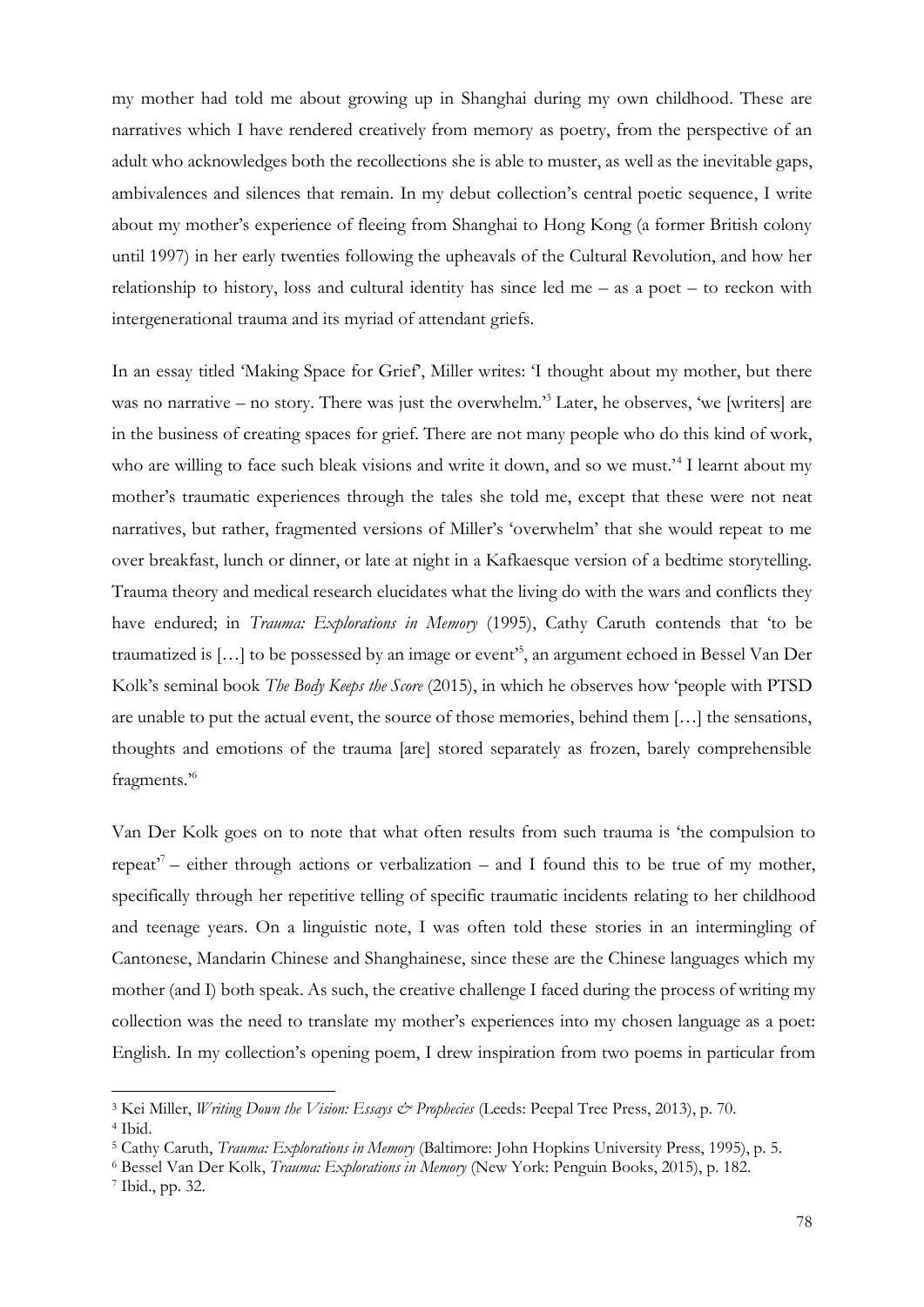Howe's *Loop of Jade*: 'Embalmed', from her central Borges sequence, which features tercets in the form of a prose poem, a form which I also adopt in my poem, and her title poem 'Loop of Jade', a fragmented prose poem in which Howe recalls what her mother used to narrate on certain nights 'without / prelude or warning, about her growing up. Then her words / feel pulled up from a dark and unreflective well – willed and unwilled.'<sup>8</sup> Through drawing formally and thematically from Howe's work, I wrote the following stanzas, excerpted from the poem titled 'My Mother's Fables":

### *In Love and in War*

There was a boy who loved my mother so much he hid his steamed bun in the haystack, told her to eat while he did her share of hard labour, urged sleep when the sun hung high at noon. She called him *Pumpkin* since she missed the gourd's reassuring weight, the land as starved as she was.

#### *Red Night*

Animals crowded the bathtub, which became God's ark, the night the flood came. The Guards took everything deemed *bourgeois*: a ceramic teapot, a mechanical watch, and my grandfather, who refused to be saved. My grandmother believed in God: she forgave their fists, called them *sons*.

#### *My Grandfather's Heart*

A beating thing. A delicate muscle stops its cyclical motion, crushed by too much terror. He was only admitted to the workers' hospital after a former employee lied, claimed him as one of their own. An eleven-yearold sprints towards her father in a blood-lit *mise en scène*: a scripted tragedy.

#### *That Child is My Mother*

Listen: there is no measure for the tempo of grief. My mother would raid the fridge at midnight for a salted egg, some pickled carrots. I didn't know we were now safe in a different city, a different year. Once, during a bedtime storytelling, she sobbed till I cried for help, but father was asleep.

For this poem, I also drew inspiration from Miller's depiction of the Jamaican landscape in the aftermath of colonialism and slavery: how an articulation of trauma can nonetheless be suffused with natural imagery that does not relinquish its ties to beauty, as in his poem xviii. in *The Cartographer Tries to Map a Way to Zion*: 'how a woman stumbles through the hurting / night, blade wedged into her back; how birds / and bullets pack the purple band of evening / and sing the sky

<sup>8</sup> Howe, *Loop of Jade*, p. 13.

<sup>9</sup> Mary Jean Chan, *Flèche* (London: Faber & Faber, 2019), p. 3.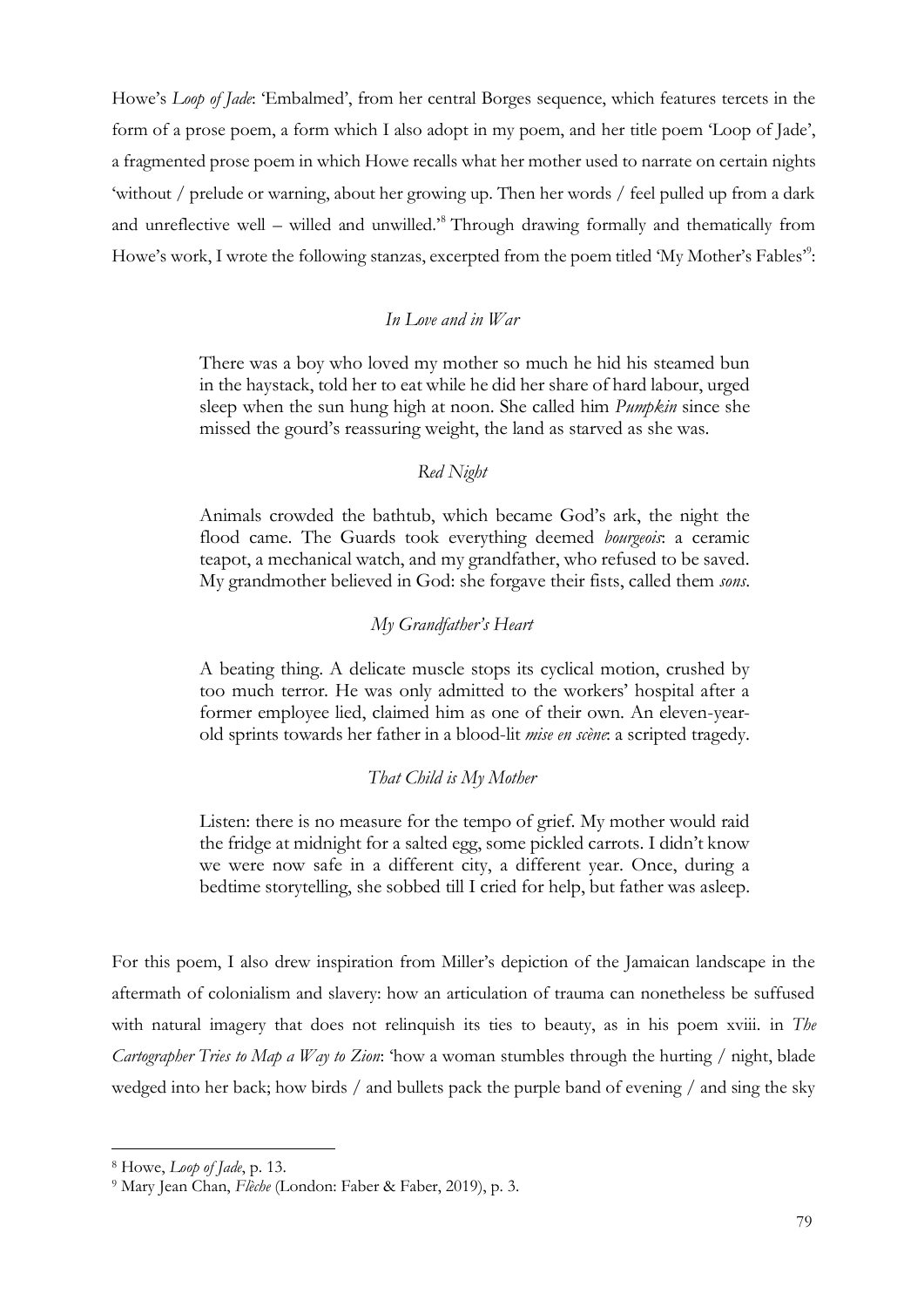to black.'<sup>10</sup> In the second poem in my collection, I drew on Miller's brilliant use of dramatic monologue to explore the grief of a woman whom I have never met or known, but who profoundly affected my mother's life as a child. The key aspect of this poem which I struggled with the most was deciding on the point of view, since the memory I wish to depict is not mine, but my mother's. From an intergenerational perspective, my understanding of what happened on this particular day in 1953 is, in Howe's words, something 'unreachable across / the water, as planets circling in the night.'<sup>11</sup> In my poem titled 'Wet Nurse'<sup>12</sup>, my speaker embodies the imagined perspective of a woman who lovingly raised my mother for over a decade, all the while suffering from her tragic decision to abandon her own daughter so as to gain employment as a wet nurse in Shanghai:

[...] The baby sees no problem with two mothers. The father adores her at a distance. Sixth child, third daughter, beloved one. Some nights, I long for a landslide in the mind, so I might bury the moment I abandoned my daughter at the station the morning of her birth, weak from blood loss and fearful that *a wet nurse with child will never find work*. Now, when the baby smiles up at me, another brushes my breast with its lips.

# *'Written in a Historically White Space': Race, Language and Poetics*

As a Chinese poet writing solely in English, I am concerned with depicting my complex relationship to a language which I diligently learnt at school but never used at home, partially as a result of the enduring legacy of colonial education in Hong Kong. As such, I am fascinated by Miller's rastaman, who offers the European cartographer 'a nyabinghi beat', which the rastaman calls 'a heartbeat riddim', as opposed to the Western iambic pentameter which the 'mapmaker's heart is / familiar with<sup>'13</sup>. As the rastaman drums on, he wonders:

Is dis the outlawed measure – DUP-DUP-dudududu-DUP-DUP the riddim of cutlass and cane DUP-DUP-dudududu-DUP-DUP the terrible measure of hurricanes?<sup>14</sup>

('xvii. in which every song is singing Zion')

<sup>10</sup> Miller, *The Cartographer*, p. 43.

<sup>11</sup> Howe, *Loop of Jade*, p. 58.

<sup>12</sup> Chan, *Flèche*, p. 5.

<sup>13</sup> Miller, *The Cartographer*, p. 40.

<sup>14</sup> Ibid.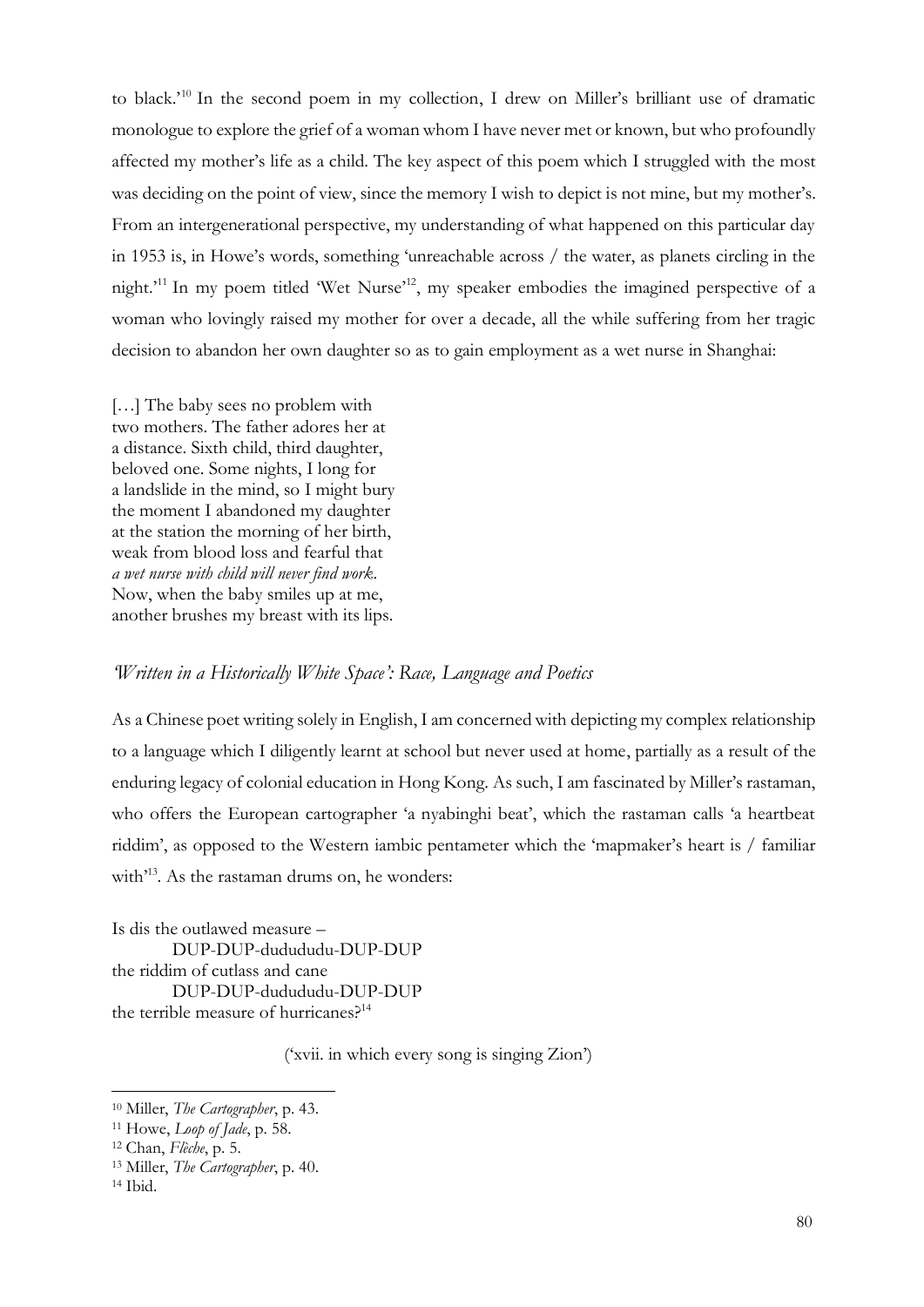The phrase 'terrible measure of hurricanes' recalls Braithwaite's oft-cited dictum that 'the hurricane does not roar in pentameter' <sup>15</sup>, an acute and poignant observation which galvanized me to scrutinize my received notions of the English language back in 2014, having been told on multiple occasions by esteemed white British poets that the iambic pentameter provides a rhythm which perfectly mirrors the human heartbeat. In addition to being increasingly sceptical of such Eurocentric beliefs, I have also become aware of some of the prejudiced views which Hong Kong-Chinese people have inherited from their former colonizers, such that the Queen's English is routinely revered above our local language (i.e. Cantonese), which has a rich linguistic history dating back to dynastic times. In my poem 'let them know'<sup>16</sup>, I lament the fact that intra-Chinese prejudice is a postcolonial legacy which continues to affect Hong Kong, and that my mother (as someone who was born and raised in Mainland Chinese) has been a victim of microaggressions meted out by those Hong Kong citizens who see no problem in adhering to colonial linguistic hierarchies:

 $\left[\ldots\right]$ 

how you left a decade later for the colonized city

where even the tap water was ceaselessly cold and the citizens racist your Shanghainese accent not fit for those enamoured of the Queen's English

Through researching and writing this critical thesis, I have become more deeply attuned to the contours and characteristics of colonial education, which often includes the proselytizing of Christianity and conservative colonial-era ideologies (such as homophobia and transphobia disguised as objective 'standards' of morality).<sup>17</sup> Having attended an Anglican school founded by British missionaries in 1860, I address the traumas of growing up in an oppressive educational environment in my prose poem 'Dress'<sup>18</sup>:

<sup>15</sup> Edward Kamau Brathwaite, 'English in the Caribbean', in *Literary Theory: An Anthology* (Second Edition), ed. by Julie Rivkin and Michael Ryan (Oxford: Blackwell Publishing, 2004), pp. 1151–66 (p. 1152).

<sup>16</sup> Chan, *Flèche*, p. 51–52.

<sup>17</sup> Pippa Crerar, 'Theresa May Says She Deeply Regrets Britain's Legacy of Anti-gay Laws', *Guardian* (April 2018) <https://www.theguardian.com/world/2018/apr/17/theresa-may-deeply-regrets-britain-legacyanti-gay-laws-commonwealth-nations-urged-overhaul-legislation/> [accessed 21 June 2018] <sup>18</sup> Chan, *Flèche*, p. 10.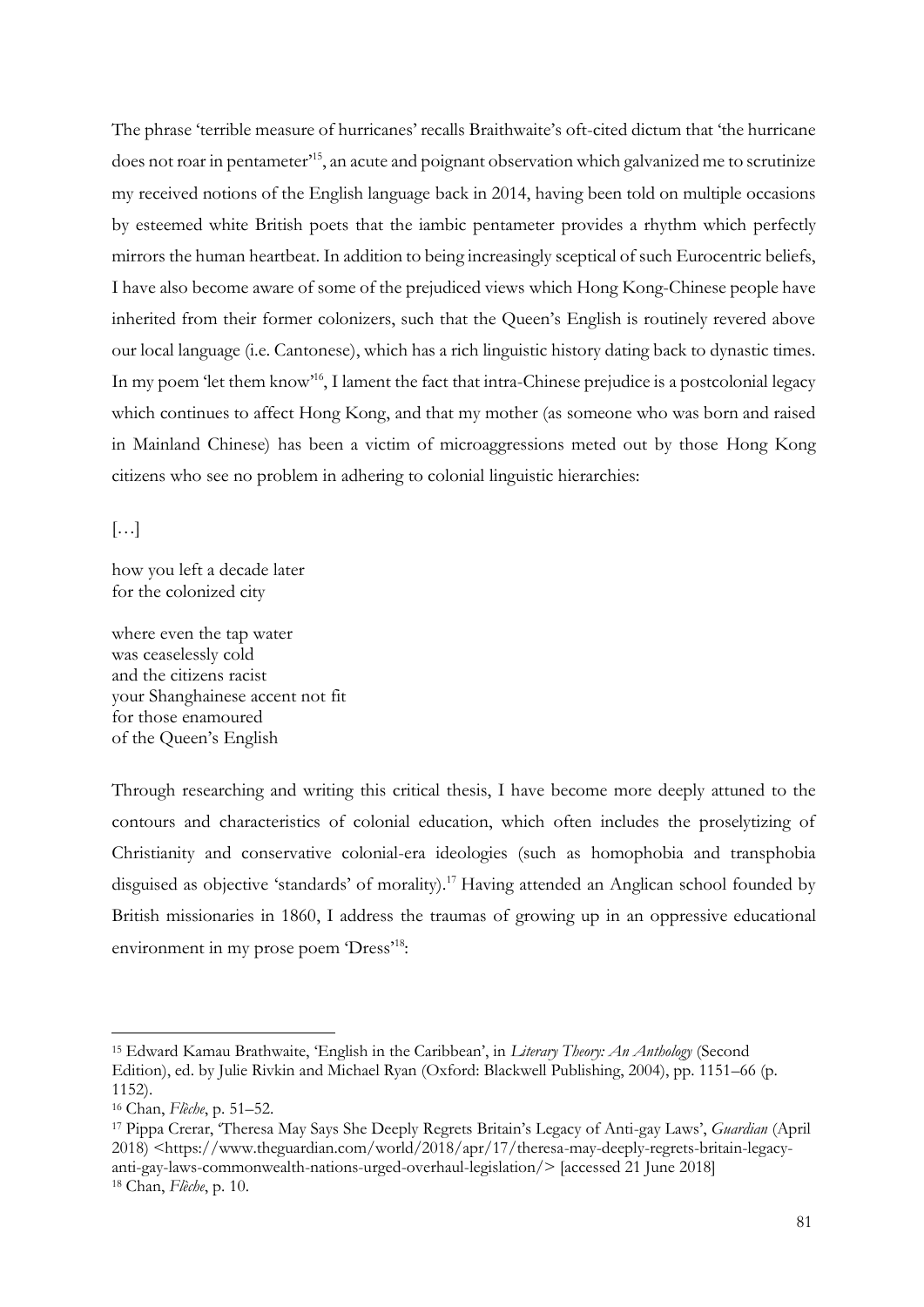The same uniform for twelve years. A white skirt, blue collar, blue belt, blue hem. A dark, no-nonsense kind of blue. White as snowfall in Eden. You washed it every single day, made sure you ate in small bites, always wore an extra pad so none of the blood could seep through. You began wearing that dress at the age of six, your skin haunted by the British flag, so you could be *Chinese with English characteristics*. Each time you wore it, you shut your body up.

Elsewhere, I turn my attention to the complicities of adults who often encourage their children to master the English language at all costs, in order that their offspring might learn the 'civilized' ways and impeccable 'manners' of the (white) British elite.<sup>19</sup> In my poem 'Rules for a Chinese Child Buying Stationery in a London Bookshop<sup>20</sup>, I imagine a Hong Kong-Chinese adult going to great lengths to teach their children the ways of 'the good immigrant'<sup>21</sup>:

Speak to the white elderly man at the counter. There will be many

more of them in your life, but start with him. Recall those syllables

you've whispered over and over like some version of the Lord's Prayer:

*Our Father who art in heaven and is white and beyond skin*.

This pervasive myth of the perfectibility of the white, British persona among Hong Kong citizens can be viewed as an entrenchment of common colonial attitudes that were encouraged and made prevalent throughout the former British Empire. It bears repeating that Thomas Babington Macaulay, a revered British historian, politician and essayist, once wrote: 'I have no knowledge of either Sanskrit or Arabic. But I have done what I could to form a correct estimate of their value. [...] I have never found one among them who could deny that a single shelf of a good European

<sup>19</sup> Peter Foster, 'Eton and Harrow Biggest Draw for Chinese Millionaires', *Telegraph* (April 2018) <https://www.telegraph.co.uk/news/worldnews/asia/china/8594329/Eton-and-Harrow-biggest-drawfor-Chinese-millionaires.html/> [accessed 21 June 2018]

<sup>20</sup> Chan, *Flèche*, p. 13.

<sup>21</sup> *The Good Immigrant*, ed. by Nikesh Shukla (London: Unbound, 2016).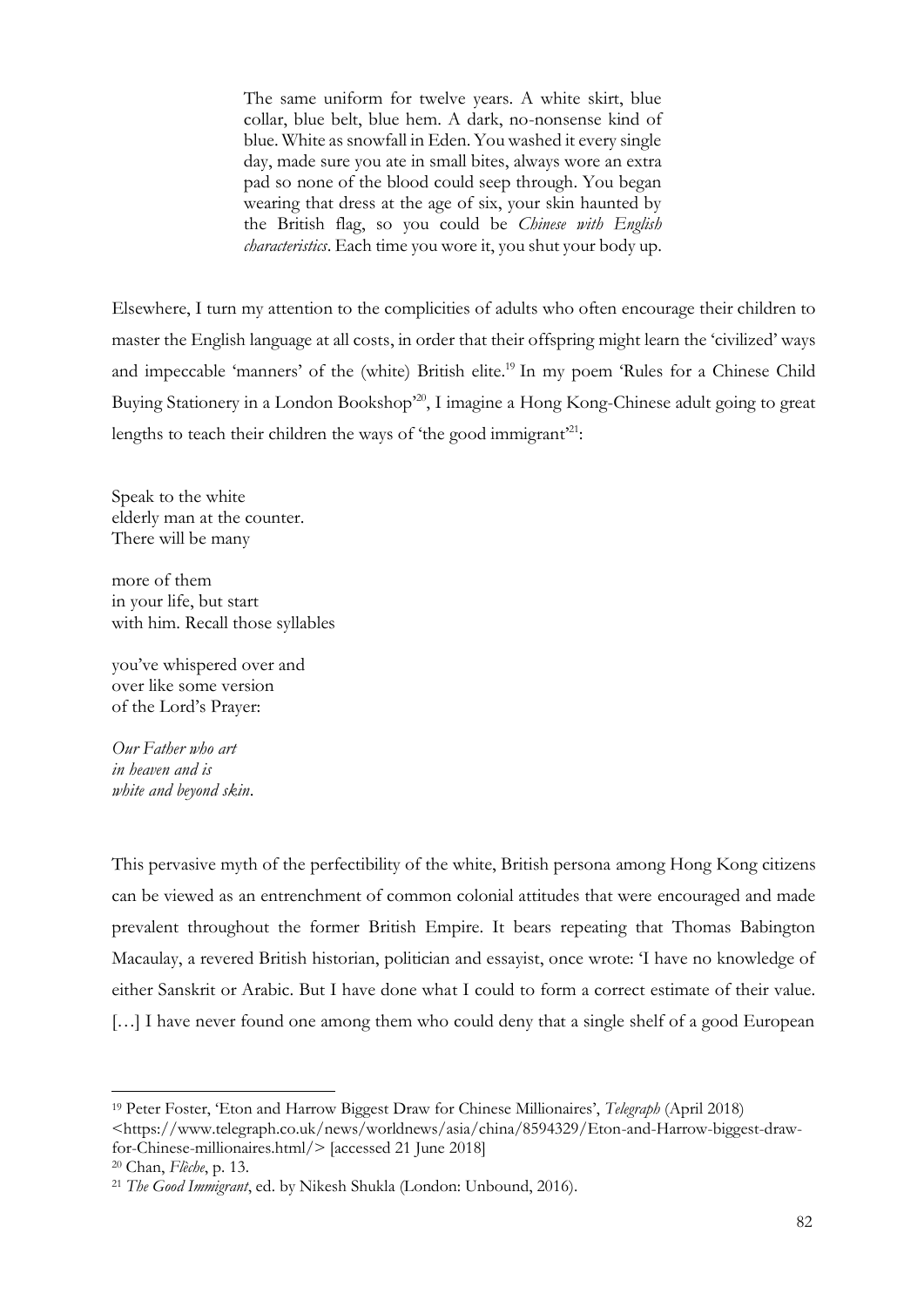library was worth the whole native literature of India and Arabia.'<sup>22</sup> Such attitudes are often internalized by postcolonial people who, in the face of microaggressions and racism (both at home and abroad), are eager to prove their white peers wrong by excelling precisely in the areas of study or work which are stereotypically deemed as less welcoming to non-white peoples. In her interview with Tyrrell-Morin, Howe observes that her embracing of her 'English side' upon moving from Hong Kong to Watford at the age of seven was largely in response to racist bullying endured during her school years in England:

> [Reading English at Cambridge] was a continuation of that path [towards assimilation], of wanting to master the English canon and wanting to be so unimpeachably on top of English literary tradition that no one could ever question my credentials. […] Which, I guess, is a pattern you see in the work of Derek Walcott and other postcolonial writers; the nature of their grappling with English colonialism.<sup>23</sup>

The need to attain mastery over the English language is one which I continue to grapple with as a postcolonial poet-critic whose Chinese ethnicity (or Chinese surname) is invariably the first thing which introduces me to an audience or a particular reader. Like Howe, I have often felt the need to prove that my level of written and spoken English is impeccable *in spite of* the colour of my skin. In terms of critical reception within a literary sphere – when one's English isn't under scrutiny – other conditions apply. Having noted in my previous chapter that certain white critics appear prone to adhering to the deeply problematic concept of 'authenticity' in their readings of works by BAME poets, I am aware that my own poetry might be at risk of being read in similar ways. Despite the encouraging phenomenon of BAME poets reaching the highest echelons of Anglophone poetry in recent years – particularly in the case of Black British poets – I wish to note that such gains in representation might come with a more insidious and subtle consequence in the form of a renewed fetishization of the racial 'Other'. In her essay 'Eating the Other: Desire and Resistance', bell hooks argues that 'within current debates about race and difference, mass culture is the contemporary location that both publicly declares and perpetuates the idea that there is pleasure to be found in the acknowledgement and enjoyment of racial difference. […] In many ways it is a contemporary

<sup>22</sup> Thomas Babington Macaulay, '*Minute on Indian Education*', *Bureau of Education* (February 1835) <http://www.columbia.edu/itc/mealac/pritchett/00generallinks/macaulay/txt\_minute\_education\_1835. html/> [accessed 20 April 2018]

<sup>23</sup> Tyrrell-Morin, 'Prize-winning Hong Kong-born Poet Sarah Howe Makes Verse of City's Basic Law'.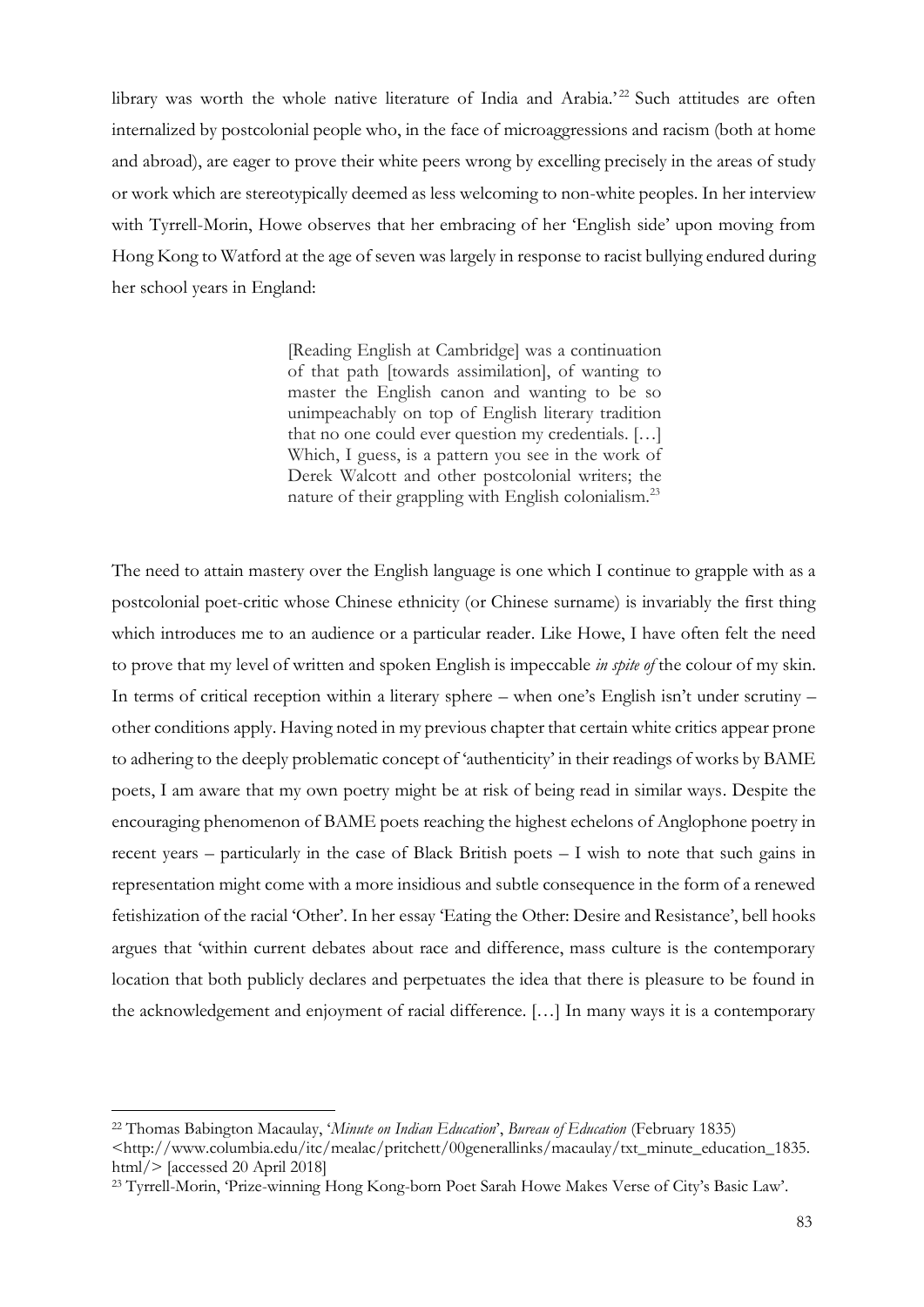revival of interest in the "primitive", with a distinctly postmodern slant.'<sup>24</sup> hooks' observation brings to mind a dilemma familiar to many BAME poets who often wish to pre-empt this problematic of lending one's work to easy commodification and consumption, one which I had a chance to discuss on the Lunar Poetry Podcast with my host, David Turner:

> Being a writer of colour […] how do you resist being exoticized or exoticizing yourself, but also [try] to tell the story of who you are? [Poets of colour] even have these debates about whether or not you should ever mention rice in a poem. You have poets who fall on completely different sides. You've got people saying never mention mango or rice because you're giving people an excuse to exotify you. Then I think: I do eat rice all the time. We would never put that much pressure on someone's piece of bread because that's what they eat every morning, but because we're writers in a world that is not equal, our bowl of rice gets so laden with symbolism […] I do still include tea and rice [in my poems], even though I know that's a [racial] label, but because I drink green tea all the time and I eat rice every day, that is the truth for me. $^{25}$

The importance of being able to enjoy the liberty of writing about what is already there in one's life (in my case, tea and rice) whilst being aware that such racialised items inevitably invite (unwanted) attention from the white gaze is a balancing act that all BAME writers must constantly navigate. I believe that my poems, when read together as a collection, provide sufficient context and self-reflexive critique of the hegemony of the English language, (post-)colonial legacies and what Adrienne Rich called 'compulsory heterosexuality<sup>26</sup> to mitigate against bell hooks' worry over a 'renewed fetishization of the racial "Other"<sup>27</sup>. Despite these efforts, there will be those who choose to read my work out of context, or to read my poetry through the lens of racial stereotypes which confirm their orientalist and racist beliefs; all this lies beyond my remit as a poet. However, there were key decisions taken during the preparation of my Faber manuscript which I hoped would help challenge certain assumptions and beliefs about what British-Chinese poetry is and might be. For instance, my decision to title my collection *Flèche* (a French word meaning 'arrow', and in competitive fencing parlance, an attack used by épéeists) resulted from my realisation that there were those who were expecting a racialised title which evoked an authentic and legible

<sup>24</sup> bell hooks, 'Eating the Other: Desire and Resistance', in *Black Looks: Race and Representation* (Boston: South End Press, 1992), pp. 21–39 (p. 21).

<sup>25</sup> David Turner, 'Ep.112: Mary Jean Chan; Sandeep K Parmar (Transcript)', *Lunar Poetry Podcasts* (2018), <https://lunarpoetrypodcasts.files.wordpress.com/2018/07/ep112-mary-jean-chan-sandeep-kparmar.pdf > [accessed 10 March 2019]

<sup>26</sup> Adrienne Rich, 'Compulsory Heterosexuality and Lesbian Existence', *Signs*, 5 (4) (1980), 631–660.

<sup>27</sup> hooks, 'Eating the Other: Desire and Resistance', p. 21.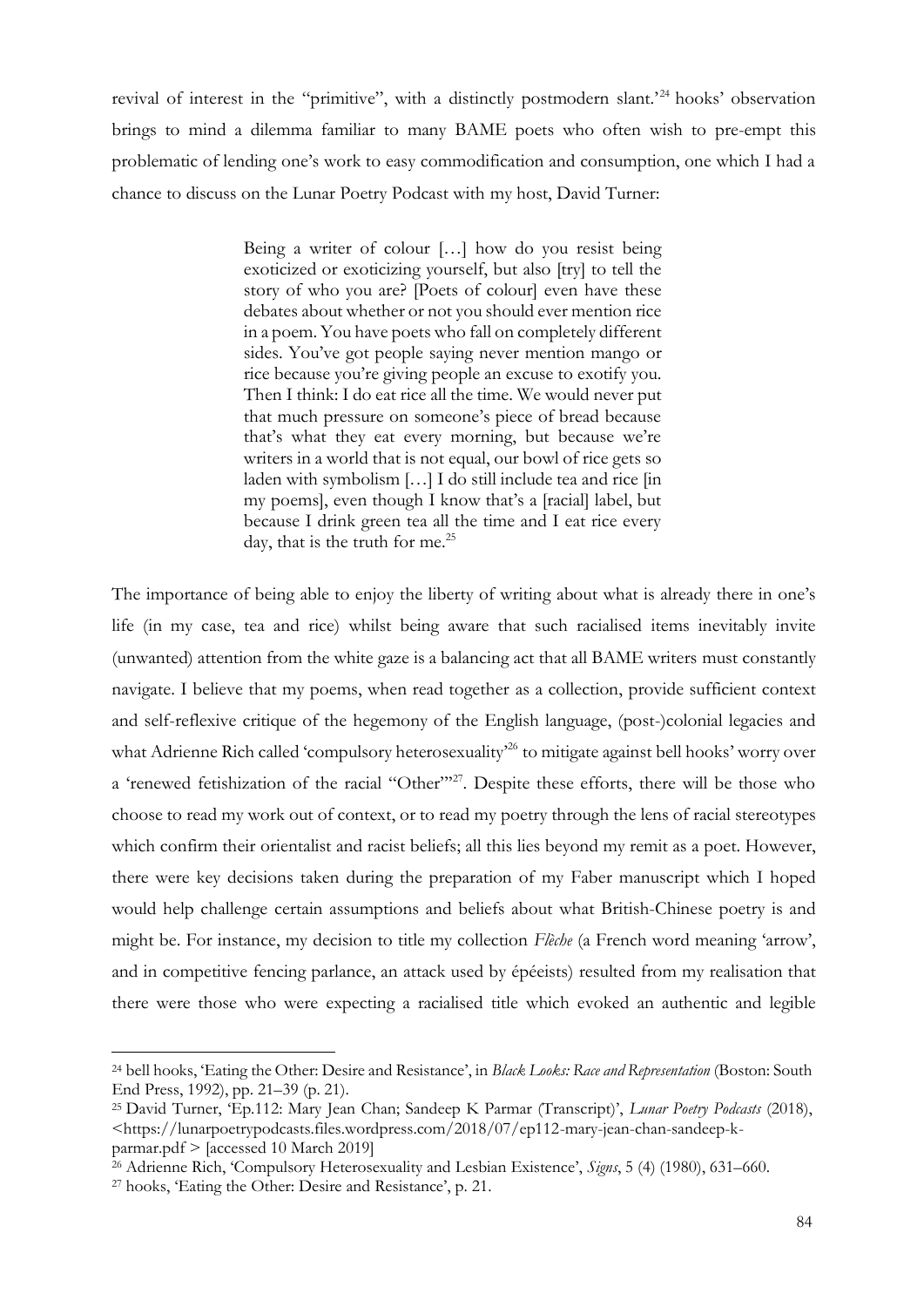'Chineseness', perfect for consumption by the white gaze. This prompted me to advocate firmly for a collection title which I felt would best capture the complexity – and indeed, the Glissantian 'opacity'<sup>28</sup> – of my intersectional identities. I also believed that structuring my collection around the theme of fencing – with its multiple motifs (i.e. masks, uniforms, conflict) – would allow me to frame the book in a way that invited my readership to consider the multilingual, cross-cultural and inherently irreducible nature of my creative work. In one of the concluding poems in *Flèche*, I write:

if you looked within me now, you'd see that my languages are like roots gnarled in soil, one and indivisible except the world divides me endlessly

 $(Wish^{29})$ 

In the epilogue to her influential book *Thinking Its Presence: Form, Race, and Subjectivity in Contemporary Asian American Poetry* (2014), Dorothy Wang looks forward to a time when BAME poets will no longer '[have] to prove that their writing is "as good as" that of "racially unmarked" writers by erasing race in their writing or having to always be read through the scrim of their physiognomy and putative "essences"'.<sup>30</sup> While Wang's clarion call for change is deeply necessarily and continues to reverberate on both sides of the Atlantic, I contend that both collections by Howe and Miller which I have examined in my previous chapters have achieved (to a large extent) Wang's vision of a racialised poetics that is unapologetic about one's positionality and intersectional identities, whilst achieving an indisputable formal literary excellence within contemporary Anglophone poetry. Accordingly, I have gleaned much insight from the formal approaches of Miller and Howe in their respective collections, and have sought to emulate these in my creative work.

In particular, I find an admirable insistence in Howe and Miller's work on the local languages, myths and landscapes that ring true to their respective positionalities and lived experiences. Having grown up in Hong Kong, Howe evokes the names of the city's many outlying islands in her narrative poem 'Islands', listing them for the reader to savour aurally: 'Ping Chau', 'Cheung Chau', 'Lantau', 'Lamma'; as a Jamaican poet, Miller dedicates a central poetic sequence in his collection to excavating the meaning behind various place names such as 'Me-No-Sen-You-No-Come', 'Wait-A-Bit', 'Shotover', 'Bloody Bay' and 'Try See'. This act of naming is crucial in asserting a cultural specificity to what might easily be dismissed as 'Other'; what is deemed as

<sup>28</sup> Glissant, *Poetics of Relation*, p. 189.

<sup>29</sup> Chan, *Flèche*, p. 64.

<sup>30</sup> Dorothy Wang, *Thinking Its Presence: Form, Race and Subjectivity in Contemporary Asian American Poetry* (Stanford: Stanford University Press, 2014), p. 305.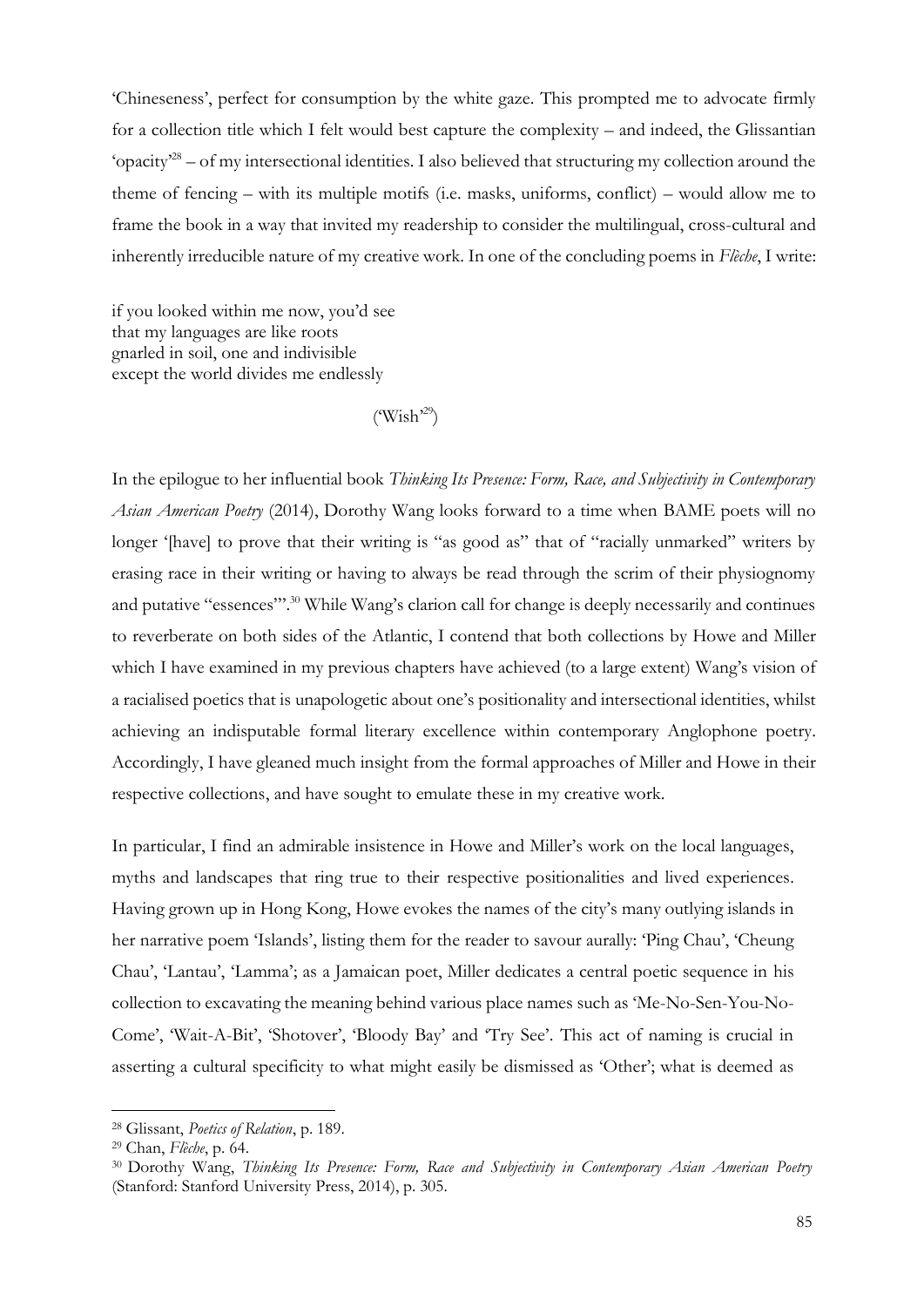exotic or distant by a reader may in fact be home for another. As such, I have sought throughout my collection to dwell on specificities, such as in my poem 'The Horse and the Monkey', which humorously reflects on the Chinese zodiac and the socio-cultural obstacles a queer couple struggles to overcome: 'I tell you that I am a horse, you / a monkey, fated by the Chinese / zodiac to remain together *as long* / *as both partners practise the art* / *of compromise*.'<sup>31</sup> In another poem titled 'speaking in tongues'<sup>32</sup>, I craft a bilingual lyric in which unglossed traditional Chinese characters rhyme phonetically with English words, inspired by Howe's creative use of traditional Chinese characters in *Loop of Jade*.

My decision to leave my Chinese characters unglossed also echo Miller's decision to leave his multilingual use of Rastafari speech, Jamaican creole and Standard English unglossed throughout *The Cartographer Tries to Map a Way to Zion*. According to Ashcroft, Griffiths and Tiffin, such language use by Rastafarians are '[attempts] to "deconstruct" what they see as the power structures of English grammar, structures in themselves metonymic of the hegemonic controls exercised by the British on black peoples throughout Caribbean and African history.'<sup>33</sup> By refusing to gloss these words, Miller is refusing to fill a gap that could cause some monolingual readers discomfort. Instead, he productively 'forces the reader into an active engagement with the horizons of the culture in which these terms [already] have meaning. The reader gets some idea about the meaning of these words from the subsequent conversation, but further understanding will require the reader's own expansion of the cultural situation beyond the text.<sup>34</sup> In my poem 'Written in a Historically White Space (I)<sup>35</sup>, I leave it to my readers to work their way through the poem, either by using translation tools, or simply by visually admiring the Chinese characters without the need to comprehend precisely what they mean. Furthermore, rather than placing my Chinese characters in the margins of the text (as Howe does), I have chosen in this instance to place them *within the body of the poem*, so as to insist on the equivalence between English and Chinese in terms of their social, cultural and literary value:

> The reader stares at my 皮膚 and asks: why don't you write in 中文? I tell them: 殖民主義 meant that I was brought up in your image. Let us be honest – had I not learnt 英語 and come to your shores, you wouldn't be reading this poem at all. Did you think it was an accident that I learnt your 語 言 for

<sup>31</sup> Chan, *Flèche*, p. 36.

<sup>32</sup> Chan, *Flèche*, p. 68.

<sup>33</sup> Ashcroft, Griffiths and Tiffin, *The Empire Writes Back*, p. 47.

<sup>34</sup> Ashcroft, Griffiths and Tiffin, *The Empire Writes Back*, p. 64.

<sup>35</sup> Chan, *Flèche*, p. 43.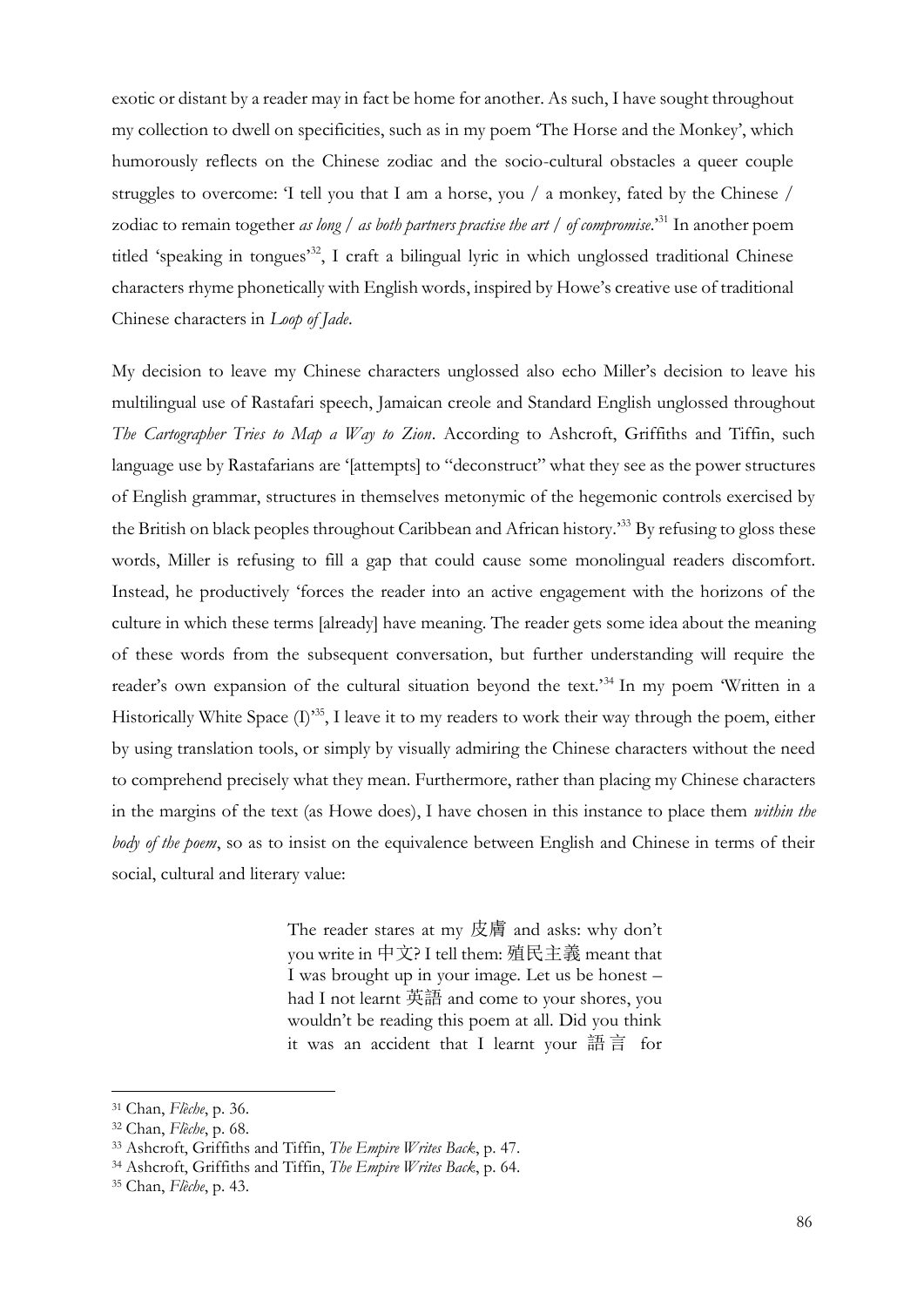decades, until I knew it better than the 母語I dreamt in? Is anything an accident these days?

#### *'Yellow Blooms of Ache': Towards a Queer Poetics*

I wish to begin to read as 'queer' the ways in which Howe and Miller's work exemplify aspects of Glissant's notion of 'identity as a system of relation'<sup>36</sup> in contrast with his concept of 'root identity'<sup>37</sup>, which Glissant associates with a nationalist and colonizing impulse that is at once totalitarian and violent. Indeed, Alexis Shotwell provocatively argues that 'markers of racial purity are in turn entangled and co-constituted with biopolitical practices aiming to reduce or eliminate disability…and queerness at the population level. To be against purity…is to be against the rhetorical or conceptual attempt to delineate and delimit the world into something separable, disentangled, and homogenous.'<sup>38</sup> By resisting 'purities' of all forms (i.e. racial, linguistic, cultural), Miller embodies a relational approach to identity by placing the cartographer and the rastaman in dialogue with one another, and by introducing an omniscient narrator who is able to offer an additional (mediating) perspective alongside these polarized personae. In *Loop of Jade*, Howe illustrates through her central Borges poetic sequence that our understandings of identity and culture are necessarily mediated and impure; in her case, it is Pound's *Cathay* and *Cantos* which provide a way for her to grapple with her relationship to the Chinese language, since English is her only mother tongue, and she has only begun to read, write and speak Mandarin Chinese as an adult. Building on this relational approach to identity as being inherently queer, I use the motif of fencing (as a former competitive fencer) as a means to examine the relationality between two female bodies in combat, and the 'ache' that emerges during one's realisation that one is 'non-normative' in a 'heteronormative' world, in line with Jack Halberstam's argument that 'the social and symbolic systems that tether queerness to loss and failure cannot be wished away; some would say, nor should they be. As Lee Edelman, Heather Love, and others have argued, to simply repudiate the connections between queerness and negativity is to commit to an unbearably positivist and progressive understanding of the queer.'<sup>39</sup>

In my poem 'Practice<sup>,40</sup>, my speaker grapples with the physical hurt of being stabbed in the chest, and also reels from the symbolic 'ache' of not being able to admit to a budding same-sex attraction: 'I would feel yellow / blooms of ache where the girl I thought was beautiful / had pierced my

<sup>36</sup> Glissant, *Poetics of Relation*, p. 142.

<sup>37</sup> Glissant, *Poetics of Relation*, p. 143.

<sup>38</sup> Alexis Shotwell, *Against Purity: Living Ethically in Compromised Times* (Minneapolis and London: University of Minnesota Press, 2016), p. 15.

<sup>39</sup> Jack Halberstam, *The Queer Art of Failure* (Durham: Duke University Press, 2011), p. 97–98.

<sup>40</sup> Chan, *Flèche*, p. 11.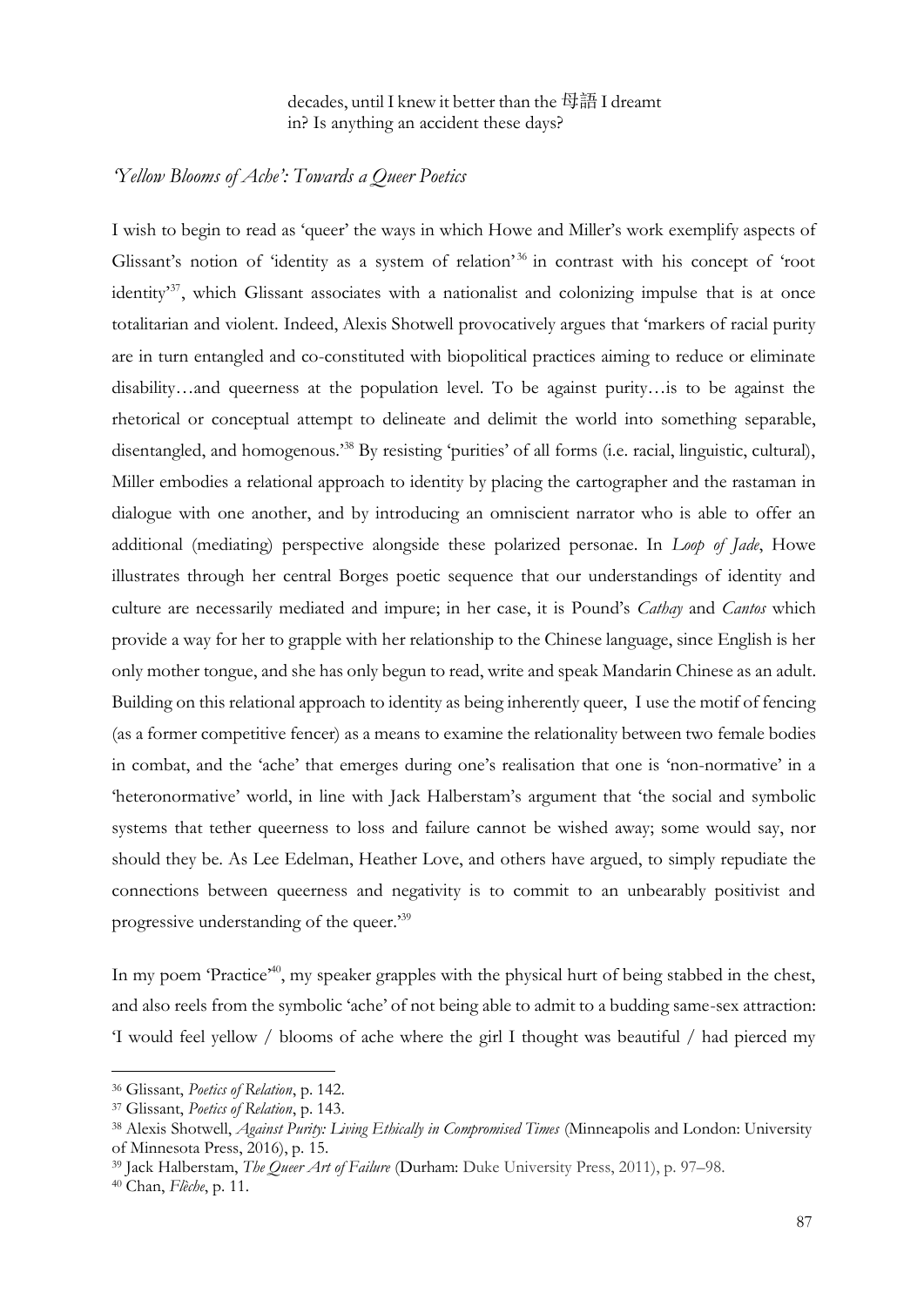heart.' In my collection's title poem, I write about 'the *flèche*', an aggressive and offensive technique in foil and épée which, due to its reliance on speed, often results in physical collision between the two fencers: 'We were practicing the *flèche* – inevitably, I collided into her – a blur of entangled blades. I glimpsed her expression through our masks' steel mesh: her gleaming, smiling upper lip.'<sup>41</sup> This split-second collision – both willed and unwilled – is captured as a moment of realisation, as the speaker glimpses her female opponent's facial expression through the darkened mesh of her own mask and learns something about herself, thus evoking Halberstam's 'idea of a queer darkness, a strategy of reading as well as a way of being in the world.'<sup>42</sup> Here, I also allude to the idea of a closeted self through evoking the ways in which fencers are suited up for a match in masks, chest protectors, uniforms and gloves till not an inch of flesh is left exposed. While this 'armour' is for the fencer's own safety, there can also be an oppressiveness to being 'safe' and thereby unexposed to risk (and possibility). In my poem 'A Hurry of English'<sup>43</sup>, I extend the metaphor of the 'mask' to depicting my complex relationship to English, once a crucial means of linguistically camouflaging my nascent queerness in a Chinese-speaking household:

> What isn't obvious isn't obvious because I intend to obfuscate. *O* chews its own tail like a rabid dog. What does it say about me, this obsession written in a language I never chose? My desires dressed themselves in a hurry of English to avoid my mother's gaze. How I typed 'Shakespeare', then 'homoeroticism + Shakespeare' into Google, over and over. My mother did not understand the difference between English words, so she let me be.

### *'Be the Rainbow that Leaps': Conclusions and Possibilities*

In his *n+1* essay titled 'Ethnicity as Counterculture' (2019), Asian American poet-critic Ken Chen writes: 'We typically think of an artist or writer as someone who has created an oeuvre, someone who has constructed beautiful objects or created discrete books. But creativity is social, informed by friends and mentors, one's coordinates of class, race, and gender, and by the audiences and critics we've internalized in our heads.'<sup>44</sup> As a critical foil to my creative work, this thesis has been an exploration of how Miller enacts a postcolonial 'poetics of Relation' in his fourth collection *The Cartographer Tries to Map a Way to Zion*, alongside an attempt at delineating the ways in which Howe's

<sup>41</sup> Chan, *Flèche*, p. 57.

<sup>42</sup> Halberstam, *The Queer Art of Failure*, p. 98.

<sup>43</sup> Chan, *Flèche*, p. 12.

<sup>44</sup> Ken Chen, 'Ethnicity as Counterculture: Counterculture is a Praxis', *n+1 Magazine* (17 October 2019), <https://nplusonemag.com/online-only/paper-monument/ethnicity-as-counterculture/> [accessed 18 October 2019]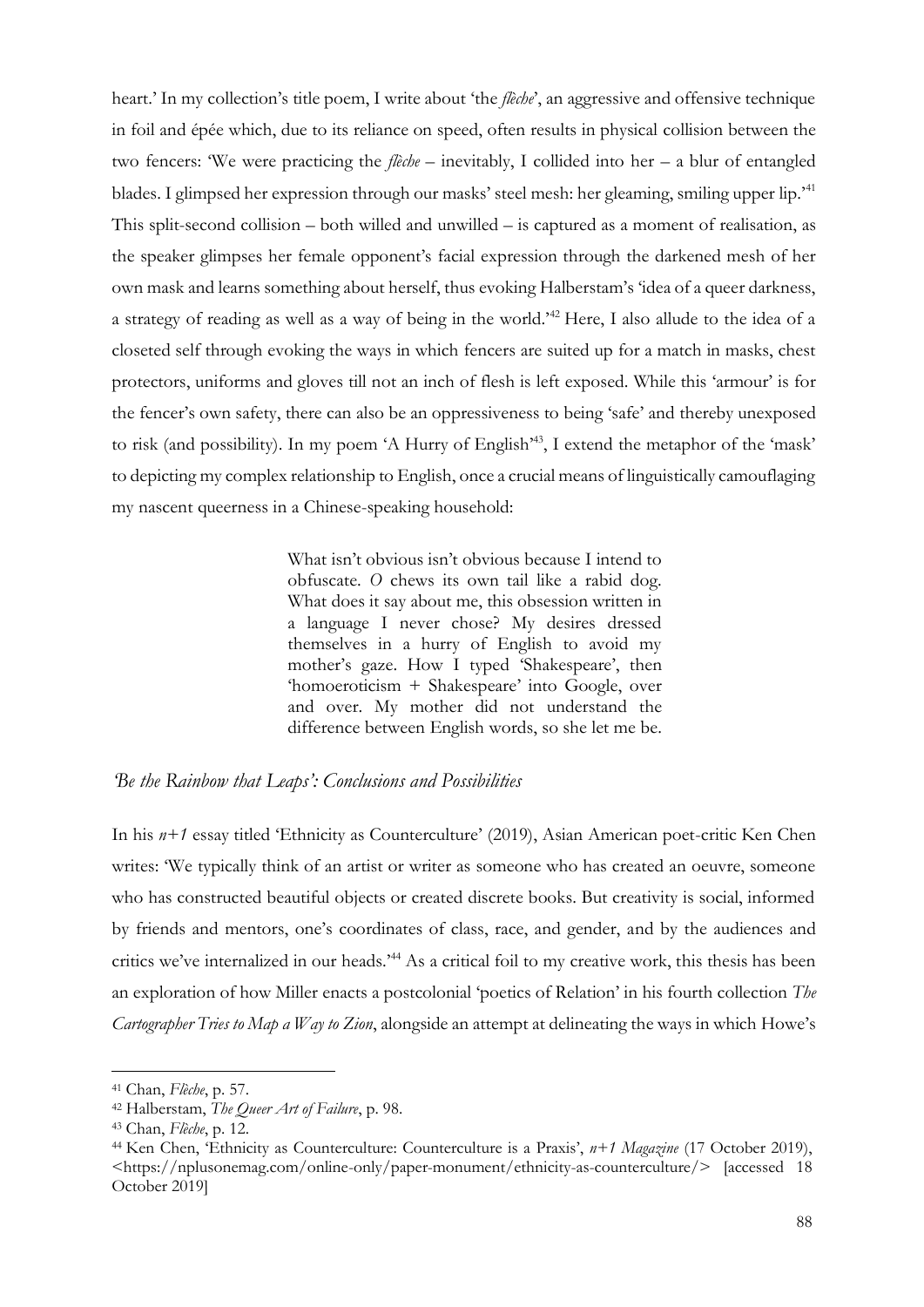harnesses a Glissantian opacity to produce a BAME 'counter-poetics of difference' in her debut collection *Loop of Jade*. Having posited at the outset of this thesis an ongoing dilemma within my creative work between 'a desire for representation...and an equally forceful urge towards détour<sup>145</sup>, I have close read *Loop of Jade* and *The Cartographer Tries to Map a Way to* to identify creative strategies through which my chosen poets have embraced a quality of 'détour' (or, in Glissantian terms, 'errantry') without relinquishing their right to re-vision and re-present the lyric I in their own image. In her essay on 'Postcolonial Poetry and Form', Stephanie Burt observes how postcolonial poets such as Walcott and Brathwaite work, 'as Homi Bhabha suggested they could, "to go beyond…binaries of power" (and powerlessness) in order to ascribe, to a range of formerly disempowered speaking positions, a "right to signify."<sup>46</sup> Both Howe and Miller draw from a rich amalgamation of literary traditions (cross-culturally and transnationally) to speak, signify, and render their own, hybridized poetic forms out of existing, recognizable forms. In *Flèche*, I have worked towards achieving a unique poetic voice born out of recognizable forms – the sonnet, the prose poem, the lyric (with undertones of classical Chinese poetic forms such as the Tang *shi*, Song *ci* and Yuan *qu*) – all the while asserting my 'right to signify' as a Hong Kong-Chinese, postcolonial, queer and BAME poet in the UK. As I work towards a 'queer poetics of failure' in my newer work, I have also gained solace and solidarity from reading and positioning my poetry alongside queer Asian-American poets such as Chen Chen and Yanyi, as well as East Asian poets from Singapore (e.g. Cyril Wong<sup>47</sup>) and Hong Kong (e.g. Nicholas Wong). In his lauded debut collection *When I Grow Up I Want to Be a List of Further Possibilities* (BOA Editions, 2017), Chen speaks from a position of multiplicity and multilingualism – spanning English, French and Mandarin Chinese – to ask how one might find humour and joy amid the tensions that arise from conflicting loyalties. Queer, Asian-American and immigrant experiences collide in Chen's work: 'I'm not certain which is the correct version, but what stays with me / is the leaving, the cry, the country splintering. / […] / First & deepest severance that should have / prepared me for all others' ('First Light')<sup>48</sup>. In the final months of preparing my debut collection for publication, Chen's tender debut reminded me that all relationships are 'a feat of engineering' <sup>49</sup>, whether with one's country, one's family, or

<sup>45</sup> Carrie Noland and Barrett Watten, 'Introduction', in *Diasporic Avant-Gardes: Experimental Poetics and Cultural Displacement*, ed. by Carrie Noland and Barrett Watten (New York: Palgrave Macmillan, 2009), pp.  $1-30$  (p. 9).

<sup>46</sup> Stephanie Burt, 'Postcolonial Poetry and Form', in *The Cambridge Companion to Postcolonial Poetry*, ed. by Jahan Ramazani (Cambridge: Cambridge University Press, 2017), pp. 139–52 (p. 142).

<sup>47</sup> I recall being inspired by the poetry of Cyril Wong, a well-known gay poet in Singapore, whose collection *Tilting Our Plates to Catch the Light* (Math Paper Press, 2012) reflects on a gay couple living with HIV/AIDs, but is uniquely depicted through a (queer) lens of the Hindu deities Shiva and Vishnu – whose female avatar, Mohini, was desired by Shiva. Seeing a gay couple's life depicted without shame in a poetry collection published by a respected Asian literary press gave me crucial permission to begin to write about queerness. <sup>48</sup> Chen Chen, *When I Grow Up I Want to Be a List of Further Possibilities* (Rochester: BOA, 2017), p. 27.

<sup>49</sup> Chen, *When I Grow Up*, p. 45.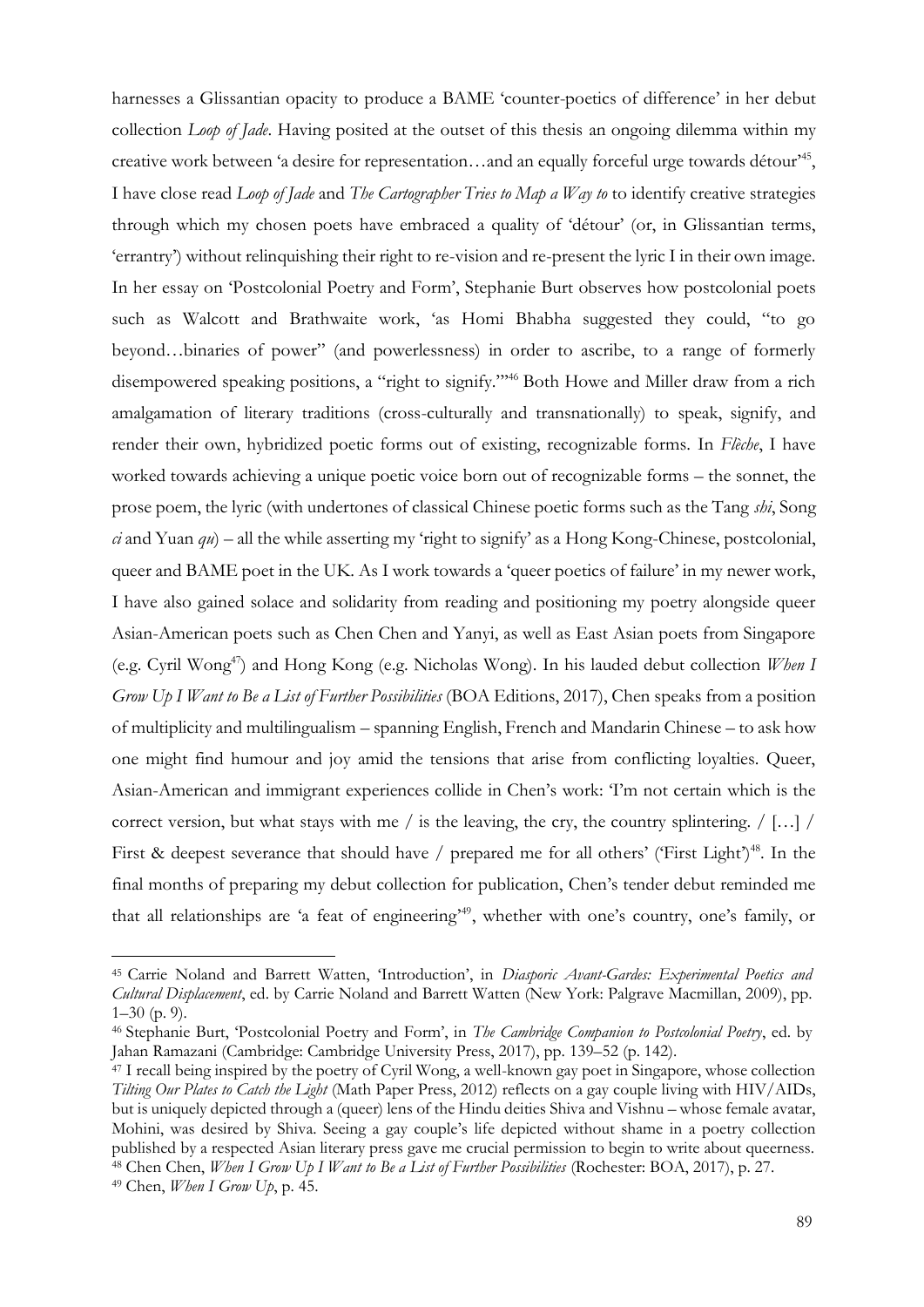oneself. Similarly, Yanyi, a trans, Asian-American poet writes movingly in his debut collection about gender policing by his conservative Chinese mother in a series of untitled prose poems:

> I owned a small collection of Oxfords, undoubtedly masculine. Before she came, I hid them in a bag that I didn't move to my new apartment because I knew she would find them there. For two days, I wore shoes with no arch support. On the third day, I wore my brown shoes to be comfortable. […] …we were at the museum and all she could talk about was my shoes. […] She threw away my shoes and then we had dinner. When I did the dishes, I had to empty the rice onto my shoes and I never saw them again. $50$

This poem and others by Yanyi helped inspire some of the newer poems in *Flèche*. After being repeatedly misgendered in public spaces in the UK, I wrote about the difficulty of being seen *just as one is*, without having to fit into prevailing gender norms or binary expectations: '…so when I am greeted with / *Sir* / *Sir* / *Sir* / on the streets of London / in the café / of the British Library / I blame myself / blame the clothes I chose / … / can hear my mother's voice / *it's your fault* / *they've mistaken you* / *for a boy* / but I love my riot of black spikes / love these shoes / I allow myself to wear / in a country far / from home' ('Names  $II$ ')<sup>51</sup>.

Other queer, postcolonial and /or BAME poets in the UK whose work I hope to be in continual conversation with include Jay Bernard, Dean Atta and Keith Jarrett. In Bernard's acclaimed debut collection *Surge*, queerness (in terms of gender *and* sexuality) is depicted as inextricably intertwined with what it means to be a Black British person in the UK today. According to the Ledbury Poetry Critic Victoria Adukwei Bulley, 'While the Grenfell and New Cross fires are foregrounded across [Bernard's] collection, there is all the while a wealth in how Bernard's poetry centres queerness. The ghostly figures in the poems – voices who transcend notions of presence as contingent upon the physical body – make it easier to read *Surge* as continually rejecting binaries, whether these are *alive or dead*, *male or female*, and *here or there*.' <sup>52</sup> Reading, learning and writing alongside queer, postcolonial and BAME contemporaries of mine such as Bernard<sup>53</sup>, I am reminded of Ken Chen's argument that '[we] do not need to choose between the white avant-gardist and the authentic person of colour, since we can understand the artist of colour as already an experimental and

<sup>50</sup> Yanyi, *The Year of Blue Water* (New Haven: Yale University Press, 2018), p. 26.

<sup>51</sup> Chan, *Flèche*, p. 63.

<sup>52</sup> Victoria Adukwei Bulley, 'Ledbury Emerging Poetry Critic Review: 'Surge' by Jay Bernard', *The Poetry School: Reviews* (September 2019), <https://poetryschool.com/reviews/ledbury-emerging-poetry-criticreview-surge-by-jay-bernard/> [accessed 10 October 2019]

<sup>53</sup> In a signed dedication copy of *Surge* given to the author of this thesis, Bernard writes, '…Let's see how far we little queer post-colonials can push this English thing :)'.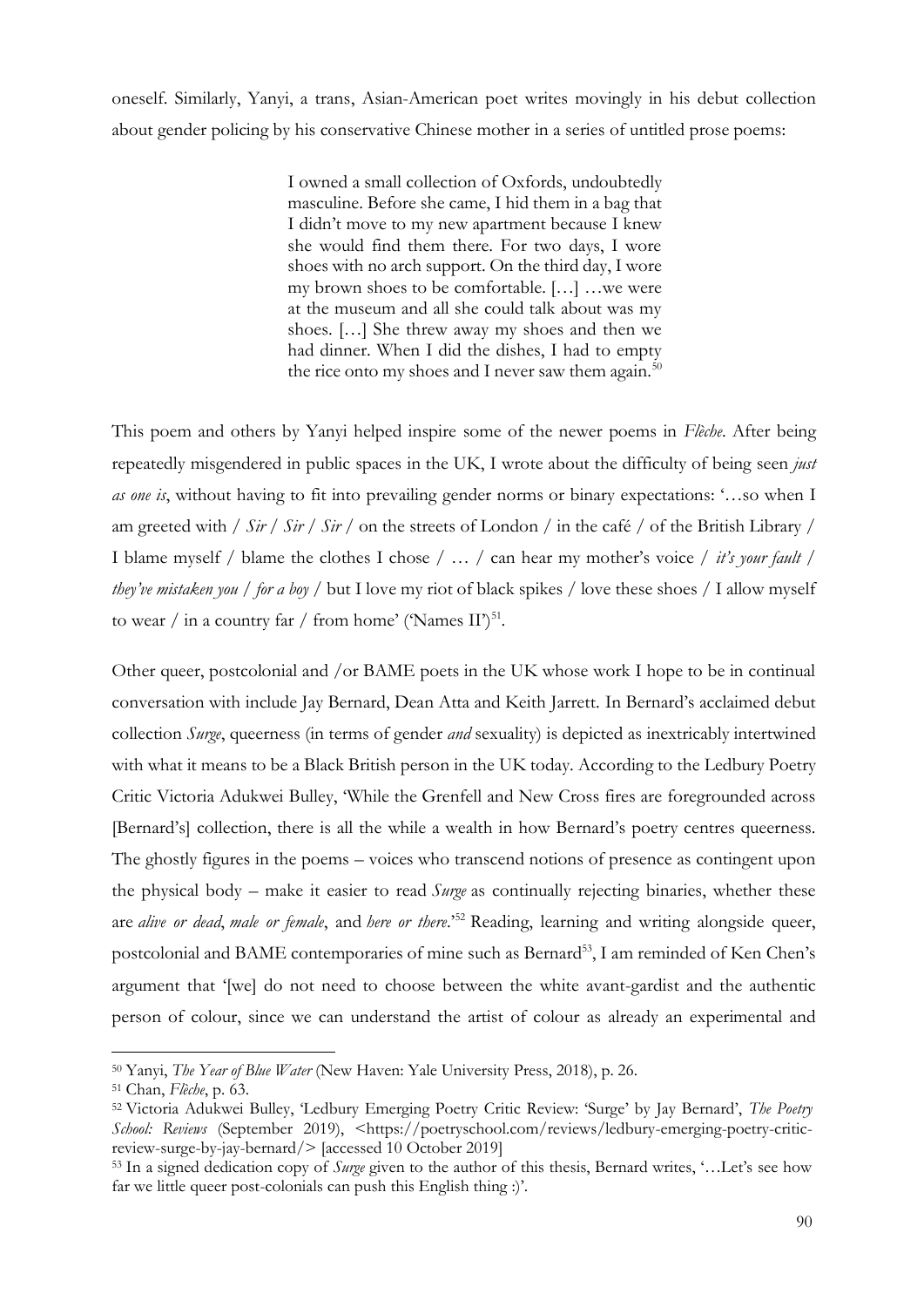politicized being.' <sup>54</sup> In the accomplished works of Howe, Miller, and so many others, I have found thematically and formally what I needed to write my debut poetry collection *Flèche.* In my future creative work, I will continue to draw inspiration, solace and strength from these aforementioned poets, all the while bearing in mind Glissant's concept of 'opacity' in his seminal *Poetics of Relation*, in which he writes: 'As far as my identity is concerned, I will take care of it myself. That is, I shall not allow it to become cornered in any essence…we clamour for the right to opacity for everyone.'<sup>55</sup>

<sup>54</sup> Chen, 'Ethnicity as Counterculture' (October 2019).

<sup>55</sup> Glissant, *Poetics of Relation*, p. 192–194.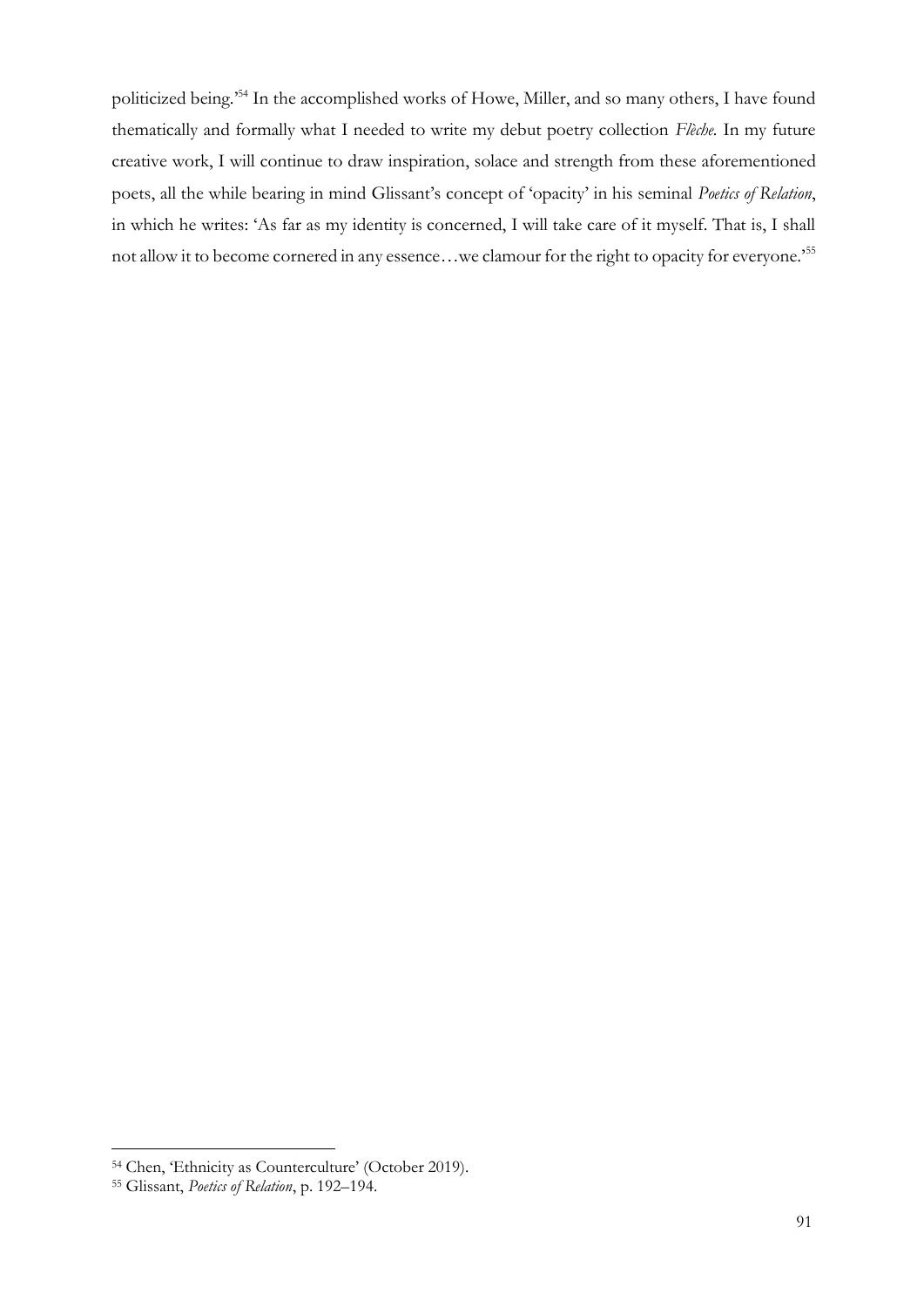# Bibliography

Ambikapathy, Janani, and others, 'Race and Poetics and Poetry in the UK: Legacies of Colonialism', *RAPAPUK* (July 2018) <http://www.rapapuk.com/october-2018.html/>

Anaxagorou, Anthony, 'After the Formalities', *Poetry Review*, Spring (2018), 69–73

- Ashcroft, Bill, Gareth Griffiths, and Helen Tiffin, *The Empire Writes Back: Theory and Practice in Postcolonial Literatures*, 2nd edn (London and New York: Routledge, 2002)
- Atta, Dean and Andrew van der Vlies, 'Queer Worlds/Global Queer: Editorial', in *Wasafiri* (Vol. 34, No. 2) guest ed. by Dean Atta and Andrew van der Vlies (Abingdon: Routledge, June 2019), pp. 1–2

Bagoo, Andre, 'Walcott should have won before me', *Trinidad and Tobago Newsday* (25 April 2016) <https://archives.newsday.co.tt/2016/04/25/walcott-should-have-won-before-me/>

- Barrett, Leonard E., *The Rastafarians* (Boston: Beacon Press, 1997)
- Bernard, Jay, *Surge* (London: Chatto & Windus, 2019)
- Bernstein, Charles, *A Poetics* (Cambridge, MA: Harvard University Press, 1992)

Bhabha, Homi K., *The Location of Culture* (London and New York: Routledge, 2004)

Blundy, Rachel and Christy Leung, '"The future of Hong Kong is not ours": Minority groups feel shut out of one of Asia's richest cities', South China Morning Post (19 November 2016) <https://www.scmp.com/news/hong-kong/law-crime/article/2047342/future-hong-kongnot-ours-minority-groups-feel-shut-out-one>

- Boehmer, Elleke, *Colonial and Postcolonial Literature: Migrant Metaphors* (Oxford: Oxford University Press, 1995)
	- —— *Empire, The National and the Postcolonial, 1890–1920: Resistance in Interaction* (Oxford: Oxford University Press, 2004)
- —— *Postcolonial Poetics: 21st-Century Critical Readings* (London: Palgrave Macmillan, 2018) Brathwaite, Edward Kamau, *Rights of Passage* (London: Oxford University Press, 1967)
- —— *History of the Voice: Development of Nation Language in Anglophone Caribbean Poetry* (London: New Beacon Books, 1984), p. 30.

—— 'English In the Caribbean', in *Literary Theory: An Anthology*, 2nd edn, ed. by Julie Rivkin, and Michael Ryan (Malden, MA: Blackwell Publishing Ltd, 2018), pp. 1151–66

Bryan, Omikemi Natacha and others, *Ten: Poets of the New Generation*, ed. by Karen McCarthy Woolf (Hexham: Bloodaxe Books, 2017), pp. 11–12

Bruno, Cosima, 'Writing in London: Home and Languaging in the Work of London Poets of Chinese Descent', *Life Writing*, 14 (1) (2017), 37–55

Bulley, Victoria Adukwei, 'Ledbury Emerging Poetry Critic Review: 'Surge' by Jay Bernard', The Poetry School: Reviews (September 2019), <https://poetryschool.com/reviews/ledburyemerging-poetry-critic-review-surge-by-jay-bernard/>

Burt, Stephanie, 'Postcolonial Poetry and Form', in The Cambridge Companion to Postcolonial Poetry, ed. by Jahan Ramazani (Cambridge: Cambridge University Press, 2017), pp. 139–52

Cain, Sian, 'Home Office Refuses Visas for Authors Invited to Edinburgh Book Festival', *Guardian* (August 2018) <https://www.theguardian.com/books/2018/aug/08/visas-refusedfor-a-dozen-authors-invited-to-book-festival/>

Capildeo, Vahni, 'Letter Not from Trinidad', *PN Review*, 221 (2015), 5–6 —— 'Everywhere and Nowhere', *White Review* (April 2017)

<http://www.thewhitereview.org/feature/everywhere-and-nowhere/>

Caruth, Cathy, *Trauma: Explorations in Memory* (Baltimore: John Hopkins University Press, 1995)

Adams, Richard, 'British universities employ no black academics in top roles, figures show', *Guardian* (January 2017) <https://www.theguardian.com/education/2017/jan/19/britishuniversities-employ-no-black-academics-in-top-roles-figures-show/>

Agard, John, *Mangoes and Bullets: Selected and New Poems 1972−1984*, (London: Pluto Press, 1985)

Ahmed, Sara, *Queer Phenomenology: Orientations, Objects, Others* (Durham and London: Duke University Press, 2006)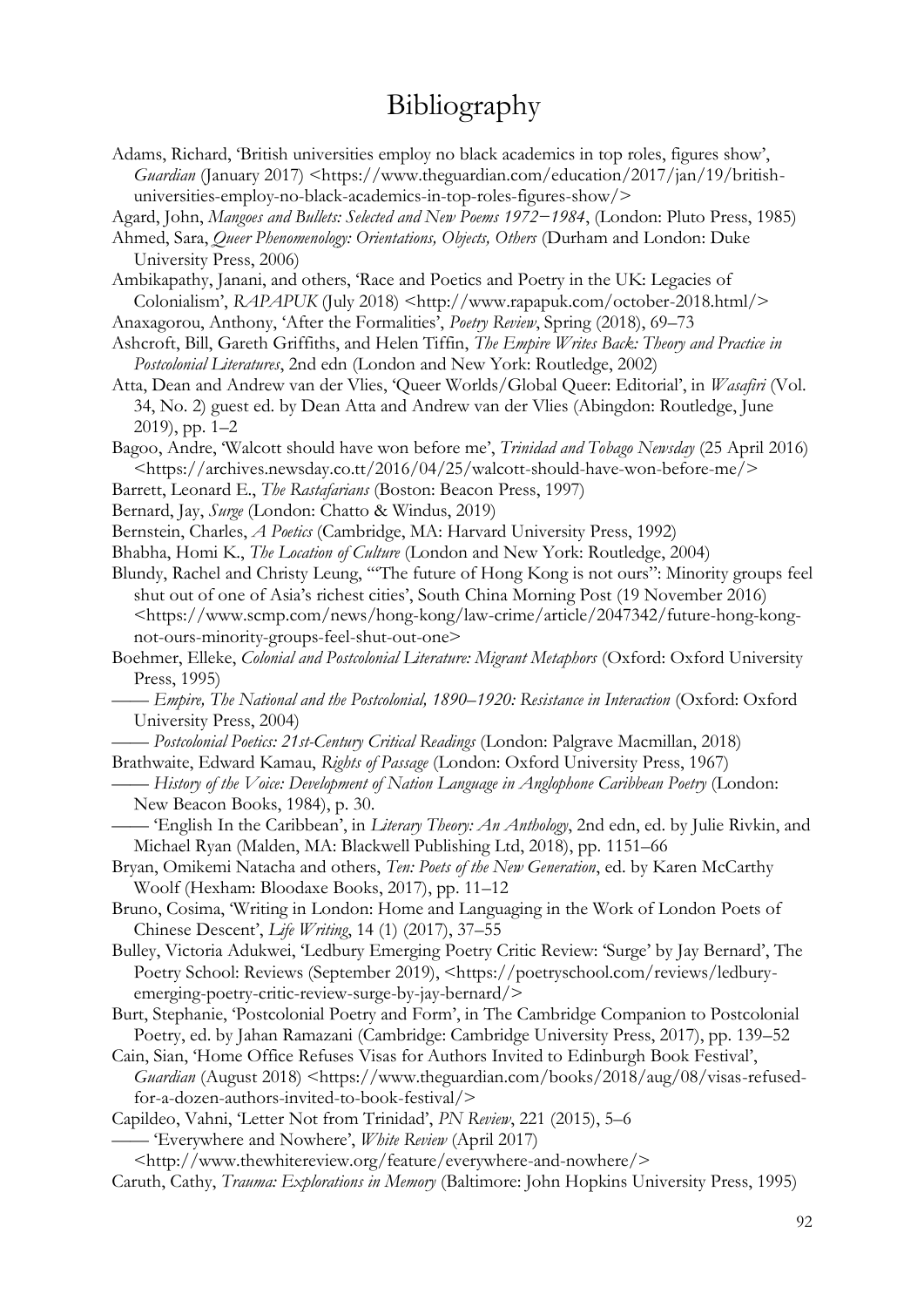Casteel, Sarah Phillips, 'The Language of Landscape: A Lexicon of the Caribbean Spatial Imaginary', in *The Routledge Companion to Anglophone Caribbean Literature*, ed. by Michael A. Bucknor, and Alison Donnell (London and New York: Routledge, 2014), pp. 480–89

Chan, Mary Jean, 'Interview: Nicholas Wong', *Oxford Poetry*, XVI.III (Winter 2016–17), 38–42 —— 'Meeting Point: on being a Chinese poet writing in English', *Wild Court* (December 2017)

<http://wildcourt.co.uk/features/meeting-point-answering-question-bilingualism/> —— *Flèche* (London: Faber & Faber, 2019)

Chen Chen, *When I Grow Up I Want to Be a List of Further Possibilities* (Rochester: BOA, 2017)

- Chen, Ken, 'Ethnicity as Counterculture: Counterculture is a Praxis', *n+1* (17 October 2019), <https://nplusonemag.com/online-only/paper-monument/ethnicity-as-counterculture/>
- Chingonyi, Kayo, 'Worrying the [Blood]line of British Poetry: Notes on Inheritance and Alterity', *Swimmers*, 1 (2016), 1–11
- Coates, Dave and Sandeep Parmar, 'The State of Poetry and Poetry Criticism in the UK and Ireland 2011–2018', commissioned by the University of Liverpool Centre for New and International Writing and The Ledbury Poetry Festival 2019, 6 June 2019
- Collins, Merle, 'Callaloo', *Callaloo: A Journal of African Diaspora Arts and Letters*, 30 (1) (2007), 238– 41
- Connolly, Joel, 'Make Us Dance or Christen Us an Introduction to Kei Miller', *Wild Court*, (16 November 2015) <http://wildcourt.co.uk/poetryand/make-us-dance-or-christen-us-anintroduction-to-kei-miller/>
- Crerar, Pippa, 'Theresa May Says She Deeply Regrets Britain's Legacy of Anti-gay Laws', *Guardian*  $(Apiri]$  2018)  $\langle$ https://www.theguardian.com/world/2018/apr/17/theresa-may-deeplyregrets-britain-legacy-anti-gay-laws-commonwealth-nations-urged-overhaul-legislation/>
- Cushman, Stephen, 'Measure', *The Princeton Encyclopaedia of Poetry and Poetics*, 4th edn, ed. by Roland Greene, Stephen Cushman, Clare Cavanagh, Jahan Ramazani and Paul Rouzer (Princeton and Oxford: Princeton University Press, 2018), pp. 851
- Cvetkovich, Ann, *An Archive of Feelings: Trauma, Sexuality and Lesbian Public Cultures* (Durham: Duke University Press, 2003)
- D'Aguiar, Fred, 'Have You Been Here Long?: Black Poetry in Britain', in *New British Poetries: The Scope of the Possible*, ed. by Robert Hampson and Peter Barry (Manchester and New York: Manchester University Press, 1993), pp. 51–71
- Darby, Luke, 'How white supremacy went mainstream in the US: 8chan, Trump, voter suppression', *Guardian* (11 August 2019) <https://www.theguardian.com/usnews/2019/aug/11/el-paso-shooting-white-supremacy-8chan-voter-suppression>
- Dash, Michael, 'Writing the Body: Edouard Glissant's Poetics of Re-membering', *World Literature Today*, 63 (1989), 609–12
- Dawes, Kwame, *Natural Mysticism: Towards a New Reggae Aesthetic in Caribbean Writing* (Peepal Tree Press, 1999)
- Dayal, Samir, 'By Way of an Afterword', in *Postcolonial, Queer: Theoretical Intersections*, ed. by John C. Hawley (New York: State University of New York Press, 2001), pp. 305–25
- DeSalle, Rob, and Ian Tattersall, *Troublesome Science: The Misuse of Genetics and Genomics in Understanding Race (Race, Inequality, and Health)* (New York: Columbia University Press, 2018)
- Devon House Development, 'Welcome to Devon House Jamaica', <https://www.devonhouseja.com/>
- Doumerc, Eric, 'Rastafarians in Post-Independence Caribbean Poetry in English (the 1960s and the 1970s): from Pariahs to Cultural Creators', *Miranda*, 4 (2011), 1–13
- Dwyer, Dania, 'Re-membering History: The Aesthetics of Ruins in West Indian Postcolonial Poetry', in *The Routledge Companion to Anglophone Caribbean Literature*, ed. by Michael A. Bucknor, and Alison Donnell (London and New York: Routledge, 2014), pp. 432–40
- Edney, Matthew H., *Mapping an Empire: The Geographical Construction of British India, 1765–1843* (Chicago: University of Chicago Press, 1997)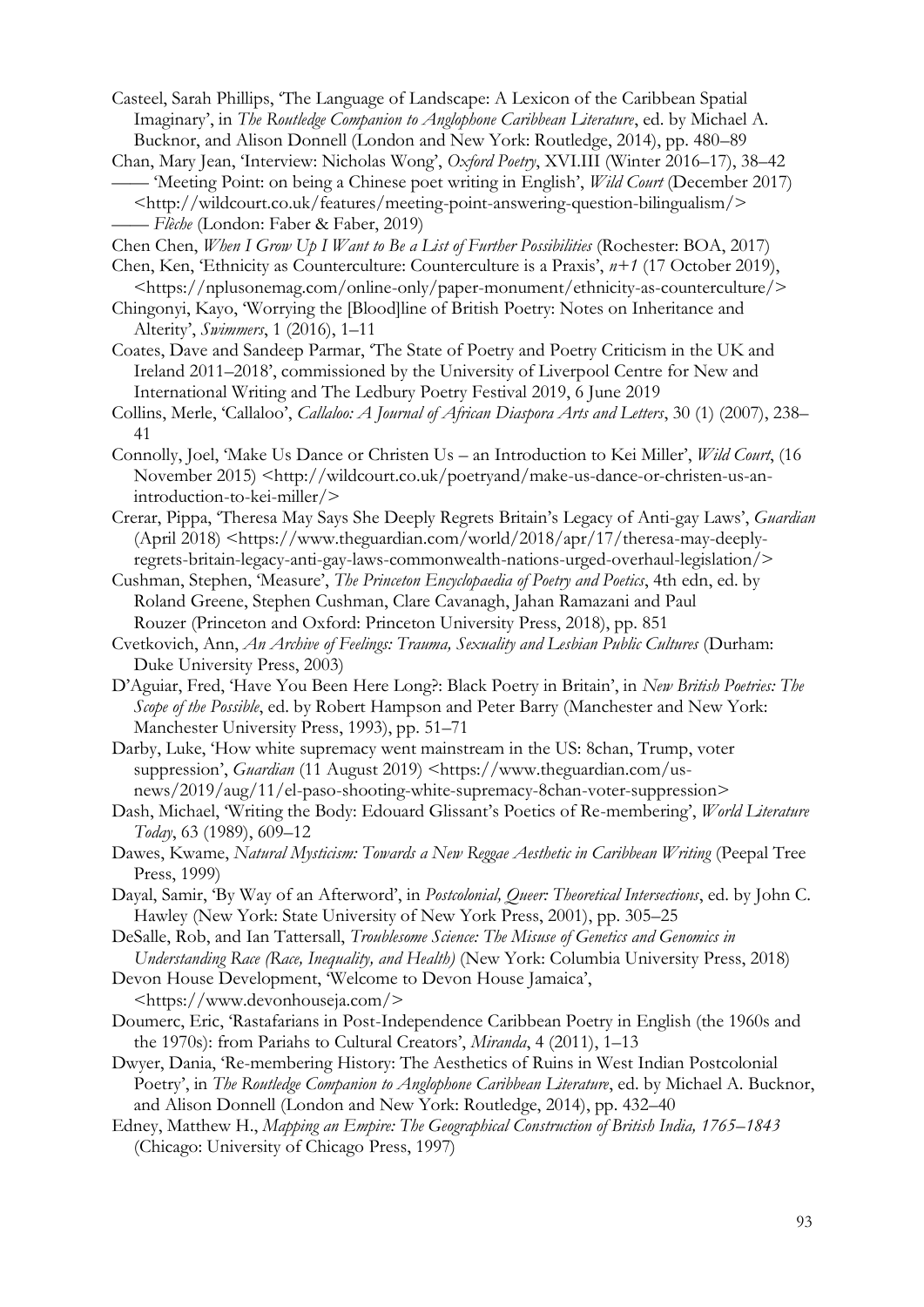- Elliott, Francis and Matt Chorley, 'Embattled Theresa May delays "explosive" report on race', *The Times* (July 2017) <https://www.thetimes.co.uk/article/embattled-theresa-may-delaysexplosive-report-on-race-xptk60rl7/>
- Estruch, Sarala, 'Training Our Noticing', *Poetry News*, Spring (2019), 1–16

Evans-Bush, Katy, 'TS Eliot Prize Row: Is Winner Too Young, Beautiful – and Chinese?', *Guardian* (January 2016) <https://www.theguardian.com/books/2016/jan/23/derangedpoetess-sarah-howe-ts-eliot-prize-media/>

Evaristo, Bernardine, *The Emperor's Babe: A Novel* (London: Penguin, 2001) —— 'These are unprecedented times for black female writers', *Guardian* (19 October 2019) <https://www.theguardian.com/books/2019/oct/19/bernadine-evaristo-what-a-time-to-bea-black-british-womxn-writer>

Flood, Alison, 'Publisher defends diversity drive after Lionel Shriver's attack', Guardian (11 June 2018) <https://www.theguardian.com/books/2018/jun/11/publisher-defends-diversitydrive-after-lionel-shrivers-attack>

Foster, Peter, 'Eton and Harrow Biggest Draw for Chinese Millionaires', *Telegraph* (April 2018) <https://www.telegraph.co.uk/news/worldnews/asia/china/8594329/Eton-and-Harrowbiggest-draw-for-Chinese-millionaires.html/>

George, Dai, 'Reading the 2015 T. S. Eliot Prize Shortlist', *Boston Review* (January 2016) <http://bostonreview.net/poetry/dai-george-2015-t-s-eliot-prize-shortlist/>

Gilmour, Rachael, 'Doing Voices: Reading Language as Craft in Black British Poetry', *The Journal of Commonwealth Literature*, 49 (3) (2014), 343–57

- Glissant, Édouard, *Caribbean Discourse: Selected Essays*, trans. by Michael Dash (Charlottesville, Virginia: University of Virginia Press, 1989)
- —— *Poetics of Relation*, trans. by Betsy Wing (Ann Arbor: The University of Michigan Press, 1997) Gopal, Priyamvada, 'The Limits of Hybridity: Language and Innovation in Anglophone
- Postcolonial Poetry', in *The Routledge Companion to Experimental Literature*, ed. by Joe Bray, Alison Gibbons, Brian McHale (Abingdon: Routledge, 2012), p. 182–98
- Halberstam, Jack, *The Queer Art of Failure* (Durham: Duke University Press, 2011)

Hall, Stuart, 'Cultural Identity and Diaspora', in *Colonial Discourse and Postcolonial Theory: A Reader*, ed. by Patrick Williams and Laura Chrisman (New York: Columbia University Press, 1994), pp. 227–37

—— 'The Spectacle of the "Other"', in *Representation: Cultural Representations and Signifying Practices*, ed. by Stuart Hall (London: SAGE, 1997), pp. 223–90

Hampson, Robert, 'Producing the Unknown: Language and Ideology in Contemporary Poetry', in *New British Poetries: The Scope of the Possible*, ed. by Robert Hampson and Peter Barry

(Manchester and New York: Manchester University Press, 1993), pp. 134–55

—— 'Introduction', in *Clasp: Late Modernist Poetry in London in the 1970s*, ed. by Robert Hampson and Ken Edwards (Bristol: Shearsman Books, 2016), pp. 7–14

—— 'King's College and the PCL Poetry Conferences', in *Clasp: Late Modernist Poetry in London in the 1970s*, ed. by Robert Hampson and Ken Edwards (Bristol: Shearsman Books, 2016), pp. 70–74

Harris, Will, *Mixed-Race Superman* (London: Peninsula Press, 2018)

Hejinian, Lyn, 'The Rejection of Closure', *Poetry Foundation* (October 2009) <https://www.poetryfoundation.org/articles/69401/the-rejection-of-closure/>

- Higman, B. W., and B.J. Hudson, *Jamaican Place Names* (Kingston: University of the West Indies Press, 2009)
- Hirsh, Marianne, 'The Generation of Postmemory', *Poetics Today*, 29 (1) (Spring 2008), 103–28

hooks, bell, 'Eating the Other: Desire and Resistance', in *Black Looks: Race and Representation*  (Boston: South End Press, 1992), pp. 21–39

Howe, Sarah, *Loop of Jade* (London: Chatto & Windus, 2015)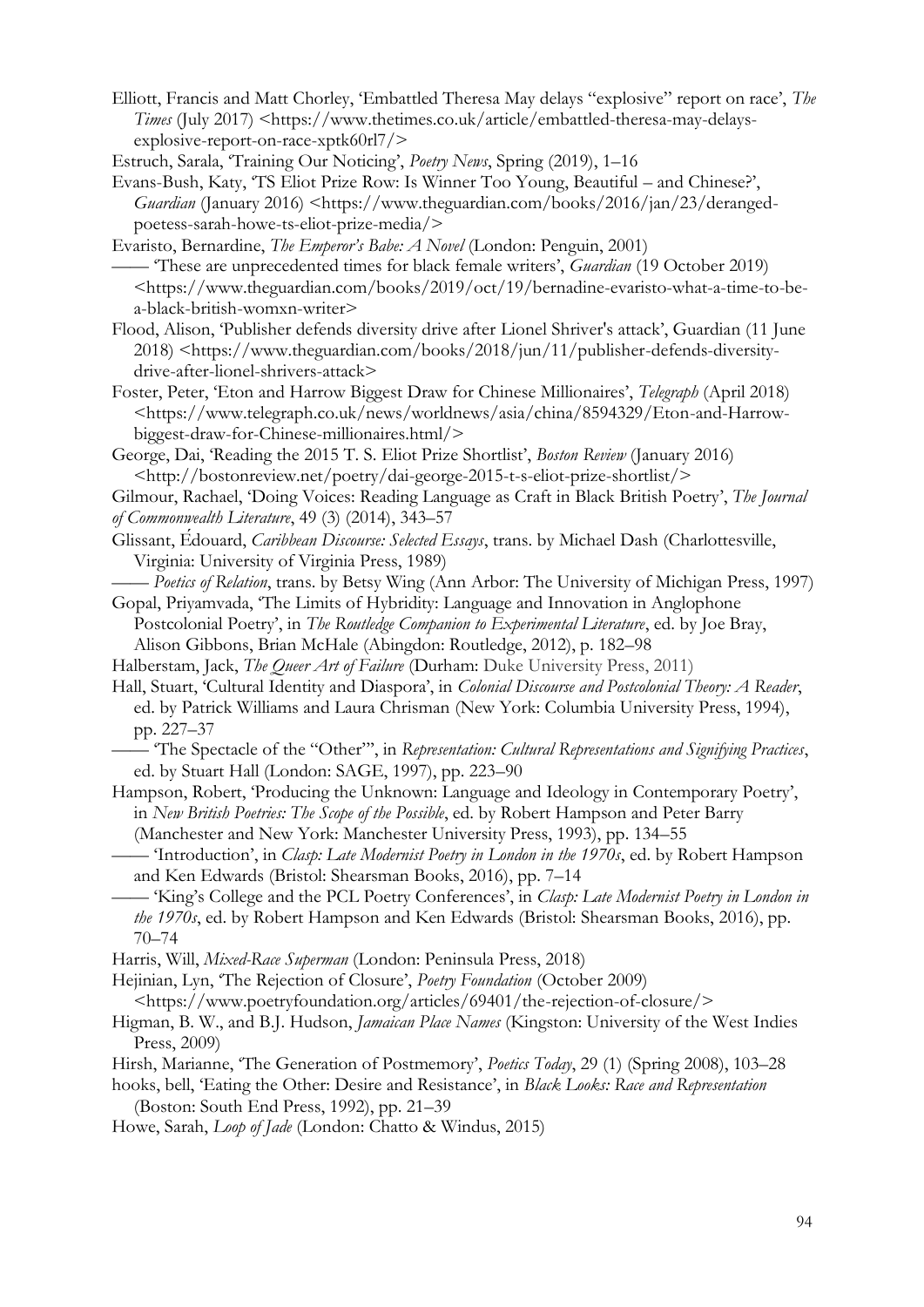—— 'Forward Arts Foundation in Conversation with Sarah Howe', *Forward Prizes for Poetry* (June 2015) <http://www.forwardartsfoundation.org/wp-content/uploads/Sarah-Howe-Forward-Prizes-Interview.pdf/>

—— 'Letter from Hong Kong: The Smell of Home', *The Poetry Review*, 106 (2016), 134–38

- —— 'The Sound of Her Voice: Sarah Howe Interviewed by Lily Blacksell', *Boston Review* (July
- 2016) <http://bostonreview.net/poetry/sarah-howe-interviewed-lily-blacksell/>
- —— 'Sarah Howe interviewed by Patricia McCarthy', *Agenda* (November 2016)

<http://www.agendapoetry.co.uk/documents/NGPissueNotesforBroadsheetPoets.pdf/> —— 'Sarah Howe in Conversation with Nicholas Wong', *Wasafiri* (Vol. 32, No. 3), guest ed. by

- Jeffrey Mather and Florian Stadtler (Abingdon: Routledge, 2017), pp. 32–37
- Huang, Kristin, 'Meet the mainland Chinese who are living in fear in Hong Kong', *South China Morning Post* (8 October 2019)

[<https://www.scmp.com/news/china/society/article/3031883/meet-mainland-chinese-who](https://www.scmp.com/news/china/society/article/3031883/meet-mainland-chinese-who-are-living-fear-hong-kong)[are-living-fear-hong-kong>](https://www.scmp.com/news/china/society/article/3031883/meet-mainland-chinese-who-are-living-fear-hong-kong)

Huk, Romana, *Assembling Alternatives: Reading Postmodern Poetries Transnationally* (Middletown: Wesleyan University Press, 2003)

—— 'Rewriting "the Lyric" in Innovative Black British Poetry', in *The Cambridge Companion to British Black and Asian Literature (1945–2010)*, ed. by Deirdre Osborne (Cambridge: Cambridge University Press, 2012), pp. 225–40

Hutchinson, Ishion, *House of Lords and Commons* (New York: Farrar Straus Giroux, 2016)

- Jin, Meiling, *Gifts from My Grandmother* (London: Sheba Feminist Press, 1985)
- Johnson, Linton Kwesi, *Inglan is a Bitch* (London: Race Today, 1980)

Jones, Owen, 'Far-right violence is on the rise. Where is the outrage?', *Guardian* (22 August 2019) <https://www.theguardian.com/commentisfree/2019/aug/22/far-right-violence-on-risewhere-is-outrage>

Keenaghan, Eric, 'Queer Poetry, Between "As Is" and "As If"', in *The Cambridge Companion to American Gay and Lesbian Literature,* ed. by Scott Herring (New York: Cambridge University Press, 2015), pp. 44–58

Kellaway, Kate, 'The Best Poetry Books of 2015', *Guardian* (December 2015) <https://www.theguardian.com/books/2015/dec/08/best-poetry-books-2015-clive-jamesclaudia-rankine/>

Keung, Sean Wai, *you are mistaken* (Aylsham: The Rialto, 2016)

Kim, Myung Mi, *Commons* (Berkeley: University of California Press, 2002)

Kinnahan, Linda A., 'Experimental Poetics and the Lyric in British Women's Poetry: Geraldine

Lau, Lisa, 'Re-Orientalism: The Perpetration and Development of Orientalism by Orientals', in *Postcolonial Studies: An Anthology*, ed. by Pramod K. Nayar (Oxford: Wiley Blackwell, 2016), pp. 110–24

Lê, Aimée, 'Conference Report: Race and Poetry and Poetics in the UK', *Journal of British and Irish Innovative Poetry*, 8 (2016), 1–9

- Lichtenstein, Jesse, 'How Poetry Came to Matter Again', *The Atlantic* (August 2018) <https://www.theatlantic.com/magazine/archive/2018/09/chen-chen-aziza-barnes-laylilong-soldier/565781/>
- Lo, Kinling, 'The trouble with trying to turn Hong Kong's young people into "patriotic youth"', *South China Morning Post* (21 August 2019) [<https://www.scmp.com/news/china/politics/article/3023606/trouble-trying-turn-hong-](about:blank)

[kongs-young-people-patriotic-youth>](about:blank)

Lopez, Ian F. Haney, 'The Social Construction of Race', in *Literary Theory: An Anthology* (Second Edition), ed. by Julie Rivkin and Michael Ryan (Oxford: Blackwell Publishing, 2004), pp. 964– 74 (p. 968).

Lowe, Hannah, *Chick* (Hexham: Bloodaxe Books, 2013)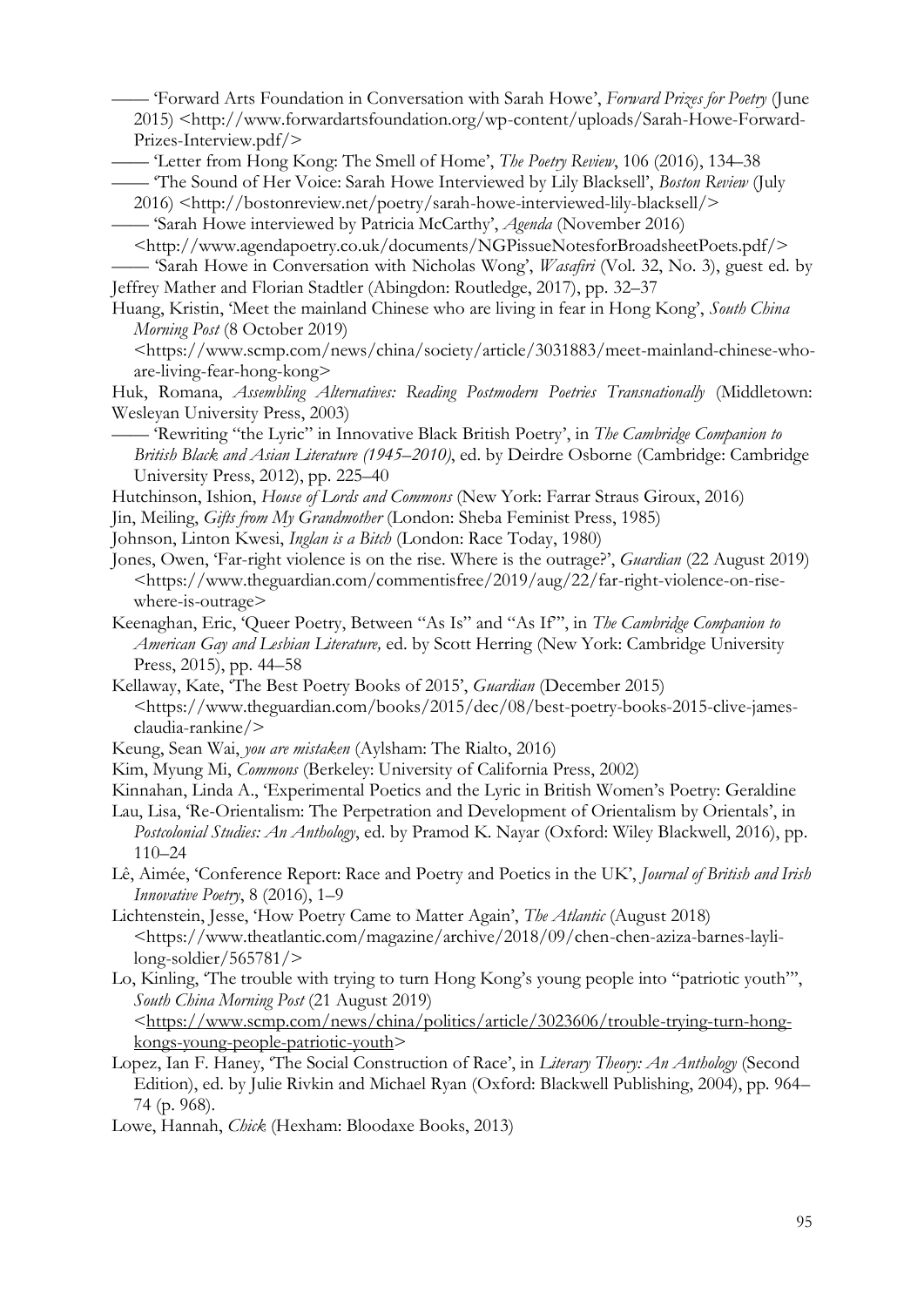- Lowe, Lisa, 'Heterogeneity, Hybridity, Multiplicity: Marking Asian American Differences', in *Literary Theory: An Anthology*, 2nd edn, ed. by Julie Rivkin, and Michael Ryan (Malden, MA: Blackwell Publishing Ltd, 2004), pp. 1031–50
- Macaulay, Thomas Babington, 'Minute on Indian Education', *Bureau of Education* (February 1835)  $\langle$ http://www.columbia.edu/itc/mealac/pritchett/00generallinks/macaulay/txt\_minute\_educ ation  $1835.html/$
- Menand, Louis, 'Parodies Lost', *New Yorker* (2010)
- <https://www.newyorker.com/magazine/2010/09/20/parodies-lost>
- Miller, Kei, 'But in Glasgow, There are Plantains', *International Journal of Scottish Literature*, 4 (2008), 1–6
- —— *Writing Down the Vision: Essays and Prophecies* (Leeds: Peepal Tree Press, 2013)
- —— 'Recognizing the Spirit: Indigenous Spirituality and Caribbean Literature', in *The Routledge Companion to Anglophone Caribbean Literature*, ed. by Michael A. Bucknor, and Alison Donnell (London and New York: Routledge, 2014), pp. 450–59
- —— *The Cartographer Tries to Map a Way to Zion* (New York: Carcanet, 2014)
- —— 'Spotlight on the Author: An Interview with Kei Miller', *Carcanet Blog* (July 2014)
- $\langle$ https://carcanetblog.blogspot.com/2014/07/spotlight-on-author-interview-with-kei.html/ $>$
- —— 'And This Being the Time for Manifestos', in *The Poetry Review*, ed. by Emily Berry (London: The Poetry Society, Spring 2017), pp. 33–35
- Monk, Wendy Mulford, and Denise Riley', *Contemporary Literature*, 37 (1996), 620–70
- Mooney, Stephen, 'Innovative Women's Poetry in the United Kingdom', *Women: A Cultural Review*, 26 (2015), 237–253
- Morrison, Toni, *Playing in the Dark: Whiteness and the Literary Imagination* (New York: Knopf Doubleday, 1993)
- Musser, Jordan, 'The Avant-Garde is in the Audience: On the Popular Avant-Gardism of Linton Kwesi Johnson's Dub Poetry', *Twentieth-Century Music*, 16 (3) (2019), 457–99
- Nader, Laura, 'Ethnography as Theory', *HAU: Journal of Ethnographic Theory*, 1 (2011), 211–19
- Neocleous, Mark, 'Off the Map: On Violence and Cartography', *European Journal of Social Theory*, 6 (2003), 409–25
- News from Elsewhere, 'Jamaica: Row over status of first Rasta village', *BBC News* (February 2014) <https://www.bbc.co.uk/news/blogs-news-from-elsewhere-26016900/>
- Noland, Carrie, and Barrett Watten, 'Introduction', in *Diasporic Avant-Gardes: Experimental Poetics and Cultural Displacement*, ed. by Carrie Noland, and Barrett Watten (New York: Palgrave Macmillan, 2009), pp. 1–30
- Osborne, Deirdre, 'Introduction', in *The Cambridge Companion to British Black and Asian Literature (1945–2010)* ed. by Deirdre Osborne (Cambridge: Cambridge University Press, 2016)
- O'Sullivan, Maggie, 'To the Reader', in *Out of Everywhere: Linguistically Innovative Poetry by Women in North America & the UK*, ed. by Maggie O'Sullivan (Hastings: Reality Street Editions, 1996), pp. 9–10
- Owens, Joseph, *Dread: The Rastafarians of Jamaica* (London: Heinemann, 1976)
- Parmar, Sandeep, '*The Wolf* Interview: Vahni Capildeo', *The Wolf*, 34 (2010), 54–61
- —— 'Not a British Subject: Race and Poetry in the UK', *Los Angeles Review of Books* (December 2015) <https://lareviewofbooks.org/article/not-a-british-subject-race-and-poetry-in-the $uk$ />
- —— 'Lyric Violence, the Nomadic Subject and the Fourth Space', in *Threads*, ed. by Sandeep Parmar, Nisha Ramayya and Bhanu Kapil (London: Clinic Publishing, 2018), pp. 7–27
- Penso, Derryck M., 'Rename Lady Musgrave Road', *The Gleaner* (May 2011) <http://jamaicagleaner.com/gleaner/20110509/letters/letters3.html/>
- Pollack, Barbara, 'Controversial Xu Bing Work Enters the Guggenheim Museum's Collection', *New York Times* (March 2018) <https://www.nytimes.com/2018/03/13/arts/design/xu-bingguggenheim-museum-collection.html/>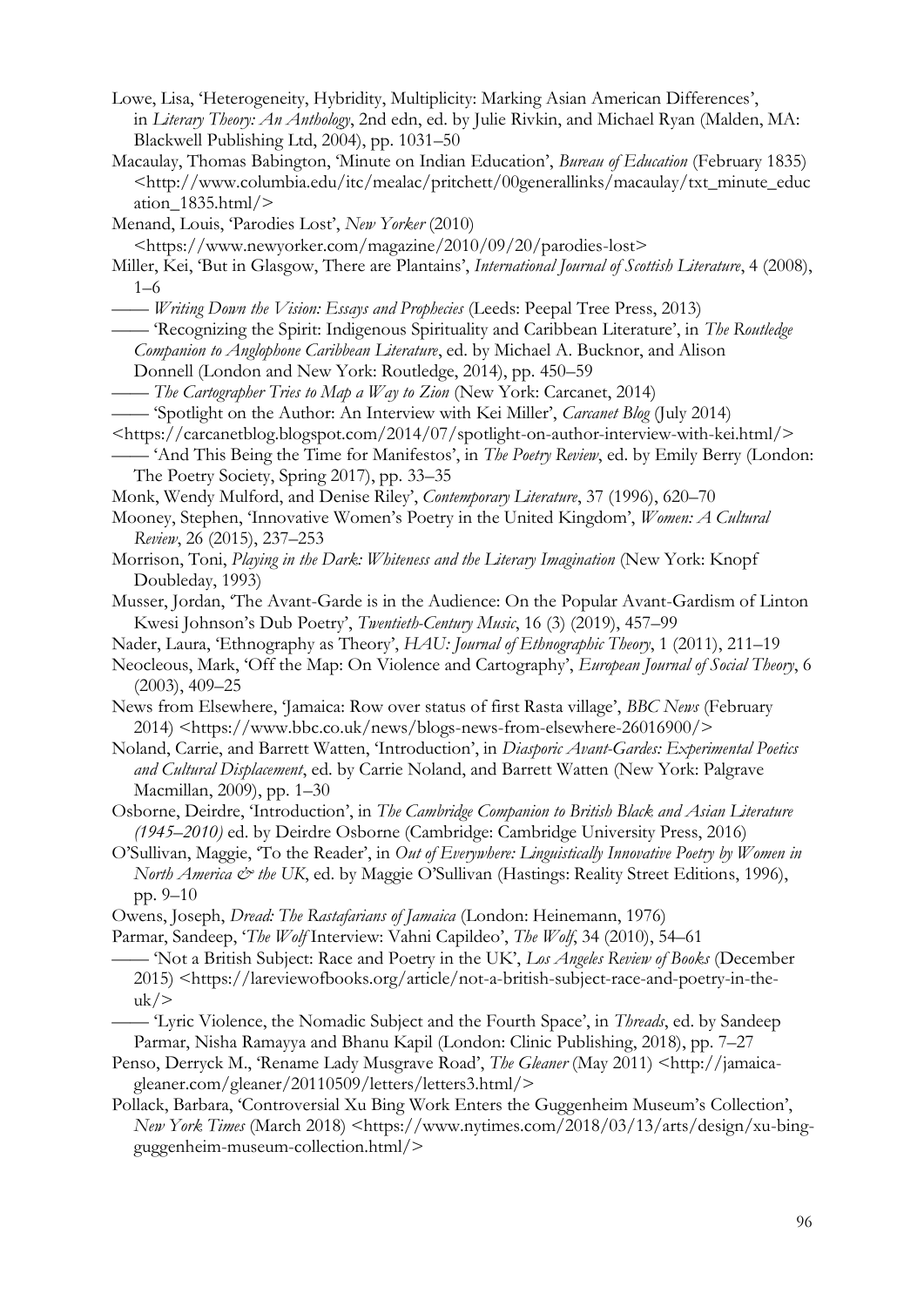- Pollard, Velma, 'Language and the Downpressed: The Rasta Man in Jamaican Creative Writing', in *The Routledge Companion to Anglophone Caribbean Literature*, ed. by Michael A. Bucknor, and Alison Donnell (London and New York: Routledge, 2014), pp. 460–69
- Pound, Ezra, *Cathay* (New York: New Directions, 2016)
- Ramazani, Jahan, *The Hybrid Muse: Postcolonial Poetry in English* (Chicago, Ill.: The University of Chicago Press, 2001)
	- —— *A Transnational Poetics* (Chicago and London: The University of Chicago Press, 2015)
- —— 'Introduction', in *The Cambridge Companion to Postcolonial Poetry*, ed. by Jahan
- Ramazani (Cambridge: Cambridge University Press, 2017), pp. 1–15
- —— 'Postcolonial Poetics', *The Princeton Encyclopaedia of Poetry and Poetics*, 4th edn, ed. by Roland Greene, Stephen Cushman, Clare Cavanagh, Jahan Ramazani and Paul Rouzer (Princeton and Oxford: Princeton University Press, 2018), pp. 1092–95
- Ramey, Lauri, in *Diasporic Avant-Gardes: Experimental Poetics and Cultural Displacement*, ed. by Carrie Noland, and Barrett Watten (New York: Palgrave Macmillan, 2009), pp. 189–206
- Rankine, Claudia, *Citizen: An American Lyric* (Minneapolis: Graywolf Press, 2014)
- Reed, Anthony, 'At the Border What Remains, Abides: Fragmentation, Nation and the Arrivant', in *The Routledge Companion to Anglophone Caribbean Literature*, ed. by Michael A. Bucknor, and Alison Donnell (London and New York: Routledge, 2014), pp. 517–25 —— *Freedom Time: The Poetics and Politics of Black Experimental Writing* (Baltimore: Johns Hopkins
- University Press, 2015) Reynolds, Mark, 'Sarah Howe: Remaking memory', *Bookanista* (2015), <http://bookanista.com/sarah-howe/>
- Rich, Adrienne, 'Compulsory Heterosexuality and Lesbian Existence', *Signs*, 5 (4) (1980), 631–660
- Roberts, Dorothy E., 'The Genetic Tie', in *Critical White Studies: Looking Behind the Mirror*, ed. by Richard Delgado and Jean Stefancic (Philadelphia: Temple University Press, 1997), pp. 186–89
- Robinson, Gemma, 'Postcolonial Poetry of Great Britain', in *The Cambridge Companion to Postcolonial Poetry*, ed. by Jahan Ramazani (Cambridge: Cambridge University Press, 2017), pp. 110–23
- Royal Society of Literature, '40 Under 40', *RSL Fellows* (August 2017) [<https://rsliterature.org/fellows/40-under-40/>](https://rsliterature.org/fellows/40-under-40/)
- Runcie, Charlotte, 'Patience Agbabi: Chaucer remixed', *Daily Telegraph* (27 April 2014) <https://www.telegraph.co.uk/culture/books/authorinterviews/10788554/Patience-Agbabi-Chaucer-remixed.html>
- Said, Edward W., *The World, the Text, and the Critic* (Cambridge, MA: Harvard University Press, 1984)
- —— 'Orientalism Reconsidered', *Cultural Critique*, 1 (1985), 89–107
- —— *Culture and Imperialism* (London: Chatto & Windus, 1993)
- Shlensky, Lincoln Z., 'Hybridity and Subalternity In the Postcolonial Caribbean', in *The Routledge Companion to Anglophone Caribbean Literature*, ed. by Michael A. Bucknor, and Alison Donnell (London and New York: Routledge, 2014), pp. 304–13
- Shohat, Ella, 'Notes on the "Post-Colonial"', *Social Text*, 31/32 (1992), 99–113
- Shotwell, Alexis, *Against Purity: Living Ethically in Compromised Times* (Minneapolis and London: University of Minnesota Press, 2016)
- Shukla, Nikesh and others, *The Good Immigrant*, ed. by Nikesh Shukla (London: Unbound, 2016)
- Smith, Mychal Denzel, 'The Truth About "The Arc of The Moral Universe"', *Huffington Post* (January 2018) <https://www.huffingtonpost.com/entry/opinion-smith-obama king us 5a5903e0e4b04f3c55a252a4/>
- Staff Writer, 'Poet Sarah Howe wins TS Eliot prize', *BBC News* (January 2016) <https://www.bbc.co.uk/news/entertainment-arts-35284016>
- Steiner, George, 'On Difficulty', *The Journal of Aesthetics and Art Criticism*, 36 (1978), 263–76
- Stilling, Robert, *Beginning at the End: Decadence, Modernism, and Postcolonial Poetry* (Cambridge: Harvard University Press, 2018)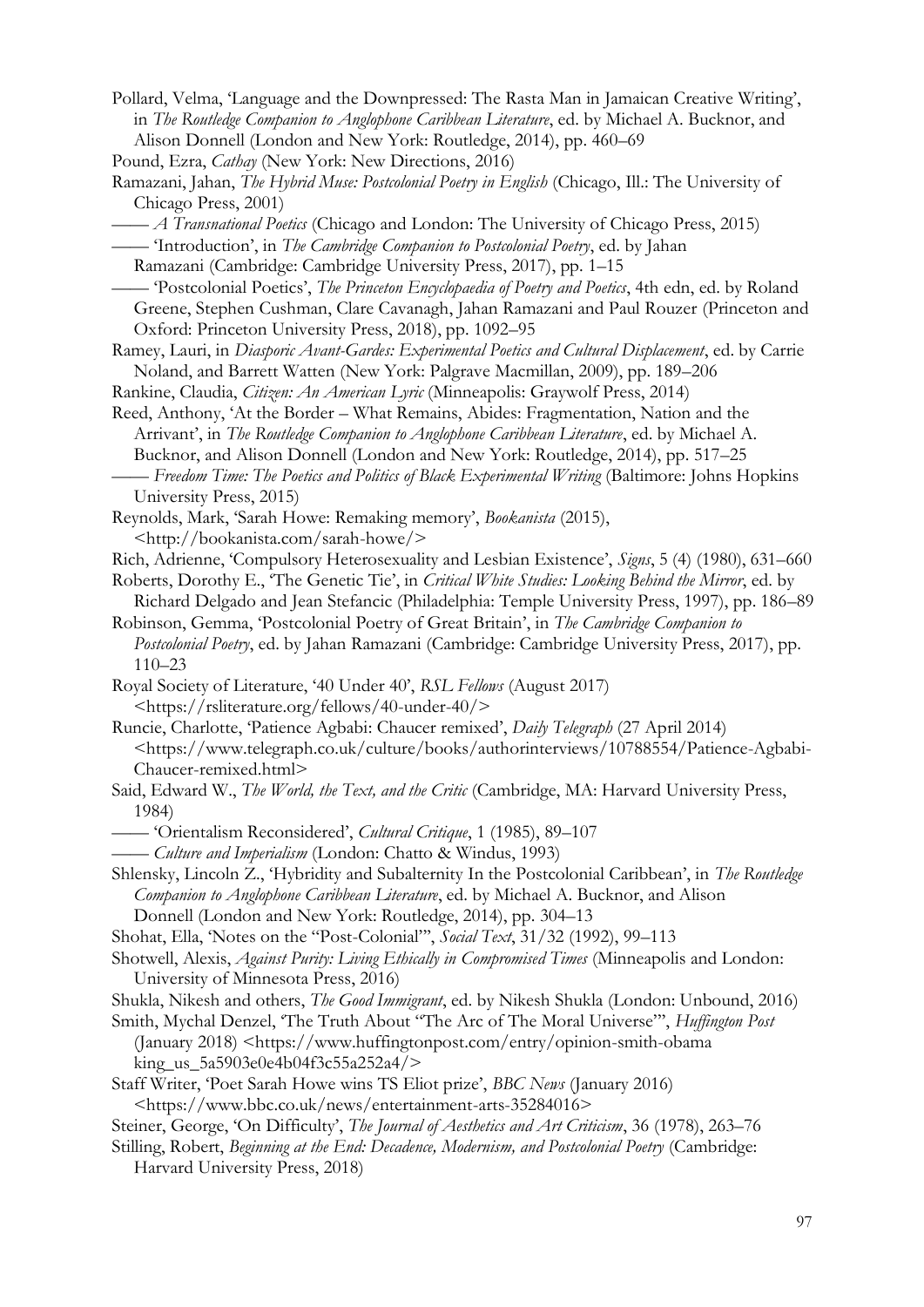- Stone, Jeffrey C., 'Imperialism, Colonialism and Cartography', *Transactions of the Institute of British Geographers*, 13 (1988), 57–64
- The Institute of Race Relations, 'Definitions',
- [<http://www.irr.org.uk/research/statistics/definitions/>](about:blank)
- Thring, Oliver, 'Born in the Rubbish Tip, the Greatest Poetry of Today', *Sunday Times* (January 2016) <https://www.thetimes.co.uk/article/born-in-the-rubbish-tip-the-greatest-poetry-oftoday-xx6mqq3rlvf/>
- Turner, David, 'Ep.112: Mary Jean Chan; Sandeep K Parmar (Transcript)', *Lunar Poetry Podcasts*  (2018), <https://lunarpoetrypodcasts.files.wordpress.com/2018/07/ep112-mary-jean-chansandeep-k-parmar.pdf >
- Tyrrell-Morin, Claire, 'Prize-winning Hong Kong-born Poet Sarah Howe Makes Verse of City's Basic Law', *South China Morning Post Magazine* (July 2016)

<https://www.radcliffe.harvard.edu/news/in-news/prize-winning-hong-kong-born-poetsarah-howe-makes-verse-citys-basic-law/>

Van Der Kolk, Bessel, *Trauma: Explorations in Memory* (New York: Penguin Books, 2015)

Wachtel, Eleanor, 'An Interview with Kei Miller', *Brick: A Literary Journal* (16 October 2018) <https://brickmag.com/an-interview-with-kei-miller/>

Walcott, Derek, 'The Muse of History', in *Is Massa Dead? Black Moods in the Caribbean*, ed. by Orde Coombs (New York: Doubleday, 1974), pp. 1–37

—— 'The Schooner Flight', in *Collected Poems: 1948–1984* (New York: Farrar, Straus and Giroux, 1986)

Wang, Dorothy J., *Thinking Its Presence: Form, Race, and Subjectivity in Contemporary Asian American Poetry* (Stanford: Stanford University Press, 2014)

- Warner, Michael, *Fear of A Queer Planet: Queer Politics and Social Theory*, (Minneapolis: University of Minnesota Press, 1993)
- Werbner, Pnina, 'The Limits of Cultural Hybridity: On Ritual Monsters, Poetic Licence and Contested Postcolonial Purifications', in *Postcolonial Studies: An Anthology*, ed. by Pramod K. Nayar (Oxford: Wiley Blackwell, 2016), pp. 438–56
- White, Gillian, *Lyric Shame: The 'Lyric' Subject of Contemporary American Poetry* (Cambridge, MA and London: Harvard University Press, 2014)
- Wilkinson, Ben, '*Loop of Jade* by Sarah Howe Review the Winner of the TS Eliot Prize', *Guardian* (January 2016) <https://www.theguardian.com/books/2016/jan/12/loop-of-jade-sarahhowe-poetry-winner-ts-eliot-prize/>
	- —— '*Kumukanda* by Kayo Chingonyi Review Unflinching Reflections', *Guardian* (January 2016) <https://www.theguardian.com/books/2016/jan/12/loop-of-jade-sarah-howe-poetrywinner-ts-eliot-prize/>
- Wong, Cyril, *Tilting Our Plates to Catch the Light* (Math Paper Press, 2012)
- Wong, Nicholas, *Crevasse* (New York: Kaya Press, 2015)

—— 'Love Letter from Crises; Proof 1: Hit Man Gurung, I Have To Feed Myself, My Family and My Country (2013, acrylic on printed canvas); Proof 3: Sun Yuan & Peng Yu, Hong Kong Intervention (2009/ 2016, digital prints on paper)', *Wasafiri* (Vol. 32, No. 3), guest ed. by Jeffrey Mather and Florian Stadtler (Abingdon: Routledge, 2017), pp. 38–40

- Wroe, Nicholas, 'Linton Kwesi Johnson: I did my own thing', *Guardian* (8 March 2008) <https://www.theguardian.com/books/2008/mar/08/featuresreviews.guardianreview11>
- Wynter, Sylvia, 'On How We Mistook the Map for the Territory, and Re-imprisoned Ourselves in Our Unbearable Wrongness of Being, of *Desêtre*: Black Studies Toward the Human Project', in *Not Only the Master's Tools: African American Studies in Theory and Practice*, ed. by Lewis R. Gordon and Jane Anna Gordon (Abingdon: Routledge, 2006), pp. 107–69
- Yanyi, *The Year of Blue Water* (New Haven: Yale University Press, 2018)
- Yao, Steven G., *Foreign Accents: Chinese American Verse from Exclusion to Postethnicity* (New York: Oxford University Press, 2010)